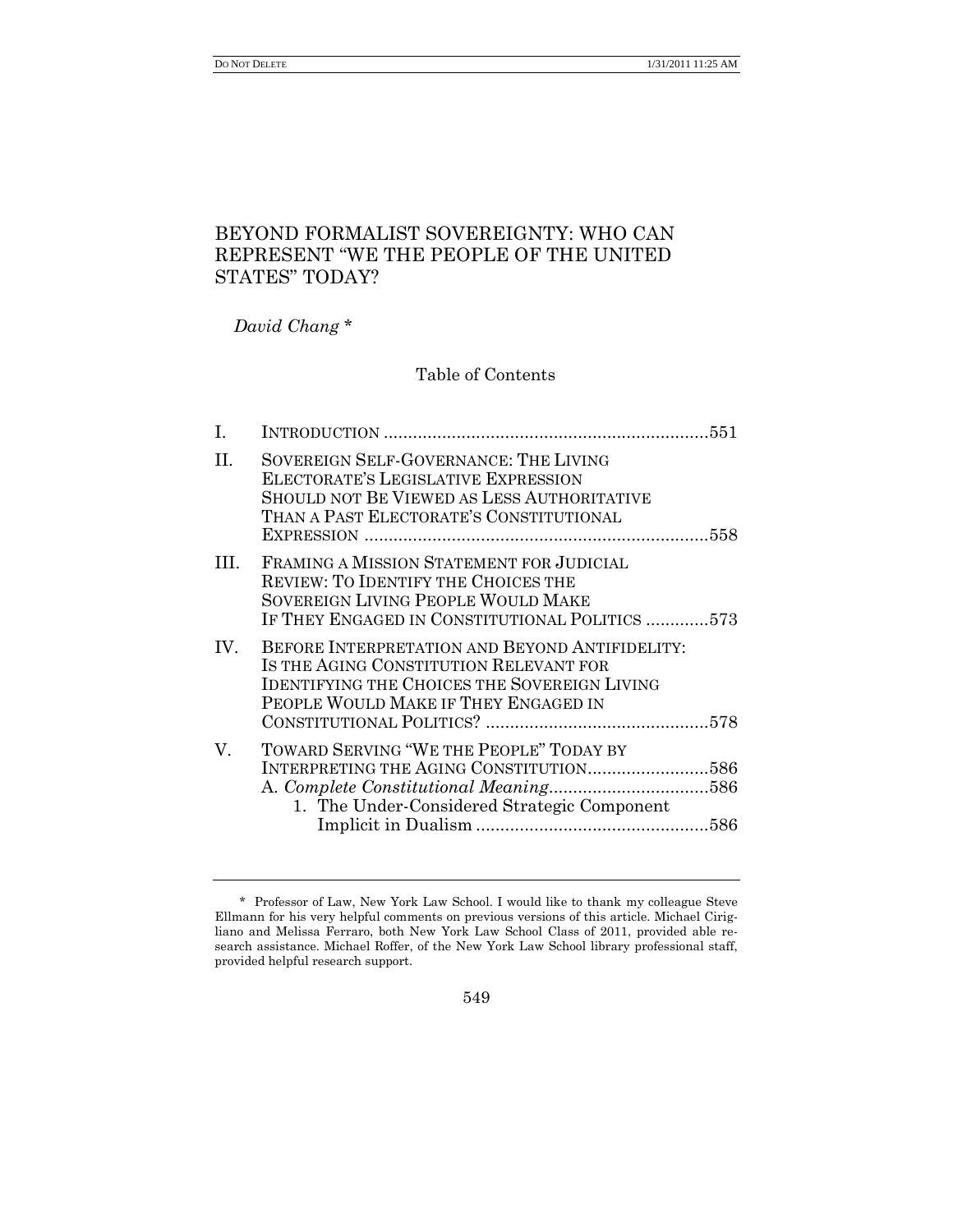| 550  | UNIVERSITY OF RICHMOND LAW REVIEW                                                   | [Vol. 45:549] |
|------|-------------------------------------------------------------------------------------|---------------|
|      | 2. An Enriched Understanding of the Substantive<br>Component: Accommodating Starkly |               |
|      |                                                                                     |               |
|      | 3. Intended "Applications" and "Levels of                                           |               |
|      | 4. A Rationale and Structure for Interpretive                                       |               |
|      |                                                                                     |               |
|      | B. Case and Context Studies: Continuity of Complete                                 |               |
|      | Constitutional Meaning for Post-Ratification Gen-                                   |               |
|      | 601                                                                                 |               |
|      | 1. Equal Protection: "Created Equal" Versus                                         |               |
|      |                                                                                     |               |
|      | 2. Substantive Due Process: Liberty Versus                                          |               |
|      |                                                                                     |               |
|      |                                                                                     |               |
|      | 4. Speech: Political Advocacy by Corporations630                                    |               |
| VI.  | THE RULE OF LAW: OBJECTIONS AND RESPONSES  638                                      |               |
| VII. | CONCLUSION: THE LIMITS, AND THE PROMISE, OF                                         |               |
|      |                                                                                     |               |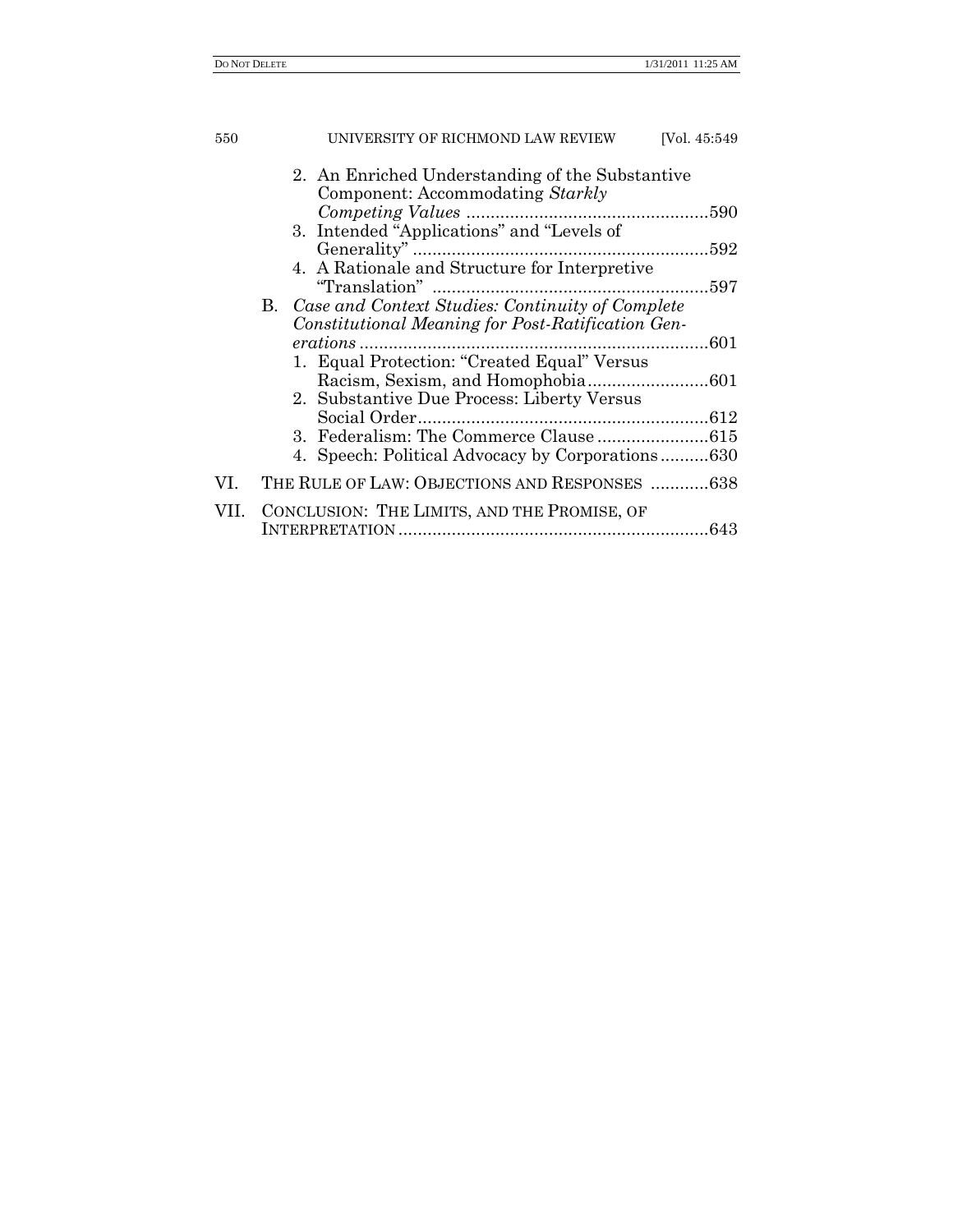#### I. INTRODUCTION

*―We the People of the United States . . . .‖* 1

*―That the people have an original right to establish, for their future government, such principles as, in their opinion, shall most conduce to their own happiness, is the basis, on which the whole American fabric has been erected.‖* 2

*―We, the members of The Tea Party Patriots, are inspired by our founding documents and regard the Constitution of the United States to be the supreme law of the land.* We believe that it is possible to know the original *intent of the government our founders set forth, and stand in support of that intent.‖* 3

*―People for the American Way is dedicated to making the promise of America real for every American: Equality. Freedom of speech. Freedom of religion. The right to seek justice in a court of law. The right to cast a vote that counts. The American Way. . . . We believe a society that reflects these constitutional principles and progressive values is worth fighting for . . . .‖*<sup>4</sup>

To so many among us, it appears that our political system is broken. From the rigid partisanship in Congress, to the Senate's rule of sixty, to the influence of lobbyists, to the vapid commercials and "robo-calls" used to influence voters, to the disproportionate power of small states in presidential primaries and in the Senate, to the disproportionate political influence of profitseeking corporations, it seems that a system predicated on the people's rule is badly in need of repair. The Supreme Court's decision last term in *Citizens United v. FEC*, striking down a recent congressional effort to curb the influence of corporations in politi-

<sup>1.</sup> U.S. CONST. pmbl.

<sup>2.</sup> Marbury v. Madison, 5 U.S. (1 Cranch) 137, 176 (1803).

<sup>3</sup>*. Tea Party Patriots Mission Statement and Core Values*, TEA PARTY PATRIOTS, http://www.teapartypatriots.org/Mission.aspx (last visited Dec. 3, 2010).

<sup>4</sup>*. Our Mission and Vision*, PEOPLE FOR THE AM. WAY, http://www.pfaw.org/about-us/ our-mission-and-vision (last visited Dec. 3, 2010).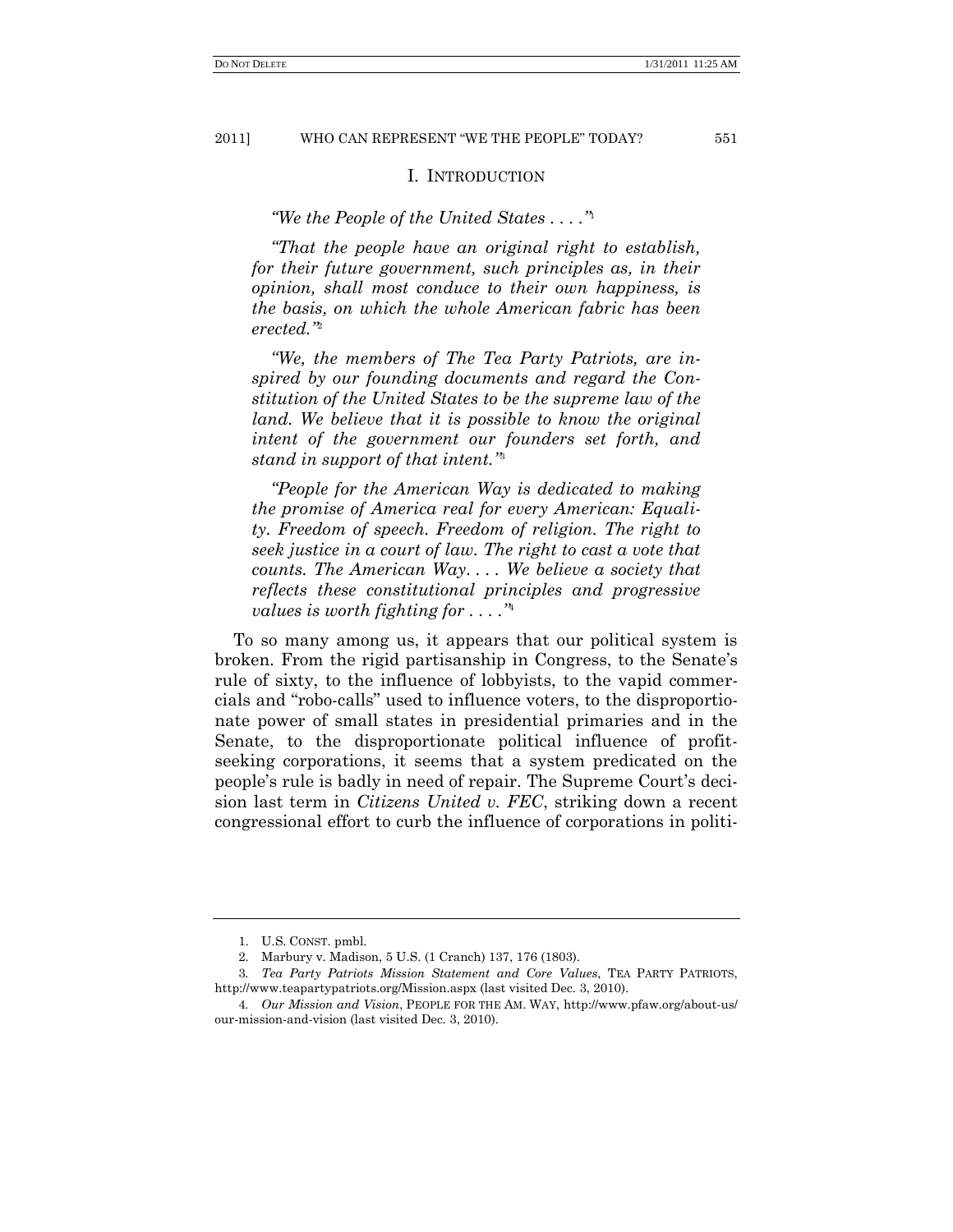cal campaigns,<sup>5</sup> is just the latest occasion when pressing public needs have crashed against the barriers posed by an aging Constitution and a broad range of aging practices that have evolved within its framework.

While there have been calls for a new Constitution—some from the political fringe,<sup>6</sup> others from academia<sup>7</sup>—there has not been, at least not yet, much call for such fundamental constitutional change at the level of politics as practiced. For the foreseeable future, we will continue to live governed under the Constitution, two centuries old (and counting), adding our own sedimentary layer of practice on those already settled. Apart from creating a new Constitution, what should this generation's layer of practice entail?

One can respond to this question at many levels—seeking reforms of political matters from campaign finance laws, to voting procedures, to Senate rules; or structural reforms of judicial matters, such as through a legislative assault on judicial supremacy.<sup>8</sup> Of course, any such reform could be vulnerable to constitutional challenge and judicial review. Thus, my present focus involves the theory and practice of constitutional interpretation—by courts, and by political actors as well.

Some, such as Robert Bork and Antonin Scalia, argue that the Constitution's text is authoritative because it was adopted by the recognized sovereign under the rule of law.<sup>9</sup> That text originally had meaning, or at least a range of plausible meanings, to the People who ratified it. For these Formalists, the aging Constitution's original meaning should be enforced because any other ap-

<sup>5.</sup> 558 U.S. \_\_\_, \_\_\_, 130 S. Ct. 876, 913 (2010) (invalidating Bipartisan Campaign Reform Act of 2002, Pub. L. No. 107-155, § 203, 116 Stat. 81, 91–92 (codified at 2 U.S.C. § 441b(b)(2) (2006))).

<sup>6</sup>*. See, e.g*., CALLACONVENTION.ORG, http://callaconvention.org/ (last visited Dec. 3, 2010) (asserting that an Article V convention is the only way the "Framers preserved for escaping from captured government".

<sup>7</sup>*. See, e.g*., LARRY J. SABATO, A MORE PERFECT CONSTITUTION 4–5 (2008); SANFORD LEVINSON, OUR UNDEMOCRATIC CONSTITUTION 9 (2006).

<sup>8</sup>*. See* LARRY D. KRAMER, THE PEOPLE THEMSELVES 249–53 (2004) (arguing for judicial review without judicial supremacy); David Chang, *A Critique of Judicial Supremacy*, 36 VILL. L. REV. 283, 397 (1991) [hereinafter Chang, *Critique*] (arguing for judicial review supplemented by congressional supremacy).

<sup>9</sup>*. See* ROBERT H. BORK, THE TEMPTING OF AMERICA 173–74 (1990); Antonin Scalia, *Steven D. Smith's Law's Quandary*, 55 CATH. U. L. REV. 687, 689 (2006) (book review).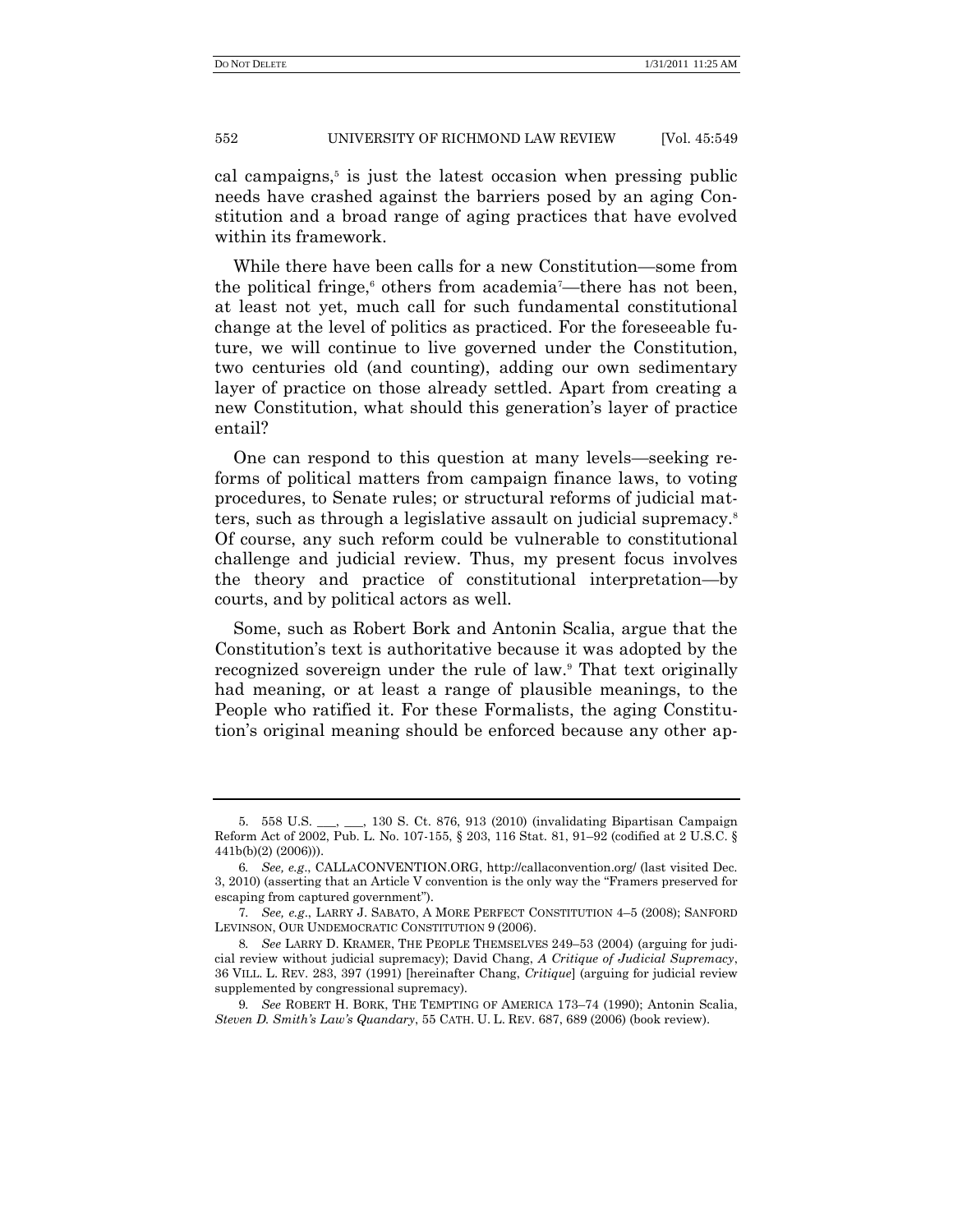proach undermines the Constitution *as law*. <sup>10</sup> The rule of law demands that the ratifiers' originally understood meaning is properly and practicably enforced not only on themselves, but also on subsequent generations, until some subsequent People formally amend that text.<sup>11</sup> Underlying the Formalists' focus on the rule of law are concerns for preserving the living electorate's right of sovereign self-governance through *legislative* expression against the evils of "legislating policy from the bench." $12$ 

Others have rejected continued governance under the inherited Constitution—a position with roots in Jefferson's counsel that each generation ought to make the Constitution its own by evaluating it formally and comprehensively, and reforming it according to contemporary needs.<sup>13</sup> Sanford Levinson has called for a recommitment to dualism by creating a new Constitution;<sup>14</sup> Michael Klarman, at times, has seemed to reject constitutional dualism altogether.<sup>15</sup> These "Antifidelists" argue not only that the meaning originally intended by the Constitution's framers and ratifiers

Griswold v. Connecticut, 381 U.S. 479, 522 (1965) (Black, J., dissenting).

12*. See* BORK, *supra* note 9, at 16–17.

13. Jefferson said:

[L]et us provide in our Constitution for its revision at stated periods. . . . Each generation is as independent of the one preceding, as that was of all which had gone before. It has then, like them, a right to choose for itself the form of government it believes most promotive of its own happiness; consequently, to accommodate to the circumstances in which it finds itself, that received from its predecessors; and it is for the peace and good of mankind, that a solemn opportunity of doing this every nineteen or twenty years, should be provided by the Constitution; so that it may be handed on, with periodical repairs, from generation to generation . . . .

Letter from Thomas Jefferson to Samuel Kercheval (July 12, 1816), *in* THE BEST LETTERS OF THOMAS JEFFERSON, at 221 (J.G. de Roulhac Hamilton ed., 1926).

14. *See* Sanford Levinson, *Introduction: Imperfection and Amendability*, *in* RESPONDING TO IMPERFECTION: THE THEORY AND PRACTICE OF CONSTITUTIONAL AMEND-MENT 3, 7, 9 (Sanford Levinson ed., 1995).

<sup>10</sup>*. See* BORK, *supra* note 9, at 145–46; Antonin Scalia, *Originalism: The Lesser Evil*, 57 U. CIN. L. REV. 849, 854 (1989).

<sup>11.</sup> Rejecting the contention that "liberty" in the Fourteenth Amendment's Due Process Clause should be construed as providing special protection for the privacy interests of married couples to use contraceptives, Justice Black said:

The idea is that the Constitution must be changed from time to time and that this Court is charged with a duty to make those changes. . . . I must . . . reject that philosophy. The Constitution makers knew the need for change and provided for it. Amendments suggested by the people's elected representatives can be submitted to the people or their selected agents for ratification. That method of change was good enough for our Fathers, and being somewhat oldfashioned I must add it is good enough for me.

<sup>15.</sup> Michael Klarman, *Antifidelity*, 70 S. CAL. L. REV. 381, 382–83 (1997).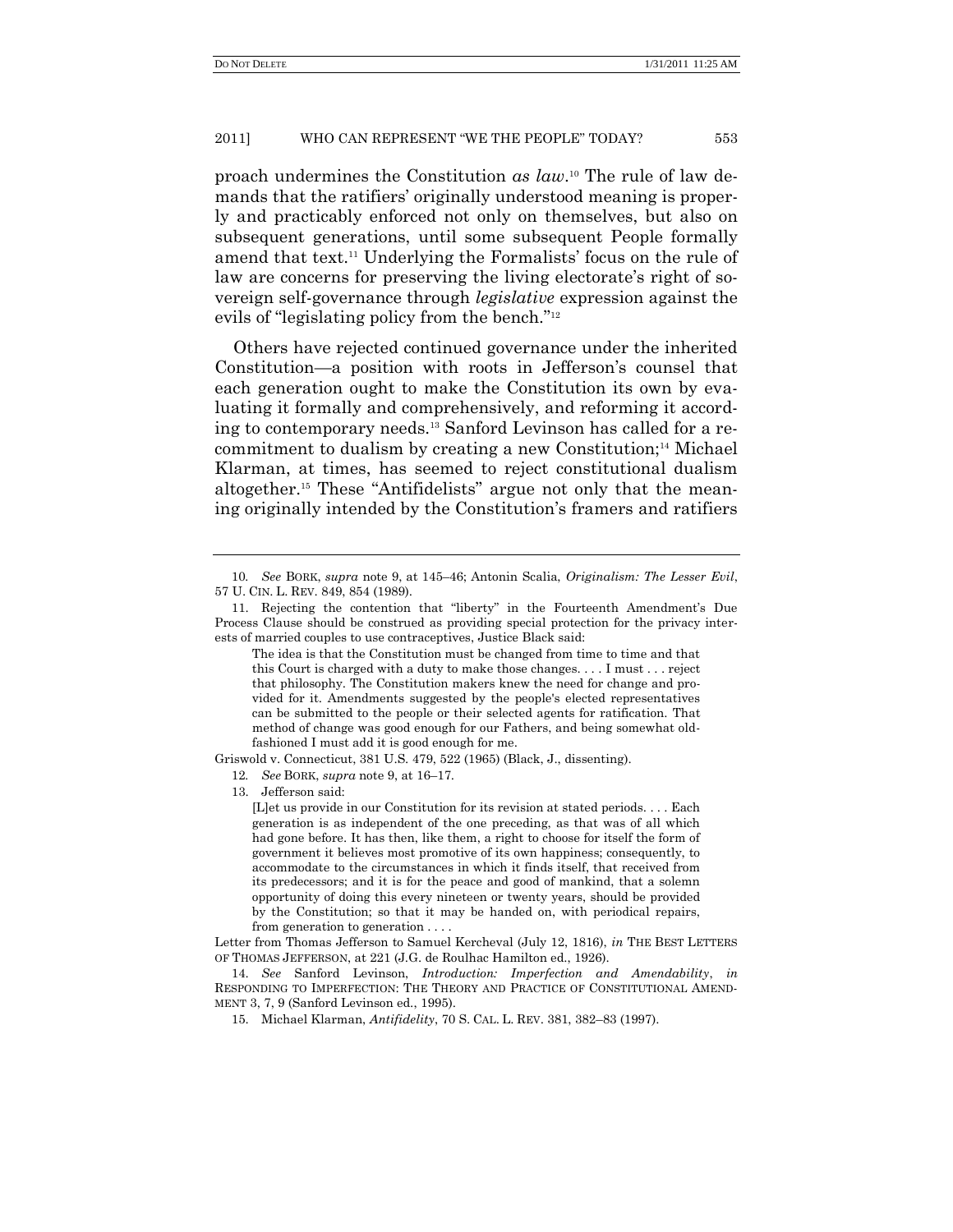is too often unknowable, but more fundamentally, that known original choices—for example, the equal representation of the states in the Senate—do not fit current needs.<sup>16</sup> The living electorate is the rightfully governing sovereign, and its right of selfgovernance is not properly constrained by the dead hand of the past.<sup>17</sup> Between the Formalists and the Antifidelists are Faithful Dualists—those (like Bruce Ackerman and Keith Whittington) who embrace the aging Constitution, and the enforcement of its original meaning over the living electorate's self-governance, on grounds that recognize the existence of true popular sovereignty only when people actually create constitutional policies of their own.<sup>18</sup>

This article explores the space between the unrealized ideal of a new Constitution created by the sovereign People today against the inescapable realities of an aging Constitution enforced by judges who lack not only a reliable interpretive method, but more fundamentally, a clear sense of interpretive mission. It pursues a tenuous common ground among these perspectives—Formalism, Antifidelity, and Faithful Dualism—and, ultimately, a reconceptualization of Article III judicial review. Can one develop a concept of interpretive mission and interpretive method under the aging Constitution that serves *both* the rule of law, *and* the rule of the sovereign living electorate?

The article ultimately develops the following propositions: First, as between the ratifiers of the past and the living citizenry, the people who matter—those possessing the sovereign right of self-governance—are the living. Second, a dead electorate's expression of will through constitutional agents should be viewed as superior to the living electorate's sovereign right of selfgovernance through legislative agents only if such is deemed to be the living People's will. Third, the living electorate's sovereign

<sup>16.</sup> *See id*. at 393–95.

<sup>17</sup>*. See, e.g*., ANDREI MARMOR, INTERPRETATION AND LEGAL THEORY 145 (2d ed. 2005) (―[W]hy should the political leaders of one generation have the power to bind future generations to their conceptions of the good and the right?").

<sup>18</sup>*. See infra* Part II. I refer here to the creation of constitutional *policies*, rather than constitutional *text*, to account for Ackerman's view that the People may amend the Constitution without amending its text, as he says they putatively did through a "structural" amendment" during the New Deal. See, e.g., Bruce A. Ackerman, *The Storrs Lectures: Discovering the Constitution*, 93 YALE L.J. 1013, 1052–56 (1984). On Ackerman's unconventional appeal to originalism, see *infra* text accompanying notes 56–60. On Whittington's embrace of originalism, see *infra* text accompanying notes 64–69.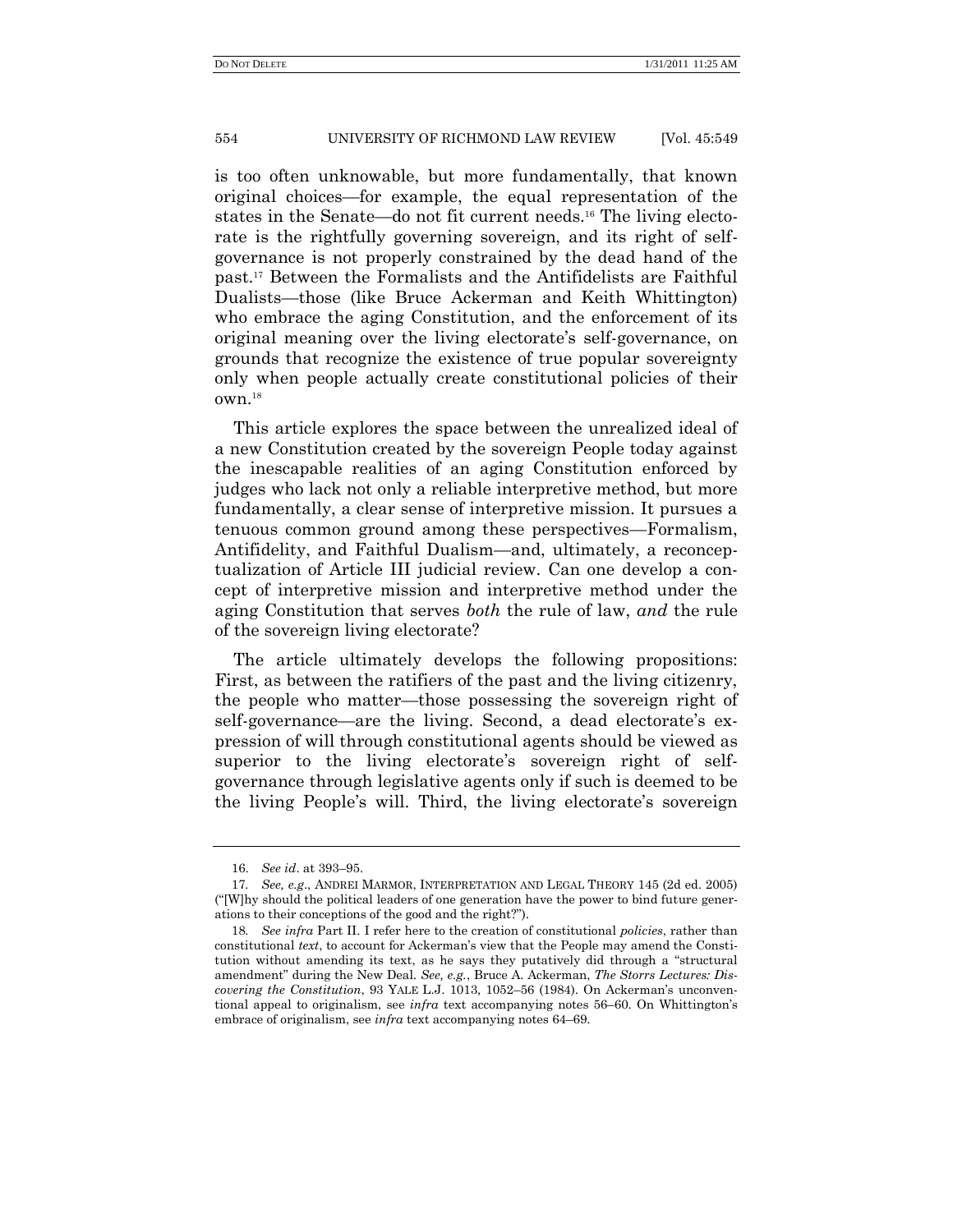right of self-governance as *potentially* expressed through *constitutional* agents should be viewed as superior to that right as *actually* expressed through *legislative* agents. Fourth, the People today, despite having not exercised their sovereignty in its constitutional form, remain committed to constitutional dualism. Fifth, *someone* among their governmental agents must strive to speak for the sovereign living People in their constitutional capacity. Sixth, such is the mission the Court should pursue when exercising its Article III powers of judicial review. Indeed, the Court should pursue an interpretive mission for Article III that tracks the political goal for Article V—to identify the choices the sovereign living People *would* make *if* they engaged in constitutional politics toward creating their own constitutional policies. Seventh, having framed such an interpretive mission, one might justify, and explore interpretive methods for, the "translation" of original meaning in a way that speaks for the People today.

Part II develops the first three of the foregoing seven propositions. Along the way, Part II examines the shortcomings of Formalism, Faithful Dualism, and Antifidelity in relation to the proposition that those possessing the sovereign right of selfgovernance are the living People today.

Part III explores whether positing the living electorate's sovereignty can be reconciled with continued governance under the inherited Constitution. It considers how one should conceptualize the *interpretive mission* for judicial review to serve the sovereign living electorate based on the aging Constitution. Part III begins with the underlying purpose for a process of constitutional creation such as Article V: to provide a vehicle of special politics so that the sovereign People, if they chose to do so, might deliberate about the choices they should make in creating constitutional policy through representative agents. It suggests that like the political goal for Article V itself, Article III judicial review ideally would fulfill an analogous interpretive goal of identifying the choices the sovereign living electorate would make if they engaged in constitutional politics toward creating their own constitutional policies.<sup>19</sup>

<sup>19.</sup> Some already might be concerned that speculating about the choices the living electorate would make *if* engaged in constitutional politics is hopelessly indeterminate. But questions of practicability ultimately are questions about *method*. If the goal is desirable, but difficult to fulfill, one can define a second-best version or explore the best availa-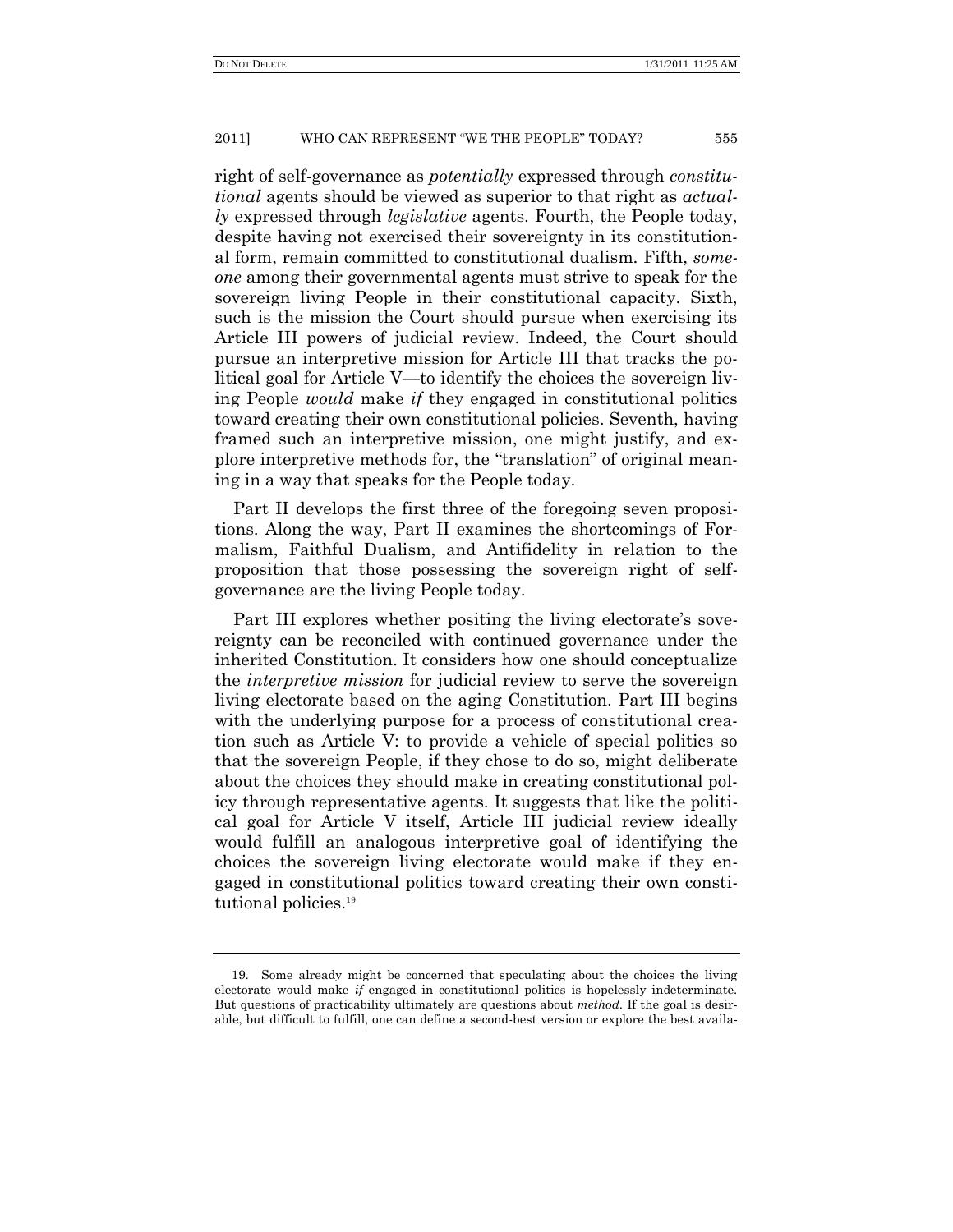Part IV engages the Antifidelist's contention of irreconcilable differences between the political cultures of 1787, 1868, and 2011. It suggests that if one can plausibly posit continuity in fundamental values—including, most fundamentally, a commitment to constitutional dualism—one might harmonize ongoing judicial interpretation of an aging Constitution with the sovereignty of the living electorate. Part IV concludes that there are such meaningful continuities—not only in fundamental substantive values, but also in an ongoing dualist struggle among multiple competing normative traditions.<sup>20</sup>

Part V.A. suggests that by reorienting one's view of constitutional meaning beyond an exclusive focus on intended substantive prohibitions to the strategic reasons for framing such prohibitions as supreme constitutional law, one can develop a justification and a methodological framework for the "translation" of *original* constitutional meaning into interpretations of choices the sovereign *living* electorate would make if it engaged in constitutional politics.<sup>21</sup> Part V.A. thereby endeavors to address the concerns of both the Antifidelists (by crafting judicial interpretation of an aging Constitution as a plausible means for serving the sovereign living electorate) and the Formalists (by addressing the cornerstone ―rule of law‖ concern for constraining the judge's discretion through interpretive subservience to an external authority's will $).$ <sup>22</sup>

Part V.B. examines several constitutional contexts—from equal protection, to due process, to federalism and, finally, to the question of whether business corporations should be deemed to qualify

ble methods for pursuing the goal. Can this interpretive ideal be fulfilled by interpreting the aging Constitution? If so, through what interpretive method(s) can this interpretive goal be achieved? See *infra* Part V, for further discussion of questions about method.

<sup>20</sup>*. See infra* text accompanying notes 140–43.

<sup>21.</sup> Part V.A suggests that there are two essential components comprising the meaning of constitutional provisions that, when accounted for, can provide a sense of structure that is missing from conventional accounts of original meaning. One component is *substantive*; the second, systemic and more fundamental, is *strategic*. Substantively, constitutional mandates involve a choice to balance, or accommodate, starkly competing values. The strategic component is implied by the dualist agenda, and entails an objective of securing a greater commitment to constitutionally preferred values than Congress is trusted to respect. Thus, creating constitutional mandates involves a strategic decision to favor one side in the normative competition that comprises the substantive component of original meaning—e.g., equality secured against racism (equal protection); political dissent secured against political correctness (the freedom of speech).

<sup>22.</sup> I compare this reconceptualized interpretive mission and method to the  $\text{``transl}_a$ tions‖ of Lawrence Lessig and Randy Barnett. *See infra* Part V.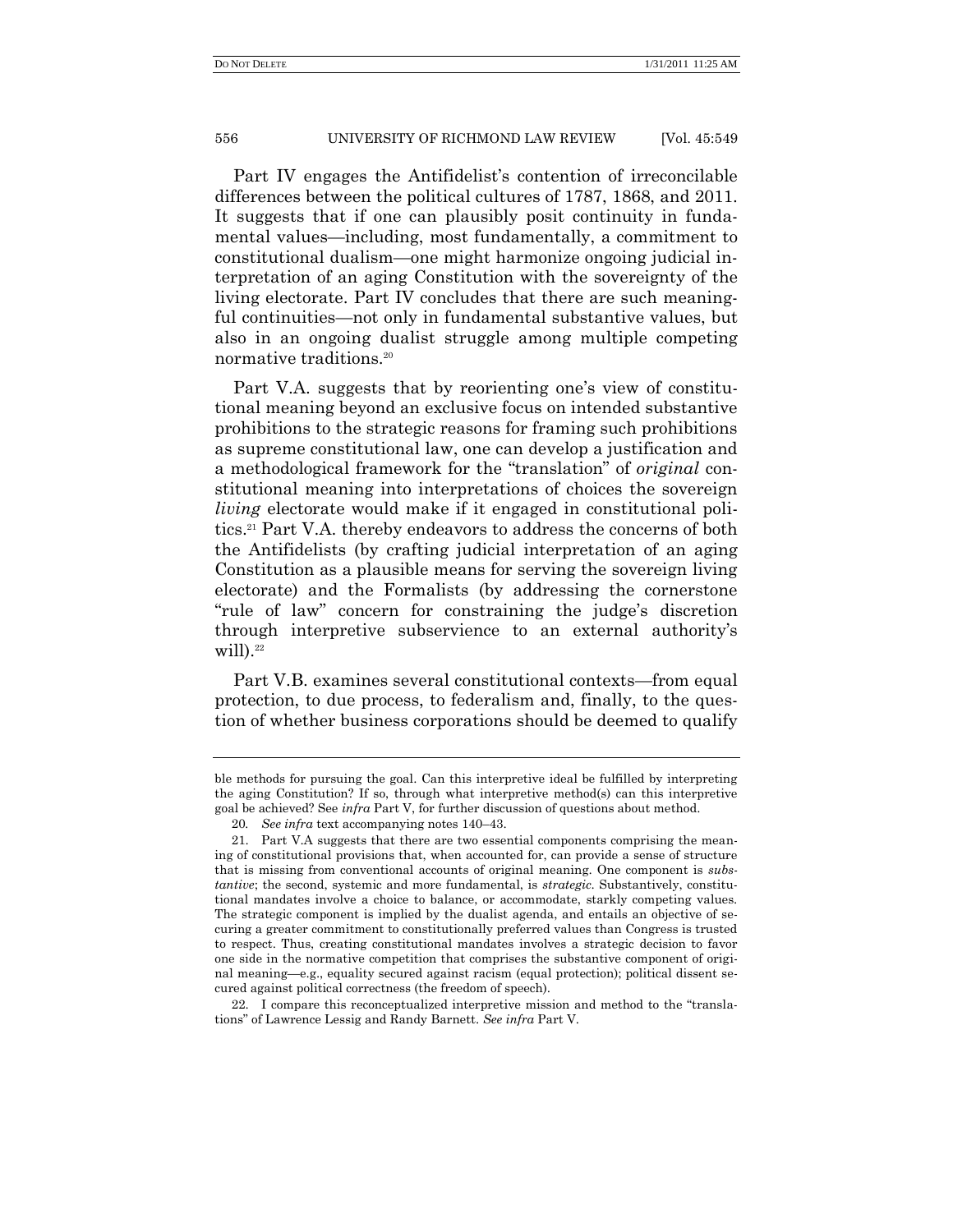as protected "persons" for the freedom of speech. It endeavors to characterize *complete* original meaning by accounting both for the strategic and substantive components of constitutional meaning. Toward positing what the sovereign living electorate would choose if engaged in constitutional politics, it translates that original meaning by exploring the implications of fundamental continuities in our constitutional culture and by accounting for evolution in relevant prevailing values.

Part VI examines objections that those concerned about the "rule of law" might make against this reconceptualized interpretive mission and method. Noting that determinate answers to improperly framed questions are of little value, it concludes that so long as the old Constitution must be interpreted, there can be no solution that perfectly serves the sovereign living electorate. To posit, as do the Faithful Dualists, that the true sovereign People exist only when creating constitutional provisions demeans popular self-governance. To constrain popular self-governance by the decisions (*and in the name*) of the dead, as do the Formalists, unnecessarily elevates rule of law formalisms over popular selfgovernance. Some governmental institution must at least strive to speak for the *living* People in their *constitutional* capacity. That should be the mission for Article III judicial review.

Thus, this article frames an interpretive mission for Article III that tracks the political goal for Article V—to identify the choices the sovereign living People *would* make *if* they engaged in constitutional politics toward creating their own constitutional policies. It suggests structures and limits for an interpretive method imperfect to be sure—toward pursuing this interpretive mission, based on the choices actually made by ratification generations, and on the implications of fundamental continuities in the American political culture. It suggests, as well, that other interpretive methods, whether established or not yet developed, should be evaluated by the extent to which they promise to represent the sovereign *living* electorate in its potential *constitutional* capacity.<sup>23</sup> Finally, the article suggests that because Article III interpretations would be made in their name, judicial review could better challenge the People today to create new constitutional provisions of their own—and thereby to establish points of convergence at

<sup>23</sup>*. See infra* text accompanying notes 368–82.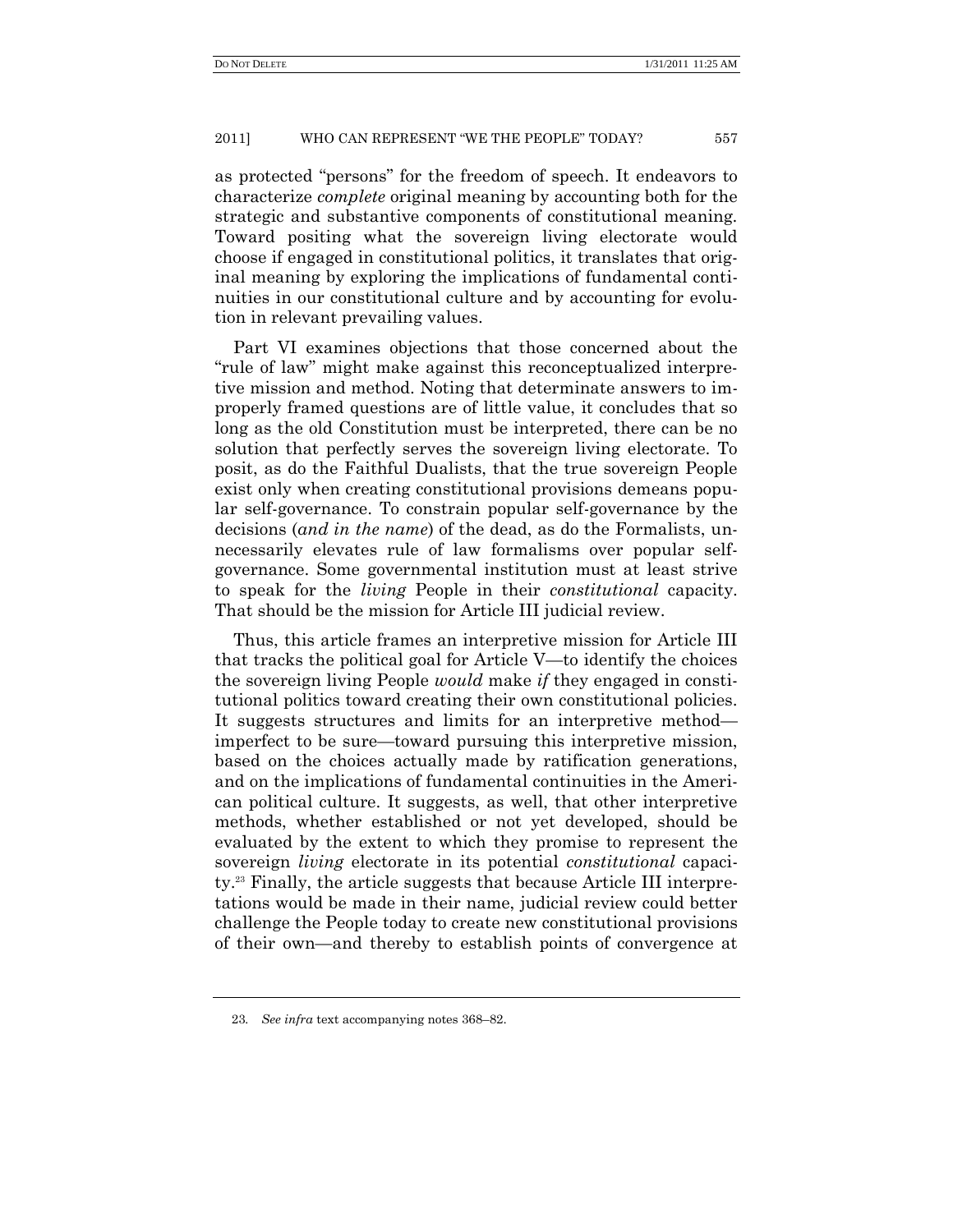which the Formalists, Antifidelists, and Faithful Dualists could find solid common ground.

# II. SOVEREIGN SELF-GOVERNANCE: THE LIVING ELECTORATE'S LEGISLATIVE EXPRESSION SHOULD NOT BE VIEWED AS LESS AUTHORITATIVE THAN A PAST ELECTORATE'S CONSTITUTIONAL EXPRESSION

This Part will develop three normative propositions: First, as between the ratifiers of the past and the living citizenry, those possessing the sovereign right of self-governance are the People today.<sup>24</sup> Second, a dead electorate's expression of will through constitutional agents should be viewed as superior to the living electorate's sovereign right of self-governance through legislative agents only if such is deemed to be the living People's will. Third, the living electorate's sovereign right of self-governance as potentially expressed through constitutional agents should be viewed as superior to that right as actually expressed through legislative agents.

*The people possessing the sovereign right of self-governance are those comprising the living electorate.* Sovereignty is a concept locating the ultimate right to make law.<sup>25</sup> Sovereignty—such as that proclaimed by "We the People" in  $1787$ —is meaningfully practicable when the asserted right to govern coincides with the power to govern. It is a plaintive wish, or a call to ongoing struggle, when the assertion of right confronts superior power.<sup>26</sup> Issues of sovereignty, or disputes about where the ultimate right to make law is located, might be intergenerational (or temporally vertical); such issues also might be intragenerational (or temporally horizontal).

<sup>24.</sup> Of course, in addition to this intergenerational (or vertical) question of sovereignty are intragenerational (or horizontal) questions—for example, for any generation, who qualifies as part of the sovereign People.

<sup>25</sup>*. See, e.g*., F.H. HINSLEY, SOVEREIGNTY 26 (Cambridge Univ. Press 2d ed. 1986) (1966) ("Sovereignty was the idea that there is a final and absolute political authority in the political community.‖); *see also* Dan Philpot, *Sovereignty*, *in* STANFORD ENCYCLOPEDIA OF PHILOSOPHY (Edward N. Zalta ed., 2009), http://plato.Stanford.edu/entries/sovereignty/ (last updated June 8, 2010) (defining sovereignty as "supreme authority within a territo*ry*‖).

<sup>26</sup>*. See*, *e.g*., HINSLEY, *supra* note 25, at 1 (differentiating power and sovereignty); *id*. at 224–25 (noting the fiction in international relations that recognizes sovereign authority in some states "even though they do not in fact rule effectively"); ROBERT PAUL WOLFF, IN DEFENSE OF ANARCHISM 4 (1970).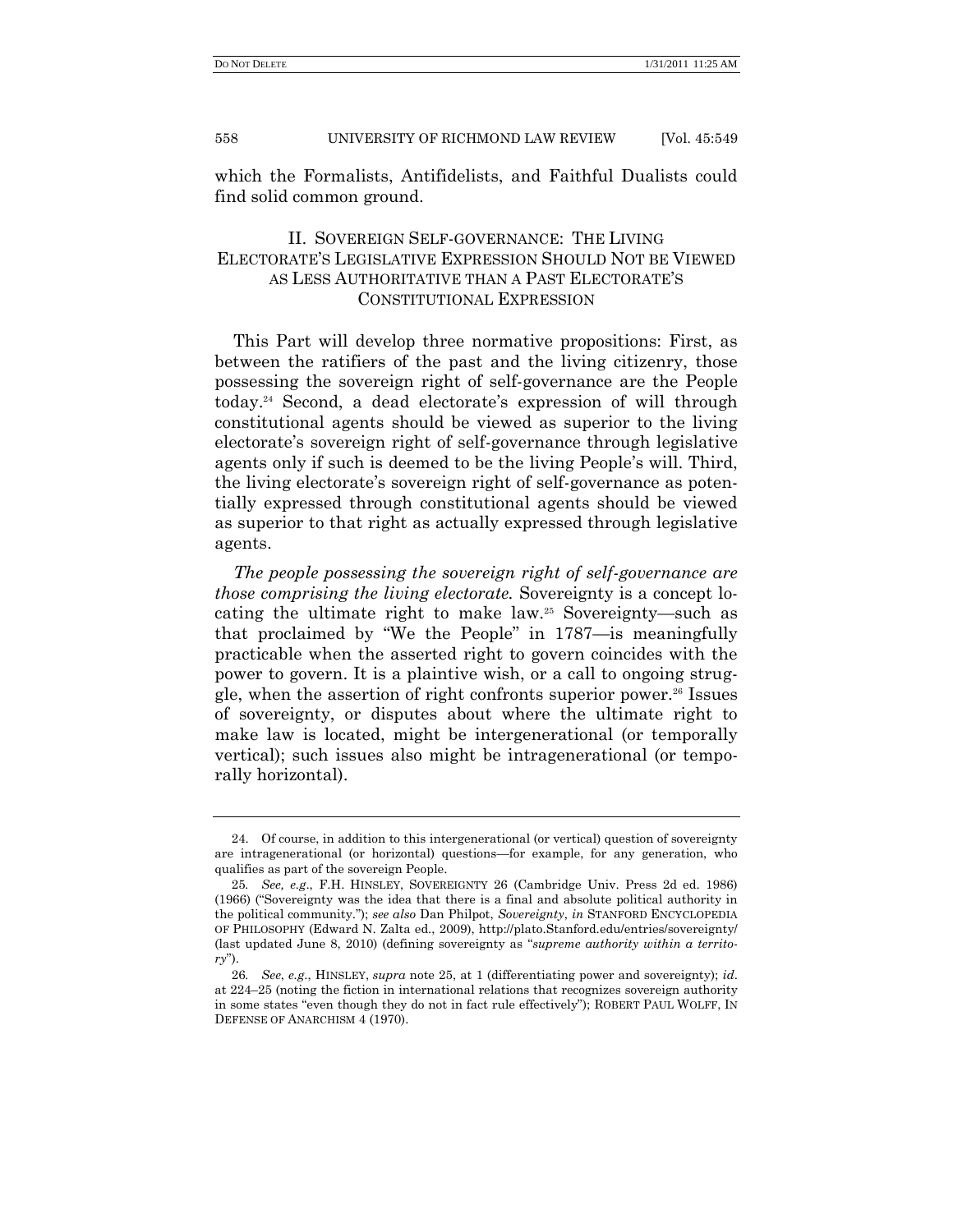Temporally vertical issues of sovereignty seem to dominate questions about the status of the inherited Constitution, and about whether Article III judges should interpret and enforce its original meaning until formally amended.<sup>27</sup> Intragenerational issues of sovereignty are wide-ranging, and have included disputes about whether "the class of persons  $\dots$  imported as slaves, [and] their descendants" were part of "the  $[P]$ eople" in 1787,<sup>28</sup> whether the People of the nation or the People of the states ratified the Constitution, $29$  and the criteria for bestowing citizenship—an issue in play again today.<sup>30</sup>

In a significant sense, because the dead can exert no responsive power, temporally vertical issues of sovereignty (that is, as between the dead and the living, determining who possesses the ultimate right to make law) depend on temporally horizontal issues of sovereignty (that is, determining who among the living have the ultimate right to make law).<sup>31</sup> To be sure, the past has exercised power over the present in having created the point of departure that the present inevitably must confront. But as undeniably

<sup>27</sup>*. See, e.g.*, Griswold v. Connecticut, 381 U.S. 479, 522 (1965) (Black, J., dissenting) (rejecting the notion that the Court has a "duty  $\dots$  to keep the Constitution in tune with the times" because "[t]he Constitution makers knew the need for change and provided for  $it$ ").

<sup>28.</sup> Scott v. Sandford (*Dred Scott*), 60 U.S. (19 How.) 393, 407 (1857), *superseded by constitutional amendment*, U.S. CONST. amend. XIV. In 1857, Justice Taney addressed this horizontal question of sovereignty as decided in 1787 by the self-proclaimed People. *Id.* ("Neither the class of persons who had been imported as slaves, nor their descendants, whether they had become free or not, were then acknowledged as a part of the people[.]‖). By viewing the policy chosen in 1787 as binding in 1857, Taney also addressed the vertical question of sovereignty. *Id.* at 405 ("The decision of that question belonged to the political or law-making power; to those who formed the sovereignty and framed the Constitution. The duty of the court is, to interpret the instrument they have framed, with the best lights we can obtain on the subject, and to administer it as we find it, according to its true intent and meaning when it was adopted.").

<sup>29</sup>*. See* U.S. Term Limits, Inc. v. Thornton, 514 U.S. 779, 847–49 (1995) (Thomas, J., dissenting) (arguing that the Constitution was ratified by the People of each state, not the undifferentiated People of the nation); McCulloch v. Maryland, 17 U.S. (4 Wheat.) 316, 377 (1819) (rejecting Maryland's argument that the States ratified the Constitution, asserting instead that "the People" ratified the Constitution).

<sup>30.</sup> Senator Mitch McConnell has supported congressional hearings to review the Fourteenth Amendment's provisions on birthright citizenship. *See, e.g*., Julia Preston, *Citizenship From Birth Is Challenged on the Right*, N.Y. TIMES, Aug. 7, 2010, at A8; *see also*  H.R. 1868, 111th Cong. (1st Sess. 2009) (proposed amendment to "the Immigration and Nationality Act to clarify those classes of individuals born in the United States who are nationals and citizens of United States at birth‖)*.* For an example of a more academic examination, see William Ty Mayton, *Birthright Citizenship and the Civic Minimum*, 22 GEO. IMMIGR. L.J. 221, 223–24 (2008) (discussing the narrow reading the Fourteenth Amendment's citizenship provisions have received historically).

<sup>31</sup>*. See supra* notes 25–30 and accompanying text.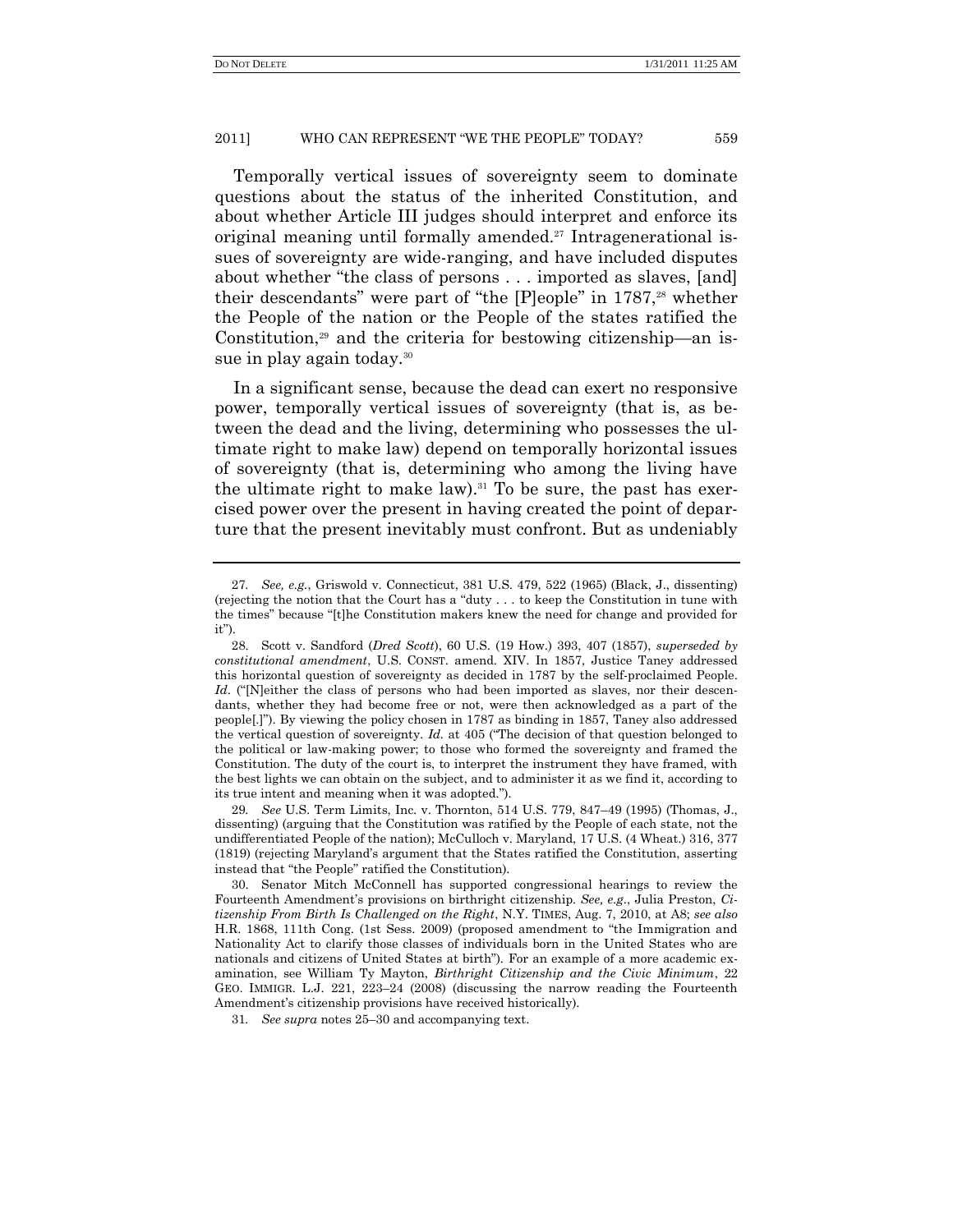as the past has set the table for the present, the present has the exclusive power to choose what to do with its inheritance. Whatever the present might choose, neither James Madison, George Mason, nor Thaddeus Stevens—nor anyone else from the past could respond.

Thus, with respect to issues across generations, the reality of power allocates any practicable version of sovereignty with the People today.<sup>32</sup> When one (such as Bork or Whittington) argues that Article III judges should enforce the original meaning of constitutional provisions, he is speaking to agents of the living electorate.<sup>33</sup> In raising this temporally vertical issue of sovereignty, he simultaneously addresses temporally horizontal issues, and implicitly (but necessarily) acknowledges the practicable sovereignty of the living.<sup>34</sup>

*A dead electorate's expression of will through constitutional agents should be viewed as superior to the living electorate's sovereign right of self-governance through legislative agents only if such is deemed to be the living People's will.* This proposition follows naturally from the foregoing observations about practicable

<sup>32</sup>*. See supra* notes 25–38 and accompanying text.

<sup>33.</sup> To the extent that the dead hand holds the governmental tiller today, it is through the acceptance of the living—an exercise of *our own* sovereign rights. *See* David Chang, *Conflict, Coherence, and Constitutional Intent*, 72 IOWA L. REV. 753, 784–88 (1987) [hereinafter Chang, *Conflict*]. Indeed, it is entirely revealing that if the Constitution's original meaning is to be enforced today, it takes a Keith Whittington today to assert the rightfulness of doing so; it takes a Clarence Thomas today to purport to apply the ratifiers' original meaning.

<sup>34.</sup> Consider an analogy that helps reveal both the vertical or intergenerational issues, and the horizontal or intragenerational issues. The developer of the Empire State Building exercised power in a way that any purchaser of the parcel of property at 350 Fifth Avenue must confront. The new purchaser might renovate the building; might tear down the building; might maintain the building; or might restore the building to its exact specifications when originally created. But, in the vertical or intergenerational sense, it is the right of the present owner of the building to make those decisions, rather than the right of the building's creator, if only because it is within the present owner's power.

Yet, there are horizontal, or intragenerational issues of right that the present owner must confront as well. The present might have passed a law placing conditions or restrictions on the changes that any owner of the Empire State Building might make. The present might have enacted a law permitting, or prohibiting, a building's original owner from placing perpetual conditions on what future owners might do with the building. In any event, it is for the present to decide the rules—the propriety of options—with respect to which the power of the present over circumstances inherited from the past is to be exercised. Indeed, the variations on the rule against perpetuities reflect each present generation's power to decide the effectiveness of efforts by the past to control its posterity and, generally, the normative judgment that it is for the present to decide the disposition of its resources.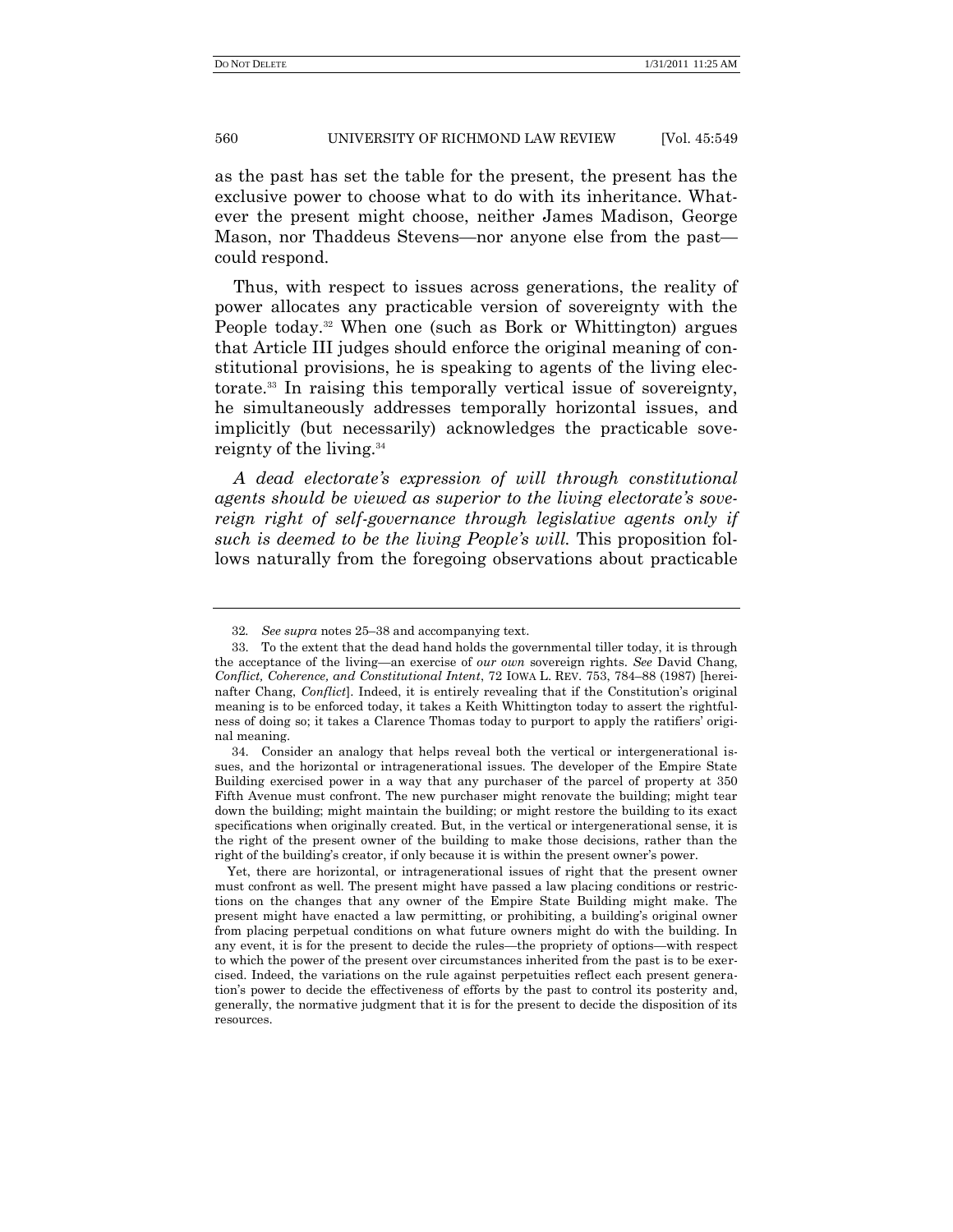sovereignty. Indeed, if the inherited Constitution is supreme law today, it is not simply because a past generation purported to exercise its sovereignty through constitutional agents; rather, the inherited Constitution is supreme law today because the living People view it as such.<sup>35</sup> But because the People today have not clearly declared *why* they continue to live under inherited forms, critical questions—questions for the People today and their representatives—continue to vex: What considerations should inform the exercise of the Article III power by judges, hired by agents of the living People, purporting to interpret and enforce the inherited Constitution's mandates? Perhaps more fundamental, what considerations should inform the Article II and Article I agents of the living People when hiring those Article III judges?

To these questions, the Antifidelists, Formalists, and Faithful Dualists have very different responses. Some Antifidelists push the implications of the living electorate's right of sovereign selfgovernance to the point of denying the aging Constitution's relevance and authority.<sup>36</sup> Michael Klarman suggests a solution to the anti-majoritarianism of dead-handed originalism: abandon constitutionalism.<sup>37</sup> "[W]e can decide controverted policy questions for ourselves through political struggle (as much of the rest of the world does), rather than through the edicts of long-dead Framers or relatively unaccountable judges."<sup>38</sup> Sanford Levinson bemoans "our undemocratic Constitution."<sup>39</sup> His rationale for a movement to create a new Constitution focuses primarily on ways the inherited Constitution thwarts national majorities from establishing their will as law.<sup>40</sup> From both perspectives, the aging Constitution presents undesirable barriers to a meaningful route through which the living People's sovereign right of self-governance can be vindicated—making ordinary law through everyday political procedures.<sup>41</sup> Klarman's commitment to the living electorate's sove-

<sup>35</sup>*. See infra* text accompanying notes 382–84; *see also* Chang, *Conflict supra* note 33, at 787–88.

<sup>36.</sup> *See* Klarman, *supra* note 15, at 383.

<sup>37</sup>*. See id*. at 382. He contends that the anti-majoritarianism of dead-handed originalism is exacerbated because the ratifiers "inhabited a radically different world, and possessed radically different ideas." *Id.* at 381. Given these differences, he asks, do "they have much of relevance to say about how we should govern ourselves today?" *Id.* at 387.

<sup>38</sup>*. Id*. at 412.

<sup>39</sup>*. See* LEVINSON, *supra* note 7.

<sup>40</sup>*. See id*. at 167–68.

<sup>41</sup>*. See id*. at 11–16; Klarman, *supra* note 15, at 381–83, 387.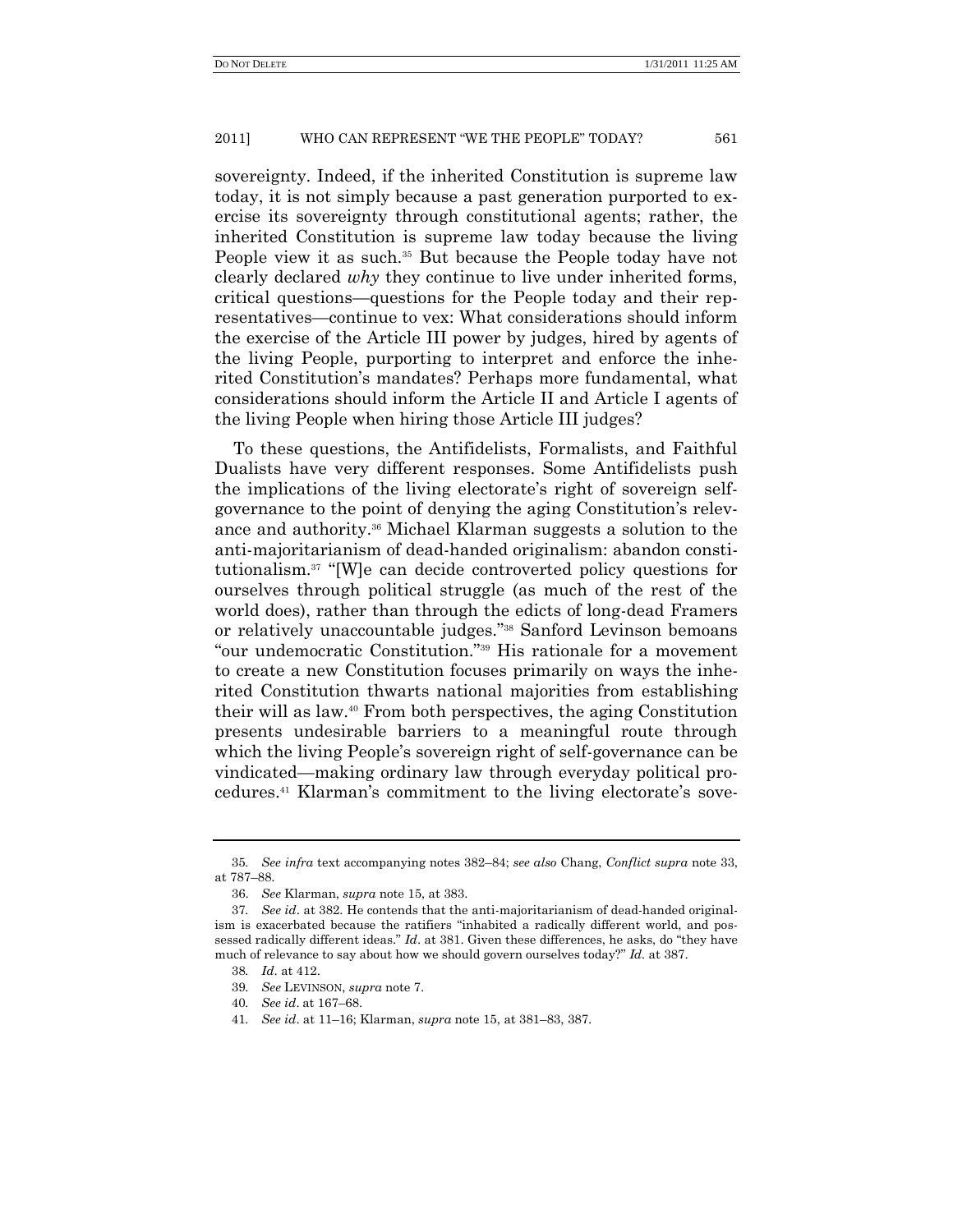reignty begs questions about how that sovereignty is to be actualized, when the "political struggle" for which he calls—to the extent it exists—has not sought to abandon either the aging Constitution or constitutionalism. Levinson's call for a new Constitution begs questions about what one is to do until the aging Constitution is (if ever) superseded.

By focusing on rule of law concerns as they endeavor to justify Article III enforcement of the aging Constitution's original meaning, the Formalists neglect the implications of the living electorate's right of sovereign self-governance. Robert Bork embraces the aging Constitution, and urges its interpretation according to its original meaning.<sup>42</sup> Bork's rationale for originalism reduces to two essential points. First, originalism can best constrain legislating from the bench and "judicial tyranny."<sup>43</sup> This goal of constraining judicial tyranny presupposes that making ordinary laws through everyday political procedures is a valuable component of the People's sovereign right of self-governance. Second, the Constitution is "law," Bork says, and all law should be interpreted according to "the meaning the lawmakers intended."<sup>44</sup> Justice Scalia has similarly relied on these two propositions.<sup>45</sup>

These two Formalist propositions are insufficient to justify enforcing the aging Constitution according to its original meaning. Consider the goal of preventing judicial tyranny. One might question how well conventional originalism does constrain discretion to legislate from the bench. Proponents of conventional originalism can reach widely disparate interpretations of the Equal Protection Clause, such as Raoul Berger's insistence that *Brown v. Board of Education*<sup>46</sup> was wrongly decided,<sup>47</sup> and Robert Bork's remarkable "confirmation conversion" contention that *Brown* was

<sup>42</sup>*. See* BORK, *supra* note 9, at 144–45.

<sup>43</sup>*. See id*. at 16, 146; *see also* RAOUL BERGER, GOVERNMENT BY JUDICIARY 314 (Liberty Fund, Inc. 2d ed. 1997) (1977) ("When the judiciary substitutes its own value choices for those of the people it subverts the Constitution by usurpation of power.").

<sup>44.</sup> BORK, *supra* note 9, at 145.

<sup>45.</sup> *See* Scalia, *supra* note 10, at 854 ("[T]he Constitution . . . is in its nature the sort of ‗law' that is the business of the courts—an enactment that has a fixed meaning ascertainable through the usual devices familiar to those learned in the law."). Scalia also has decried alternatives to originalism—interpretation "on the basis of what the judges currently [think] it desirable for [the Constitution] to mean." *Id.* at 852. Yet, Scalia acknowledges that originalism's "greatest defect  $\dots$  is the difficulty of applying it correctly." *Id*. at 856.

<sup>46.</sup> 347 U.S. 483 (1954).

<sup>47</sup>*. See* BERGER, *supra* note 43, at 264–66.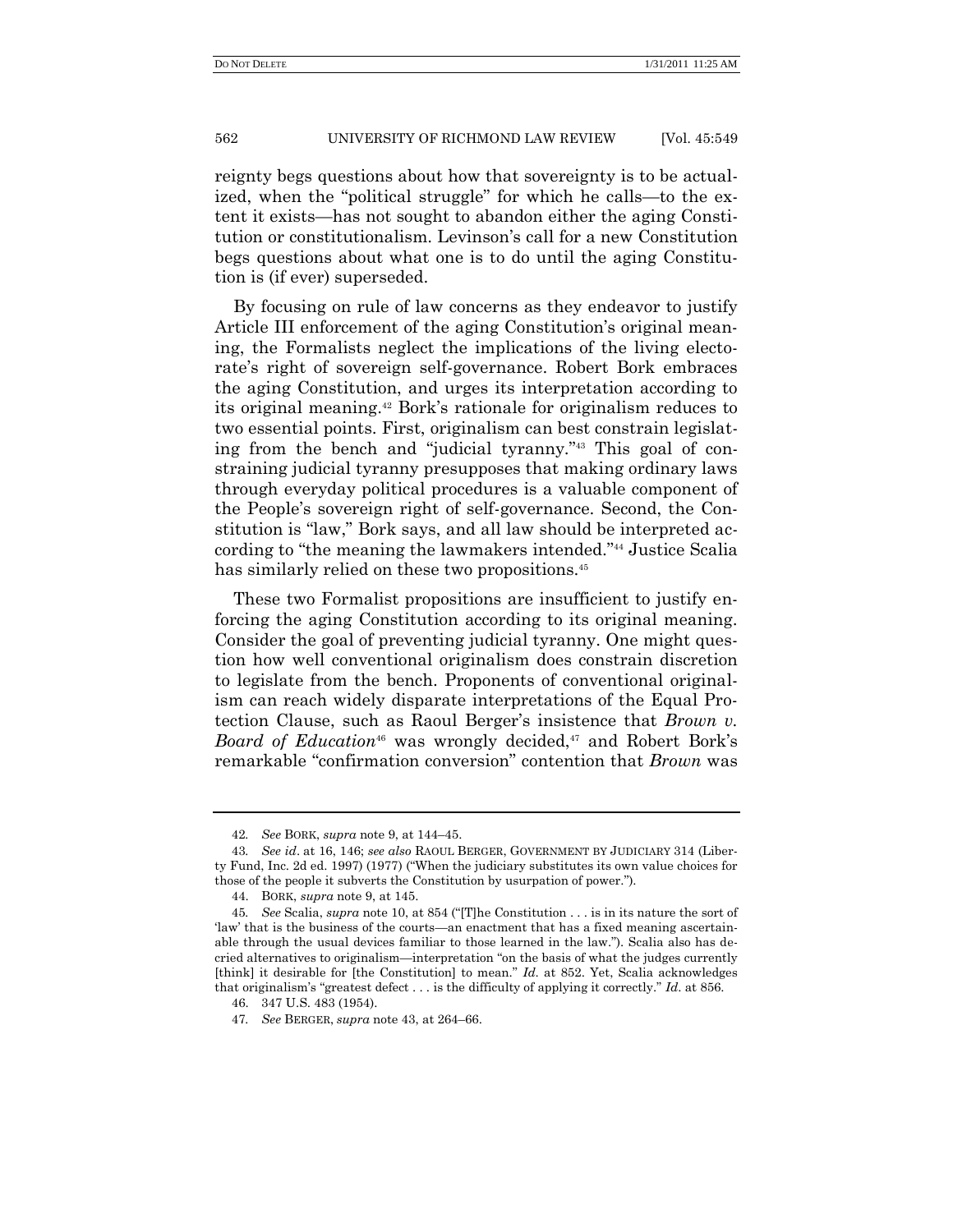an originalist decision.<sup>48</sup> Originalism can be manipulated, and self-proclaimed originalists can choose how they use that tool from one occasion to another.

More fundamentally, one might ask whether preventing legislating from the bench should be the ultimate benchmark against which the merits of an interpretive methodology is measured. Indeed, one should view such "rule of law" concerns to be significant in a system predicated on the sovereignty of the People only if and only to the extent that—one can posit their embrace by the sovereign. It is *that sovereign* which provides the perspective properly guiding the exercise of judicial discretion. It is *that sovereign*—in both its legislative and constitutional representations *for whose benefit judicial discretion is limited*. <sup>49</sup> Furthermore, if the measure of an interpretive methodology is its success in preventing legislating policy from the bench, there is, as Michael Klarman implies, a better solution: abandon judicial review altogether.<sup>50</sup> Of course, this would require forgoing whatever benefits that judicial review might provide. 51

Bork's second rationale for originalism also is inadequate. He notes that the Constitution is "law," and that "[i]f the Constitution is law, then presumably, like all other law, the meaning the lawmakers intended is as binding upon judges as it is upon legis-

<sup>48.</sup> After his "confirmation conversion," Robert Bork viewed *Brown* as a proper enforcement of original intent. *See* BORK, *supra* note 9, at 76 (*Brown*'s result was "compelled by | the original understanding of the equal protection clause."). Bork also criticizes Justice Taney's performance in *Dred Scott* as creating "a constitutional right to own slaves . . . by changing the plain meaning of the due process clause of the fifth amendment." *Id.* at 31. Yet Taney was explicitly and self-consciously originalist, at least in his interpretation of "citizen" in Article III. *See Dred Scott*, 60 U.S. (19 How.) 393, 405, 407 (1857), *superseded by constitutional amendment*, U.S. Const. amend. XIV. *Dred Scott* declared that determining whether "the class of persons who had been imported as slaves, [and] their descendants," were included as "citizens" is a decision that "belonged to . . . those who formed the sovereignty and framed the Constitution. *Id*. The duty of the court is, to interpret the instrument they have framed, . . . and to administer it as we find it, according to its true intent and meaning when it was adopted." *Id*. For widely disparate propositions about the original meaning of the Commerce Clause, see *infra* text accompanying notes 267–328.

<sup>49</sup>*. See infra* text accompanying notes 372–73.

<sup>50.</sup> Klarman, *supra* note 15, at 382.

<sup>51.</sup> Bork acknowledges that judicial review also must be measured by the "energetic" enforcement of constitutional "rights." See BORK, *supra* note 9, at 140. The rationale centered on the constraint of judicial lawmaking (to preserve majoritarian discretion) does not explain why originalism is the best method for enforcing the side of "the Madisonian dilemma" concerned with constraining majoritarian discretion. Whittington argues that originalism must be justified positively, not simply by asserting its virtues in restraining judicial policymaking. *See* KEITH E. WHITTINGTON, CONSTITUTIONAL INTERPRETATION: TEXTUAL MEANING, ORIGINAL INTENT, AND JUDICIAL REVIEW 168 (1999).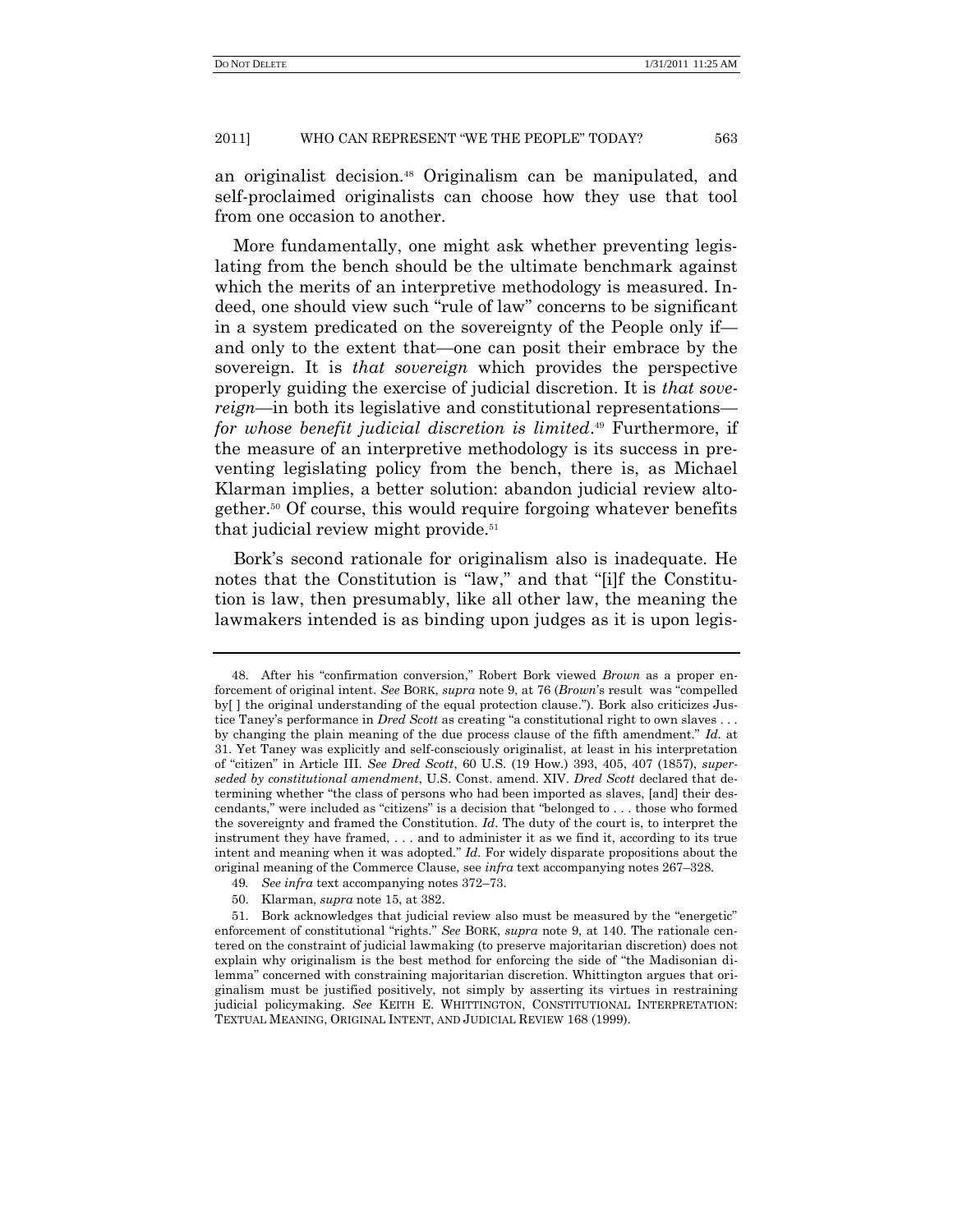latures and executives. There is no other sense in which the Constitution can be what article VI proclaims it to be: 'Law."<sup>52</sup>

But the Constitution is *not like* all other law. It is different by design—designed to be supreme, and so designed, one would suppose, for certain systemic reasons.<sup>53</sup> More fundamental, however, are normative propositions about popular sovereignty that not only underlie the Antifidelists' critiques of originalism, but also, because they are part of the Formalists' own justifications for originalism, support an internal critique.<sup>54</sup> The living People's sovereign right of self-governance is meaningful when exercised through their legislative agents. This aspect of the living People's sovereignty is precisely what the Formalists seek to protect by preventing "legislating from the bench."<sup>55</sup> Though it is clear that one generation's constitutional decision to constrain its *own* legislative representatives is entirely consistent with any plausible version of popular sovereignty, it is far from clear why—indeed, *whether*—constraining a present generation's self-governance through legislative agents by enforcing a past generation's aging constitutional choices is consistent with the living electorate's sovereign right of self-governance.

On this, the Faithful Dualists construct an answer. Bruce Ackerman posits that the *true* sovereign People exist only during constitutional lawmaking.<sup>56</sup> Ackerman also views constitutional policies chosen by the true sovereign People as properly binding future generations.<sup>57</sup> "During periods of normal politics, [government officials] must be constrained by the constitutional forms imposed during rare periods of constitutional creativity, when the

<sup>52.</sup> BORK, *supra* note 9, at 145; *see also id.* at 144 ("What is the meaning of a rule that judges should not change? It is the meaning understood at the time of the law's enactment.")

<sup>53.</sup> In presenting his version of the "Constitution is law" rationale for originalism, Scalia at least acknowledges that "it has an effect superior to other laws." Scalia, *supra* note 10, at 854. Do the designed, functional distinctions between the Constitution and other forms of law imply ancillary distinctions in the proper manner of interpretation? Neither Bork nor Scalia considers this question.

<sup>54</sup>*. See supra* text accompanying notes 14–17.

<sup>55</sup>*. See supra* text accompanying notes 9–12.

<sup>56</sup>*. See* BRUCE ACKERMAN, WE THE PEOPLE: FOUNDATIONS 139 (1991). Significantly mitigating this limited notion of true sovereignty, Ackerman argues that the People can amend the Constitution through intricate processes outside Article V—and indeed, that they have done so. *See id*. at 267–68.

<sup>57</sup>*. See id*. at 290–91.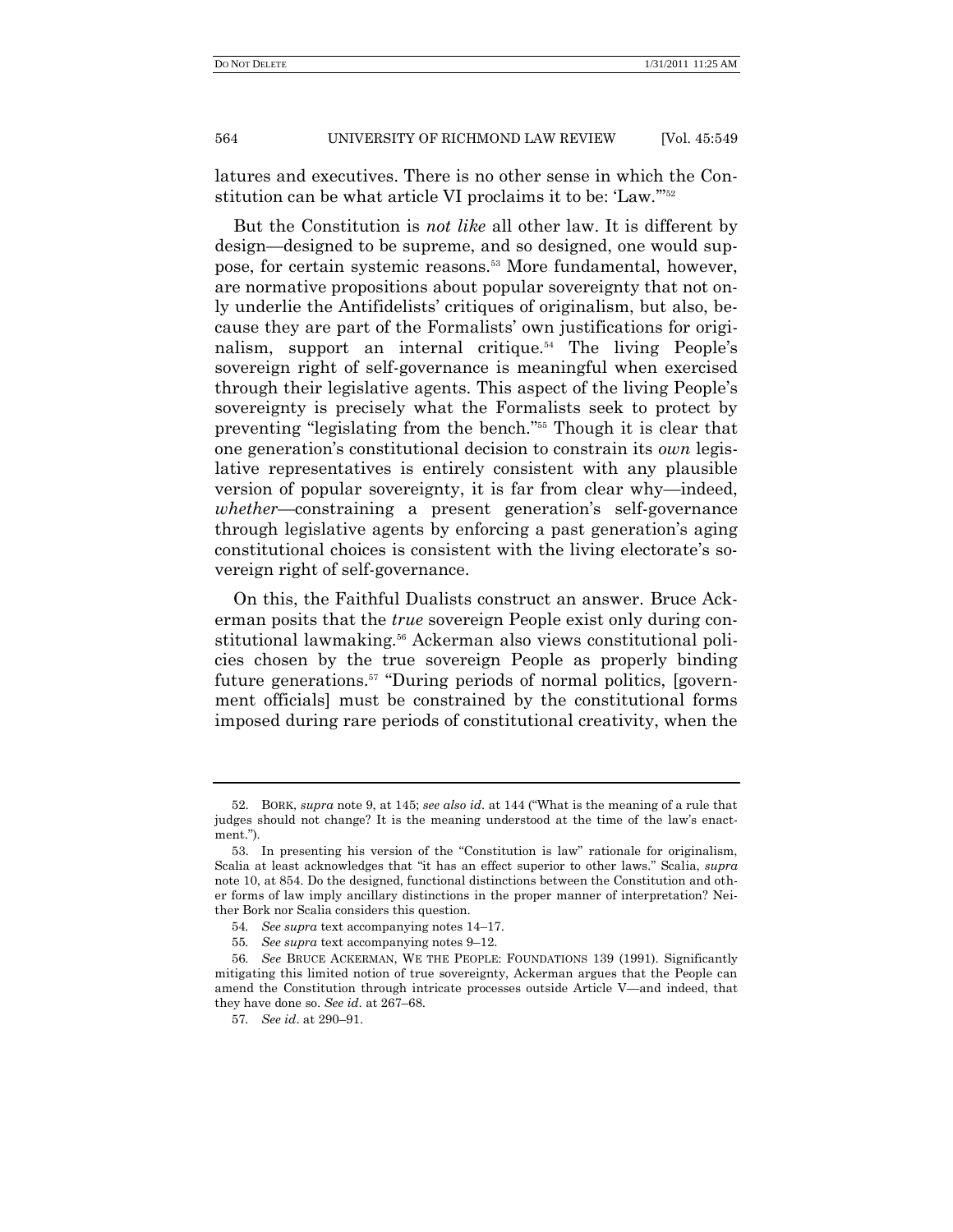People mobilize and speak with a very different voice."<sup>58</sup> In support, Ackerman sometimes emphasizes that when creating constitutional policy, the People act with special political mobilization more people are overcoming political apathy and more seriously debating and deciding matters of public concern than during normal times.<sup>59</sup> At other points, Ackerman emphasizes that when creating constitutional policy, the People speak with a "different" voice"—people are more focused on "the rights of citizens and the permanent interests of the community" than during normal times.<sup>60</sup>

Do these observations truly establish that "popular sovereignty" is normatively meaningful only for a People who are engaged in creating their supreme law on the "higher" dualist track? Do they truly explain why a past generation's constitutional expression of self-governance is superior to the present generation's legislative expression of self-governance?<sup>61</sup> The proposition that more (but not all) people may participate in constitutional politics than ordinary politics, and participate with more (but not full) intensity suggests differences of degree. The proposition that they make decisions more (but not entirely) focused on the permanent and aggregate interests of the community also suggests differences of degree. But what clearly is a difference not of mere degree but of kind is that members of the living electorate—unlike the ratifiers—are quite *alive*.<sup>62</sup> This has stark implications for locating so-

<sup>58</sup>*. Id*. at 171. Ackerman seems to endorse a concept of originalism for judicial enforcement of the sovereign People's constitutional decisions. *See id.* at 139 ("The prophetic vision of the Court is flatly inconsistent with the principles of dualist democracy. . . . What the judges are especially equipped to do is *preserve* the achievements of popular sovereignty during the long periods of our public existence when the citizenry is not mobilized for great constitutional achievements." (emphasis added)).

<sup>59.</sup> Bruce Ackerman, *Higher Lawmaking*, *in* RESPONDING TO IMPERFECTION: THE THEORY AND PRACTICE OF CONSTITUTIONAL AMENDMENT, *supra* note 14, at 64 (―[M]ovements for constitutional transformation earn broad and deep support for their initiatives.").

<sup>60.</sup> Ackerman, *supra* note 18, at 1034; *see id*. at 1031 (noting that the Constitution is designed "to make the most of what virtue we have").

<sup>61.</sup> Furthermore, unless one posits that post-ratification generations may amend the inherited Constitution by procedures other than Article V, present constitutional discretion is constrained by the past in this fundamental way*. Cf. id*. at 1059–60; Akhil Reed Amar, *Philadelphia Revisited: Amending the Constitution Outside Article V*, 55 U. CHI. L. REV. 1043, 1055–56 (1988).

<sup>62.</sup> Indeed, Ackerman's second example of amendment by the sovereign people outside Article V posits that President Roosevelt and Congress, with a mandate from the 1936 elections, abandoned some constitutional prohibitions and imposed new constitutional prohibitions. *See* BRUCE ACKERMAN, WE THE PEOPLE: TRANSFORMATIONS 362–69 (1998)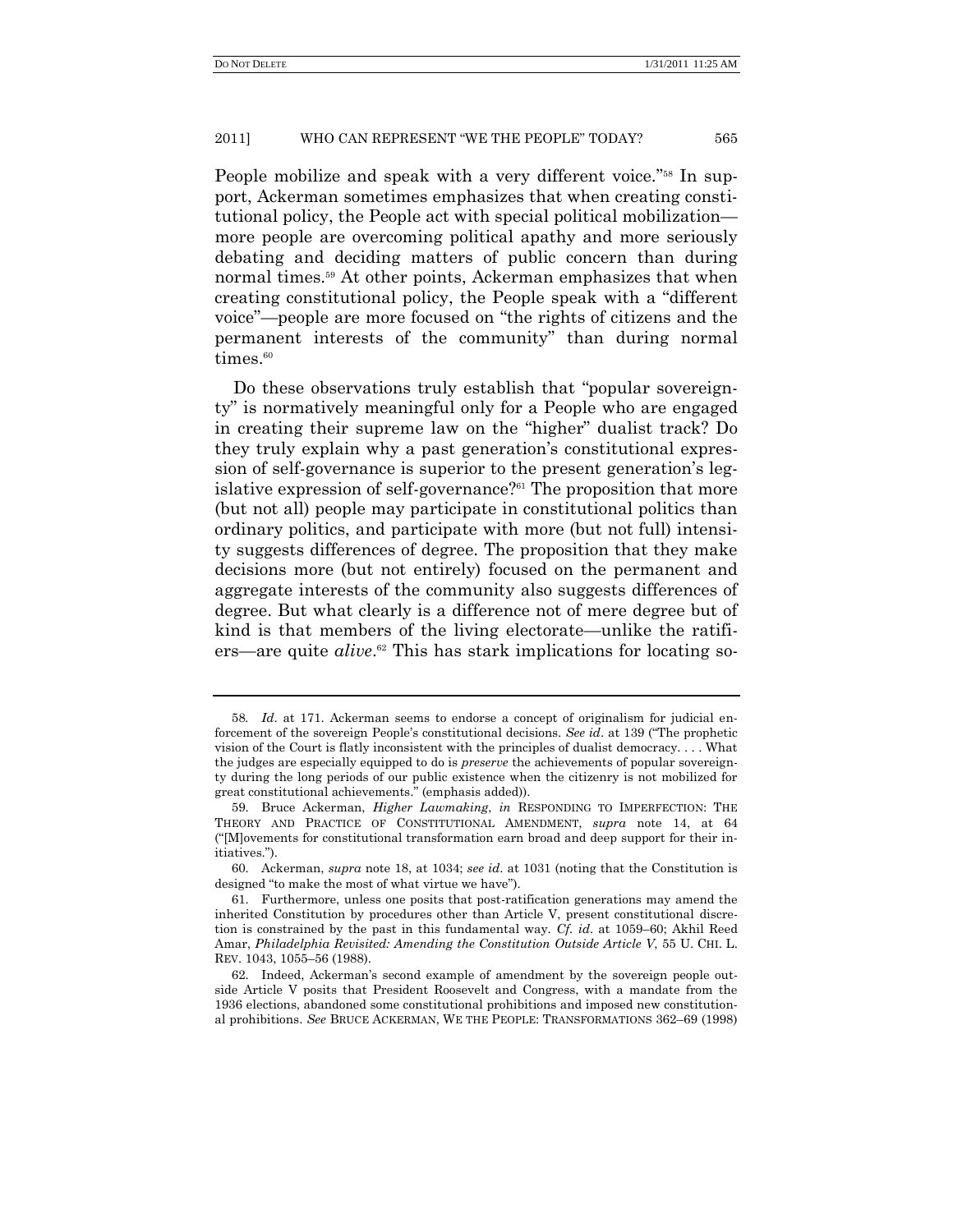vereignty in both its practicable and ethical dimensions. Unlike the ratifiers, the living People possess human awareness *now*; they experience the effects of the law *now*. 63

Whittington agrees with Ackerman that the sovereign exists only when the People actually create constitutional provisions.<sup>64</sup> ―The underlying assumption behind the notion of potential sovereignty is that 'the people,' in their sovereign capacity, do not always exist."<sup>65</sup> Continuing to enforce original meaning against post-ratification generations is necessary to serve popular sovereignty, he says, despite (or, more precisely from his perspective, *because of*) the current electorate's status as *mere* "*potential* sovereign."<sup>66</sup> Enforcing original meaning today presents no deadhanded intrusion on *sovereign* prerogatives because an electorate not engaged in constitutional creation is not actually sovereign. ―The authority to constitute government is prior to and more basic than the authority to replace its members. . . . [O]riginalism both requires the renewed expression of the sovereign to change constitutional meaning and renders the possibility of such expressions meaningful by making them legally significant."<sup>67</sup> Thus, for Whittington, failing to do the dead hand's higher-track bidding would contravene popular self-governance.<sup>68</sup> He contends that "[s]elf-governance becomes an empty phrase if the intentions of authoritative popular bodies can be disregarded."<sup>69</sup>

64. WHITTINGTON, *supra* note 51, at 135.

69*. Id*.

<sup>[</sup>hereinafter ACKERMAN, WE THE PEOPLE: TRANSFORMATIONS] (discussing the "structural amendment" of laissez faire economic principles established in the original commerce power and properly enforced by the Court through 1936); *see also* ACKERMAN, *supra* note 56, at 142–50 (discussing the augmentation of the Reconstruction amendments' limited commitment to racial equality). To posit these as authoritative constitutional changes, without clear procedures for making constitutional changes, and without a formal proposal to amend constitutional text, undermines the supposedly *stark* distinction between the exercised constitutional sovereignty of the true sovereign people during one generation, and the decisions of mere "stand-ins" for the sovereign people in subsequent generations.  $C_f$ . *id.* at 280–90 (summarizing the "proposal," "mobilized deliberation," and "codification" functions of non-Article V amendment).

<sup>63</sup>*. See infra* text accompanying notes 83–86, 372–73.

<sup>65.</sup> *Id.* "Like tacit consent, potential sovereignty is concerned with ensuring the consensual foundation of government. Unlike tacit consent, however, potential sovereignty does not assume that such consent exists at all moments to authorize current government actions.‖ *Id.* at 132.

<sup>66</sup>*. See id*. at 156 (emphasis added).

<sup>67</sup>*. Id.* at 154–55.

<sup>68</sup>*. See id*. at 156.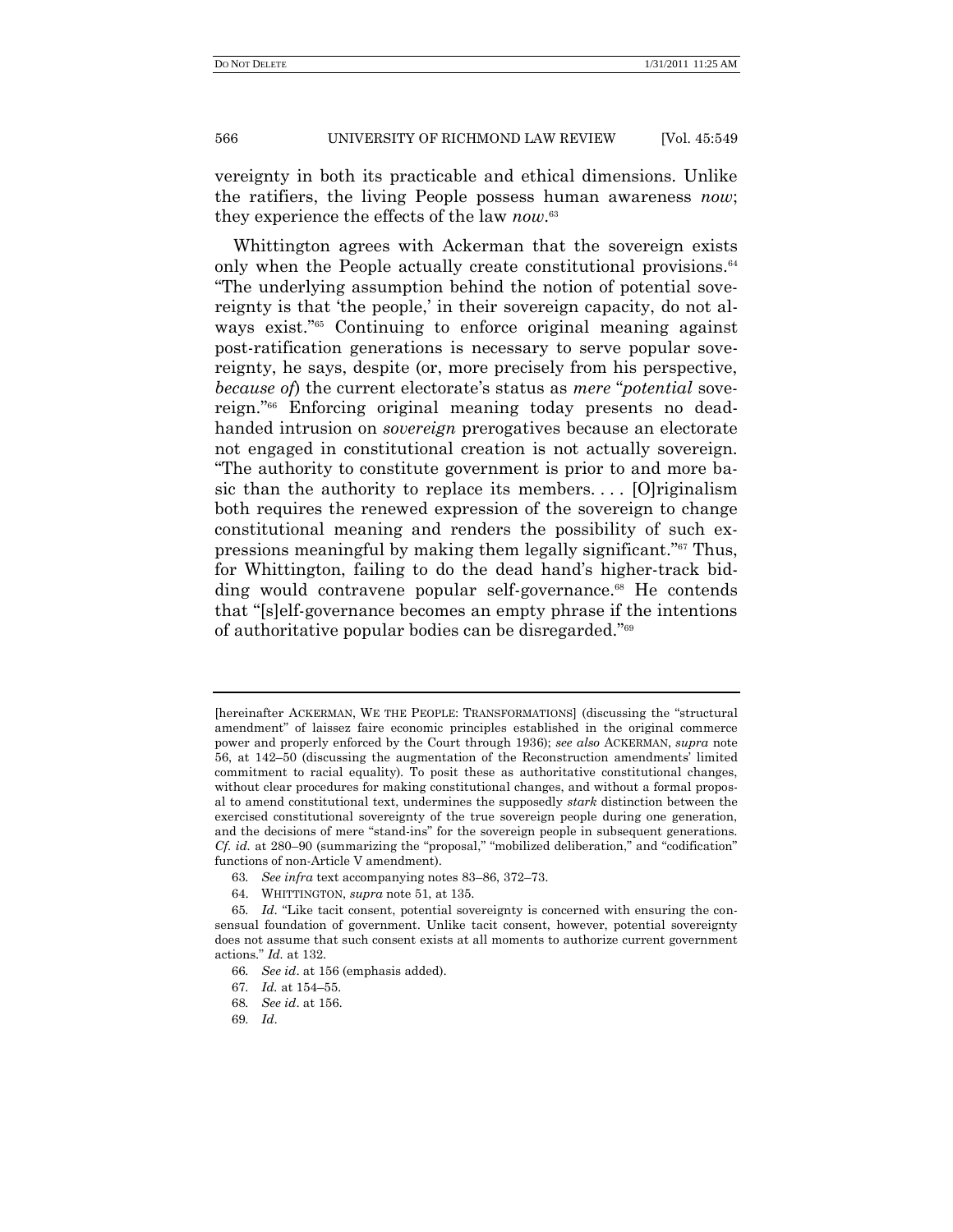But when a generation makes constitutional choices to constrain its own legislative representatives, and when those constraints are enforced for that generation, how would "selfgovernance‖ be rendered an empty phrase (i.e., meaningless) if such constraints were not enforced in subsequent generations? If a generation's constraint of its own legislative agents during that generation's lifetime is viewed as trivial, then is the only meaningful reason to create a constitution to constrain the political discretion of *future* generations? Is Whittington suggesting that the essence of sovereign *self*-governance is governance by the dead hand?<sup>70</sup>

On the contrary, one might well conclude that this rationale for enforcing original meaning in post-ratification generations itself makes "self-governance" an "empty phrase."<sup>71</sup> In the end, Whittington simply bestows the mantle of sovereignty on "authoritative popular bodies" only when representatives of the People create constitutional policies, and denies such a mantle when representatives of the People enact congressional legislation.<sup>72</sup> He addresses the dead-hand problem by defining it away.<sup>73</sup>

<sup>70.</sup> ―The essential aspect of sovereignty is not delegated to the government but is retained by the people, and as such it is actually absent from the political sphere." *Id.* at 136. Whittington insists that sovereign must be active and decisive. "The concern is with the rightful *exercise* of power, not the mere capacity to influence events." *Id.* at 115 (emphasis added). Despite the fact that existing governmental forms and officials might well represent current electoral desires, the People's sovereignty is not expressed or implicated by decisions making and implementing ordinary policy. Whittington says, "There is every reason to think that the government is highly responsive to the electorate. . . . The critical point is . . . whether [the government] adequately represents the people for constitutional purposes.‖ *Id*. at 131. Whittington's dualism seems more formalistic than Ackerman's resting not on "any posited elevation of public virtue," but on "the authority to decide." *Id.* at 138.

<sup>71.</sup> There are surely senses in which past decisions unavoidably constrain future discretion. The choice to build a skyscraper requires the future to live with it, or to tear it down. *See supra* note 31. The choice to consume fossil fuels requires the future to live with the pollution, and the unavailability of depleted resources. The choice to run budget deficits requires the future to pay the debt. Whether this suggests that the future is rightfully constrained by past choices, however, is quite a different matter. Indeed, one might suggest that the present has a responsibility to preserve as much freedom of choice for the future as is possible, precisely because of notions about the future's right of selfgovernance in its own time.

<sup>72</sup>*. Id*. at 135–36.

<sup>73.</sup> Elsewhere, Whittington subverts his stark distinction between actual and potential sovereignty. He suggests that institutions other than the Court fill gaps in constitutional meaning with constitutional "constructions." See KEITH E. WHITTINGTON, CONSTI-TUTIONAL CONSTRUCTION: DIVIDED POWERS AND CONSTITUTIONAL MEANING 3, 5 (1999). The "partial sovereign" exists in the form of elected officials, such as the President and Congress, who resolve questions of constitutional meaning too indeterminate for judicial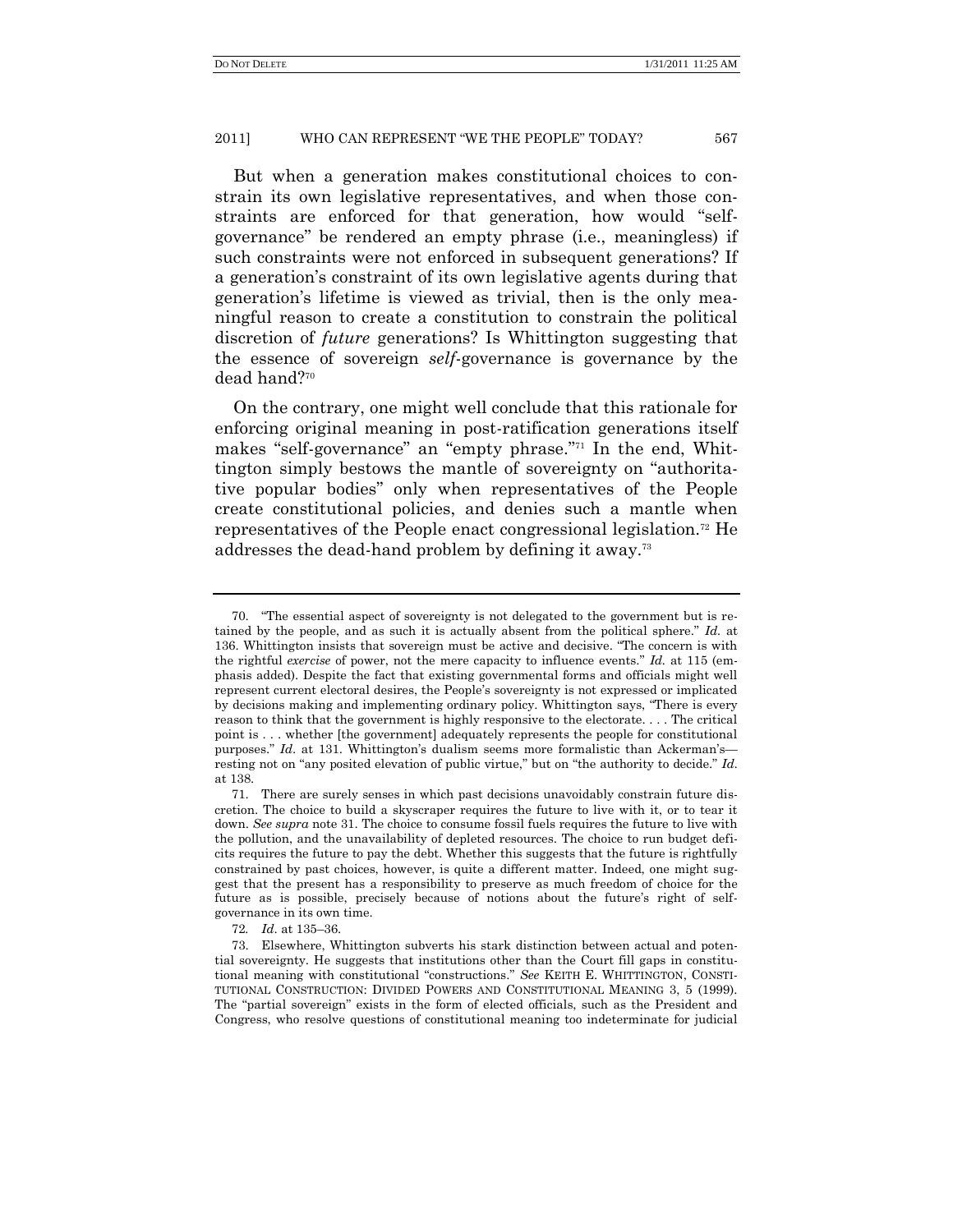Whittington also examined "another angle" toward justifying the perpetual enforcement of the Constitution's original meaning.

Present and future generations can only expect their own constitutional will to be effectuated if they are willing to give effect to prior such expressions.... Unless we accept the authority of the past, we cannot assert our own authority over the future, whether understood as a matter of decades or as a matter of weeks. By enforcing the originalist meaning of the Constitution, the judiciary preserves the mechanism for our own efforts at constitutional creation.<sup>74</sup>

The present accepts (or embraces) being governed by the past in exchange for the potential right to control its posterity.<sup>75</sup> Far from reinforcing his contentions that the sovereign exists only when creating constitutional provisions, however, this line of Whittington's analysis supports the *living* electorate's status as the "authoritative‖ sovereign that Article III review should endeavor to serve—for three reasons.

First, this rationale for originalism is developed from the perspective of *post*-ratification generations. It relies on the counterfactual proposition that the People today, *if* they thought about it, *would choose* to be governed by inherited original meaning, for the purpose of preserving their own potential governance of future generations. If the propriety of enforcing original meaning today depends on speculating about the counterfactual preferences of the present generation, Whittington's position slides toward the proposition that the living electorate are the rightfully

interpretation. See id. But why is the "partial" constitutional decisionmaking by representatives of the current electorate so inferior to decisions made by representatives of the electorate when involved in constitutional ratification? Why do representatives engaged in ―construction‖ merely represent the potential sovereign, but representatives involved in ratification represent the actual sovereign? The People are represented by political agents in either case, and more or less imperfectly in each case.

<sup>74.</sup> WHITTINGTON, *supra* note 51, at 156; *cf.* MARMOR, *supra* note 17, at 144–45 (discussing how "the inter-generational issue is central to the question about the very legitimacy of constitutions").

<sup>75.</sup> Whittington further suggests that *self*-governance involves the *right* of the *present* to govern the *future*. "The abandonment of the principle that past decisions control the future until replaced by a new decision marks the abandonment of popular government itself." WHITTINGTON, *supra* note 51, at 156. Elster posits very different intergenerational preferences. "[E]ach generation wants to be free to bind its successors, while not being bound by its predecessors." JON ELSTER, ULYSSES AND THE SIRENS: STUDIES IN RATIONALITY AND IRRATIONALITY 94 (1979).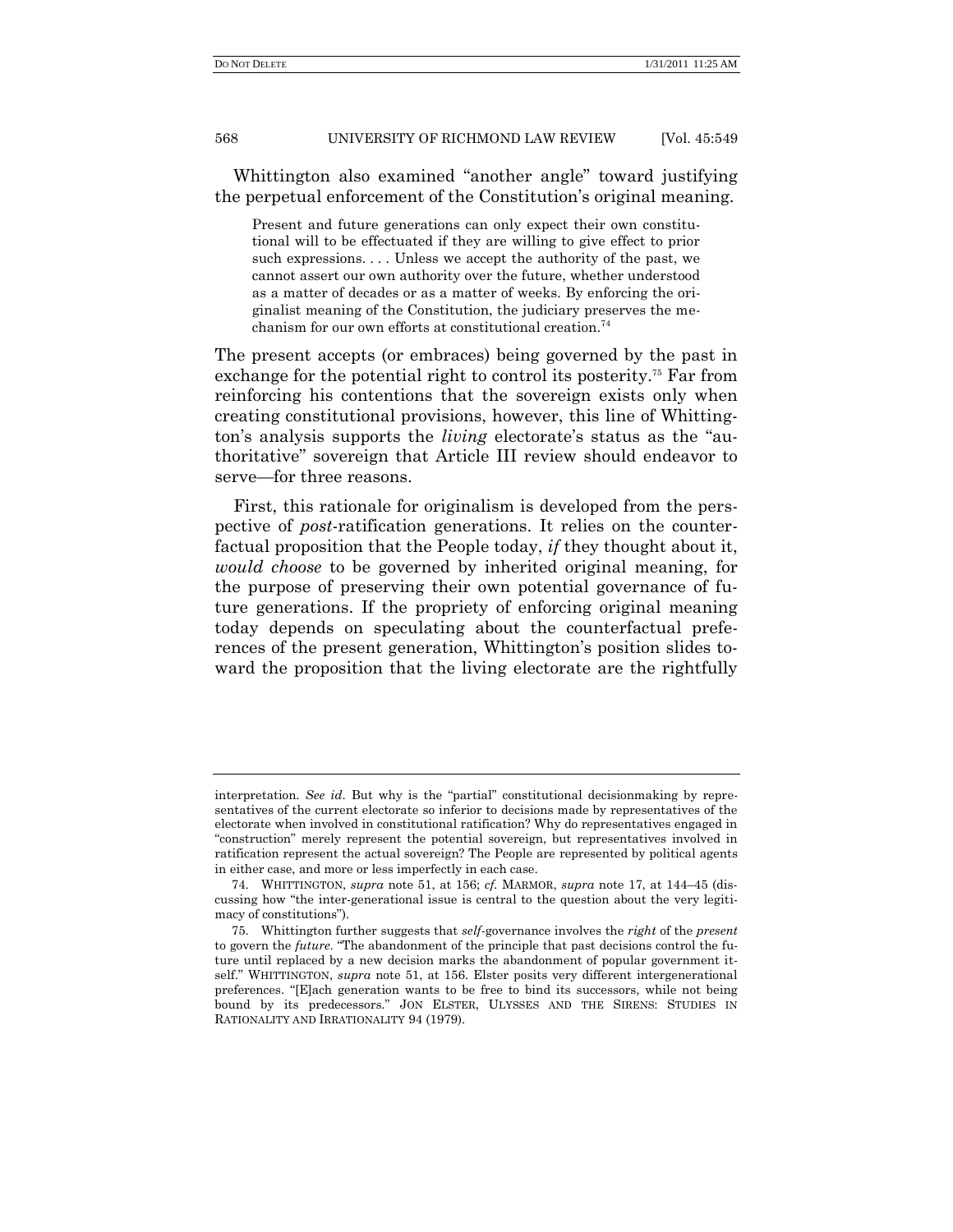governing sovereign, even when their authority to create constitutional provisions has not actually been exercised.<sup>76</sup>

Second, the counterfactual proposition itself seems implausible. Has any generation actually chosen to submit to original constitutional meaning to preserve the *option* of controlling *future* generations? This perspective has not been part of ongoing political debate. During this generation, Robert Bork's nomination was rejected because of his professed rigid originalism.<sup>77</sup> When Republican presidential candidates criticize "legislating from the bench" and promise to nominate professed originalists, they (and the voters who support them) seem driven by their own commitments to policies today—whether about abortion, homosexuality, gun control, or the regulatory state—rather than by a desire to preserve some unexercised option of controlling the future. When Democratic presidential candidates promise to nominate Justices committed to serve perceived contemporary norms, they provide even less support for Whittington's posited counterfactual tradeoff.

Furthermore, it seems implausible that the People of any given generation *would* view this trade as desirable (*if* they actually were to consider it). The only generations that might be viewed as having wished to control the distant future—those of 1787 and 1868—*rejected* their inherited pasts in exercising *self*-governing sovereignty in its constitutional form. That other generations have not been sufficiently interested in creating their own constitutional provisions hardly implies that they endorsed being constrained by the past as the price for an unexercised authority to control the future.<sup>78</sup>

Third, and critically significant, Whittington links the sovereign right of self-governance to the fact that the people themselves are also *the governed*.<sup>79</sup> "Democratic dualism rests on the

<sup>76.</sup> Indeed, this part of Whittington's argument essentially asserts a counterfactual proposition about each living generation—that the living people, if engaged in constitutional politics, would choose to be governed by the constitutional choices of the past—as the Tea Party declares for its members in its platform. *See supra* text accompanying note 3. Not only does this facet of Whittington's analysis fail to provide a moral or ethical endorsement of the past People's current sovereignty independent of the will of the living, it implicitly pursues the interpretive mission developed in Part III.

<sup>77.</sup> *Nominations*, UNITED STATES SENATE, http://www.senate.gov/artandhistory/histo ry/common/briefing/Nominations.htm (last visited Dec. 3, 2010) [hereinafter *Nominations*].

<sup>78</sup>*. See supra* text accompanying notes 76–78; *infra* text accompanying notes 85–89.

<sup>79.</sup> WHITTINGTON, *supra* note 51, at 133.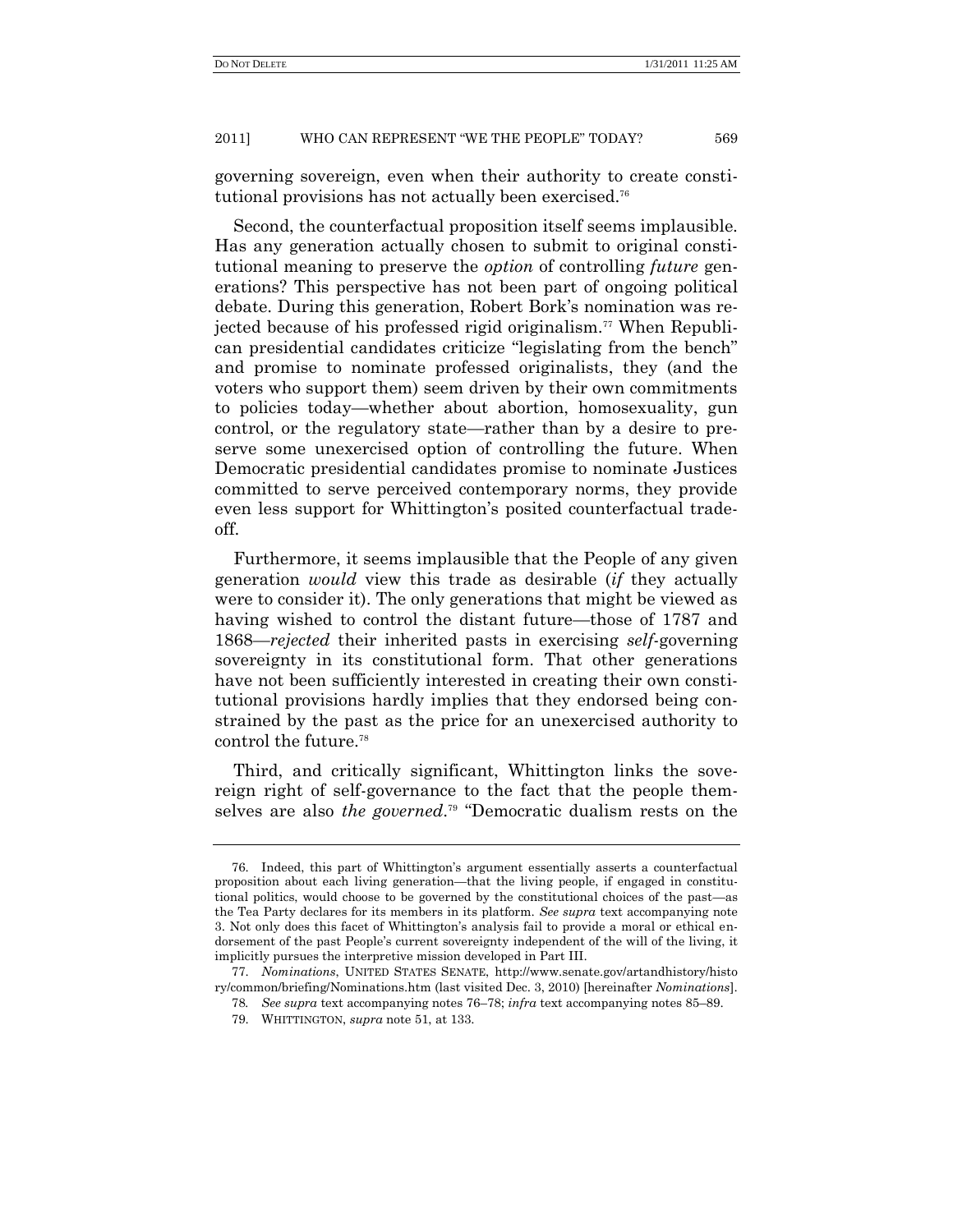claim that this power of decision should reside with the people who must live under those constitutional forms."<sup>80</sup> Obviously, a ratification generation lives under its constitutional handiwork, but only for so long. Thereafter, every post-ratification generation in its time, including the present generation, are "the people who must live under those ... forms."<sup>81</sup> Members of the living electorate are actual lawmakers through Article I agents. Furthermore, they are not merely potentially governed; they are *actually* governed—by the laws enacted by Congress and by judicial decisions defining Congress's discretion. It is *their* lives, *their* politics, and *their* lawmaking that is constrained by constitutionalism and judicial review.<sup>82</sup>

Thus, once going beyond the definitional, Whittington's arguments support recognizing the living electorate as the sovereign that governmental agents, including Article III judges, should feel bound to serve. If the inherited Constitution is properly enforced today, it must be in the name and in the service of the living electorate. Rather than defining popular sovereignty as existing only when the People acted through Article VII agents, or when their agents fulfill Article V or other procedures, it seems a better expression of practical political ethics to view the full sovereign right of self-governance as residing in each generation, during its time.<sup>83</sup>

In the hierarchy of things having moral worth, does anything matter more than human awareness? Human awareness is the precondition for making moral judgments, for doing good works, for experiencing human emotion—indeed, for making the norm of sovereign self-governance meaningful. Because it is not the dead

<sup>80</sup>*. Id*. at 138.

<sup>81</sup>*. Id*.

<sup>82</sup>*. Cf.* EDWARD A. PURCELL JR., ORIGINALISM, FEDERALISM, AND THE AMERICAN CONSTITUTIONAL ENTERPRISE: A HISTORICAL INQUIRY 10 (2007) (explaining that the legitimacy of the Constitution derives from "continuing popular judgment that the Constitution embodies both political and moral wisdom" and the fact that "the current people of the United States‖ have inherited that Constitution from prior generations and will pass it on to "our own posterity").

<sup>83.</sup> Practical power also points to the living electorate as sovereign. The living electorate, through its representatives, might choose Supreme Court Justices who profess allegiance to original meaning—but if so, original meaning would continue to govern (at least in name) because of the choices of the living electorate's agents. The People's representatives today might reject Supreme Court nominees who profess allegiance to originalism, as they rejected Robert Bork. *See Nominations*, *supra* note 77. Thus, the past cannot bind the present unless the present chooses to be bound.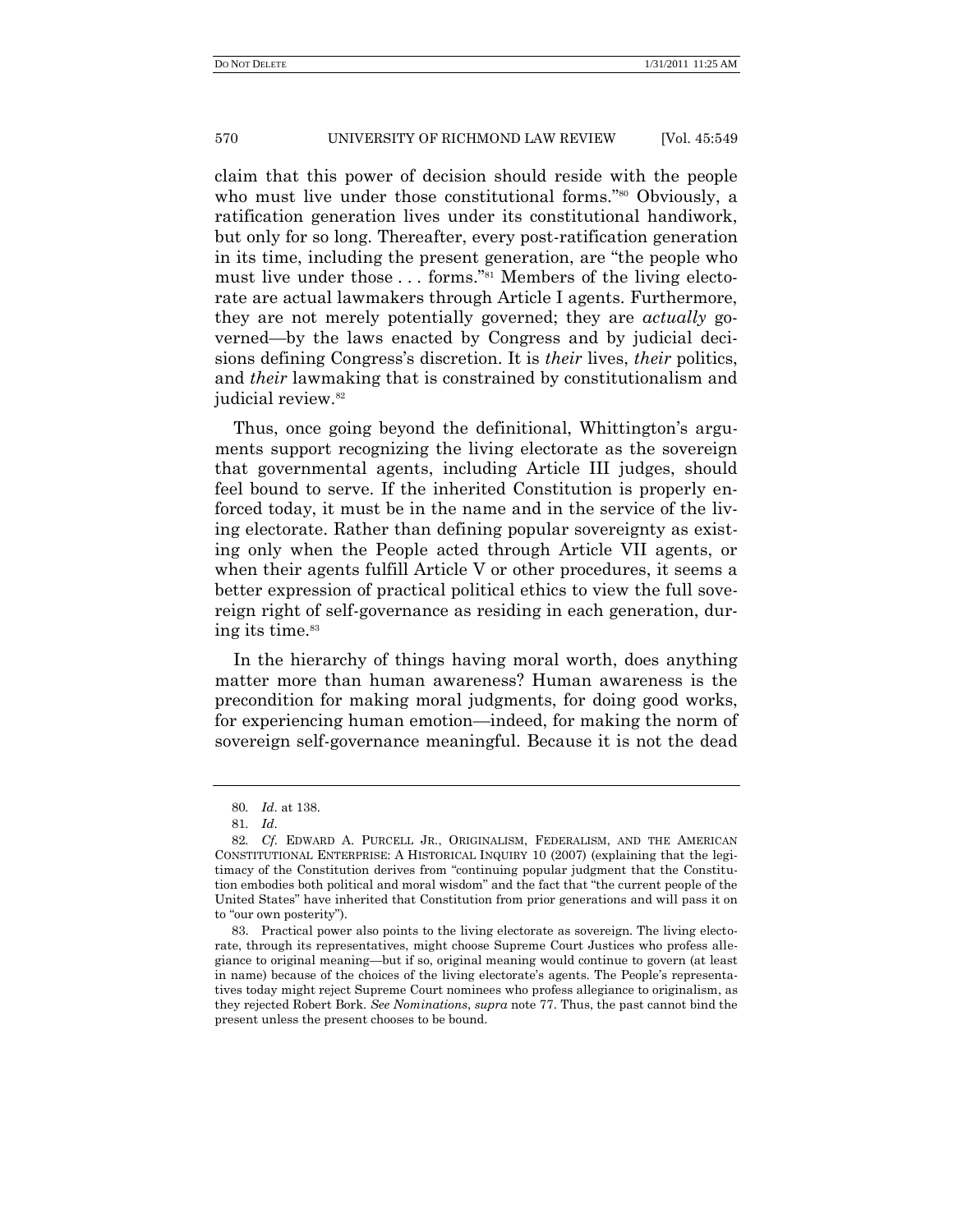but the living who experience the consequences of decisions defining the nation's supreme law—who are, in Whittington's phrase, those "who must live under those constitutional forms"<sup>84</sup>—Article III judges should view themselves as agents for the living. Because it is the Article II and Article I agents of the living who choose their Article III judges, such judges should view themselves as agents of the living. Thus, to posit that a past electorate's expression of constitutional sovereignty is superior to the present electorate's expression of sovereignty in lesser forms is a practical and ethical fallacy.

*The living electorate's sovereign right of self-governance as potentially expressed through constitutional agents should be viewed as superior to that right as actually expressed by legislative agents.* That the People today have not created their own Constitution hardly implies that they reject constitutional dualism. In many ways, the People today recognize and seem to embrace it for example, when they contemplate a new constitutional amendment, and when their Article II and Article I agents focus on a nominee's interpretive philosophy when filling a vacancy on the Supreme Court. The dualist distinction between ordinary law and supreme law—between the inferior expression of their right of sovereign self-governance through legislative agents, and the potential for superior expressions of their sovereignty through constitutional agents—remains foundational in our ongoing political culture.<sup>85</sup>

Thus, proposing that the living People are sovereign is not to deny that there may be superior (e.g., through Article V) and inferior (e.g., through Article I) *expressions* of sovereignty.<sup>86</sup> Fur-

86. I do not suggest that the living electorate may exercise its superior form of sovereignty only through inherited Article V processes—a proposition which would be inconsis-

<sup>84.</sup> WHITTINGTON, *supra* note 51, at 138.

<sup>85</sup>*. See Tea Party Patriots Mission Statement and Core Values*, *supra* note 3 (declaring commitment to the Constitution); *Our Mission and Vision*, *supra* note 4 (declaring commitment to constitutional principles); *infra* text accompanying notes 126–28. Like the young bachelor who contemplates the potential of marriage—and with marriage, his own choice to constrain his otherwise freewheeling lifestyle—each generation of the People in our dualist constitutional culture might well understand and embrace the concept of higher lawmaking to constrain their otherwise freewheeling lawmaking. While the bachelor might never marry, and the People might never create their own Constitution, both principals accept the binding superiority of the higher decision they *might* make (entering a marriage or creating a Constitution) over the lower decisions they otherwise would make. In both contexts, the principals embrace the notion of fidelity to their own decisions of selfconstraint.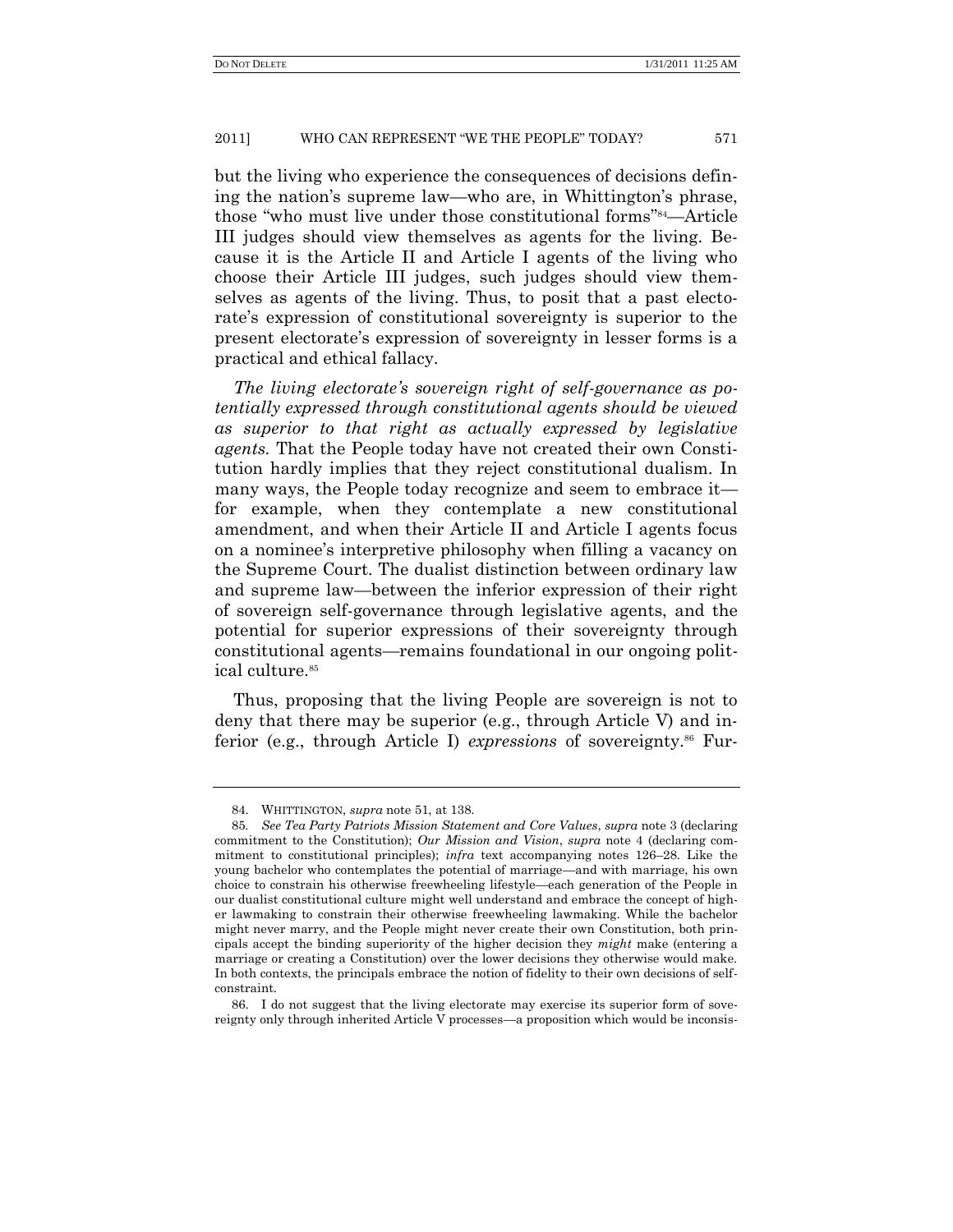thermore, as suggested by Ackerman's notion of implicit "structural amendment,"<sup>87</sup> and Amar's notion of amendment by explicitly chosen routes other than Article  $V$ ,<sup>88</sup> the living People's constitutional sovereignty might be expressed in different ways. Indeed, except when electing representatives, the People *themselves* do not act to effectuate their sovereignty. Whether under Article VII, Article V, Article I, Article III, or other suggested improvisations, the People's *representative agents* act—in different contexts and in different ways.<sup>89</sup> The proposition that the People today remain committed to constitutional dualism, and its implications for their Article III agents exercising the power of judicial review, will be further examined in the next section.

To summarize: (1) As between the past and the present, the living electorate are the sovereign who Article III agents should feel bound to serve; (2) a dead electorate's expression of will through constitutional agents should be viewed as superior to the living electorate's sovereign right of self-governance through legislative agents only if such is deemed to be the living People's will; and (3) the living electorate's sovereign right of self-governance as potentially expressed through constitutional agents should be viewed as superior to that right as actually expressed through legislative agents. From these propositions emerges a critical question: Can the living People's potential constitutional sovereignty be actualized by means other than creating their own Constitution? If so, *how*?

tent with their sovereignty. *See* Amar, *supra* note 61 *passim* (arguing that the nonexclusivity of Article V and rigorous notions of popular sovereignty allow a mere majority of the People to amend the Constitution); *cf.* ACKERMAN, WE THE PEOPLE: TRANSFORMATIONS, *supra* note 62, at 268–74 (positing constitutional amendment by non-Article V procedures). Indeed, I will suggest a mission statement for Article III judicial review that tracks the political purpose for Article V—to identify the choices the living electorate would make if it engaged in constitutional politics. *See infra* Part III.

<sup>87.</sup> See Ackerman, *The Storrs Lecture*, *supra* note 18, at 1051-57 (discussing "structural amendment").

<sup>88</sup>*. See* Akhil Reed Amar, *Popular Sovereignty and Constitutional Amendment*, *in* RESPONDING TO IMPERFECTION: THE THEORY AND PRACTICE OF CONSTITUTIONAL AMENDMENT, *supra* note 14, at 89 [hereinafter Amar, *Popular Sovereignty and Constitutional Amendment*]; Amar, *supra* note 61, at 1044–48, 1054–57, 1068–69.

<sup>89</sup>*. See* Amar, *Popular Sovereignty and Constitutional Amendment*, *supra* note 88, at 90 (distinguishing the People, themselves, and their representatives, even when constitutional amendments are ratified in the name of the People through Article V); Akhil Reed Amar, *The Consent of the Governed*, 94 COLUM. L. REV. 457, 459–60 (1994) [hereinafter Amar, *The Consent of the Governed*].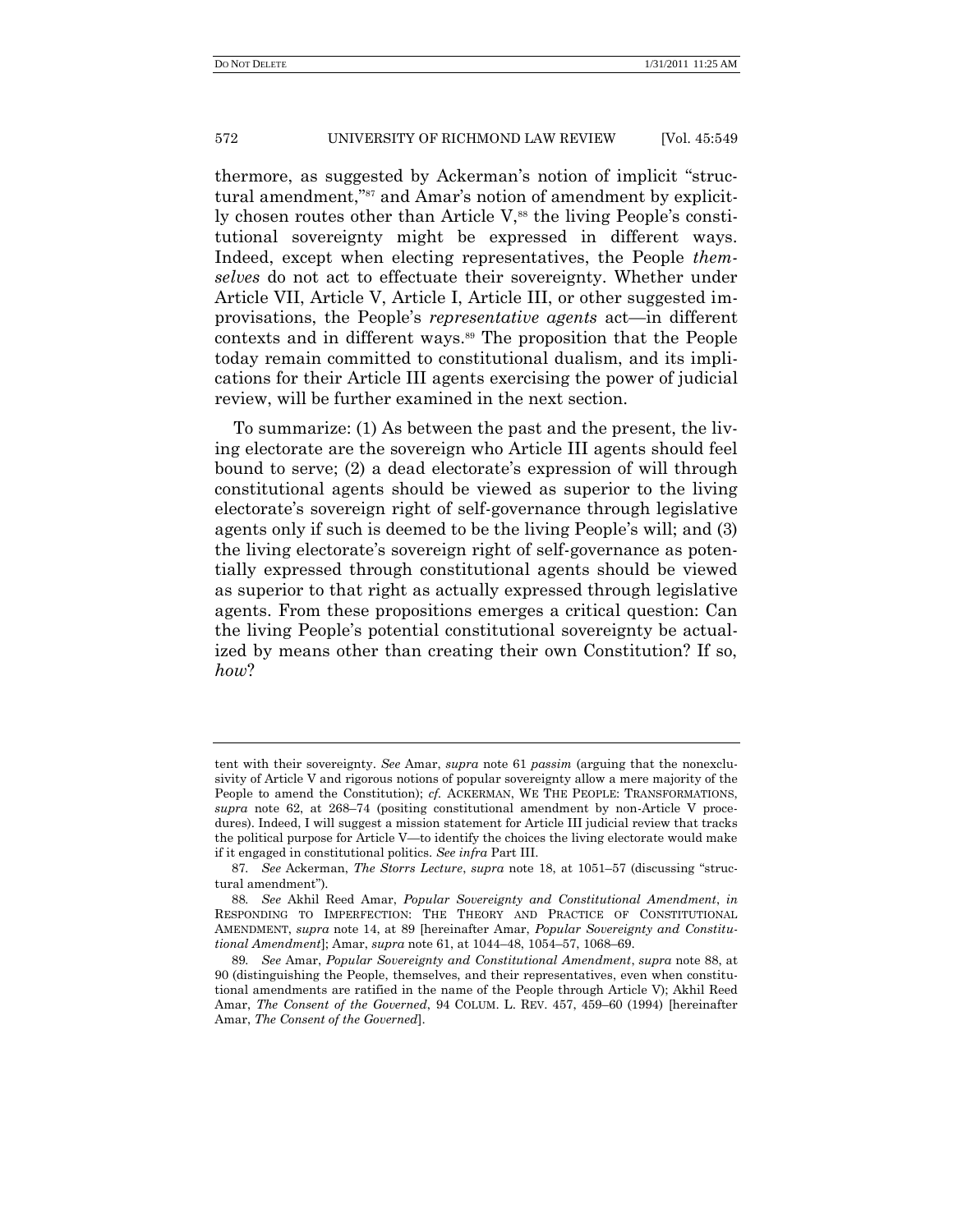# III. FRAMING A MISSION STATEMENT FOR JUDICIAL REVIEW: TO IDENTIFY THE CHOICES THE SOVEREIGN LIVING PEOPLE *WOULD* MAKE *IF* THEY ENGAGED IN CONSTITUTIONAL POLITICS

The purpose of a process for constitutional creation or amendment is to provide the means for identifying the choices that the sovereign living electorate would make if they chose to engage in constitutional politics.<sup>90</sup> Might two components of the constitutional scheme—the sovereign's potential act of creation (through Article V—or otherwise) and the servant's act of interpretation and enforcement (through Article III)—be viewed as different (and differently reliable) means toward achieving the same ends? Might it make sense to posit as an ideal goal for judicial review in post-ratification generations the same systemic goal as that implicit in Article V—to identify the choices the sovereign living People would make if they engaged in constitutional politics?<sup>91</sup>

<sup>90.</sup> The details of Article V procedures are rooted in subsidiary goals as to how the People's constitutional decisions ought to be made. *See, e.g*., THE FEDERALIST NO. 43, at 275 (James Madison) (Clinton Rossiter ed., 2003) (addressing purposes for characteristics of proposed amendment process).

<sup>91.</sup> It has seemed self-evident that if the People make constitutional choices of their own, the interpretive mission during the ratification generation would be to identify the choices the living electorate actually made. If, indeed, the people who created the Constitution in 1787 were sovereign—if, as he proclaimed in *Marbury*, they had the right to their preferred constitutional principles—then Marshall was their servant in his capacity as Supreme Court Justice. As their servant, Marshall's *interpretive goal* was to identify the constitutional choices they made. In *Marbury v. Madison*, this interpretive goal was implicit when Marshall determined that Article III provides the Court with the power of judicial review because "the people" who created the Constitution intended such power. *See* 5 U.S. (1 Cranch) 137, 176–77 (1803). Marshall pursued a similar approach in *Gibbons v. Ogden*, 22 U.S. (9 Wheat.) 1 (1824). He said that the framers and ratifiers "must be understood to have employed words in their natural sense . . . . We know of no rule for construing the extent of such powers, other than is given by the language of the instrument which confers them, taken in connexion with the purposes for which they were conferred." *Id*. at 188–89.

But is it necessarily true that the interpretive mission during the ratification generation should be to identify the choices the living electorate actually made? For Marshall in both *Marbury* (1803) and *Gibbons* (1824), complexities posed by generational passage were emerging. For both cases, the governed electorate was not the same group of people who ratified the Constitution in 1787. Some members of the People of 1787 had died; some members of the People of 1803 joined the polity after 1787. Discussing another matter, Amar recognized a tension between concerns for rule of law stability and a pure vindication of popular sovereignty: "[E]very new day [brings] a slight redefinition of the polity, with some voters dying and others coming of age[.]" Amar, *Popular Sovereignty and Constitutional Amendment*, *supra* note 88, at 105. Truly taking seriously the notion that the living electorate is the sovereign with the right to its preferred government perhaps implies that even during the ratification generation—even the day after ratification—the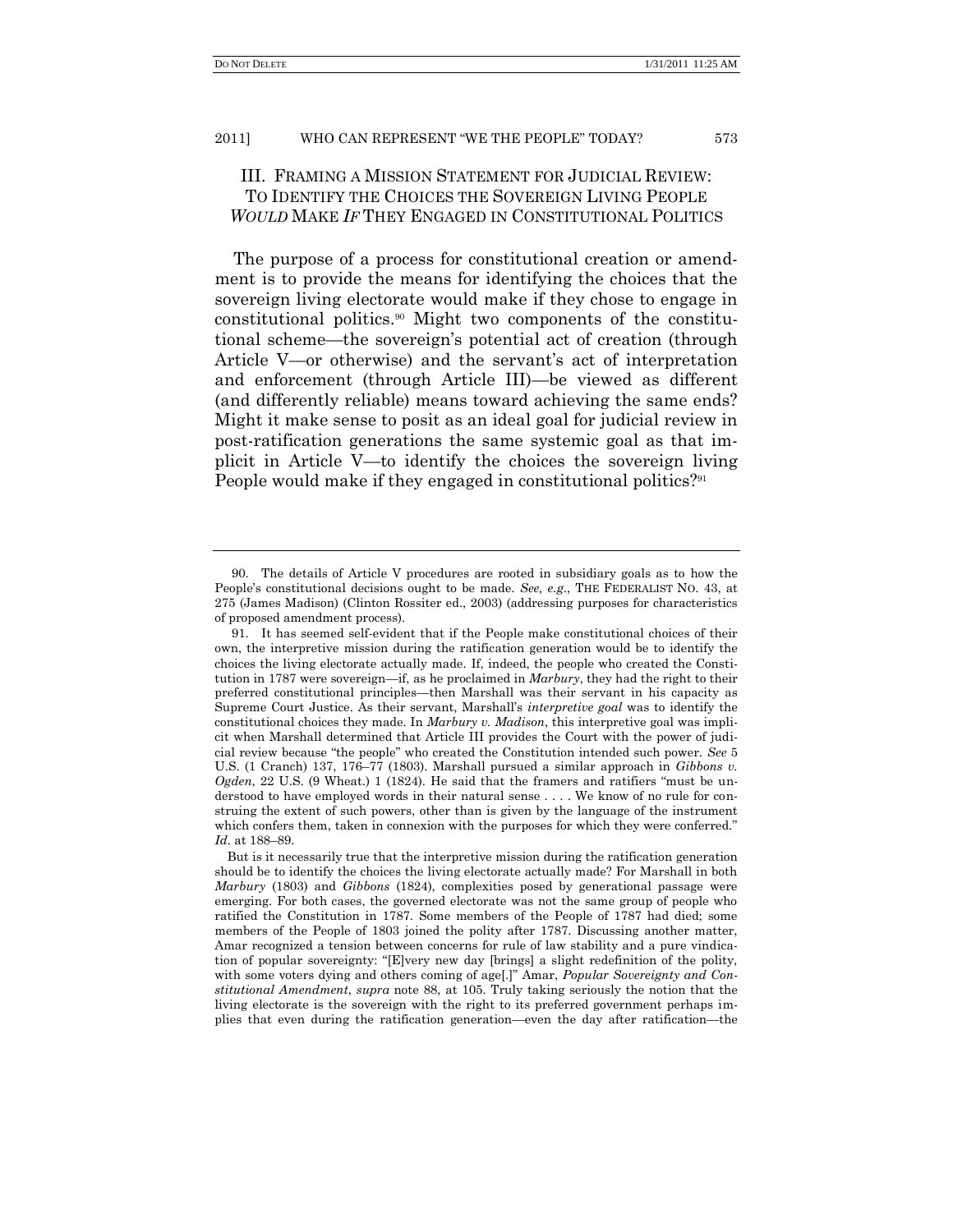Toward addressing these questions, one should isolate issues of practicability. Exploring ideal objectives is conceptually distinct from confronting real world impediments, and from crafting methods for achieving the ideal. To conflate framing goals and accommodating practical challenges preempts a careful examination of each task on its own terms.<sup>92</sup>

If the rightfully governing sovereign is the living electorate, the ideal implementation of popular sovereignty would have the People today adopt constitutional policies of their own. Short of that, any other mechanism that might approximate the results of the living People's constitutionalism would warrant consideration. If a mechanism were fashioned that facilitated the creation of constitutional policy according to the living electorate's values—indeed, if Article III interpretation could serve the function otherwise fulfilled through Article V politics—the People could be provided the *decisions* they would make if they engaged in constitutional politics, without actually having so engaged.

My posited mission for judicial review—to identify the choices the sovereign living People would make if they engaged in constitutional politics—takes seriously Ackerman's notion of economizing on public virtue.<sup>93</sup> It views decisionmaking mechanisms, such

properly conceived interpretive mission should be to identify the choices the sovereign living electorate would make if it engaged in constitutional politics.

<sup>92.</sup> If difficulties in proof were front and center in framing policies and legal rules, legislatures might be dissuaded from defining crimes in terms other than negligence or strict liability.

<sup>93.</sup> According to Ackerman, "The *Federalist* proposes a democratic constitution *that tries to economize on virtue*. . . . The task is to *economize* on virtue, not to do without it altogether; to create a constitutional structure that will permit Americans, in both ordinary and extraordinary times, to make the most of the public spirit we have.‖ ACKERMAN, *supra* note 56, at 198–99 (emphasis added). Ackerman posits the "private citizen," who has both personal and public concerns, and who is ordinarily far more focused on the former than the latter. When more people overcome ordinary "apathy, ignorance, and selfishness," and create supreme constitutional policy, they can return to ordinary concerns having established a *mechanism* that tends toward the public good, without demanding too much of them on an ongoing basis. *Id.* at 235; *see id.* at 137 ("The dualist insists that political elites *earn* such authority [to speak for the People] by a long effort at political mobilization."); *id.* at 236 ("[O]ur normally elected representatives are only 'stand-ins' for the People and should not be generally allowed to suppose that they speak for the People themselves . . . ." (emphasis omitted)). Whittington similarly recognizes that constitutional dualism "puts fewer demands on the citizenry," and "allows individuals to stop 'acting like citizens' and turn to nonpolitical affairs.‖ WHITTINGTON, *supra* note 51, at 137. But he eschews Ackerman's linkage of elevated public virtue as an essential characteristic of popular constitutional decisionmaking. *See id.* at 138. For both Ackerman and Whittington, actual constitutional decisionmaking by the sovereign People is significant not primarily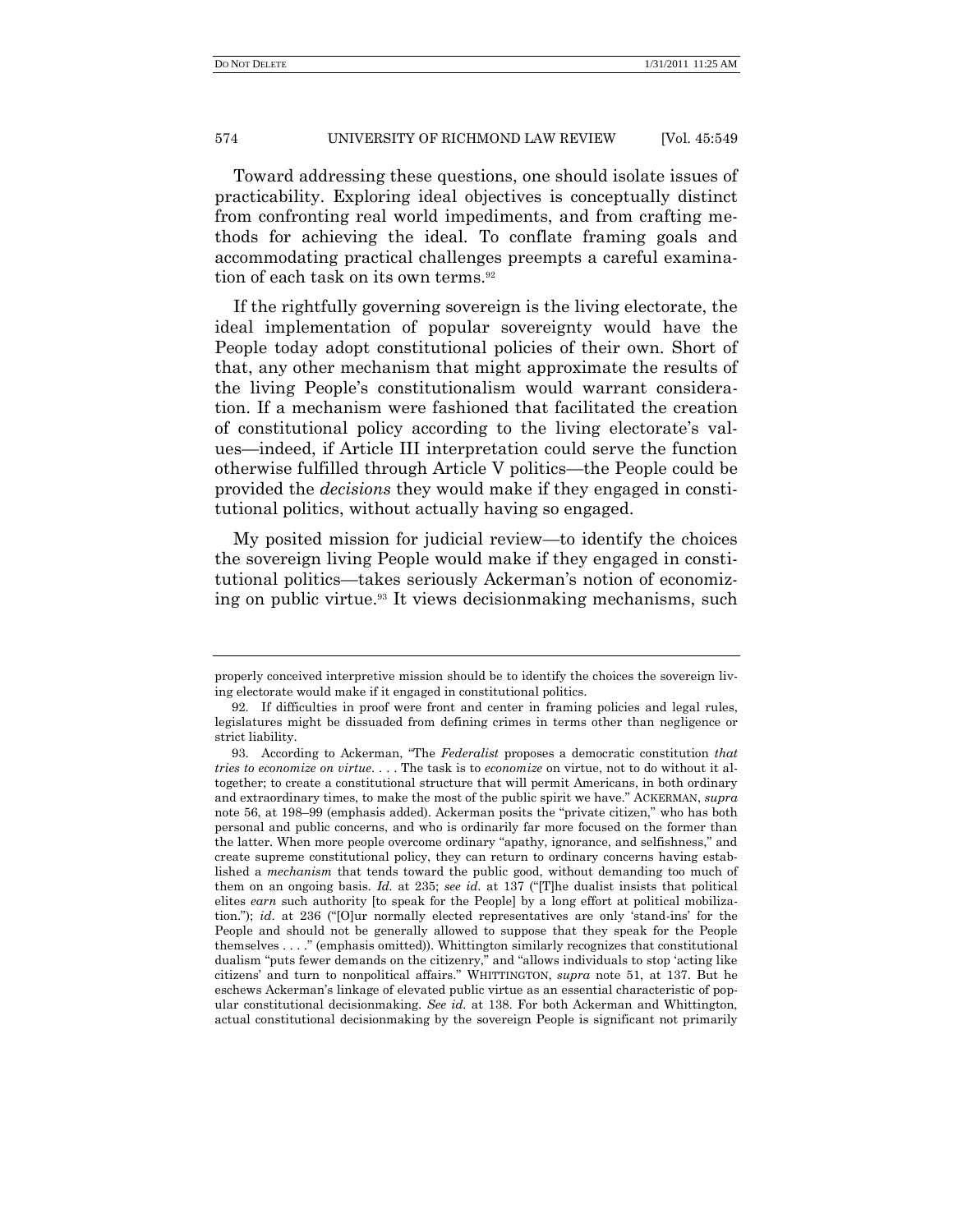as Article V, Article III, and Article I, as varied means toward a common end *for the living electorate*—common means toward the "great object" of the dualist constitutional design asserted by Madison in *The Federalist No. 10*—i.e., to provide security against the danger of a majority faction's pursuit of passion or interest "adverse to the rights of other citizens, or to the permanent and aggregate interests of the community."<sup>94</sup>

Bruce Ackerman briefly contemplated a similar interpretive objective, and dismissed it.

[I]t is simply impossible to say how the people of today *would* decide an issue *if they mobilized their political energies and successfully hammered out a new constitutional solution....* Only a fool would predict the outcome of this hypothetical higher lawmaking process on the basis of the "soft" opinions expressed during a period of normal political life. . . . [D]uring normal politics, the People simply do not exist; they can only be represented by "stand-ins."<sup>95</sup>

Yet, confronting challenges in executing a goal versus developing an understanding of that goal's desirability, raise entirely different issues. A highly desirable objective might make worthwhile costly methods for implementation. Ackerman does not address whether, apart from issues of practicability, this counterfactual—that is, identifying the choices the sovereign living People would make if they engaged in constitutional politics might constitute a conceptually ideal goal for constitutional interpretation. Beyond this, Ackerman dismisses this interpretive goal in the context of assuming a particular interpretive method—that is, making such predictions "*on the basis of* the 'soft' opinions expressed during a period of normal political life."<sup>96</sup> He does not address whether such an interpretive goal might be more attainable if pursued on bases deeper than the ebb and flow of "soft" opinions in normal politics. $97$ 

for the process benefits of participation, but for the *results*—the choices—emanating from their constitutional politics.

<sup>94.</sup> THE FEDERALIST NO. 10, *supra* note 90, at 75 (James Madison).

<sup>95.</sup> ACKERMAN, *supra* note 56, at 263 (emphasis added).

<sup>96</sup>*. Id*. (emphasis added).

<sup>97.</sup> Other legal contexts require counterfactual speculation, and relevant frames of reference provide sufficiently reliable guidance. Determining whether a defendant's negligent conduct was a cause-in-fact of a plaintiff's injury requires answering a counterfactual question—whether, but for the defendant's breach, the plaintiff's injury would not have occurred. Perhaps a better analogy: Determining whether an employer engaged in illegal discrimination can require answering the counterfactual question—whether, but for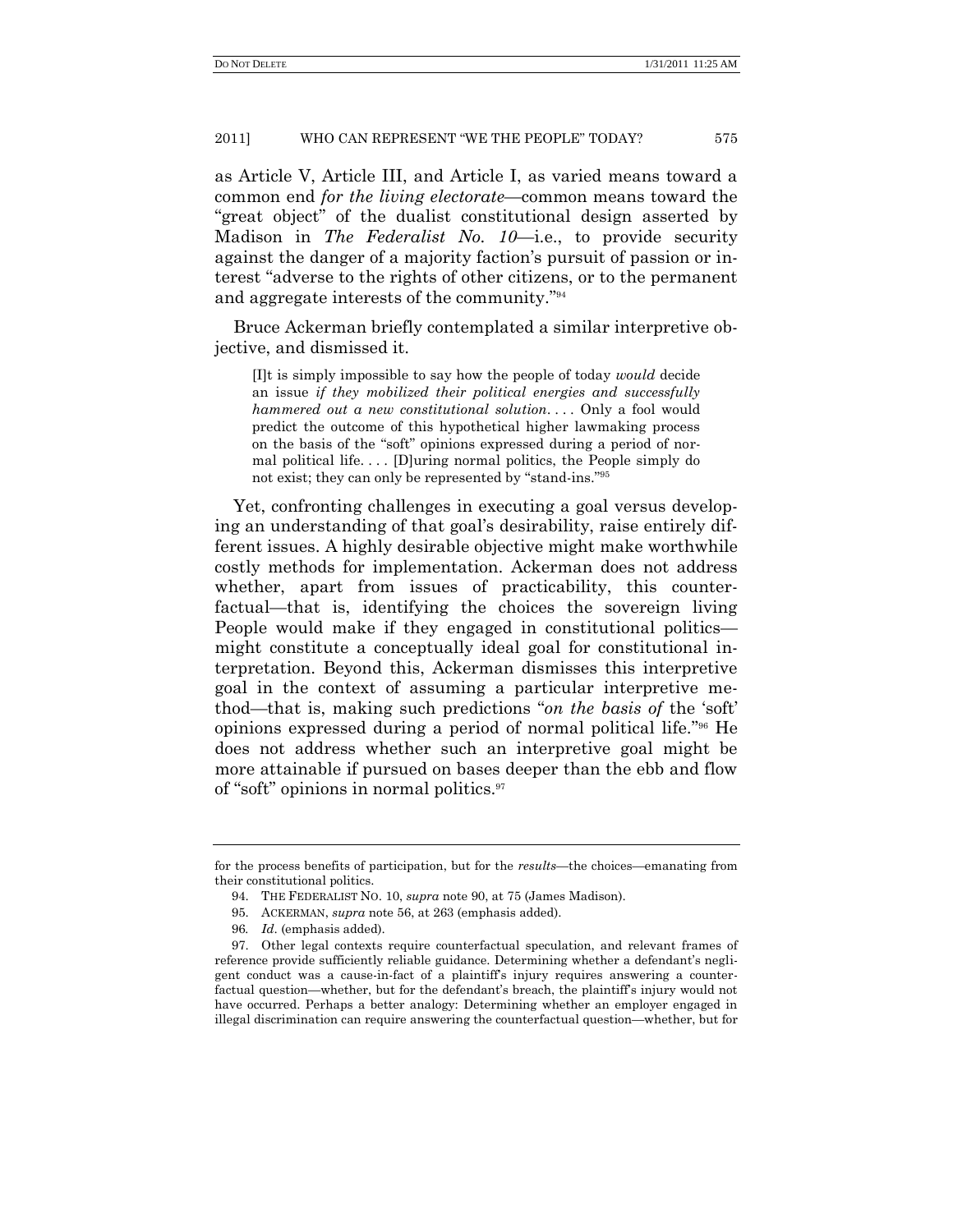Still, one might suppose that any interpretive method in pursuit of my suggested interpretive mission necessarily can promise only contingent answers within a range of plausible interpretive results. Compounding this indeterminacy are questions about ultimate rules of recognition—that is, the procedures the People today would choose, if they thought about it, for creating their preferred constitutional policy. How can one contemplate the choices the People today would make in constitutional politics if, as some appropriately argue, they could make constitutional choices through as-yet unspecified amendment procedures?<sup>98</sup>

These indeterminacies confirm that any use of Article III to achieve the same ends as those served by Article V (or other) amendment procedures must be far from the preferred option. The more one seeks to fulfill this interpretive mission by reference to some process of constitutional politics that contemplates counting votes—as does Article V itself—the more indeterminate the results must be. One should note, however, that common law courts have managed to serve their political community without referring to voting procedures.<sup>99</sup> For better or worse, the common law provides its own rule of recognition: the decisions of judges, guided by—and in service of—the court's relevant political community and that community's prevailing values.<sup>100</sup>

racism (or but for whistleblowing, or other prohibited reasons), the employer would not have fired an employee. If in an equal protection claim, the challenger proves that a racially discriminatory purpose was "a motivating factor" for a facially neutral policy, the government must prove that "the same decision would have resulted even had the impermissible purpose not been considered." Village of Arlington Heights v. Metro. Hous. Dev. Corp., 429 U.S. 252, 270 & n.21 (1977).

<sup>98</sup>*. See* Amar, *Popular Sovereignty and Constitutional Amendment*, *supra* note 88, at 89, 90, 104. Indeed, Ackerman's suggestion that the People amended the inherited Constitution through the 1936 elections without considering and ratifying constitutional text implies a move toward an unwritten constitution, or a Constitution with unwritten components politically created by the people. *See* Ackerman, *supra* note 59, at 81–82 (discussing three fundamental changes in American political life that led to Court opinions that "operate today as the functional equivalent of formal constitutional amendments"). Such nontextual constitutional decisions by a sovereign people who do not reveal their presence through clearly identified procedures themselves would seem to require a new concept of both constitutional creation and interpretation.

<sup>99</sup>*. See generally* GUIDO CALABRESI, A COMMON LAW FOR THE AGE OF STATUES (1992) (arguing that common law courts can serve their relevant community's norms by "updating" statutes that no longer fit the legal landscape).

<sup>100</sup>*. See, e.g*., OLIVER WENDELL HOLMES, THE COMMON LAW 123–24 (Dover Publications, Inc. 1991) (1881) (A common law judge should decide questions of law by representing "the common sense of the community."). In the common law context, courts interpret community norms by presuming fundamental societal continuities with respect to which incremental adjustments in law, responding to incremental social change, might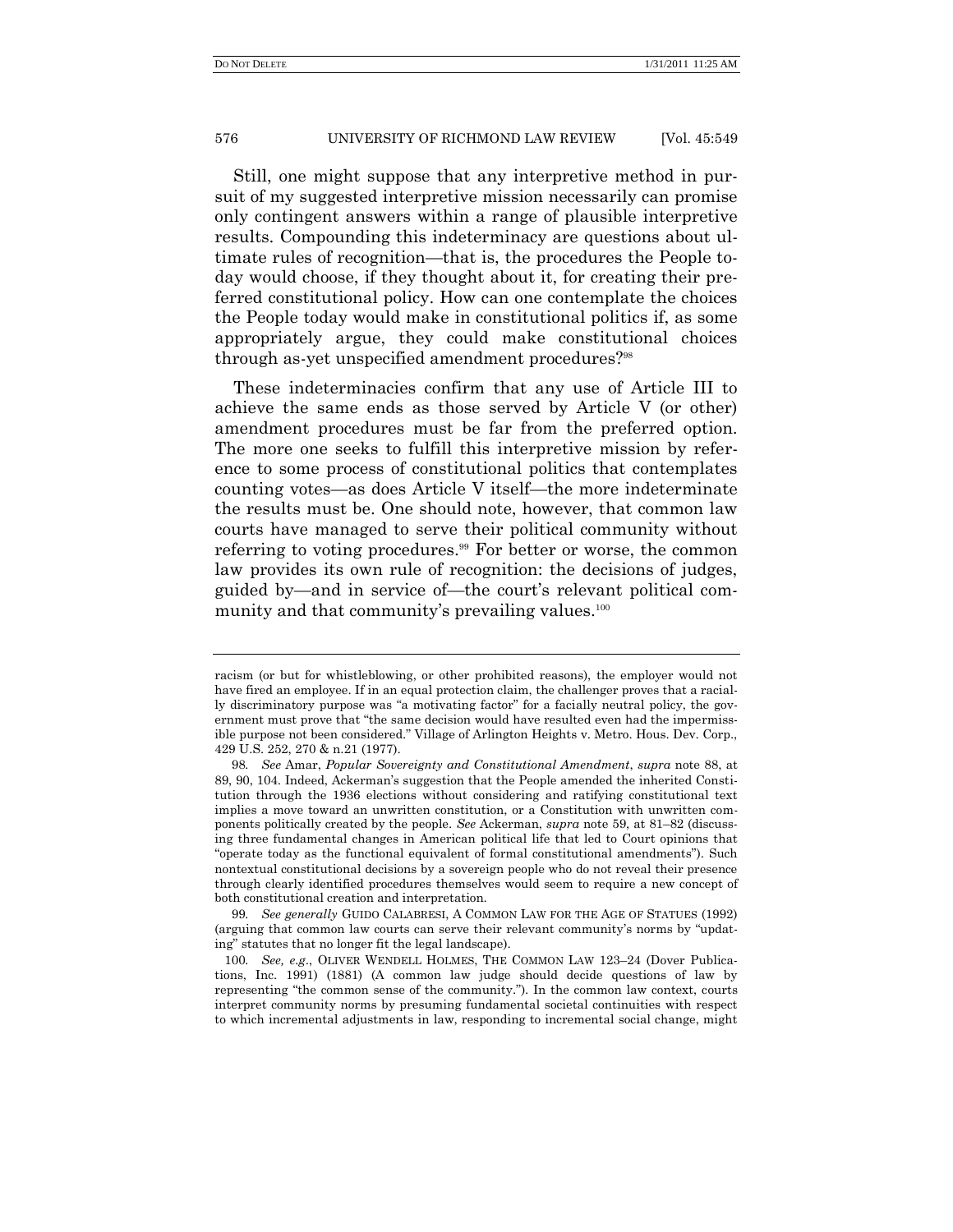An imperfect route to a well-defined destination might be better than a clear route to an ill-conceived end. Methodological imperfections cannot be identified, let alone cured, unless the governing mission has been specified. Toward identifying the choices the living People would make if they engaged in constitutional politics, might the aging Constitution provide imperfect, but meaningful evidence, so that such counterfactual speculation can be based on much more than "the 'soft' opinions expressed during a period of normal political life?"<sup>101</sup> If so, responding to the Antifidelists, one might have the beginnings of a rationale for constraining the legislative expression of the sovereign living electorate's right of self-governance by reference to the aging Constitution. Furthermore, responding to the Formalists' rule of law concerns, one might have the beginnings of a methodological framework for determining how past constitutional choices provide evidence of the choices the living People would make if they engaged in constitutional politics.<sup>102</sup> Finally, one might have a

Given that *x* is the meaning attributed to, for instance a text *T*, and *x* is not the literal meaning of *T*, nor is it the meaning intended by its author, then the attribution of meaning *x* to *T* can only be understood . . . on the basis of certain assumptions a certain fictitious or stipulated speaker would have meant *x* by expressing *T*. In other words, an interpretive statement is either a statement on the communicative intentions of the actual speaker, or else it must be a counter factual statement, characterizing the communication intentions of a stipulated hypothetical speaker, whose identity and nature are either explicitly defined or, as is more often the case, presupposed by the particular interpretation offered.

be made. *Cf.* CALABRESI, *supra* note 99, at 3–4 (discussing "organic" and "incremental" common law change in a context of stare decisis "to meet the needs of changing times and . . . the demands of changing majorities").

<sup>101.</sup> ACKERMAN, *supra* note 56, at 263.

<sup>102.</sup> One might question whether my posited goal for judicial review—to identify the choices that the sovereign living electorate would make if it engaged in constitutional politics—is a conceptually coherent goal for interpreting legal text. It seeks the counterfactual intentions of people who did not choose the interpreted text. In this way, it has connections to Andrei Marmor's "third meaning of meaning":

MARMOR, *supra* note 17, at 23 (footnote omitted). For further discussion of Marmor's views about interpretation as identifying the counterfactual intentions of a hypothetical speaker, see *infra* notes 376–78 and accompanying text. My suggested interpretive mission does not seek the counterfactual intent the People today would have, if they were to choose the Constitution's text. Rather, it seeks the counterfactual intent the People today would have, if they were to engage in the politics of constitutional creation. For Marmor's third meaning of meaning, the interpretive goal is to ascertain the meaning of text. For the mission of identifying the choices the living electorate would make if they engaged in constitutional politics, constitutional text is not an *a priori* starting point; rather, its relevance and significance remains to be explored. Whether the inherited text is relevant to that interpretive mission, and *how* such counterfactual intentions of the People today might plausibly be ascertained, are questions of interpretive *method*, to which this article now turns.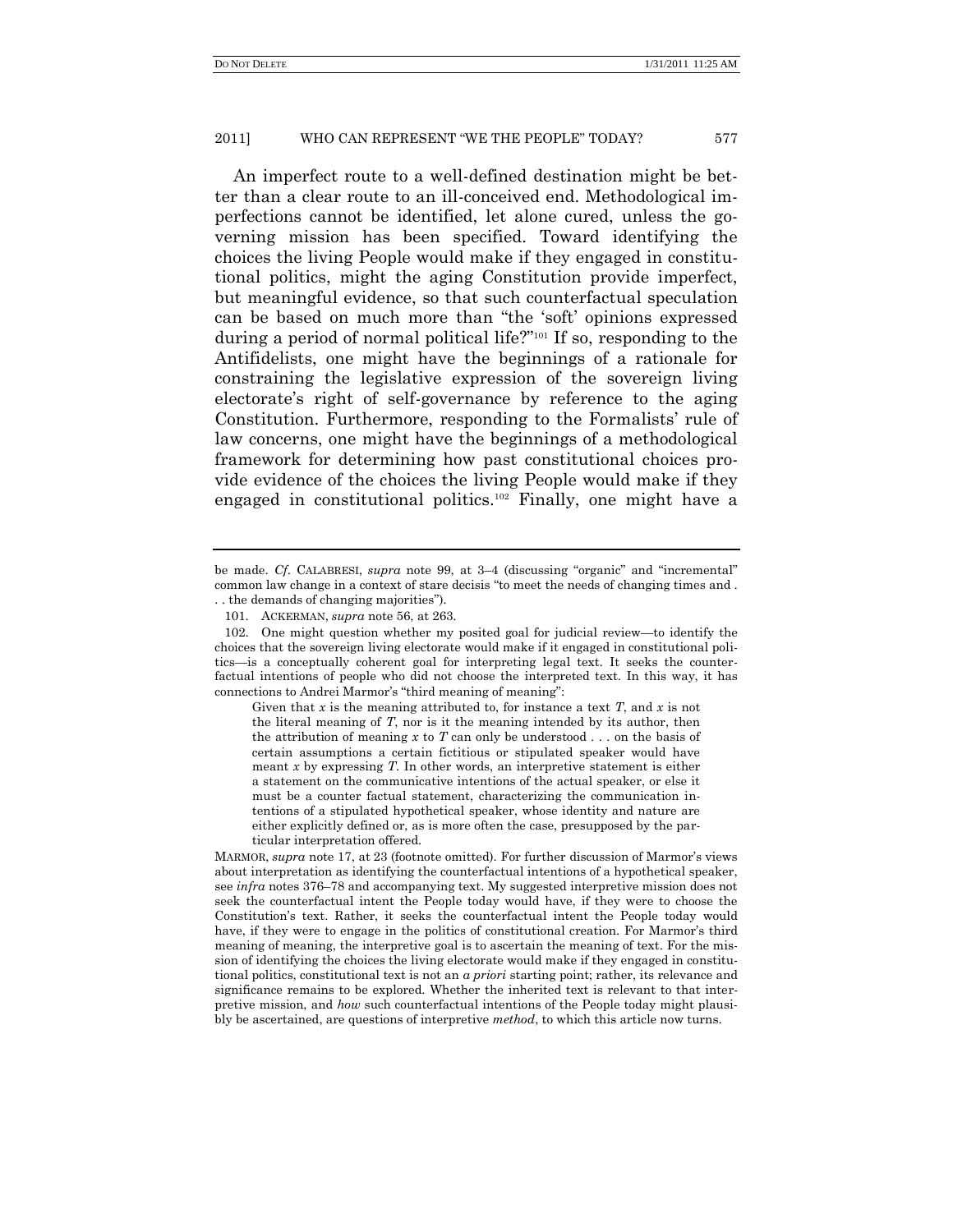frame of reference for identifying and evaluating other methods for better serving this interpretive ideal, while better serving the rule of law.<sup>103</sup> In what follows, we will consider whether positing a goal for Article III interpretation that is the same as the systemic goal for Article V amendment (all in service of the sovereign living electorate) is practicable.

# IV. BEFORE INTERPRETATION AND BEYOND ANTIFIDELITY: IS THE AGING CONSTITUTION RELEVANT FOR IDENTIFYING THE CHOICES THE SOVEREIGN LIVING PEOPLE WOULD MAKE IF THEY ENGAGED IN CONSTITUTIONAL POLITICS?

If one contemplates a goal of identifying the choices the sovereign living People would make if engaged in constitutional politics not only for Article V creation, but also for Article III interpretation, the question arises: Must each generation of the People's Jeffersonian agents create a new Constitution, or might their Hamiltonian agents somehow approach such an interpretive agenda with the inherited aging Constitution?

The Antifidelists deny that there is sufficient similarity between past constitutional electorates and the People today as to make the aging Constitution an appropriate basis for current governance.<sup>104</sup> Klarman asserts that the Constitution does not "deserve our fidelity at all," because there is no reason to believe ―that Framers who lived two hundred years ago, inhabited a radically different world, and possessed radically different ideas would have anything useful to say about how we should govern ourselves today."<sup>105</sup>

Klarman focuses on certain stark differences between the eighteenth-century Framers and modern Americans—in values, ma-

<sup>103.</sup> As I argued two decades ago, if judicial supremacy were challenged and superseded—for example, by a regime of congressional supremacy—the problems of interpretive indeterminacy could be mitigated. Despite having become so dysfunctional, Article I processes could play a role in declaring what the People today would choose for their constitutional policies, could render Article III interpretations more legitimate, and could mitigate the concerns of those seeking a more determinate rule of recognition. *See generally* Chang, *Critique*, *supra* note 8. Others have proposed different procedures by which the People's agents might supersede judicial interpretations without changing constitutional text through Article V (or other) procedures.

<sup>104.</sup> *See* Klarman, *supra* note 15, at 381 (arguing that "today's generation [should not] be ruled from the grave").

<sup>105</sup>*. Id*.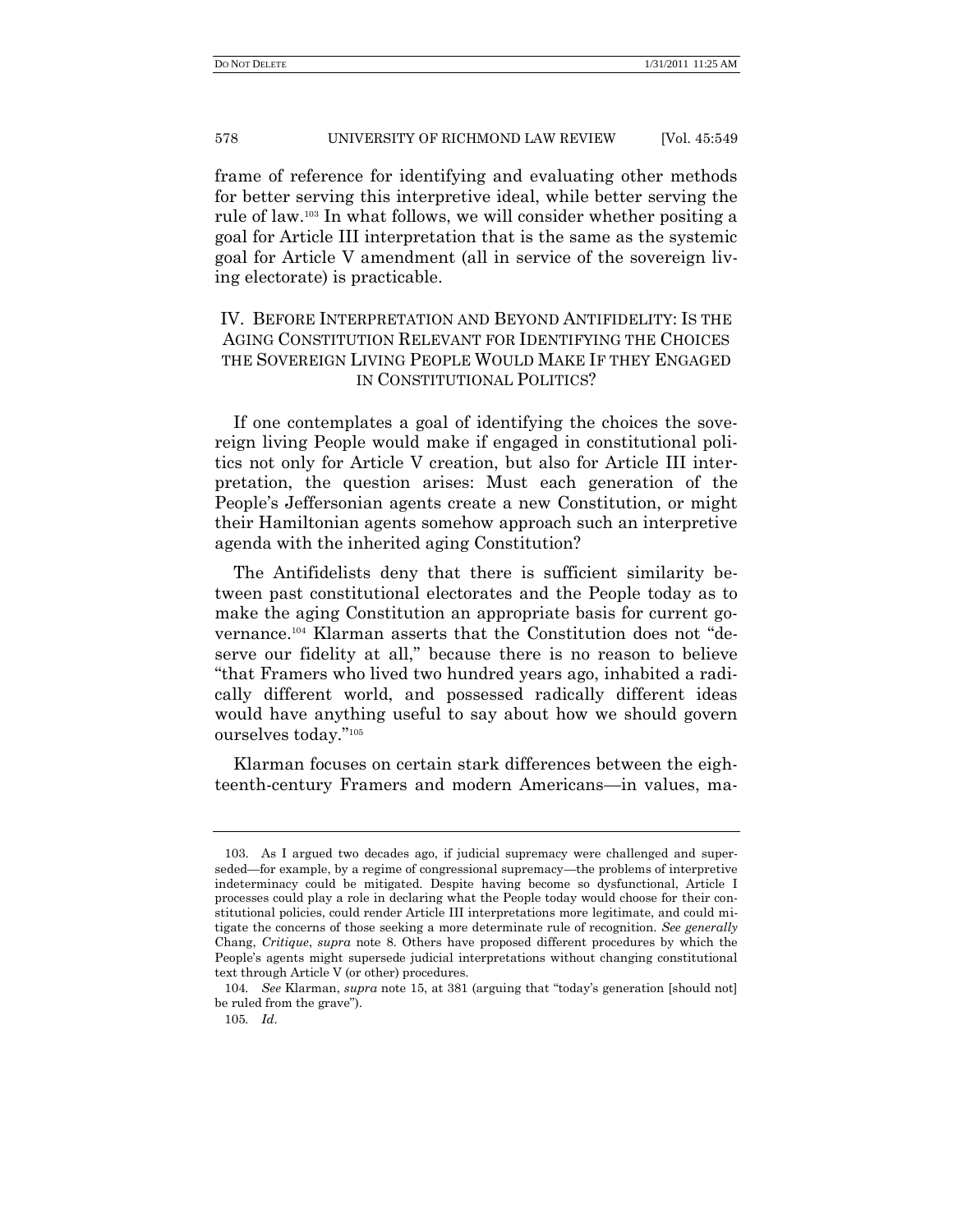terial circumstances, and factual assumptions.<sup>106</sup> On material circumstances, he makes familiar observations about changes in technology and the evolution of a national economy.<sup>107</sup> On factual assumptions, Klarman contends that the Framers (wrongly) believed that "the Southern population would grow more quickly than the Northern" and that political parties would not dominate the shape of national politics.<sup>108</sup> On values, he points to the racism and sexism of the Framers—many of whom embraced or tolerated notions of blacks as the property of whites and wives as the property of husbands.<sup>109</sup> Klarman suggests that these differences "might have inspired different constitutional commitments."<sup>110</sup> Do these differences justify rejecting originalism—and even the inherited Constitution itself?

Societal change proceeds within a context of fundamental continuities. There are, of course, continuities of human nature, with its contending characteristics of altruism and self-interest, caution and recklessness, optimism and fear, trust and suspicion, rationality and superstition, kindness and cruelty, diligence and sloth, and so on. There are continuities of popular culture, such that one can recognize *Uncle Tom's Cabin*, *Porgy and Bess*, or *West Side Story* as part of American culture, and the Geisha, or the Samurai, or *Godzilla* as part of Japanese culture. There are continuities of political culture, as one recognizes love for the stars and stripes, commitment to individual liberty, declaration that "all men are created equal," and defense of a right to bear arms as ongoing American strains.

Many disciplines of political science and history posit significant continuities in American political culture, such that it makes sense to explore an ongoing "liberal tradition,"<sup>111</sup> or ongoing pat-

<sup>106</sup>*. See id*. at 383–87.

<sup>107</sup>*. Id.* at 384–85.

<sup>108</sup>*. Id*. at 385–86.

<sup>109</sup>*. Id*. at 383–84.

<sup>110</sup>*. Id.* at 384–85. By this, he seems to posit that the Framers might have made different choices if their world had been ours.

<sup>111</sup>*. See generally* LOUIS HARTZ, THE LIBERAL TRADITION IN AMERICA (1955). Hartz posited that American political culture developed enduring characteristics from a starting point of Lockean liberalism and the absence of feudal hierarchies. *See id*. at 46. Indeed, he saw a "fixed, dogmatic liberalism of a liberal way of life." Id. at 9. At other points, Hartz was more explicit in presuming fundamental continuities in American political culture. Discussing the absence of religious messianic spirit animating the American Revolution, Hartz said: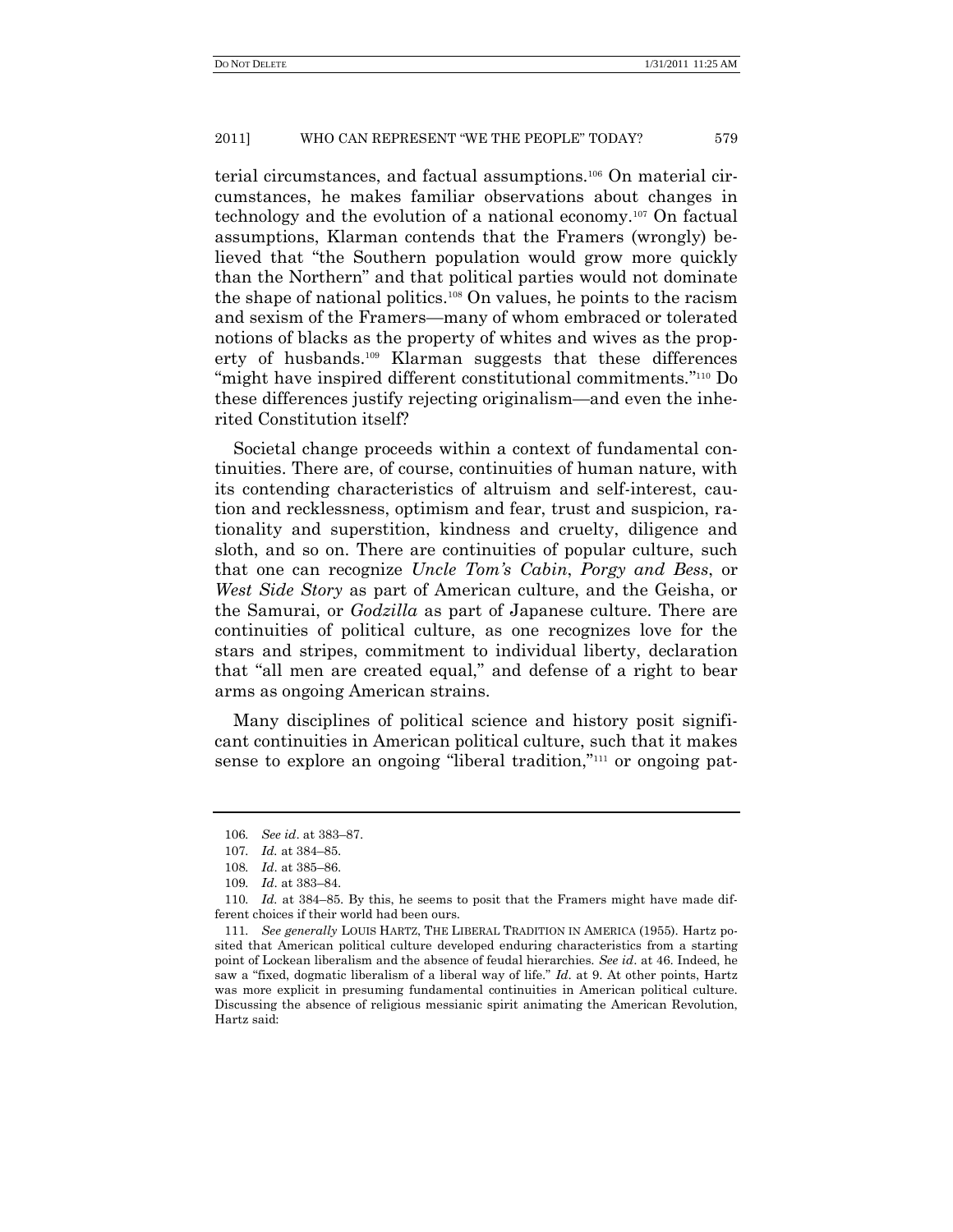terns of "American political development,"<sup>112</sup> or ongoing facets of "the political character of American citizens,"<sup>113</sup> or ongoing "multiple traditions in America."<sup>114</sup> These schools of thought posit such continuities despite obvious changes through the generations in physical circumstances, political issues, policy responses, and Ackerman's "soft" variations in public opinion. Important for present purposes is not which among these different views might be correct, but that each posits the existence of an American political culture, or a public American character, that manifests fundamental thematic continuities across generations.<sup>115</sup>

Not only traditionalists, but progressive constitutional scholars as well, recognize meaningful continuities between the first and the current generations of Americans. Larry Simon recognizes that the Constitution, "by virtue of our culture and its socialization processes," is a manifestation of values that "are embedded in our consciousness as constituent parts of our self-identities."<sup>116</sup>

*Id*. at 43.

For if the messianic spirit does not arise in the course of a country's national revolution, when is it ever going to arise? . . . The fact that the Americans remained politically sober in 1776 was, in other words, a fairly good sign that they were going to remain that way during the modern age which followed . . . .

<sup>112</sup>*. See generally* KAREN ORREN & STEPHEN SKOWRONEK, THE SEARCH FOR AMERICAN POLITICAL DEVELOPMENT (2004) (positing the study of "American political development" as a search for themes of continuity and change in relating current practices and structures to a "historical construction of politics").

<sup>113</sup>*. See generally* ROBERT N. BELLAH ET AL., HABITS OF THE HEART (1985) (discussing the role of individualism in shaping American political culture); ROBERT N. BELLAH ET AL., THE GOOD SOCIETY (1992) (discussing the institutions Americans have developed for living together).

<sup>114</sup>*. See, e.g*., Rogers M. Smith, *Beyond Tocqueville, Myrdal, and Hartz: The Multiple Traditions in America*, 87 AM. POL. SCI. REV. 549, 558–63 (1993) (challenging interpretations of American political culture as homogeneously "liberal" or "republican" with an alternative interpretation positing an ongoing competition between liberalism versus prejudices based on race, ethnicity, religion, and gender); *see also* LAWRENCE FUCHS, THE AMERICAN KALEIDOSCOPE: RACE, ETHNICITY, AND THE CIVIC CULTURE 2–6 (1990) (discussing how Americans from diverse backgrounds formed a political culture).

<sup>115.</sup> Indeed, some of the differences among these disciplines are of emphasis only. Orren and Skowronek, as well as Rogers Smith, take Hartz to task for his emphasis of American consensus, and neglect of real conflict. *See* ORREN & SKOWRONEK, *supra* note 112, at 56–60; Smith, *supra* note 114, at 563–64. But Hartz cautioned that his views were not intended "to obscure or to minimize the nature of the internal conflicts which have characterized American political life.‖ HARTZ, *supra* note 111, at 14.

<sup>116.</sup> Larry G. Simon, *The Authority of the Framers of the Constitution: Can Originalist Interpretation Be Justified?*, 73 CAL. L. REV. 1482, 1506 (1985). Ultimately, however, Simon raises questions similar to those posed by Klarman: How to know what the consensus was; how to determine whether it had changed; and what those changes imply about what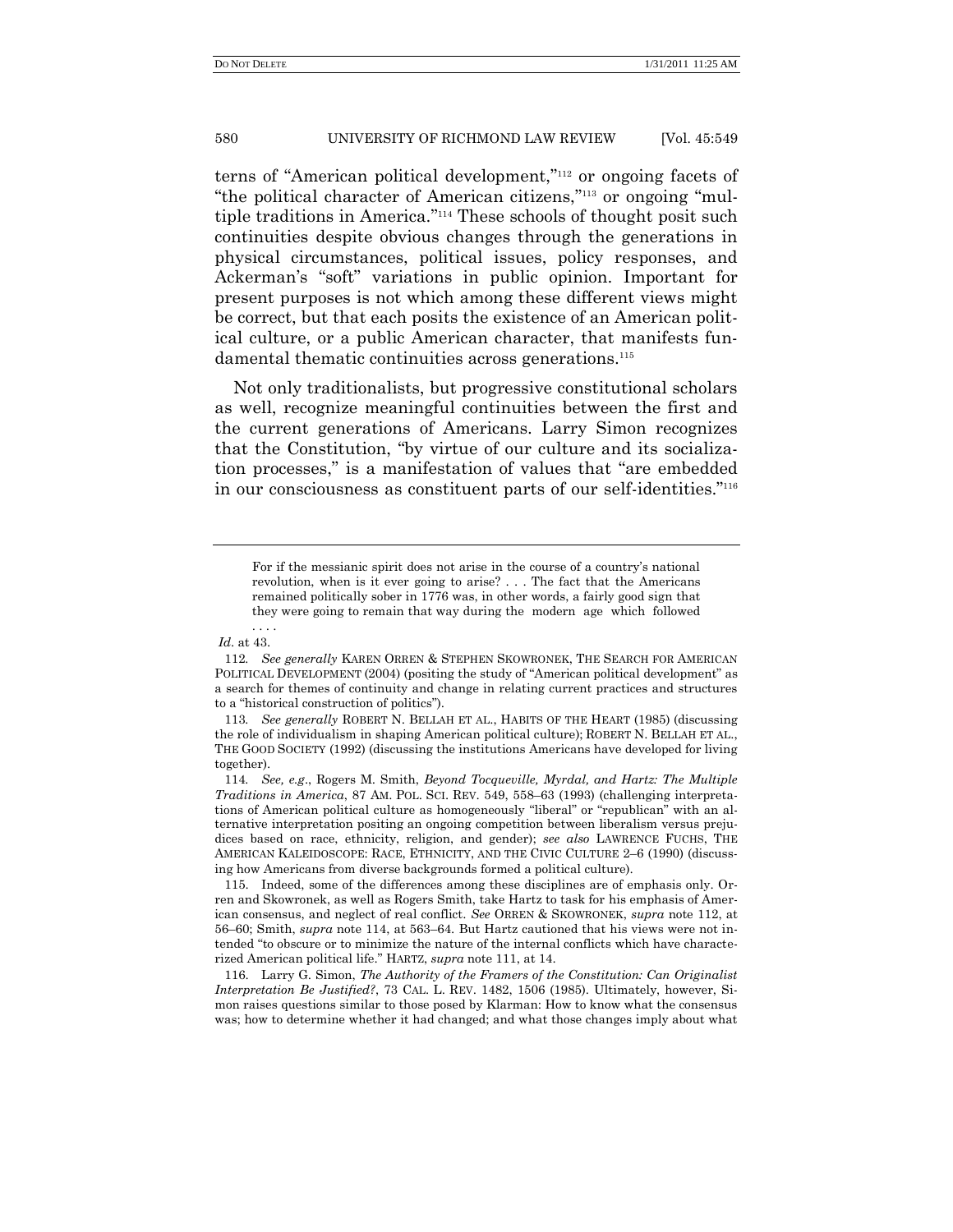Positing both continuity and change, he suggests that "we might" favor some sort of rebuttable originalist presumption," based on ―the probable falsity of claims that the deep consensus had changed."<sup>117</sup> Simon deems it "reasonable to [posit] that any deep consensus that generated adoption of some provision of the Bill of Rights (or an amendment) would have some duration through time," while acknowledging that "it seems entirely unlikely that it would remain fixed forever."<sup>118</sup> Jack Balkin and Reva Siegel write of a "redemptive constitutionalism" that seeks "a new constitutional vision that better articulates *enduring* constitutional values."<sup>119</sup>

Indeed, on the most fundamental facet of the constitutional design, our prevailing political culture manifests an ongoing belief in the People's sovereignty. We recently have sought to export popular governance to people with cultures and traditions very different from our own.<sup>120</sup> Beyond this, it hardly seems plausible that our political culture has changed so much that the People reject the dualist idea that there should be a body of supreme law constraining the everyday discretion of government officials and the voters they represent.<sup>121</sup> Madison's discussion of minority faction resonates as if he were writing today about "special interests" and their pernicious influence on government.<sup>122</sup> His concept

the Constitution should be deemed to mean. *Compare id.* at 1508, *with* Klarman, *supra* note 15, at 402, 406.

<sup>117.</sup> Simon, *supra* note 116, at 1507–08.

<sup>118</sup>*. Id*. at 1507.

<sup>119.</sup> Jack Balkin & Reva Siegel, *Introduction* to THE CONSTITUTION IN 2020 1, 6 (Jack Balkin & Reva Siegel eds., 2009) (emphasis added).

<sup>120</sup>*. See, e.g*., George W. Bush, President, United States of America, Remarks at the 20th Anniversary of the National Endowment for Democracy (Nov. 6, 2003), *available at* http://www.ned.org/george-w-bush/remarks-by-president-george-w-bush-at-the-20th-anniv ersary (discussing America's commitment to democracy in the Middle East).

<sup>121.</sup> True, they might not adopt the specific amendment procedures of Article V. *See supra* notes 86, 90; *infra* note 337. They might not adopt equal representation of each state in the Senate. Perhaps they would. Tradition has an intrinsic appeal.

<sup>122</sup>*. See* THE FEDERALIST NO. 10, *supra* note 90, at 72 (James Madison). In *The Federalist No. 10*, James Madison defined a "faction" as "a number of citizens . . . actuated by some common impulse of passion, or of interest, adverse to the rights of other citizens, or to the permanent and aggregate interests of the community." *Id*. He urged that "secur[ing] the public good" against the danger of majority factions, in a manner consistent with popular sovereignty, was "the great object" of the constitutional design. *Id.* at 75. Hamilton relied on political self-constraint in justifying the enforcement of constitutional mandates by judges who hold office "during good behavior." THE FEDERALIST NO. 78, *supra* note 90, at 463–65 at 469 (Alexander Hamilton) (emphasis omitted); *see id*. at 468 (Judicial independence is needed to guard the Constitution from the effects of "ill humors . . . among the people themselves.").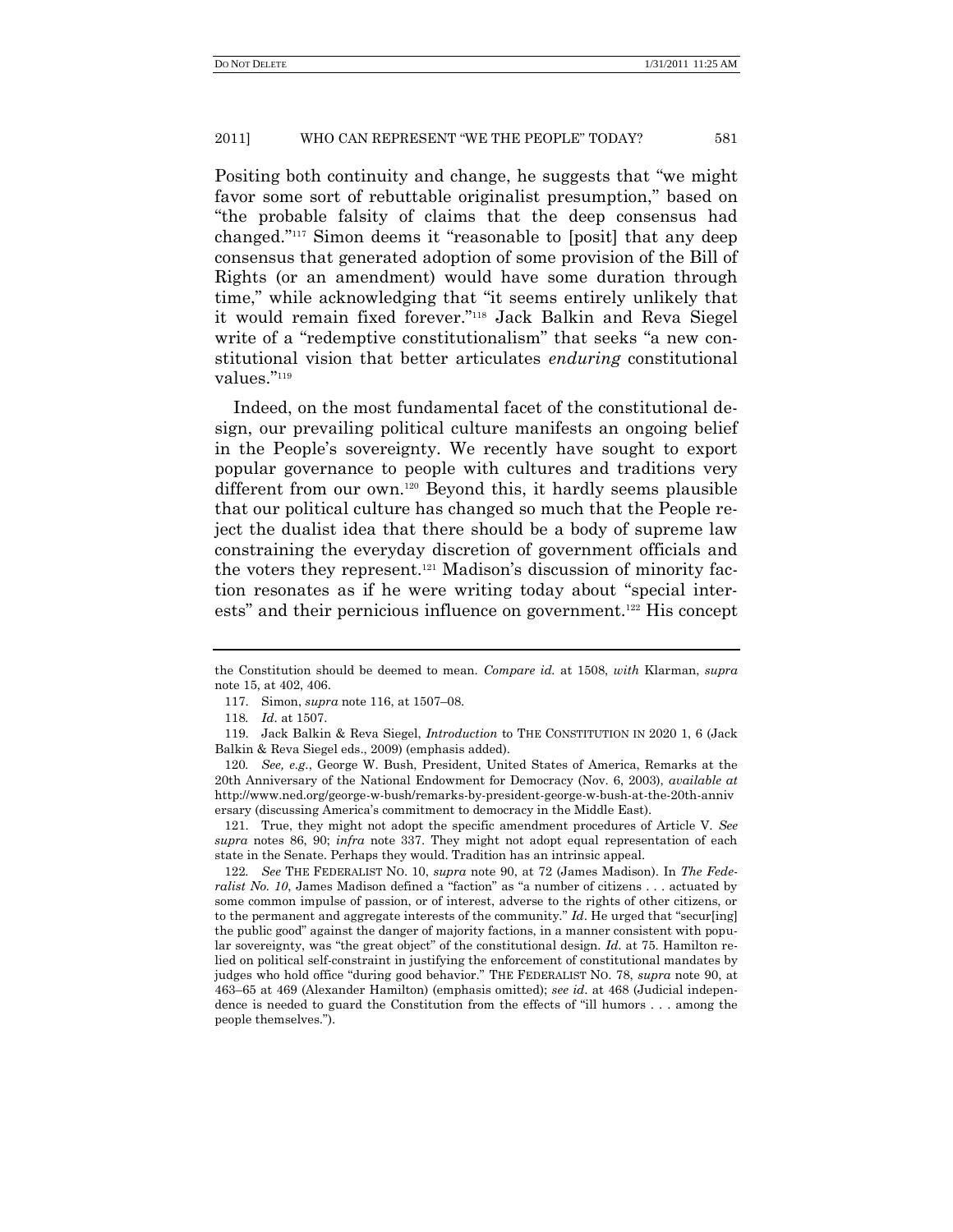of majority faction and Hamilton's admonition about the dangerous "arts of designing men, or the influence of particular conjunctures"<sup>123</sup>—the propositions that political majorities might support policies "adverse to the ... permanent and aggregate interest of the community<sup>"124</sup>—are familiar in a nation struggling with (at least temporary public support for) deficit spending, offshore oil drilling, Guantanamo Bay incarcerating, and Muslim scapegoating, to name just a few issues.<sup>125</sup>

The dualist idea of a superior law to secure a greater commitment to selected values than Congress might be trusted to respect not only is part of the American tradition, but also seems part of the ongoing mindset of the American people.<sup>126</sup> The polity considers *new* amendments to the Constitution—protecting the flag, protecting the unborn, protecting traditional marriage, and so on. Each of these proposals seeks to entrench selected values, securing them from potential dilution or repeal by a Congress that represents a predictably fickle national electorate. The Equal Rights Amendment ("ERA") was not ratified for many reasons but it is implausible to suppose that among them was the sovereign People's categorical rejection of political self-constraint through constitutional dualism.<sup>127</sup>

127*. See* Chang, *Conflict*, *supra* note 33, at 865. Thirty-five states voted to ratify the proposed amendment. Under Article V, thirty-eight were required for ratification. The

<sup>123.</sup> THE FEDERALIST NO. 78, *supra* note 90, at 468 (Alexander Hamilton).

<sup>124.</sup> THE FEDERALIST NO. 10, *supra* note 90, at 72 (James Madison).

<sup>125.</sup> The Senate's six-year terms reflect precommitment to a dynamic of accountability enabling Senators to exercise judgment more insulated from momentary political pressures. *See* THE FEDERALIST NO. 63, *supra* note 90, at 382–83 (James Madison) (defending bicameralism, and the Senate's six-year term, as providing a "temperate and respectable body of citizens . . . to suspend the blow meditated by the people against themselves, until reason, justice, and truth can regain their authority over the public mind"); *see also* ELSTER, *supra* note 75, at 91 ("|P|eriodic elections are [viewed as] the *electorate's* method of binding itself and of protecting itself against its own impulsiveness.‖). *But see* JON ELSTER, ULYSSES UNBOUND 90 (2000) [hereinafter ELSTER, ULYSSES UNBOUND] (explaining that periodic elections might be devices to protect politicians from voters, rather than voters from themselves).

<sup>126.</sup> Hartz views Madison's notions about the factional pursuit of passion or interest as an erroneous conceptualization of human nature. HARTZ, *supra* note 111, at 84. In so critiquing Madison, Hartz emphasizes his own views that the Constitution has survived so long "because fundamental value struggles have not been characteristic of the United States." *Id.* at 85. Many would disagree that America was a land without conflict including, foremost, those who were enslaved and others who were concerned about slavery. *See supra* notes 114–15. What is important for our purposes is not Hartz's view that the system the Federalists created was predicated on false premises, but that there are fundamental characteristics of this political culture that are historically identifiable, explainable, and persistent through the generations.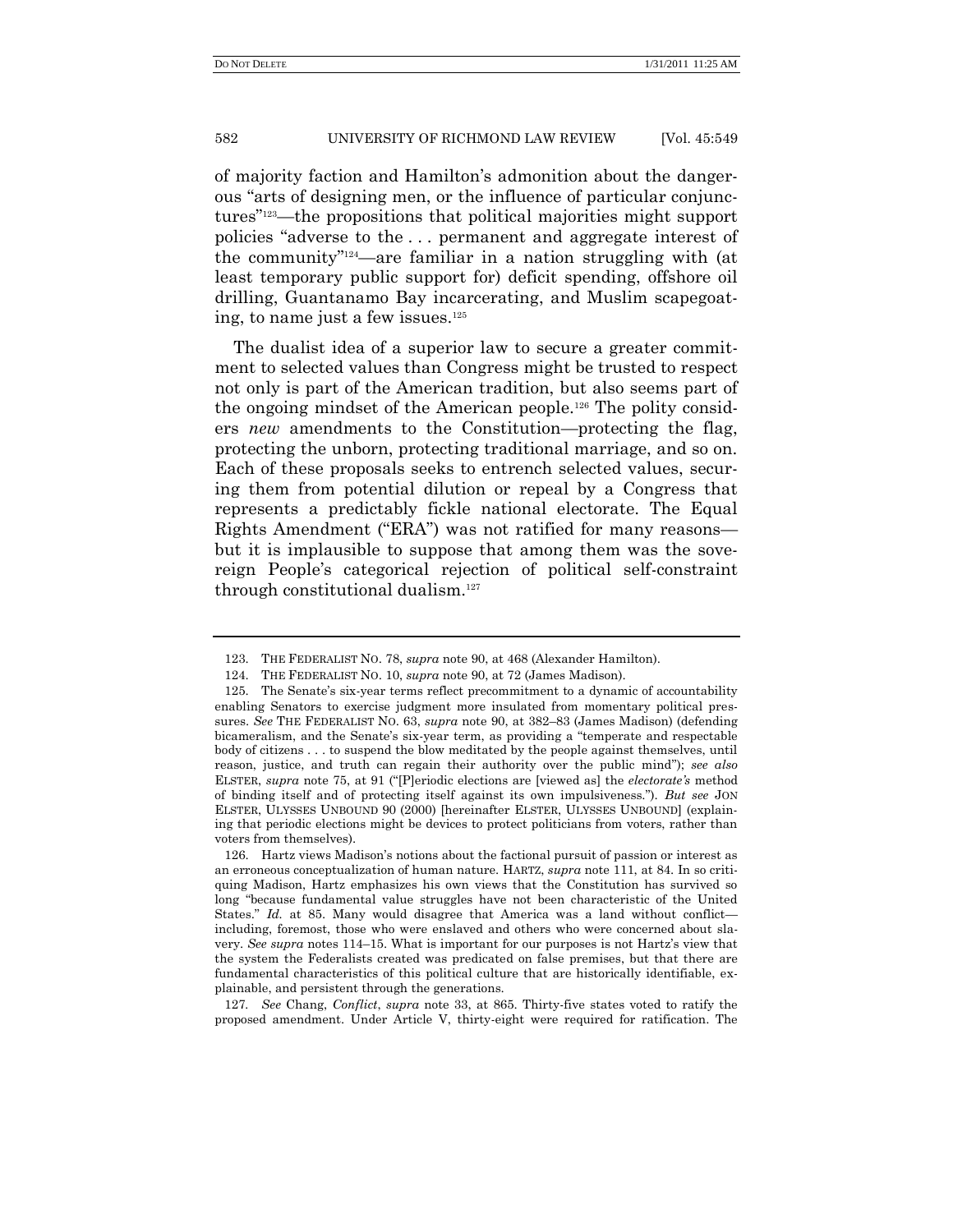Indeed, nowhere (but in law review articles) do people seriously urge abandoning constitutionalism. A provocative Attorney General might question judicial supremacy;<sup>128</sup> a President might seek to pack the Court.<sup>129</sup> But even these end-runs around the fundamental principles for enforcing Article VI constitutional supremacy through Article III adjudication fall flat against the wall of conventional wisdom. These observations do not preclude speculation that the sovereign living People—*if* they engaged in constitutional politics—might repudiate constitutionalism, or even popular sovereignty. But they support at least a presumption of an ongoing sovereign embrace of these fundamentals of our political culture.

Might there be continuities in the *particular* values selected by ratification generations for special constitutional protection? Despite the obvious changes in material circumstances on which Klarman focused,<sup>130</sup> people today relate to their material circumstances as did those in the eighteenth century. In our culture, commerce, transportation, communication, production, consumption, and other economic activities, continue to define the relationship between people and the material world. One would suppose that the Constitution's creators valued speed, wealth, and work, and in this sense, were not so different from people today.<sup>131</sup>

130. Klarman, *supra* note 15, at 384–85.

most likely reason the amendment "failed" involved recognition that the Court had already interpreted the equal protection clause *as if* the ERA had been ratified. *See, e.g*., Craig v. Boren, 429 U.S. 190, 197 (1976) (subjecting gender classifications to "intermediate scrutiny"); Frontiero v. Richardson, 411 U.S. 677, 688 (1973) (plurality opinion) (subjecting gender classifications to "strict scrutiny"). People might well have feared what more the Court might do if the ERA actually were ratified.

<sup>128.</sup> During the Reagan Administration, Attorney General Meese challenged judicial supremacy:

What, then, should a constitutional jurisprudence actually be? It should be a Jurisprudence of Original Intention. . . . To allow the courts to govern simply by what it views at the time as fair and decent, is a scheme of government no longer popular; the idea of democracy has suffered. The permanence of the Constitution has been weakened. A constitution that is viewed as only what the judges say it is, is no longer a constitution in the true sense.

Edwin Meese III, Attorney General, United States of America, Address Before the American Bar Association (July 9, 1985), *available at* http://www.fed-soc.org/resources/id.49/de fault.asp.

<sup>129</sup>*. See, e.g*., Michael Comiskey, *Can a President Pack—or Draft—the Supreme Court? FDR and the Court in the Great Depression and World War II*, 57 ALB. L. REV. 1043 (1994) (analyzing Roosevelt's attempt "to pack the Court").

<sup>131.</sup> *See* HARTZ, *supra* note 111, at 135 ("IThe dream of a new and greater wealth doubled the desire to protect wealth in general, so that the acceptance of the Hamiltonian restraints was based, half-consciously, on a judgment of the future."). Today, the American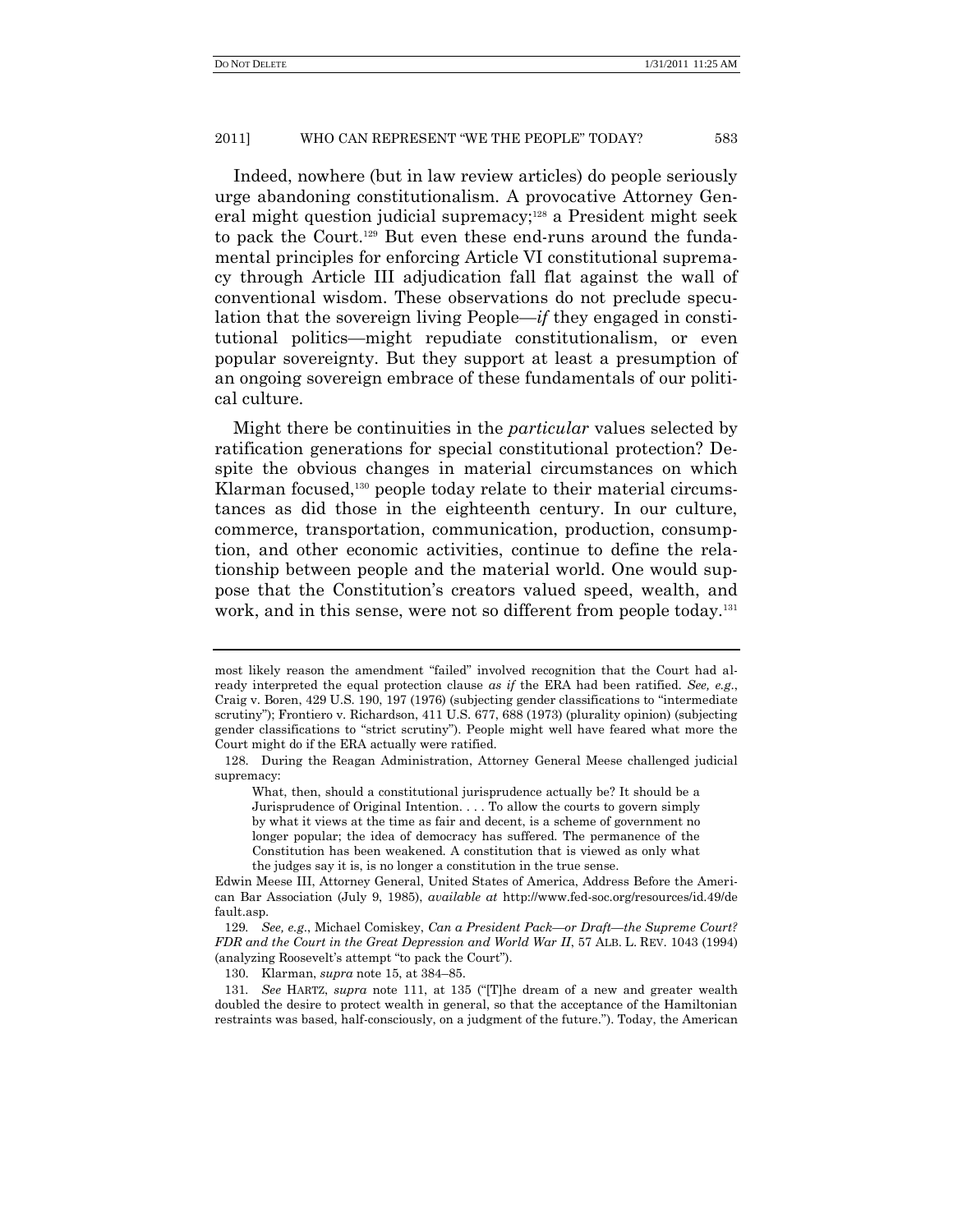People egoistically valued their own convenience and comfort more than that of their neighbors, then as now. As rational costbenefit calculators, people sought more of society's benefits, and fewer of society's burdens, then as now.<sup>132</sup> Such are the fundamental behavioral premises on which deterrence and incentive policies have been predicated, then as now.<sup>133</sup>

Consider values beyond wealth creation. In particular, consider the normative *dis*continuity on which Klarman especially focuses: the Framers' views that blacks and women should be treated as the property of white men.<sup>134</sup> These views were challenged even in their time. They were challenged by the competing norm that all humans—"created equal, . . . [and] endowed by their Creator with certain unalienable Rights"—have equal moral worth.<sup>135</sup> It is true that the People of 1787, and even those who ratified the Equal Protection Clause in 1868, implemented "created equal" in deeply flawed ways, because they were so captured by racism and sexism.<sup>136</sup> In this sense, indeed, those generations seem very different from the People today.

Yet, implementation of "created equal" today, though improved, remains woefully incomplete. Though it no longer misshapes pub-

debate between those favoring "free trade" and those favoring "fair trade" reflects an ongoing consensus that wealth creation is good for the permanent and aggregate interests of the community—despite differences about the relative merits of unbridled competition versus protectionism as a means to that end.

<sup>132.</sup> Hartz views the failure of Marxism to make inroads in America during the Depression as "illustrat[ing] the persistence of the American liberal habit in the face of the most serious economic difficulties.‖ HARTZ, *supra* note 111, at 282–83. Right or not, there is, at least, another side to the proposition that variations in material circumstances through time preclude a continuity of fundamental, constitutive components of American political ideology.

<sup>133</sup>*. Compare* James R. Acker, *The Death Penalty: An American History*, 6 CONTEMP. JUST. REV. 169, 173 (noting that the founding generation "subscribed to the general deterrence value of the death penalty"), *with* REPUBLICAN PARTY PLATFORM: A SAFER WORLD AND A MORE HOPEFUL AMERICA  $79$  (2004) (explaining that "the best way to deter crime is to enforce existing laws  $\dots$  [such as] the death penalty in murder cases"). The copyright power was justified by the Constitution's text as a means to "promote the Progress of Science and the useful Arts," see U.S. CONST., art. I, § 8, and continues to be exercised toward those behavior-influencing ends today, *see*, *e.g.*, Apple v. Franklin, 714 F.2d 1240, 1254 (3d Cir. 1983) (declaring that 1980 amendments to the Copyright Act reflected "Congress' receptivity to new technology and its desire to encourage, through the copyright laws, continued imagination and creativity in computer programming").

<sup>134.</sup> Klarman, *supra* note 15, at 383–84.

<sup>135.</sup> THE DECLARATION OF INDEPENDENCE para. 2 (U.S. 1776); *see* GORDON S. WOOD, THE RADICALISM OF THE AMERICAN REVOLUTION 235–36 (1992).

<sup>136</sup>*. See* WOOD, *supra* note 135, at 236.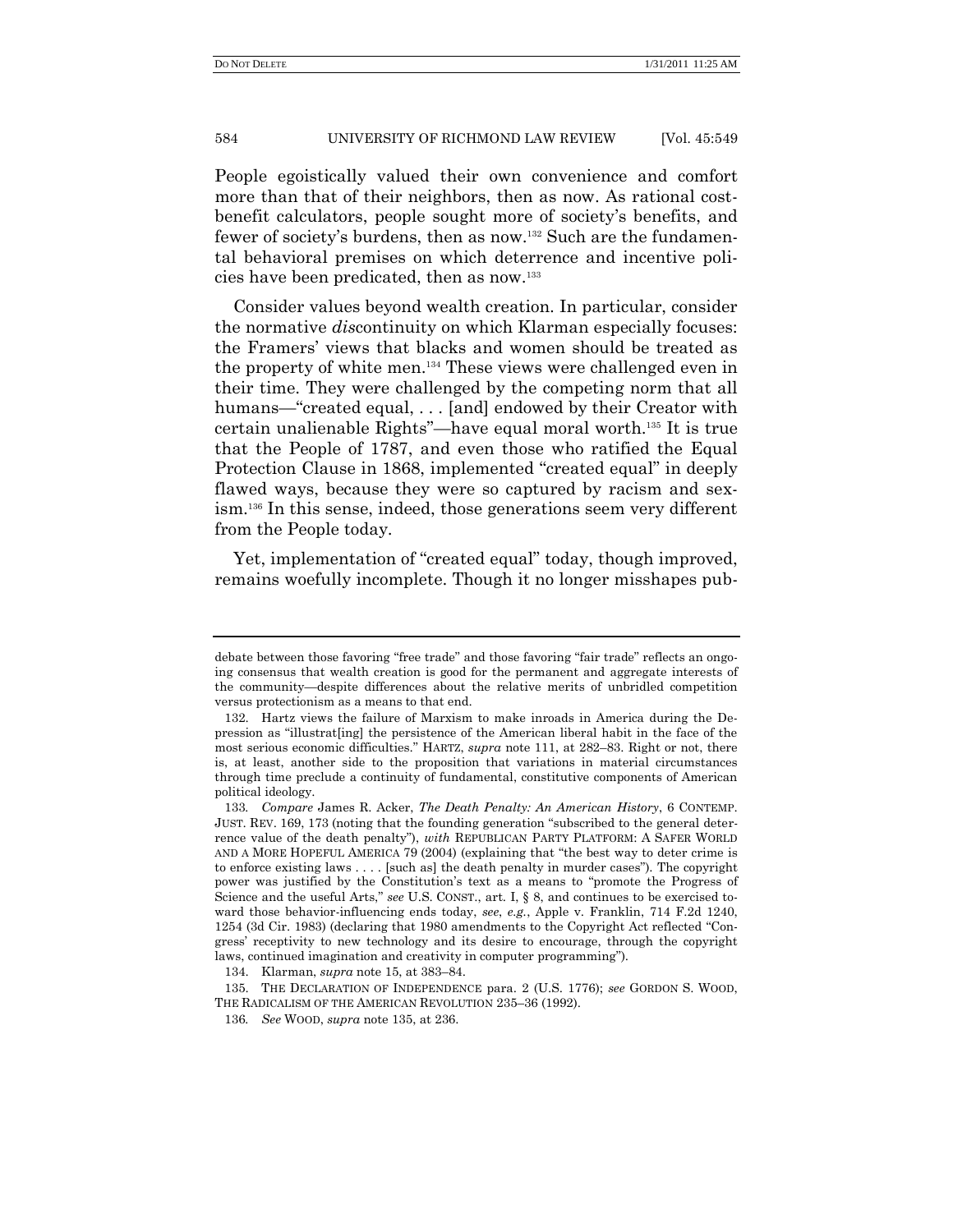lic policy, racism is far from a mere memory.<sup>137</sup> Sexism was dominant until broadly challenged during the 1960s and 1970s.<sup>138</sup> Homophobia remains widespread.<sup>139</sup> Discrimination because of appearance, weight, and other intrinsic attributes of personhood remain untouched by law, and pervasive in social intercourse.<sup>140</sup> Someday, our posterity might view the tolerance for poverty, homelessness, and unequal access to medical care as our own failures to fulfill "created equal."<sup>141</sup> From this broader perspective, in this area where Klarman sees irretrievable discontinuity, $142$  we again are *like* the People of 1787 and 1868. What has persisted through the generations is a matrix of *starkly competing values* the "created equal" ideal compromised by the racism, sexism, homophobia, and the egoism that allow the smug and the comfortable to tolerate, and sometimes even to reinforce, the desperate circumstances of others.<sup>143</sup>

<sup>137.</sup> Newly enacted racial classifications are still closely scrutinized because of a probability they were enacted because of racial prejudice. *See* Palmore v. Sidoti, 466 U.S. 429, 432 (1984) ("Classifying persons according to their race is more likely to reflect racial prejudice than legitimate public concerns.").

<sup>138.</sup> Lawrence Lessig, *Fidelity and Constraint*, 65 FORDHAM L. REV. 1365, 1396 (1997).

<sup>139</sup>*. Id*. at 1427.

<sup>140</sup>*. Id*. at 1423–24.

<sup>141</sup>*. See* Deborah J. Schildkraut, *Defining American Identity in the Twenty-First Century: How Much "There" is There?*, 69 J. POL. 597, 602 (2007). Schildkraut's studies suggest a continuing consensus on "constitutive norms" of American ideology—such as liberalism (i.e., respecting American institutions and the rule of law; pursuing economic success through hard work; and tolerance for offending views); civic republicanism (i.e., public service; being informed about public affairs; and being involved in local and national politics); and ethnoculturalism (i.e., being born in America; being Christian; and being white). *Id*. at 602 tbl.1. She sees a stable "collective identity" even in the face of increased immigration and diversity of origin. *See id.* at 598, 611. She notes that "there is a great deal of consensus on the norms, values, and behaviors that constitute American identity," *id.* at 605, and that while there is some variation among different racial and ethnic groups, a majority of each group shares these "constitutive norms." *Id.* at 606. Explanation for this continuity is perhaps suggested by another "constitutive norm" that she identifies— "incorporationism"—which she defines as an effort to balance concerns for "carrying on the cultural traditions of one's ancestors" with an effort to "[b]lend[] into the larger society." *Id.* at 602 tbl.1.

<sup>142</sup>*. See* Klarman, *supra* note 15, at 387, 411.

<sup>143</sup>*. See* Smith, *supra* note 114, at 549 (contesting interpretations of American political culture as predominantly "liberal," and positing, instead, American political ideologies simultaneously embracing equality and "other fixed, ascriptive systems of unequal status"). ―At its heart, the multiple-traditions thesis holds that the definitive feature of American political culture has been not its liberal, republican, or ‗ascriptive Americanist' [that is, racist and sexist] elements, but, rather, this more complex pattern of apparently inconsistent combinations of the traditions, accompanied by recurring conflicts." *Id.* at 558. Smith sees this American pattern "[i]n all eras, including our own." *Id.* at 559.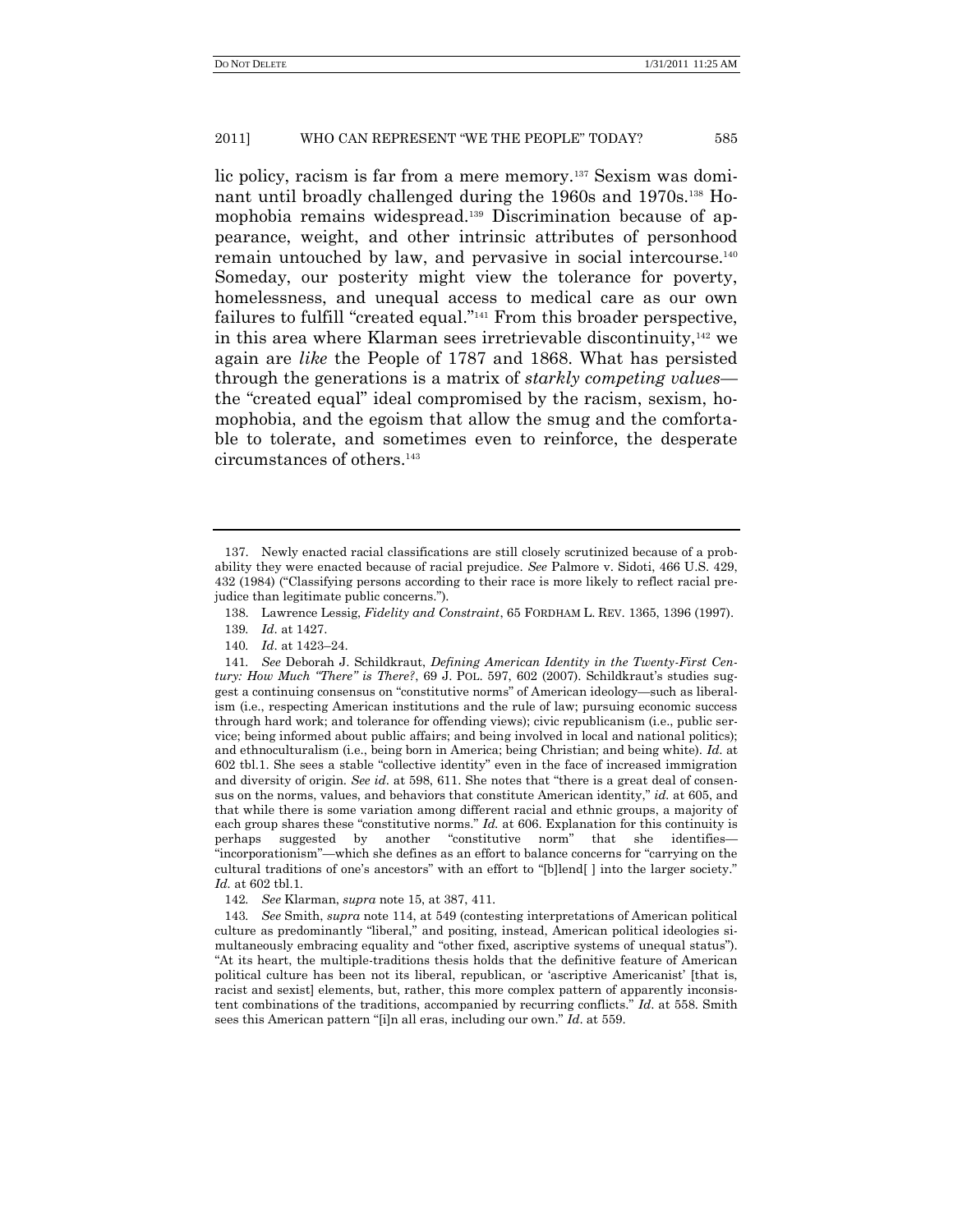These points involve the interpretation not simply of the Constitution, but of American political culture.<sup>144</sup> There may be differences over the centuries, but there are fundamental continuities as well—in a commitment to popular sovereignty, to constitutional dualism, and even to particular values, and *relationships* among starkly competing values, that underlie the substantive and strategic components of original meanings. While political details and manifestations evolve, *fundamentals* may endure fundamentals potentially significant in establishing original constitutional meaning as a serviceable point of departure for identifying the choices the sovereign living People would make if engaged in constitutional politics.<sup>145</sup>

# V. TOWARD SERVING "WE THE PEOPLE" TODAY BY INTERPRETING THE AGING CONSTITUTION

# A. *Complete Constitutional Meaning*

1. The Under-Considered Strategic Component Implicit in Dualism

Suppose that the Supreme Court decided *Brown* in a way that enforced what is conventionally viewed as the original meaning of equal protection—states remained free to mandate racial segregation.<sup>146</sup> Consider the implications of such a decision. Although it is conceivable that the People in 1954, if engaged in constitutional politics, might have framed their supreme law as permitting such discrimination, this counterfactual speculation seems far less plausible for the People in 1964—let alone 1974, much less today.<sup>147</sup> Congress enacted the Civil Rights Act of 1964, which not

<sup>144.</sup> They concern an interpretation of our "preconstitutional' rule[s]—that is, a principle of political philosophy that justifies our obedience to the Constitution.‖ Klarman, *supra* note 15, at 382.

<sup>145.</sup> Whittington states that "living constitutionalism hinges the legitimacy of judicial review and constitutional law on its consistency with present desires and needs. Determining present desires and needs, however, requires no reference to past intentions of either the founders or of judges.‖ WHITTINGTON, *supra* note 51, at 199. This article's reconceptualized originalism contests this proposition.

<sup>146</sup>*. See* BERGER, *supra* note 43, at 265–66; Alexander Bickel, *The Original Understanding and the Segregation Decision*, 69 HARV. L. REV. 1, 25 (1955); *infra* text accompanying notes 204–06.

<sup>147.</sup> If it is plausible that the living electorate would fail to "correct" *either* an originalist decision rejecting *Brown*'s doctrine, *or* the nonoriginalist *Brown* as actually decided, then failure to use the corrective process of Article V cannot be a basis to infer the sove-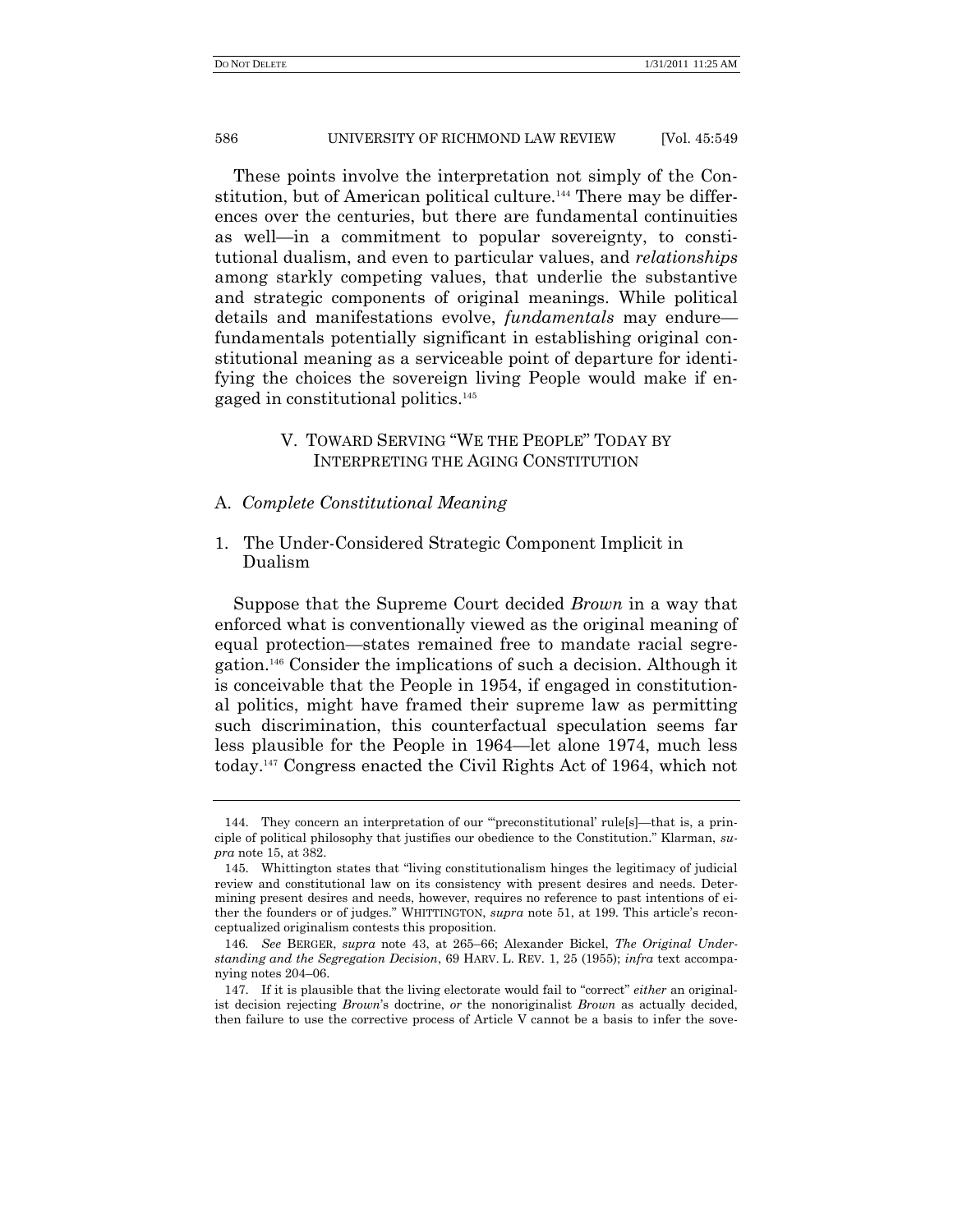only prohibited state action that was permitted by the Fourteenth Amendment's original meaning, but also reached private racial discrimination.<sup>148</sup> It is not plausible that the sovereign living electorate, through its representatives in Congress, could simultaneously enact such legislation governing the nation, while remaining committed to the noncoherent Dworkinian "checkerboard" of racial equality established in the Equal Protection Clause by the People of 1868.<sup>149</sup> On matters of racial justice, the conventional account of the Fourteenth Amendment's original meaning cannot be justified as providing the best available reading of the choices the living People today would make if engaged in constitutional politics.

Conventional originalism's problem is not only its failure to identify the living electorate as the sovereign that Article III agents should feel bound to serve, but also its failure to account for the dualist agenda in fulfilling the interpretive task. Constitutional mandates establish national law, whether limiting the discretion of states (such as through section 1 of the Fourteenth Amendment) or the federal government (such as through the Tenth Amendment). Why would a sovereign People not choose simply to create a national Congress, create procedures through which that Congress could enact legislation, and then unleash that Congress to enact whatever policies it wished—including changes in the original instrument of creation?<sup>150</sup> This question seeks a *systemically strategic* reason for constitutionalizing national policy—that is, for differentiating Article I from Article V (and VII) procedures for making national law, for defining law made through Article V (and VII) as supreme, and for designating

reign living electorate's endorsement of constitutional meaning, as judicially construed. Similarly, failure to amend the Constitution to supersede the decidedly nonoriginalist decision in *Roe v. Wade*, 410 U.S. 113 (1973), no more validates *Roe* than failure to amend the Constitution would, if *Roe* were overruled.

<sup>148</sup>*. See* Civil Rights Act of 1964, Pub. L. No. 88-352, §§ 201–02, 78 Stat. 241, 243–44 (codified as amended at 42 U.S.C. §§ 2000a, 2000a-1 (2006)).

<sup>149</sup>*. See* RONALD DWORKIN, LAW'S EMPIRE 178–83 (1986) (characterizing commitment to a principle with exceptions that compromise that principle as a "checkerboard" solution). Perhaps reference to "lower track" enactments such as the Civil Rights Act of 1964 is a "foolish" basis on which to speculate about choices the sovereign living electorate would make *if* it engaged in constitutional politics. ACKERMAN, *supra* note 56, at 263. But such enactments are, at least, windows on the prevailing values and preferences of the national electorate. *See supra* text accompanying notes 95–98.

<sup>150</sup>*. See* MARMOR, *supra* note 17, at 149.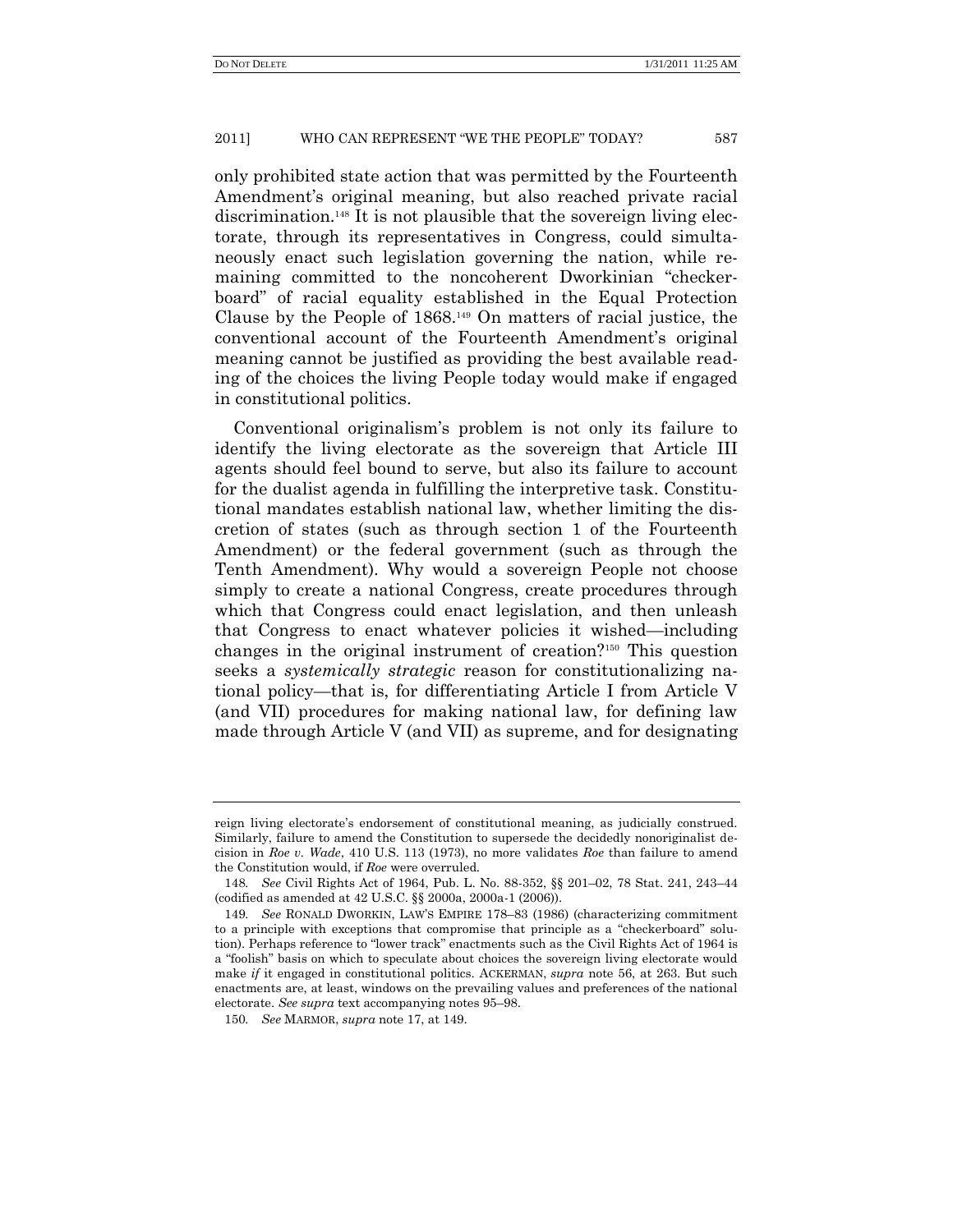as invalid Article I (and other) creations that are inconsistent with mandates created through Article V (and VII).<sup>151</sup>

A systemically strategic reason for constitutionalizing national policy is to secure a greater commitment to constitutionally selected values than Congress—more precisely, the Article I legislative process—might be trusted to respect.<sup>152</sup> The People choose to constitutionalize the procedures for enacting legislation, immunizing them from reform by mere congressional choice, to secure a greater commitment to values and policies relevant to politically accountable lawmaking than the Article I legislative process might be trusted to respect. The substantive principle that Congress is a limited government of enumerated powers is constitutionalized to secure a greater commitment to state autonomy than the Article I legislative process might be trusted to respect.<sup>153</sup> Substantive protections for the freedom of speech are

<sup>151.</sup> Andrei Marmor identifies similar essential attributes of a written constitution. *See id*. at 142–43 (identifying five main features of a written constitution: supremacy, longevity, rigidity, moral content, and generality or abstraction).

<sup>152.</sup> Because all constitutional constraints, whether on Congress directly, on the President, or on the states, establish national law, all can be understood as substitutes for simply empowering Congress (again, more precisely, Article I actors) to enact any desired policy—whether about congressional power, the President's, or that of the states. *See infra* notes 260. Marmor recognizes this point. *See* MARMOR, *supra* note 17, at 149 & n.16. Thus, the President may make treaties only with the advice and consent of the Senate. This restriction on the President may reflect the substantive judgment that committing the nation to obligations with foreign nations should not be the product of the President's judgment alone, because the President alone is not a sufficiently reliable representative of the national electorate for such purposes. But this substantive policy is *constitutionalized* to prevent Congress from enacting legislation delegating such treaty power to the President alone. Again, the strategic function of constitutionalism is derived from considering why people would choose to establish one process for creating one kind of rule, and another process for creating another kind of rule. The relevant national rulemaking processes are Article I and Article V (and, originally, Article VII), and a strategic reason for establishing national policies as constitutional mandates—even when the substance of those policies restricts actors other than Congress—is to secure a greater commitment to selected values than the Article I legislative process might be trusted to respect. *See* Chang, *Conflict*, *supra* note 33, at 767–68; Chang, *Critique*, *supra* note 8, at 286–87.

<sup>153.</sup> Constitutionalism—or the supremacy of law created by Articles VII and V over that created by Article I—is merely one device in our system designed to secure the permanent and aggregate interests of the community against the short-term and particular interests of the part. *See* THE FEDERALIST NO. 10, *supra* note 90, at 71 (James Madison); ELSTER, *supra* note 75, at 91 ("Periodic elections are the electorate's method of binding itself and of protecting itself against its own impulsiveness." (emphasis omitted)). Later, Elster repudiated this notion of periodic elections, deeming them instead as devices to protect politicians from voters, rather than voters from themselves. See ELSTER, ULYSSES UNBOUND, *supra* note 125, at 90. Yet, a conventional understanding of why the Senate was created with six-year terms is precisely the notion of precommitment to a structure of accountability that would allow senators to exercise judgment more insulated from momentary political pressures. *See* THE FEDERALIST NO. 63, *supra* note 90, at 384 (James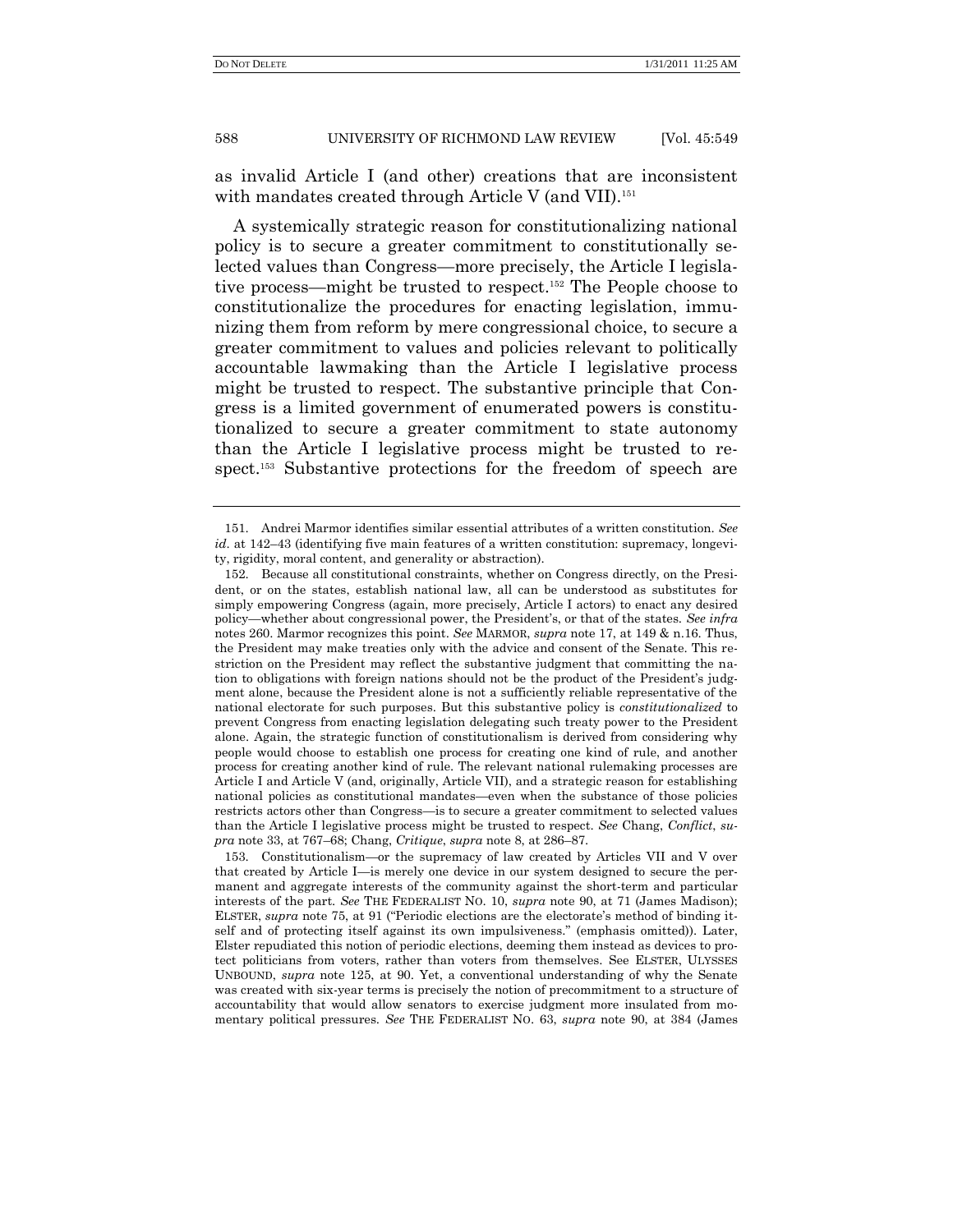constitutionalized to secure a greater commitment to reasons for valuing that freedom than the Article I legislative process might be trusted to respect. This strategic function underlies the choices to constitutionalize the President's power as Commander-in-Chief; and to constitutionalize substantive protections for the free exercise of religion, for equal protection by the states, for the rights of criminal suspects—indeed, it underlies all of the Constitution's mandates.<sup>154</sup> What Elster calls "precommitment," Ackerman calls "dualism," and others have called "political selfconstraint," is a strategy for people who question their own ability in ordinary political contests to subordinate short-term personal interests and to account adequately for the long-term general welfare.<sup>155</sup>

Conventional originalism, as conceptualized by proponents (such as Robert Bork and Keith Whittington) and detractors (such as Michael Klarman), focuses exclusively on *substantive*

Beyond the People's political self-constraint, a second reason for securing a greater commitment to selected values than Congress may be trusted to respect rests in concerns that officials might seek to insulate themselves from electoral retribution for deviating from prevailing norms. Thus, constitutional dualism can seek to secure optimal representative accountability. *See id.* (explaining that judicial independence is needed to guard the Constitution against "the cabals of the representative body"); Chang, *Critique*, *supra* note 8, at 295–99 (discussing constitutionalism as a device to ensure optimal governmental accountability). *See generally* Michael Klarman, *Majoritarian Judicial Review: The Entrenchment Problem*, 85 GEO. L.J. 491 (1997) (discussing judicial review as a device to thwart efforts by government officials to entrench themselves in power). A third reason people might have for constitutional dualism depends on an opportunistic effort to perpetuate an extraordinary political advantage. Indeed, this is a plausible understanding of at least part of the strategic rationale for the Equal Protection Clause of the Fourteenth Amendment. *See* Chang, *Critique*, *supra* note 8, at 290–93 (noting that equality policies were established as constitutional mandates to prevent legislative erosion once southern states were readmitted to Congress).

Madison) (defending bicameralism, and the Senate's six-year term, as providing a "temperate and respectable body of citizens . . . to suspend the blow meditated by the people against themselves, until reason, justice, and truth can regain their authority over the public mind").

<sup>154</sup>*. See supra* note 152.

<sup>155.</sup> ELSTER, ULYSSES UNBOUND, *supra* note 125, at 99 (discussing "precommitment"); Ackerman, *supra* note 18, at 1039 (discussing constitutional "dualism"); Chang, *Conflict*, *supra* note 33, at 767–84 (discussing ―political self-constraint‖); Chang, *Critique*, *supra* note 8, at 293–95 (same). James Madison's prescriptions for curbing governance by majority faction were predicated on a notion of constitutionalism as political self-constraint, as was Alexander Hamilton's rationale for enforcing the Constitution's mandates through Article III judicial review. *See supra* note 122. Hamilton said: "This independence of the judges is equally requisite to guard the Constitution and the rights of individuals from the effects of those ill humors which the arts of designing men, or the influence of particular conjunctures, sometimes disseminate *among the people themselves* . . . .‖ THE FEDERALIST NO. 78, *supra* note 90, at 468 (Alexander Hamilton) (emphasis added).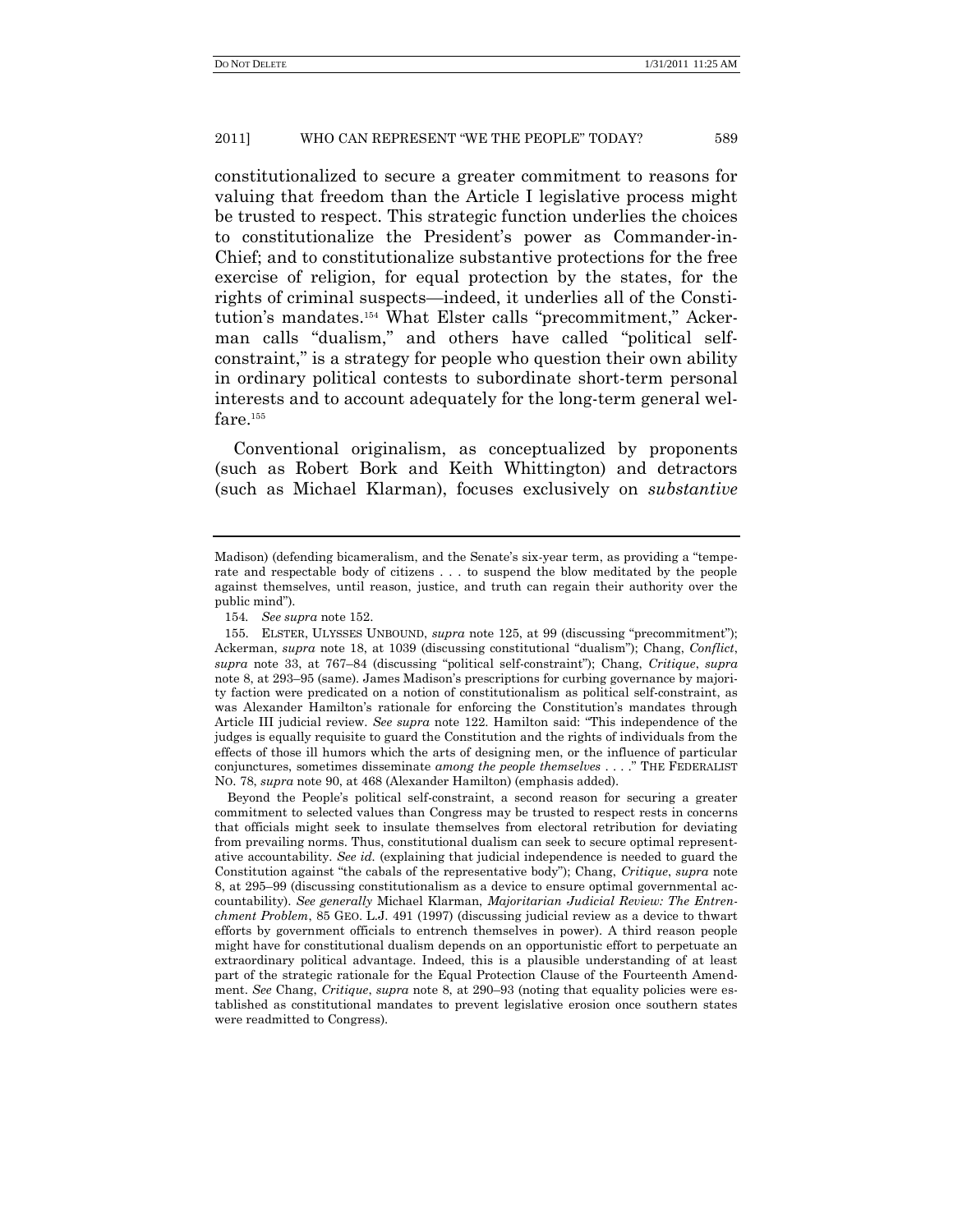constitutional policies.<sup>156</sup> For conventional originalism, the interpretive issue posed by *Brown* asks simply whether the People of 1868 intended to prohibit racial segregation by state governments. Yet, one might also account for the *systemically strategic* reasons for making national policy as supreme constitutional mandates when characterizing a constitutional provision's original meaning. Once accounting for this strategic component—to secure a greater commitment to selected values than Congress might be trusted to respect—could one better connect Ackerman's focus on dualism in Article V (or other modes of) constitutional *creation* to matters of Article III *interpretation*? <sup>157</sup> In particular, might one reconceptualize an interpretative *method* for translating original meaning toward serving the interpretive *mission* of identifying the choices the sovereign living People would make if they engaged in constitutional politics?

# 2. An Enriched Understanding of the Substantive Component: Accommodating *Starkly Competing Values*

People might choose precommitment for self-constraint when they have starkly competing values, deem one side more pressing in the short-term, another side more important in the long-term, and choose a device to encourage a greater commitment to longterm concerns than they otherwise trust themselves to maintain.<sup>158</sup> Familiar examples of contexts in which individuals might make choices to constrain their own discretion include joining Weight Watchers or Alcoholics Anonymous and getting married. Where people have tempting everyday concerns (the desire to eat too much, drink too much, or philander) that compete with, and undermine, more vulnerable long-term interests (the interest in health or a healthy relationship), they rationally might choose to create mechanisms that encourage, or even force, a greater commitment to their long-term welfare than they otherwise trust themselves to maintain.<sup>159</sup>

<sup>156</sup>*. See* BORK, *supra* note 9, at 144; WHITTINGTON, *supra* note 51, at 168; Klarman, *supra* note 15, at 381.

<sup>157</sup>*. See* ACKERMAN, *supra* note 56, at 139.

<sup>158</sup>*. See* Chang, *Conflict*, *supra* note 33, at 767–69, 773–74.

<sup>159</sup>*. See id*. (discussing choices for self-constraint to secure long-term and vulnerable objectives from erosion by short-term and pressing desires).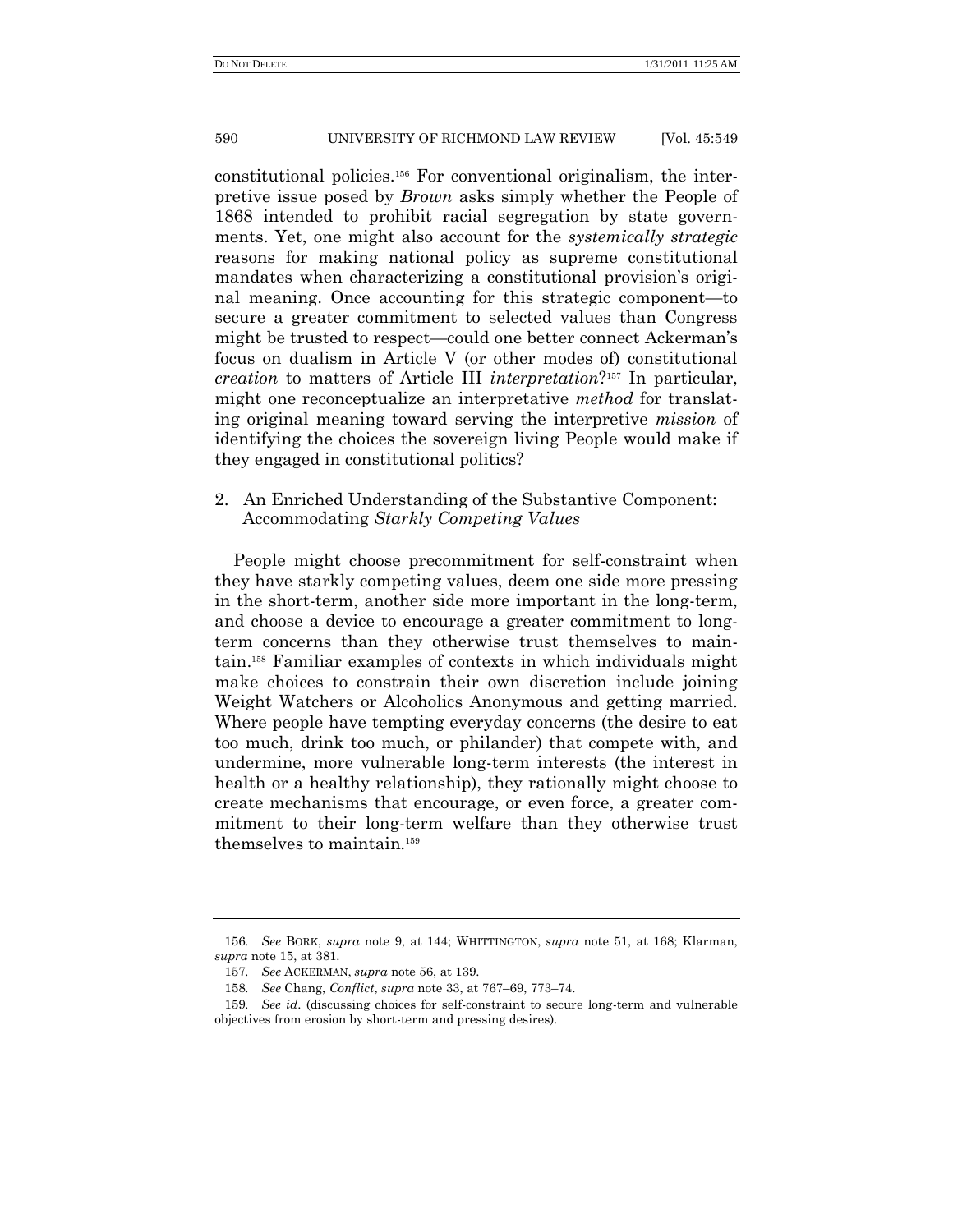In the governmental context, underlying their choices for political self-constraint, a community's majority might feel an intense impulse for vengeance against those they suspect committed an infamous crime, yet also believe that the long-term interests of the community would be compromised if punishment were inflicted without substantial proof of guilt. A majority might feel offended by minority religious practices, yet also believe as a matter of principle that people should be free to practice religion as conscience requires. A majority might feel immediately offended by minority viewpoints, yet also believe as a matter of principle that all people should be free to express their opinions.

Thus, protections for the freedom of speech accommodated the starkly competing substantive concerns of vigorous political debate versus the natural inclination to suppress obnoxious ideas when one has the power to do so, and strategically sought to secure a greater commitment to the former than Congress was trusted to respect.<sup>160</sup> The principle that Congress is a limited government of enumerated powers accommodated the starkly competing substantive concerns of state autonomy versus a natural inclination of a current congressional majority to pursue its preferred policies to govern the nation, and strategically sought to secure a greater commitment to retained state discretion than Congress was trusted to respect.<sup>161</sup>

The original meaning of equal protection provides another vivid example. The People in 1868 decided to prohibit the states from pursuing racial discrimination only in particular contexts.<sup>162</sup> States were not to be prohibited from mandating racial segregation, criminalizing interracial marriage, and otherwise reinforcing concerns for social inequality.<sup>163</sup> The substantive considerations underlying this Dworkinian "checkerboard" involved a compromise between *starkly competing values*—the proposition that all men, created equal, ought to be treated by law as having equal moral worth *versus* the impulses of persistent racism. They chose to constitutionalize this substantive accommodation between starkly competing values for the strategic reason of secur-

<sup>160</sup>*. See infra* Part V.B.4 (discussing political speech and *Citizens United*).

<sup>161</sup>*. See infra* Part V.B.3 (discussing federalism and the Commerce Clause).

<sup>162</sup>*. See* Bickel, *supra* note 146, at 11–12 (noting that these contexts include: making and enforcing contracts; conveying property; seeking legal redress through the judicial process; and enjoying the protection of a state's criminal law).

<sup>163</sup>*. Id.* at 58–59.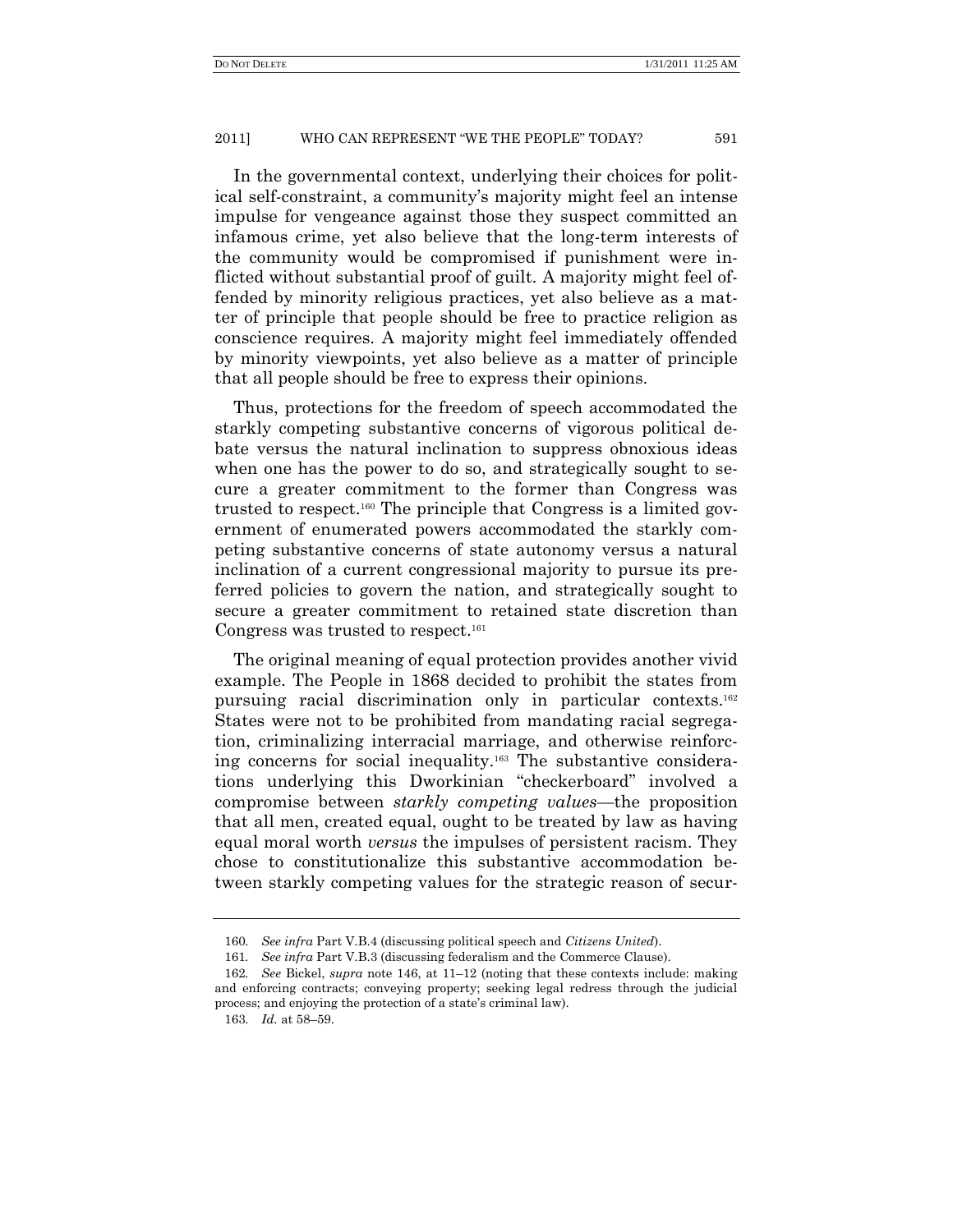ing a greater commitment to equality than Congress was trusted to respect.

This conceptual portrayal of choices to constitutionalize policy might provide a framework for crafting an interpretive method, based on the aging Constitution, for fulfilling the interpretive mission of identifying the choices the sovereign living People would make if they engaged in constitutional politics. Past constitutional choices might provide a basis for actualizing the living People's potential Article V sovereignty through Article III interpretation to the extent that there are meaningful continuities in a commitment to constitutional dualism through the generations, and to the particular values—among starkly competing values to which past generations of the People chose a greater commitment than they trusted Congress to respect.

# 3. Intended "Applications" and "Levels of Generality"

Before further exploring methods for "translating" complete original meaning—comprised of both substantive and strategic components—to serve an interpretive mission of identifying choices that the sovereign living People would make if they engaged in constitutional politics of their own, one must confront a position that seeks to escape the frequently inconvenient substance of original meaning. Michael McConnell asserts that "no reputable originalist ... takes the view that the Framers' 'assumptions and expectation about the correct application' of their principles is controlling."<sup>164</sup> In McConnell's view, constitutional text should be interpreted "in light of the moral and political principles they intended to express."<sup>165</sup> From this perspective, the original understanding that the "principles" of equal protection did not "apply" to invalidate miscegenation statutes would not necessarily warrant enforcement in post-ratification generations.

The purported distinction between "principle" and "application" intentions" begs several questions. First, what does one mean by suggesting that the people created a "*principle*" in ratifying a con-

<sup>164.</sup> Michael W. McConnell, *The Importance of Humility in Judicial Review: A Comment on Ronald Dworkin's ―Moral Reading‖ of the Constitution*, 65 FORDHAM L. REV. 1269, 1284 (1997).

<sup>165</sup>*. Id*. (emphasis added); *see also* Mitchell N. Berman, *Originalism and its Discontents (Plus a Thought or Two about Abortion)*, 24 CONST. COMMENT. 383, 384 (2007) (―[A]lmost nobody espouses fidelity to the originally expected applications.‖).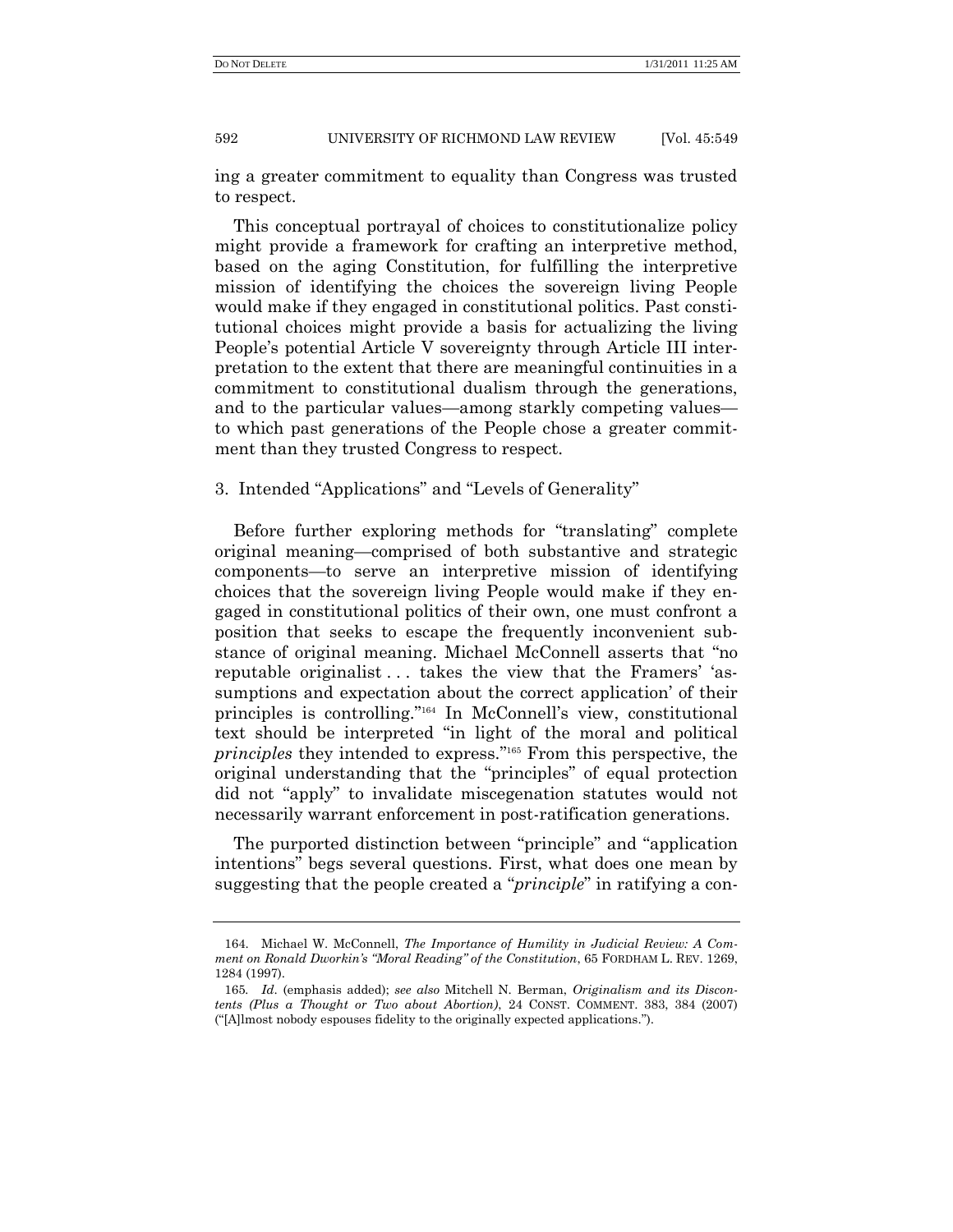stitutional provision? Second, what considerations determine how the ratified principle "*applies*" to some challenged policy or practice? Third, and most fundamental, why should original meaning *in any form* be enforced in post-ratification generations?

*The Nature of Ratified "Principle.*" McConnell himself suggests that the ratifiers' intent is determinative for identifying the ratified "principle."<sup>166</sup> Discussing one whose views are far from originalist, McConnell declares that Ronald Dworkin's embrace of ―semantic intention‖ is consistent with the ―mainstream originalist view."<sup>167</sup> McConnell suggests, for example, based on this concept of "semantic intention," that the Constitution's Ex Post Facto Clause "should be read as confined to criminal laws," because ―[w]e know from Madison's notes . . . that the Framers understood this term to be [so] limited." $168$ 

McConnell's focus was to reveal inconsistency in Dworkin's views.<sup>169</sup> But it also revealed vulnerability in the sweeping proposition that the People's "application intentions" need not be treated as a component of original meaning. McConnell might have differently stated his contention that the Ex Post Facto Clause "should be read as confined to criminal laws" $170$  based on the creators' intent: The Ex Post Facto Clause should be interpreted to "*apply*" only to criminal laws, because such was the creators' intent. Although McConnell framed his discussion in terms of the Framers'—rather than the sovereign ratifiers' semantic intention, the more fundamental proposition seems clear.<sup>171</sup> The meaning of broadly framed constitutional text—the meaning of the "principle" created—is a function of the creator's intent. Such meaning includes unstated but intended "checkerboard" exceptions to a "principle" that the creator could have pursued more broadly—but chose not to.<sup>172</sup>

One can make a similar point about the "level of generality" at which a constitutional provision ought to be construed. McCon-

<sup>166.</sup> McConnell, *supra* note 164, at 1292.

<sup>167</sup>*. Id*. at 1280.

<sup>168</sup>*. Id*.

<sup>169</sup>*. Id*. at 1269–70.

<sup>170</sup>*. Id*. at 1280.

<sup>171</sup>*. See id*. at 1278.

<sup>172</sup>*. See id.* at 1279; *see also* DWORKIN, *supra* note 149, at 179–81 (discussing "checkerboard" solutions).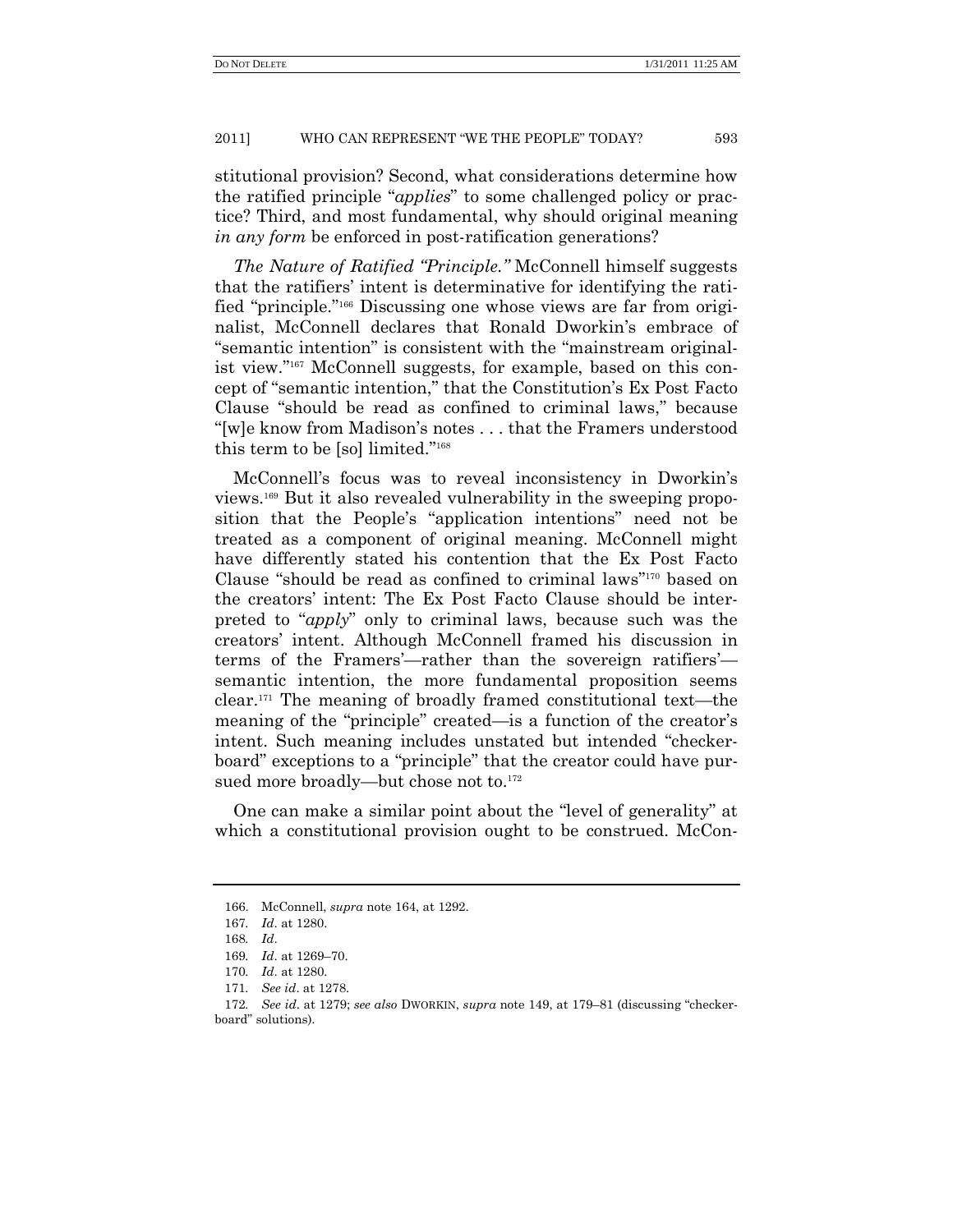nell appropriately connects the "level of generality" question to the "application intention" question. $173$ 

A genuine commitment to the semantic intentions of the Framers requires the interpreter to seek the level of generality at which the particular language was understood by its Framers. Just as the Ex Post Facto Clause should be read as confined to criminal laws, other provisions of the Constitution should be read in light of their intended scope. $^{174}$ 

Indeed, through his efforts to demonstrate that the Framers of the Equal Protection Clause intended to prohibit racial segregation in public education,<sup>175</sup> McConnell implicitly acknowledges that so-called "application intentions" were an essential component of the constitutional "principle" intended by the creators.

For Whittington, determining the ratifiers' understanding of a clause, *their* intent as to its scope, and the level of generality *they* understood, supersedes the proposition that their "application intentions" are irrelevant.<sup>176</sup> "[T]he search for intention must be guided by the historical evidence itself. The level of generality at which terms were defined is not an *a priori* theoretical question but *a contextualized historical one.*"<sup>177</sup> This follows naturally from Whittington's rationale for originalism.<sup>178</sup> If enforcing original meaning is rooted in the People's actually exercised constitutional sovereignty, demonstrating that they bargained toward an original understanding of "equal protection" that prohibits racial discrimination in all—but only—areas covered by the Civil Rights Act of 1866 renders that position not merely their "application" expectation," but their intended *definition* of constitutional meaning.<sup>179</sup>

<sup>173.</sup> McConnell, *supra* note 164, at 1280–81.

<sup>174</sup>*. Id.* at 1280.

<sup>175</sup>*. See id*. at 1283. *See infra* note 206.

<sup>176</sup>*. See* WHITTINGTON, *supra* note 51, at 58.

<sup>177</sup>*. Id*. at 187 (emphasis added).

<sup>178</sup>*. See id*. at 61 (discussing the underlying justifications for originalism).

<sup>179.</sup> Even revisionist views of equal protection do not claim an original intent to prohibit miscegenation laws. *See* McConnell, *supra* note 164, at 1283 (explaining that the framers intended to prohibit segregated public education); *infra* text accompanying notes 215–20. *Supporters* of the Equal Rights Amendment argued that it would *not* prohibit states from failing to provide for same-sex marriage. *See, e.g*., *Equal Rights Amendment Extension*: *Hearings on S.J. Res. 134 Before the Subcomm. on the Constitution of the S. Comm. on the Judiciary*, 95th Cong. 123 (1978) [hereinafter *Equal Rights Amendment Extension*] (testimony of Thomas I. Emerson, Professor, Yale University School of Law); Ruth Bader Ginsburg, *The Fear of the Equal Rights Amendment*, WASH. POST, Apr. 7, 1975, at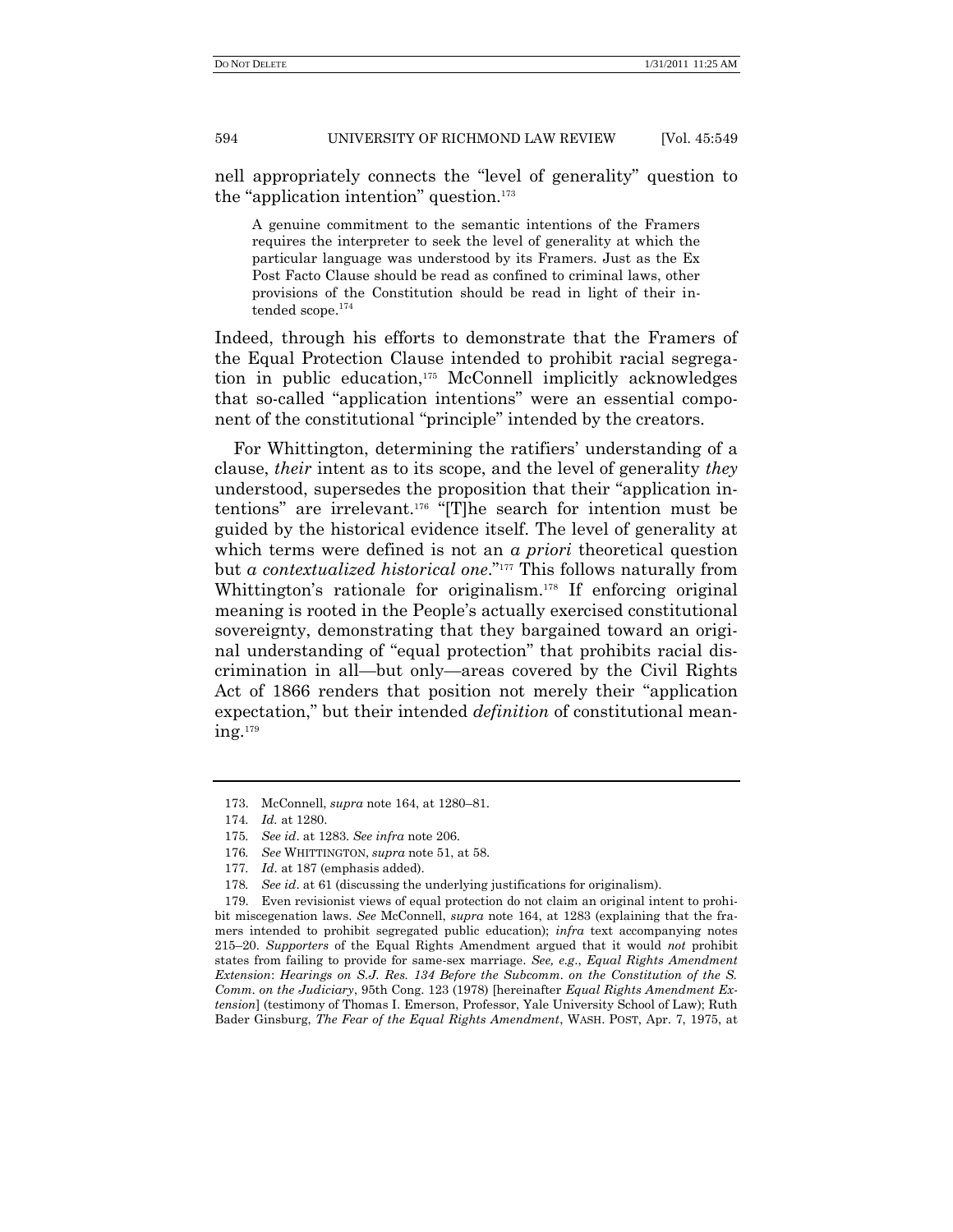*The Meaning of "Application.*" Much of the debate over "application intentions" has responded to Justice Scalia, who suggests that the Constitution's provisions should be construed as establishing "abstract principles," but principles with respect to which all "open, widespread, and unchallenged [traditions] that date[] back to the beginning of the Republic" must be deemed permissible.<sup>180</sup> Scalia has said,  $\mathcal{I}$ ... believe that the Eighth Amendment is no mere 'concrete and dated rule' but rather an abstract principle. . . . What it abstracts, however, is not a moral principle of ‗cruelty' that philosophers can play with in the future, but rather the existing society's assessment of what is cruel."<sup>181</sup>

In an influential critique, Mark Greenberg and Harry Litman conclude that Scalia's approach of "[d]eriving principles from practices requires the possibility of rejecting practices. . . . Once we are committed to interpreting the . . . Constitution as standing for abstract principles, original practices will have an important role as evidence of the principles, but they cannot be inviolate."<sup>182</sup> They suggest that for applying a principle in post-ratification generations—e.g., prohibiting "cruel and unusual punishment" a current perspective about relevant facts *and* values should govern.<sup>183</sup>

For some, the Greenberg-Litman analysis has "demolished" the significance of the ratifiers' "expected applications" for enforcing original meaning in post-ratification generations.<sup>184</sup> But from the perspective of the sovereign People, as suggested above, any putative distinction between a "principle" as created and their intended "applications" depends on the nature of the principle they

A21. This limited coverage was a function of competing values—"created equal" versus sexism. Chang, *Conflict*, *supra* note 33, at 867. Sometimes people might create unadulterated principles. The First Amendment's protection of speech might be an example, where *any* content-motivated regulation is prohibited; alternatively, the People might have intended to prohibit content-motivated regulation, except with respect to messages that society views as beyond the pale. *Cf.* LEE BOLLINGER, THE TOLERANT SOCIETY 8–9 (1986) (discussing challenges in justifying interpretations of the First Amendment as protecting ―extremist‖ speech).

<sup>180.</sup> Rutan v. Republican Party of Ill., 497 U.S. 62, 95 (1990) (Scalia, J., dissenting).

<sup>181.</sup> ANTONIN SCALIA, *Common-Law Courts in a Civil-Law System: The Role of United States Federal Courts in Interpreting the Constitution and Laws*, *in* A MATTER OF INTERPRETATION: FEDERAL COURTS AND THE LAW 13, 145 (Amy Gutmann ed., 1997).

<sup>182.</sup> Mark D. Greenberg & Harry Litman, *The Meaning of Original Meaning*, 86 GEO. L.J. 569, 617 (1998).

<sup>183</sup>*. Id.* at 607.

<sup>184</sup>*. See, e.g.*, Berman, *supra* note 165, at 385.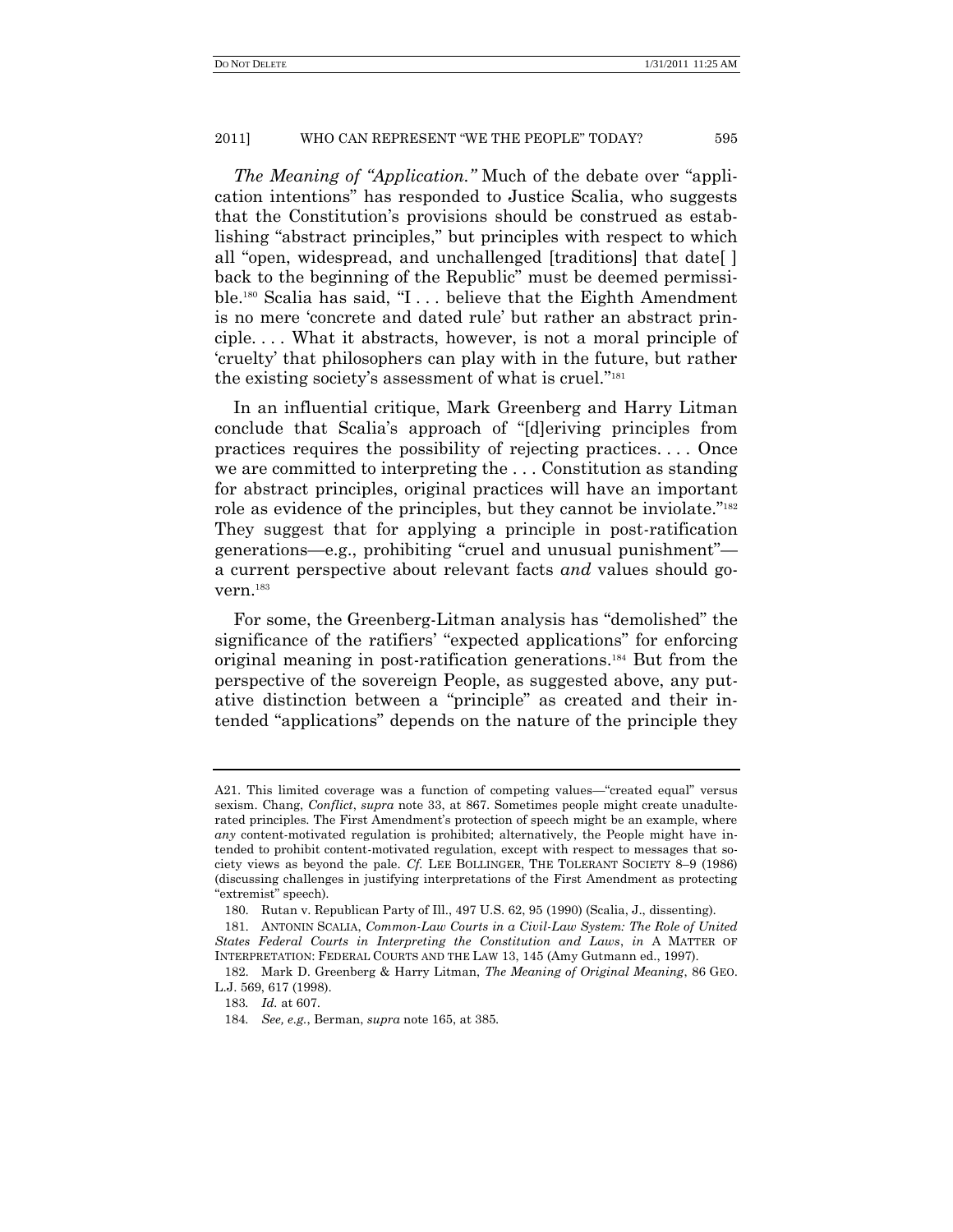intended to create.<sup>185</sup> From the perspective of the ratification generation's judicial agents, where intended original meaning was a

185. See supra text accompanying notes 165–68. Greenberg and Litman consider "application expectations‖ for a statute

Greenberg & Litman, *supra* note 182, at 585. "Once the original meaning of a provision has been determined, it is difficult to justify failing to determine how that meaning applies to the present case in accordance with the best [i.e., current] understanding of the facts." *Id.* at 599. Thus, "there must be a flaw in the initially persuasive idea that fidelity to a text's original meaning requires fidelity to the practices that were originally understood to be consistent with the text." *Id.* at 586. Identifying this "flaw," they posit a conflation of two senses in which *words* have meaning. *Id*. One is a word's meaning established through definition, which they call "strict" meaning. *Id.* at 586–87. A second, which they call "less strict" or "application" meaning, is established through definition, supplemented by the "objects to which a speaker or community of speakers actually applies the term." *Id.* at 587. They argue that if fidelity to original meaning can entail departing from application expectations—such as whether psoriasis is covered by the quarantine statute—it is because the *words* of the statute (or the notion of "abstract principle" that they attribute to Scalia) have some meaning independent of the creators' expected applications. *Id*. at 592.

The analysis overlooks the distinction between the meaning of *words* used *in* a legal provision, and the meaning *of the legal provision itself*. Interpreting the meaning of a legal provision entails more than arithmetically summing or mechanically joining the meaning of individual words. It requires accounting for the context in which the words were used specifically, that the users of the words intended to create some legal rule. It entails defining the *policy* (or principle) that the words *together* were intended to establish. Thus, on the quarantine statute, one might ask *why* it would be uncontroversial to refrain from enforcing "application expectations" based on changed factual views about what diseases are "communicable." The intended scope of a rule (or principle), or its intended "application," depends not only on perceived legislative *facts*, but also on accommodating competing *values*.

Underlying the quarantine statute might be the competing normative concerns for public health and individual liberty. These values imply a concomitant value of accurate factfinding—not only facts about specific individuals who seek to enter the United States (i.e., judicial facts), but also facts as to what diseases or conditions are, in fact, communicable (i.e., legislative facts). For determining the proper treatment of a condition once thought to be communicable, and now viewed as *not* communicable, it would make sense for *no one* to argue for the earlier, less-well-informed judgment of legislative fact that a particular disease is communicable. The changed factual presupposition renders the public health value not served at all by the original understanding that the statute would cover psoriasis; continuing to so construe the statute would compromise liberty for no reason. Here, fidelity to original values implies departures from original understandings of fact.

But people might disagree not simply about *whether* a disease *is* communicable, but also how communicable and serious a disease *ought* to be before it is *appropriate* to subject a carrier to the quarantine mandate. If *normative* contest and accommodation were the basis for *original intent* about the scope of the quarantine statute's coverage of, say, syphilis, an interpretive exclusion of that disease based on *values* other than those originally accommodated bears a far more problematic relationship to a goal of interpretive "fidelity." If *normative* contest and accommodation were the basis for *original intent* about the scope of a constitutional rule or "principle"—such as the competition between a born equal value and racism—discounting the intended "checkerboard" based on values other than those

requiring people with "contagious diseases" to be quarantined before entering the United States. At the time [of enactment], psoriasis is believed to be contagious. If it is later discovered that it is not, few would consider it inconsistent with originalist principles to allow that people suffering from the disease are not subject to quarantine.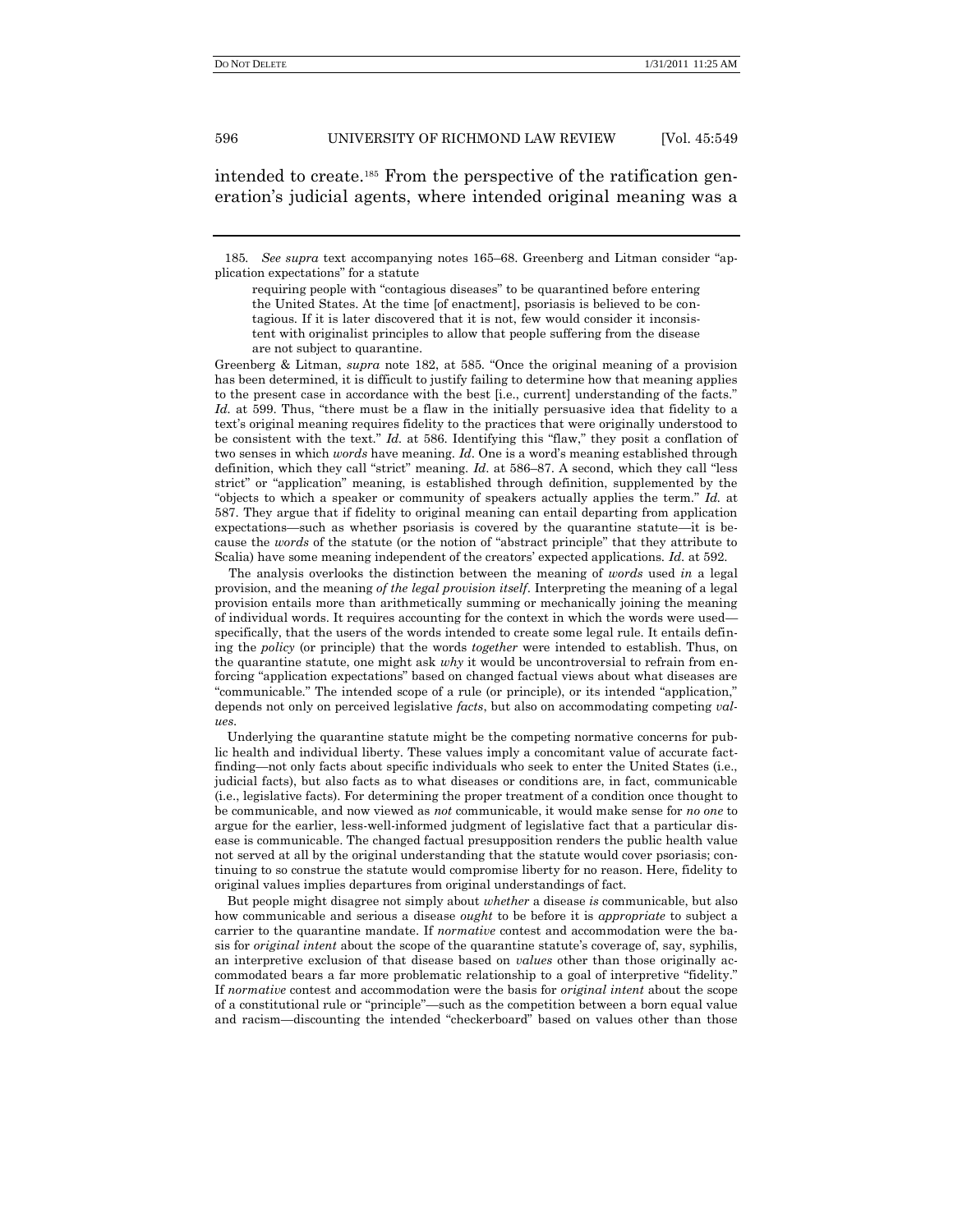Dworkinian "checkerboard" forged from starkly competing values—whether the Eighth Amendment's tolerance for the death penalty, or the Fourteenth Amendment's tolerance for racial segregation—no plausible judicial *interpretation* would fail to frame doctrine accordingly.

4. A Rationale and Structure for Interpretive "Translation"

For judicial servants of the sovereign People in post-ratification generations, whether aging constitutional provisions should be construed as the "checkerboard" intended by their creators depends on *why* the meaning of aging constitutional provisions matters at all. Lawrence Lessig proposes linguistic translation as a "heuristic device" to consider analogous problems in two interpretive contexts—translating text from one language to another and translating constitutional meaning from one generation to another.<sup>186</sup> He recognizes that "the first choice that a translator must make is  $\dots$  about the end that his translation is to serve."<sup>187</sup> Yet, toward exploring how constitutional translation should be achieved, Lessig adopts the interpretive goal of fidelity to original meaning more as an *a priori* matter than as derived from any identified foundational norm.<sup>188</sup> More specifically, he frames the interpretive goal—the end for translation—as determining how *the originals* would have resolved a question of constitutional policy, *had they decided under current circumstances*. 189

originally accommodated is similarly problematic, if one's interpretive goal is "fidelity." Greenberg and Litman do consider whether "we should . . . be cautious in substituting our beliefs about political and ethical matters for historical ones," *id.* at 604, more so than about scientific or factual matters, *id.* at 605–06. At this point, however, the failure to consider why *any* version of original meaning should be enforced in post-ratification generations becomes critical, for their inquiry has shifted from examining the *nature* of the original meaning created—"principles," not "applications"—to examining the *manner* in which such meaning should be translated in post-ratification generations.

<sup>186</sup>*. See* Lawrence Lessig, *Fidelity in Translation*, 71 TEX. L. REV. 1165, 1189–90 (1993).

<sup>187.</sup> Lessig, *supra* note 138, at 1371.

<sup>188</sup>*. See id*. at 1376. It is unclear whether Lessig intends to be prescriptive, or merely descriptive. "The test of translation . . . hangs upon . . . how well it fits, *and justifies*, the history of our constitutional practice; and upon how well it helps us to understand how best to go on.‖ *Id*. (emphasis added). At other times, he explicitly eschews a claim that courts ought to interpret the Constitution with fidelity to original meaning. "My aim  $\dots$  is not to argue for or against fidelity as an interpretive ideal. . . . [G]iven the judiciary's (at least feigned) commitment to fidelity as its goal . . . [I] ask simply what . . . a practice of fidelity would have to be." Lessig, *supra* note 186, at 1173.

<sup>189</sup>*. See* Lessig, *supra* note 186, at 1237.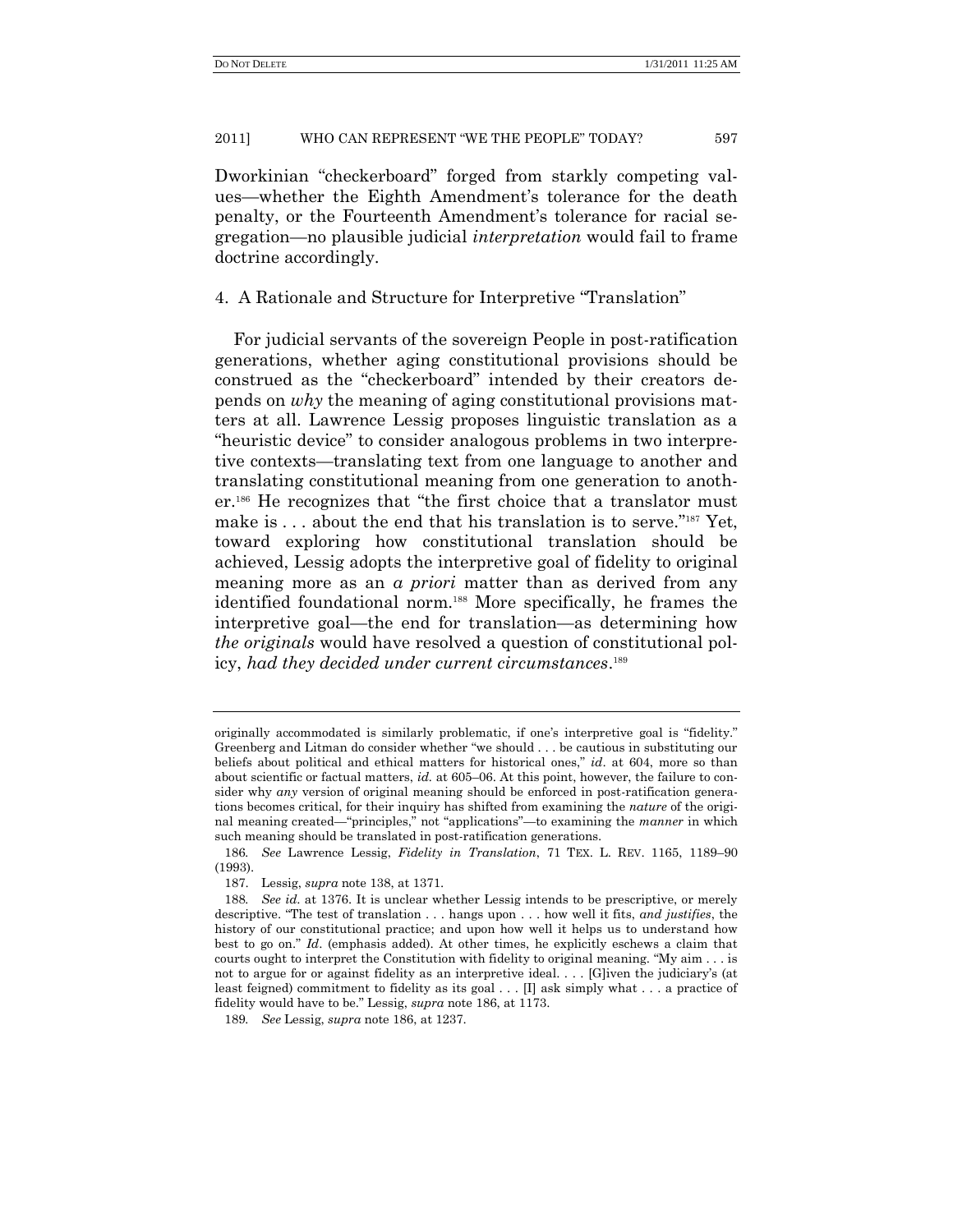Lessig suggests that fidelity "needs a way of reading that preserves meaning despite changes in context."<sup>190</sup> By context, he means the "range of facts, or values, or assumptions, or structures, or patterns of thought that are relevant to an author's use of words to convey meaning."<sup>191</sup> Relevant components of context or "presuppositions"—are those such that, "had they been other than they were when the author first used these words, then the author would have used words other than she did."<sup>192</sup> Thus, Lessig suggests, interpretation with fidelity to the original meaning requires two steps: first, understanding the original context relevant to the original legal choices; and second, understanding the current context, *with all its relevant changes*, to translate the original meaning appropriately into the current context.<sup>193</sup> The ―two-step‖ originalist seeks to identify, and to account for, relevant changes between the time of creation and that of application.<sup>194</sup>

Lessig imposes a critical limitation for such "translation." Relevant "presuppositions" are factual propositions on which constitutional policies were predicated, but do not include normative propositions.<sup>195</sup> ―[T]here will be some propositions that will be considered truth propositions, and some that will be considered value propositions[.] . . . [T]he more a proposition seems to be a value proposition . . . , the less the translator constrained by structural humility may account for it."<sup>196</sup>

Michael Klarman rejects translated original meaning, based on not only normative concerns about the "dead hand," but also methodological skepticism.<sup>197</sup> On the latter, he poses three chal-

<sup>190</sup>*. Id.* at 1177.

<sup>191</sup>*. Id*. at 1178.

<sup>192</sup>*. Id.* at 1179–80 (emphasis omitted); *see id*. at 1214. He recognizes that this counterfactual invites charges of hopeless indeterminacy. *Id*. at 1181. He responds that determinacy is not the first goal for interpretation; rather, the first interpretive virtue is that of ―fidelity to meaning.‖ *Id*. at 1181.

<sup>193</sup>*. Id.* at 1184–85.

<sup>194.</sup> *See id.* at 1212. For discussion of the distinction between "applying" and defining a constitutional mandate, see *supra* text accompanying notes 164–85.

<sup>195.</sup> Lessig, *supra* note 186, at 1254–55.

<sup>196.</sup> *Id.* at 1255; see id. at 1259 ("The two-step  $\ldots$  is not allowed to make changes that turn on changing . . . moral or political presuppositions. Tracking morality . . . is the duty of the political branch; structural humility, the duty of the translative branch."); *see also id.* at 1213 (contending that it is the translator's duty "to . . . make[] the *smallest* possible change . . . and still achieve [] fidelity").

<sup>197</sup>*. See* Klarman, *supra* note 15, at 387.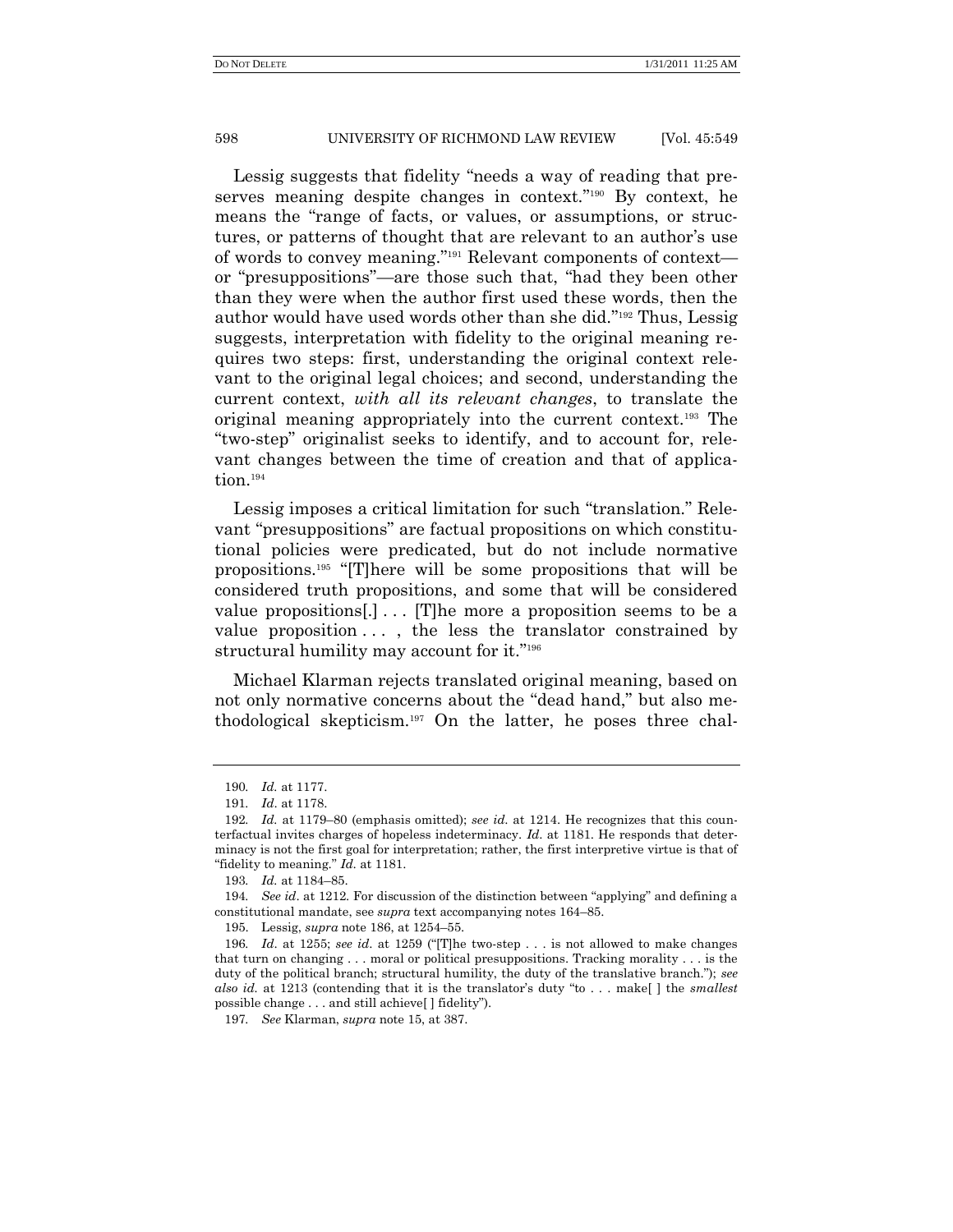lenges: First, "when asking what the Framers would have done under modern circumstances, which aspects of their world do we vary and which do we leave in place?"<sup>198</sup> Second, "how do we calculate what the Founders would have done in light of those changes? That is, in which direction and to what extent do changed circumstances cut?"<sup>199</sup> Third, "even if we could agree on which changed circumstances are relevant and in which direction they cut, we would still need to figure out whether the extent of the change has been sufficient to justify a translation."200 As we shall see, these methodological objections have traction, especially against Lessig's fundamental distinction between factual presuppositions (accounted for) and normative presuppositions (not accounted for).

Like Lessig, Klarman frames the interpretive goal for "translation" as determining "what the Framers would have done under modern circumstances.<sup>"201</sup> I posit the very different interpretive goal of identifying the choices the sovereign living People would make if they engaged in constitutional politics. At first glance, my suggested interpretive goal might seem no more practicable than Lessig's.<sup>202</sup> The following case studies will consider whether—with careful attention to the substantive *and* strategic components of original meaning, and a sensitive exploration of relevant continuities and changes—a reconceptualized interpretive translation might address the Antifidelists' normative and methodological challenges, as well as the Formalists' concerns with the rule of law.

Toward these ends, the case studies will elaborate on the following methodological propositions: Fundamental continuities in our constitutional culture suggest an ongoing commitment to

<sup>198</sup>*. Id*. at 402.

<sup>199</sup>*. Id*.

<sup>200.</sup> *Id.* at 406; see also id. at 395 (arguing that originalist "translation" suffers hopeless indeterminacy).

<sup>201</sup>*. Id*. at 402.

<sup>202.</sup> Klarman connects translation methods to the conceptualization of interpretive goal:

If we treat *all* changed circumstances as relevant variables, then we simply will have converted the Framers into us, and asking how they would resolve a problem is no different from asking how we ourselves would resolve it. Yet a decision to treat some changed circumstances as variables and others as constants seems entirely arbitrary.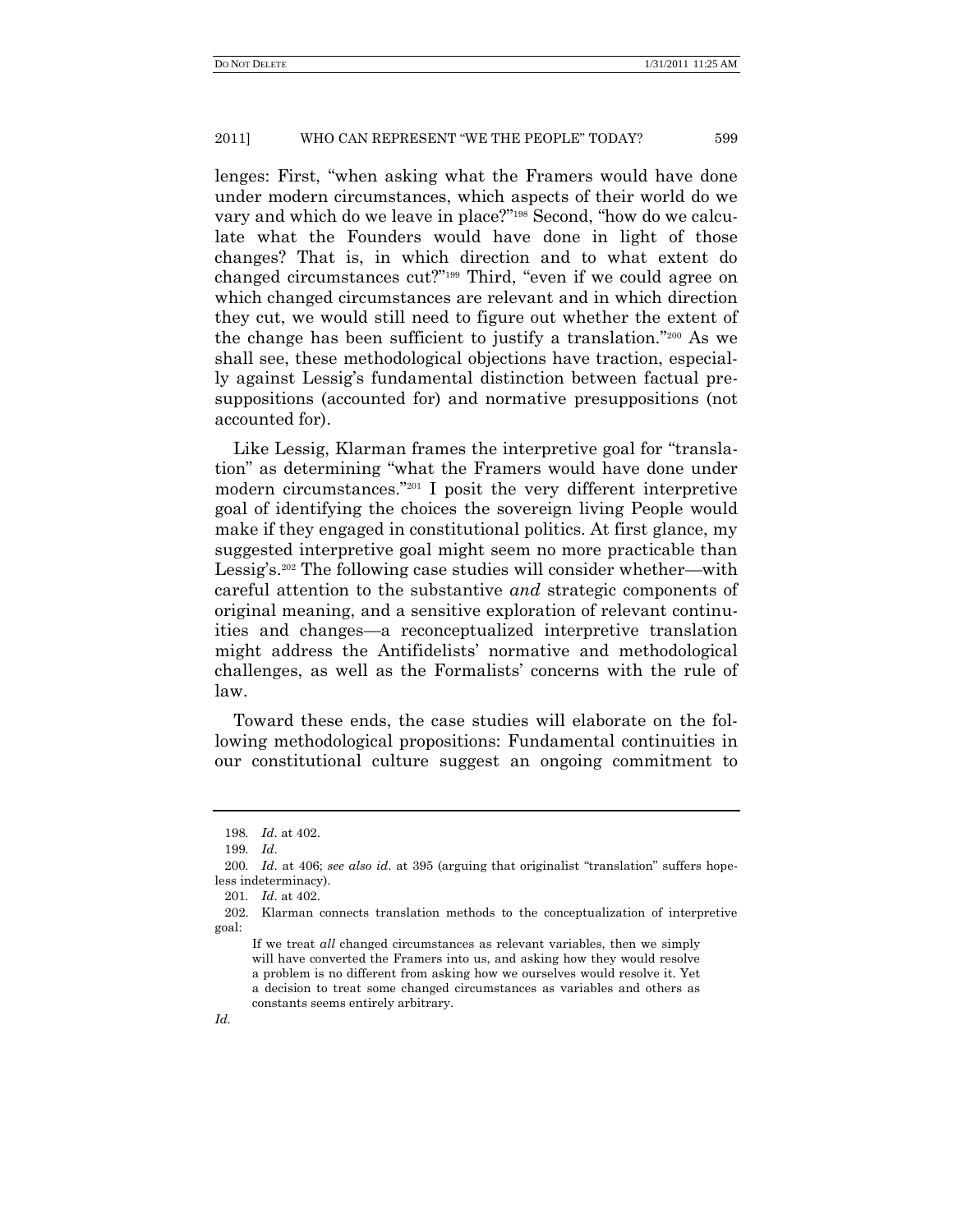popular sovereignty, to strategic constitutional dualism, and to the particular values that ratifying generations chose to secure against Article I erosion. Furthermore, the People today seek "a more perfect union"—a more perfect pursuit of their constitutionally secured ideals—to much the same extent as did the framers and ratifiers who made the choices originally established through our inherited constitutional text. Thus, if the values originally limiting the ratifiers' pursuit of their constitutionally secured ideals have since evolved—as, for example, the People today are markedly less captured by the extreme and pervasive racism that originally limited the substantive reach of the Equal Protection Clause in 1868—those posited fundamental continuities suggest that the sovereign living People would choose a proportionately evolved set of constitutional mandates. Properly framed, judicially translated constitutional mandates would serve the same strategic function for the sovereign living People in their political context as the original mandates served for the ratifiers in theirs securing a greater commitment to the constitutionally favored values than Congress might be trusted to respect. Absent relevant changes in normative or factual presuppositions underlying original meaning, however, one would suppose that if the sovereign People of 1787, 1791, or 1868 made constitutional choices accommodating starkly competing values in a particular way, so would the sovereign living People, if engaged in constitutional politics today.<sup>203</sup>

Can interpretation of the aging Constitution serve the strategic constitutionalism of the sovereign living People—albeit imperfectly through Article III—rather than perfectly by creating their own Constitution?

<sup>203.</sup> Making judgments about the choices the living People would make in constitutional politics based on the concepts and structures' introduced in the text above, would involve far more than the approach about which Ackerman expressed concern— "predict[ing] the outcome of this hypothetical higher lawmaking process on the basis of the ‗soft' opinions expressed during a period of normal political life.‖ ACKERMAN, *supra* note 56, at 263. To be sure, public policies enacted during ordinary political life could be relevant for identifying the choices the People today would make in constitutional politics, but their relevance is cabined by a premise of fundamental continuities in our political culture, and by the clearly framed structure for constitutional policies (starkly competing substantive values and a strategic judgment by the People to secure a greater commitment to one side of that normative competition than they trust Congress to respect).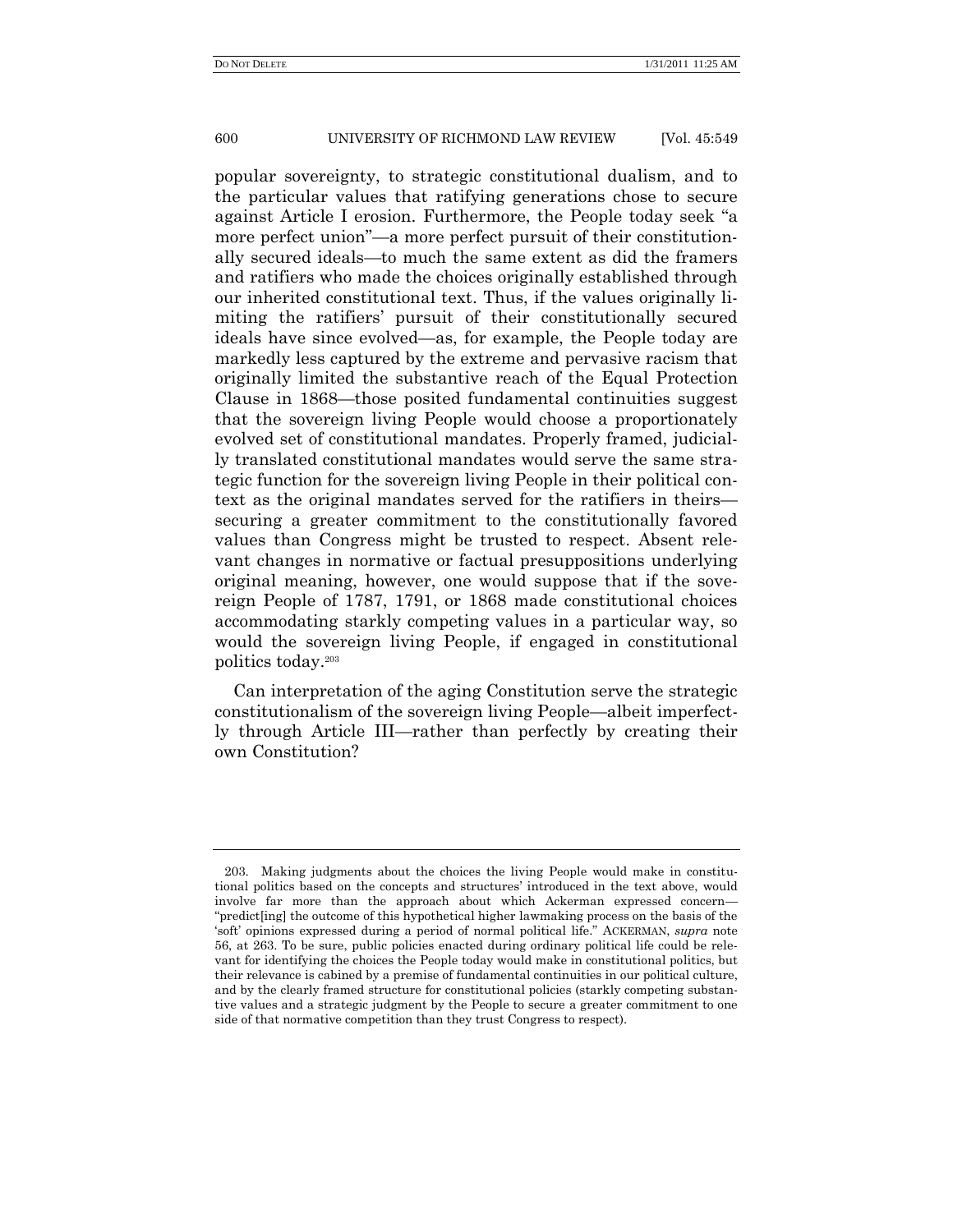- B. *Case and Context Studies: Continuity of Complete Constitutional Meaning for Post-Ratification Generations*
- 1. Equal Protection: "Created Equal" Versus Racism, Sexism, and Homophobia

*Equal Protection and Conventional Original Meaning.* As conventionally understood, the Equal Protection Clause originally was intended to prohibit racial discrimination by the states only in contexts addressed by the Civil Rights Act of 1866: making and enforcing contracts, owning and conveying property, gaining access to civil courts, and securing the protection of the criminal law.<sup>204</sup> These were characterized as matters of "civil equality."<sup>205</sup> On matters of "political equality" (voting) and "social equality" (nonsegregated social interaction), the original meaning permitted states to discriminate because of race.<sup>206</sup>

Lawrence Lessig's "Translations." Lessig has developed two rationales justifying *Brown* as two-step translation. First, Lessig sees *Plessy v. Ferguson*<sup>207</sup> (and its characterization of original meaning) as predicated on factual presuppositions that had changed by the time *Brown* was decided.<sup>208</sup> Lessig focuses on *Plessy*'s factual denial ""that the enforced separation of the two races" stamps the colored race with a badge of inferiority."<sup>209</sup> If blacks felt such a badge, Justice Brown asserted, "[I]t is not by reason of anything found in the act, but solely because the colored race

<sup>204.</sup> Michael W. McConnell, *Originalism and the Desegregation Decisions*, 81 VA. L. REV. 947, 957–58 (1995); *see* Civil Rights Act of 1866, ch. 31, § 1, 14 Stat. 27, 27 (current version at 42 U.S.C. § 1981 (2006)).

<sup>205.</sup> BERGER, *supra* note 43, at 201.

<sup>206</sup>*. See id.*; Bickel, *supra* note 146, at 12–13; John P. Frank & Robert F. Munro, *The Original Understanding of "Equal Protection of the Laws,"* 50 COLUM. L. REV. 131, 136 (1950). This facet of original meaning is not an interpretive "hard case" in the sense of having been unanticipated, or glossed over, at the time of ratification. *Cf.* WILLIAM N. ESKRIDGE, JR., DYNAMIC STATUTORY INTERPRETATION 19–20 (1994) (ascertaining legislative intent impossible for "hard cases" that were "unanticipated or conflictual"). But see McConnell, *supra* note 204, at 1094–95. McConnell contends that the Equal Protection Clause originally prohibited racial segregation, at least in the context of public education. He examines congressional deliberations preceding enactment of the Civil Rights Act of 1875. He infers from the fact that majorities (but not the needed supermajorities) supported various motions prohibiting racial segregation in public schools that most in Congress believed that the Fourteenth Amendment itself prohibited such segregation. *Id.*

<sup>207.</sup> 163 U.S. 537 (1896).

<sup>208</sup>*. See* Lessig, *supra* note 186, at 1242–44.

<sup>209</sup>*. Id*. at 1244 (quoting *Plessy*, 163 U.S. at 551).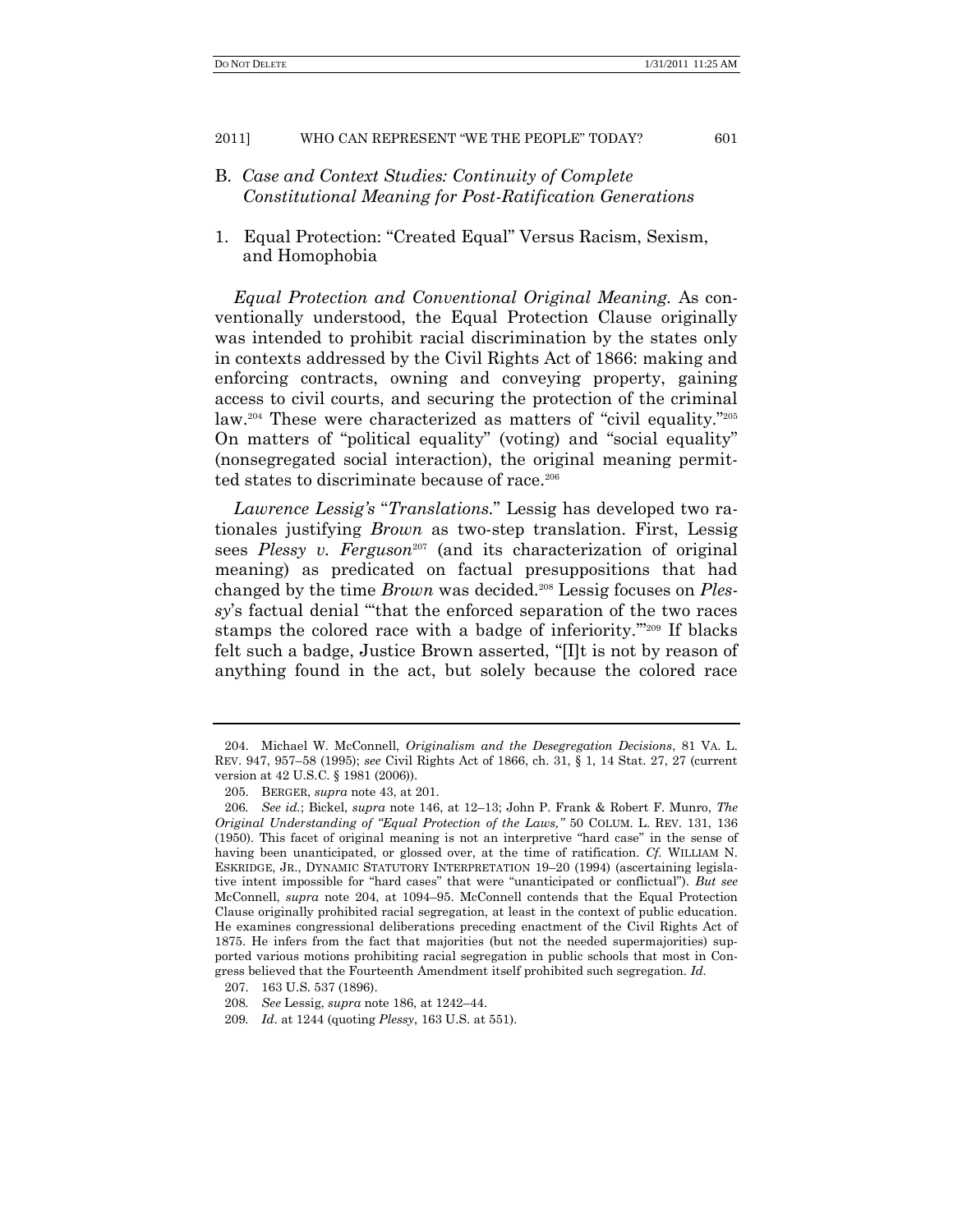chooses to put that construction upon it."<sup>210</sup> Lessig characterizes Justice Brown's conclusion: "[B]ecause the stigma was selfcreated, it was not a *burden* requiring remedy under the Equal Protection Clause."211

Lessig argues that by 1954, self-created stigma had been rejected as a fiction.<sup>212</sup> "In light of that changed presupposition, the application of the Equal Protection Clause had to change. If it changed to accommodate the change in presupposition, then it changed as an act of fidelity."<sup>213</sup> Because Lessig rejects relying on changed normative presuppositions as a basis for interpretive translation, identifying a changed factual presupposition was critical for validating *Brown*. 214

Yet, the choice by the People of 1868 to prohibit racial discrimination as to matters of "civil equality," but not as to matters of ―social equality,‖ is not plausibly explained by their *factual* judgments about whether, and in what contexts, the stigma blacks felt from discrimination was merely self-created, or was intended by the lawmaker as well. Originally permitted "social" discrimination—the criminalization of interracial marriage, for example—was no less rooted in judgments about the relative moral worth of whites and blacks than was originally prohibited "civil" discrimination. Thus, originally permitted discrimination in "social‖ contexts could hardly have been understood as less intended by the People to stigmatize blacks than was the originally prohibited discrimination in "civil" contexts, nor, therefore, as less a "burden requiring remedy under the Equal Protection Clause"—if the putative source of stigma was, indeed, the principle with respect to which the reach, and the limits, of equal protection was framed.<sup>215</sup>

What more plausibly explains the "checkerboard" prohibition of racial discrimination was the stark *competition* between two sets of the governing People's *values.* The reason for the limited com-

<sup>210</sup>*. Plessy*, 163 U.S. at 551.

<sup>211.</sup> Lessig, *supra* note 186, at 1244.

<sup>212.</sup> *See id.* at 1245 ("It was (at least) by then clear that  $\dots$  the social meaning of inferiority was not constructed, or reconstructable, by any one individual acting alone.").

<sup>213</sup>*. Id.* at 1246.

<sup>214</sup>*. See supra* notes 195–96 and accompanying text.

<sup>215</sup>*. See, e.g.*, Loving v. Virginia, 388 U.S. 1, 11 (1967) (holding that Virginia's statutory scheme prohibiting interracial marriage for the purpose of preserving the "integrity" of the white race violated the Equal Protection Clause of the Fourteenth Amendment).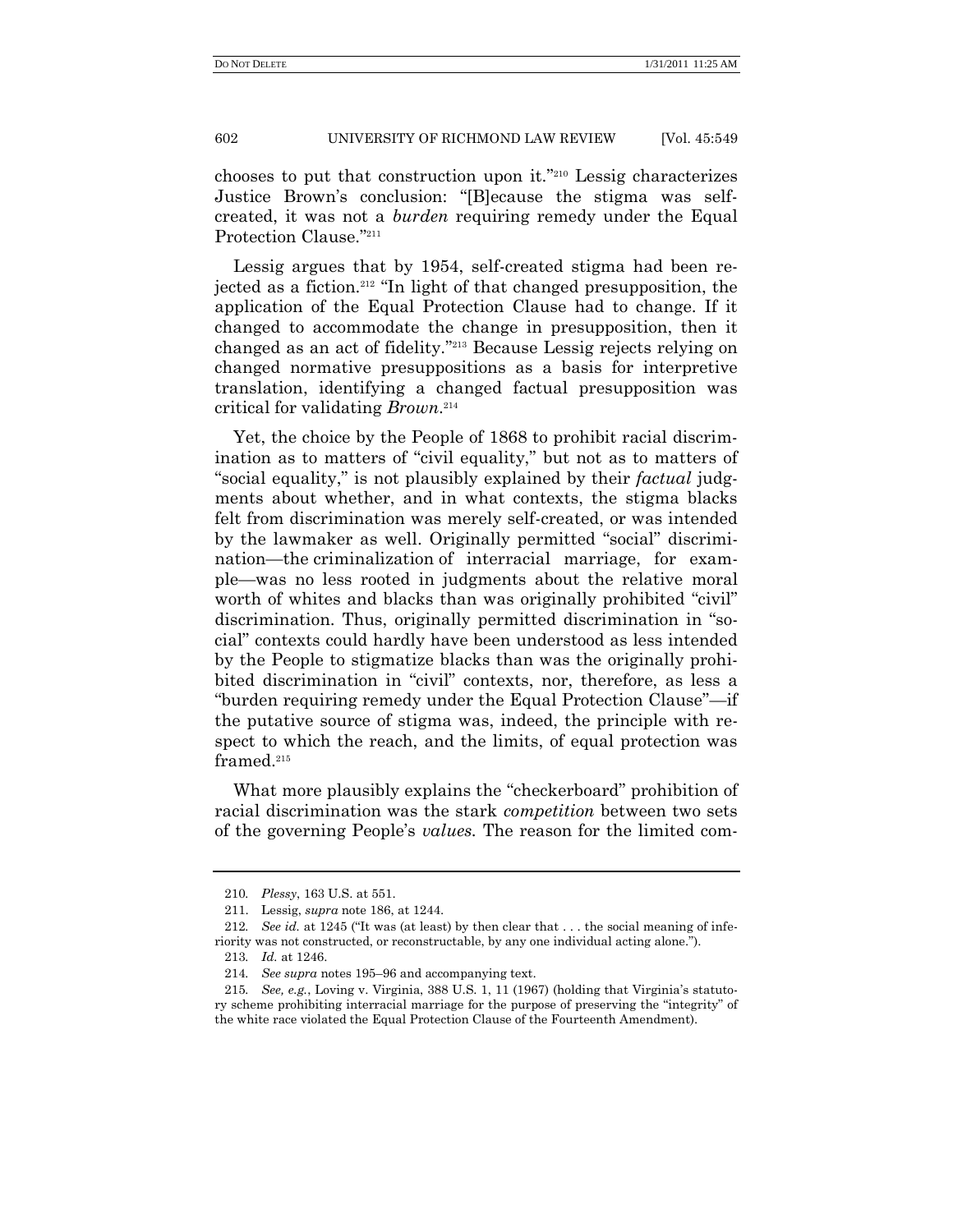mitment to equality as a constitutional mandate was, simply put, *racism*—despite the Declaration that "all men are created equal."<sup>216</sup> The reason was a persistence of the racism that Justice Taney described in 1857, explaining why "the class of persons  $\dots$ imported as slaves, [and] their descendents" were not intended by the People of 1787 to be included as "citizens"—that they were ―regarded as beings of an inferior order, and altogether unfit to associate with the white race, either in social or political relations."<sup>217</sup> Between 1787 and 1868, more people were placing more weight on that normative Declaration that all men are "created equal." But it was the persistence of those racist *values* that competed with "created equal"—the persistence of starkly competing normative traditions*—*that most plausibly explains the Fourteenth Amendment's original "checkerboard" of mandates.

Indeed, in another *Plessy* passage, Justice Brown also proclaimed:

The object of the amendment was undoubtedly to enforce the *absolute equality* of the two races before the law but, *in the nature of things it could not have been intended to abolish distinctions based upon color*, or to enforce social, as distinguished from political equality, or a commingling of the two races upon terms unsatisfactory to either.<sup>218</sup>

This reveals the substantive component of the Fourteenth Amendment's limited prohibitions—not in the arid terms of formal doctrine, but in the more richly normative terms of starkly competing political values. On one side is a constitutionally favored ideal—*absolute equality before the law*. On the other side are the impulses of racism—the "*nature of things*"—that made racial commingling unsatisfactory to most among the People who created the Fourteenth Amendment.

Because Lessig's "humility" does not permit translations based on changes in moral presuppositions,<sup>219</sup> *this* interpretation of original meaning could not be translated—despite the fact that an overwhelming majority of Americans today reject the racist values that made "commingling" so unsatisfactory to the representa-

<sup>216</sup>*. See* Smith, *supra* note 114, at 549; *supra* text accompanying notes 162–63.

<sup>217</sup>*. Dred Scott*, 60 U.S. (19 How.) 393, 407 (1857), *superseded by constitutional amendment*, U.S. CONST. amend. XIV.

<sup>218.</sup> Plessy v. Ferguson, 163 U.S. 537, 544 (1896) (emphasis added).

<sup>219</sup>*. See* Lessig, *supra* note 138, at 1431–32.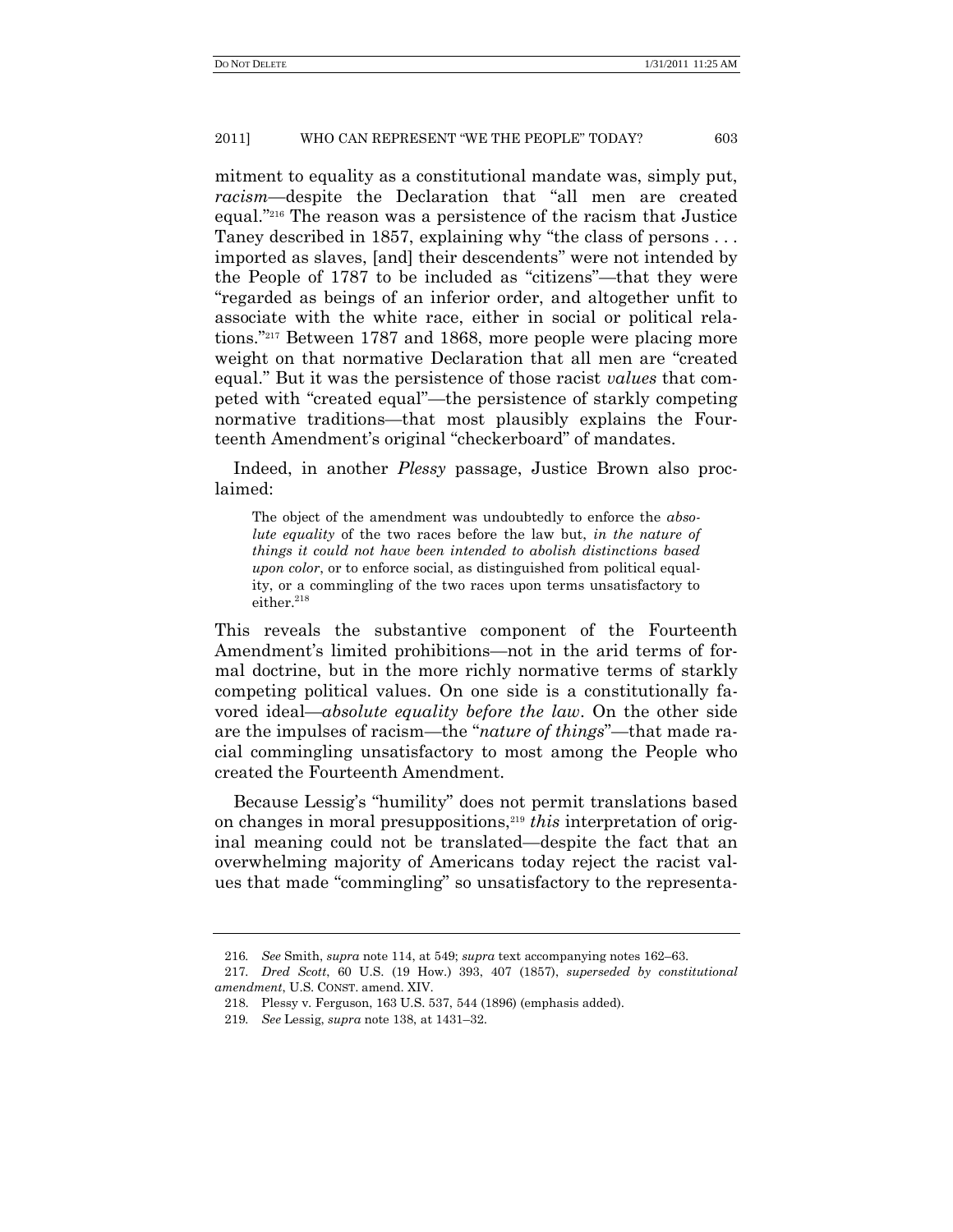tives of the white electorate who framed and ratified the Fourteenth Amendment. It seems an odd translation of original meaning that fails to account for the *values* that actually motivated the People in creating such significant "open squares" in their "checkerboard" commitment to equality. It seems a fatally confining notion of interpretative translation that defines as out-of-bounds an evolution in those values on which the limits of a constitutional policy originally were predicated.<sup>220</sup>

Lessig's second account of *Brown* as "translation" explains the Fourteenth Amendment's original meaning as resting on "uncontested" racism.<sup>221</sup> "For the intellectual elite of the nineteenth century,  $\ldots$  [r]acism constituted how  $\ldots$  normal people saw the world. To deny or question racism didn't make you curious, or clever. To deny it made you weird."<sup>222</sup> Lessig notes that this putative consensus eroded: "The old views were rejected, or at least contested. Slowly, the natural of before now became simple prejudice."<sup>223</sup> In consequence, the "contestation" of traditional racism made *Brown* "all the more likely."<sup>224</sup>

Lessig presents a similar account of constitutional issues surrounding gender and sexual orientation.<sup>225</sup> He notes that in the late nineteenth century, there was consensus about the "rules, both legal and social, that kept women in the home."226 This consensus was challenged throughout the twentieth century. Because "what was undebatable before was now, at a minimum, quite debated," the Court worked its way toward "recogniz[ing] that laws that continued to rely upon these principles of inequality violated the Fourteenth Amendment's command."<sup>227</sup> Furthermore, he says:

<sup>220.</sup> Lessig elsewhere characterized *Plessy* and the Fourteenth Amendment's original meaning as predicated on science, which "told judges that interracial sex produces degenerate children." Lawrence Lessig, *Understanding Changed Readings: Fidelity and Theory*, 47 STAN. L. REV. 395, 424 (1995). Thus, the transition from *Plessy* to *Brown* "turned on changes in social science.‖ *Id*. at 426. This account also pushes relevant values to the background.

<sup>221</sup>*. See* Lessig, *supra* note 138, at 1420–21.

<sup>222</sup>*. Id*. at 1421.

<sup>223</sup>*. Id*. at 1422.

<sup>224</sup>*. Id*.

<sup>225</sup>*. See id*. at 1425–28.

<sup>226</sup>*. Id*. at 1425.

<sup>227</sup>*. Id*. at 1426.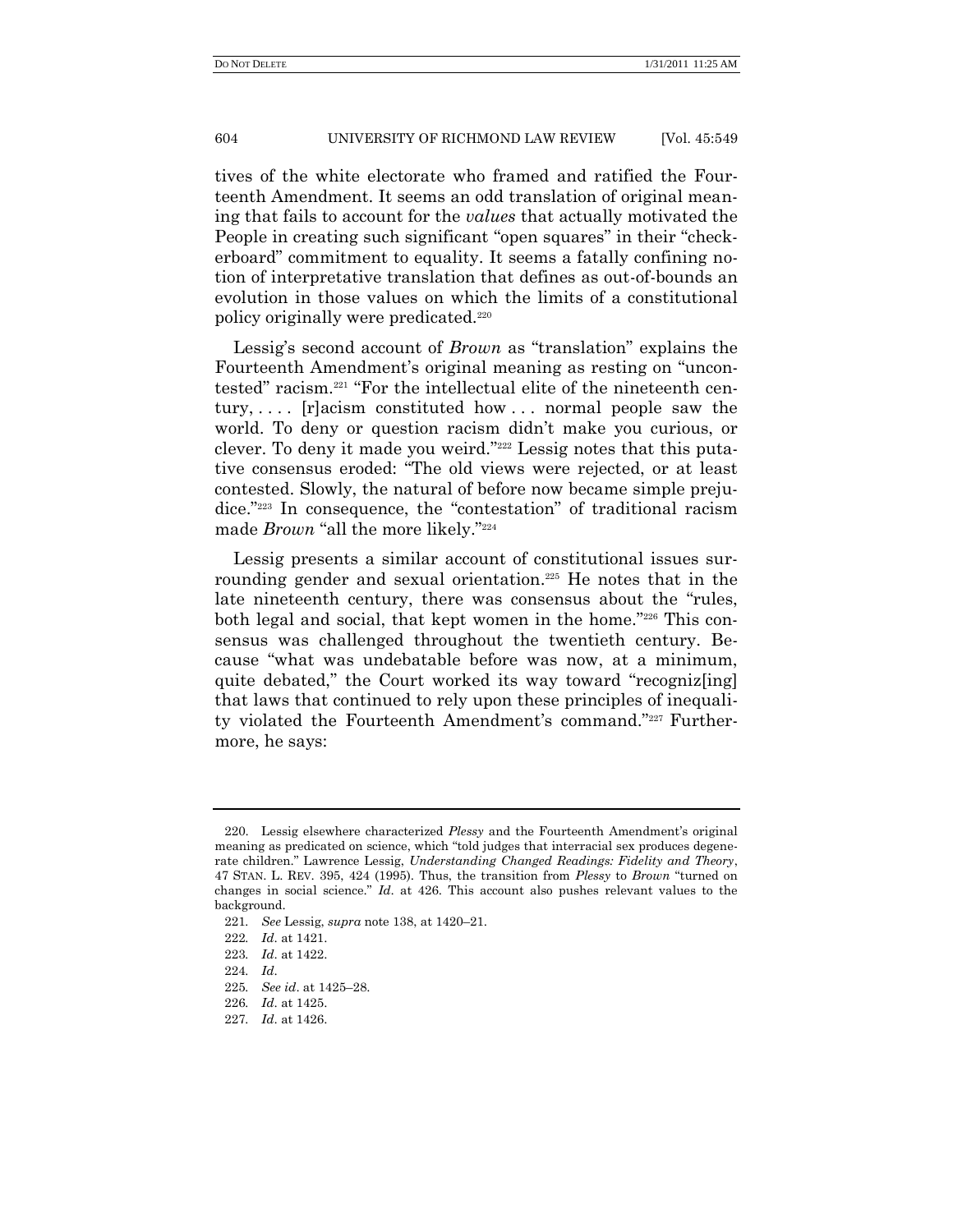the battle over sexual orientation is the starkest example of the pattern that I am sketching. There can be no doubt that sexual orientation will enter the realm of protected equal protection classes. . . . [M]ore importantly, there can be no doubt that it should, under a faithful reading of the equal protection right. $228$ 

Lessig posits a "pattern" involving changes in what is recognized to be discrimination:

It only appears as discrimination . . . as discourses that were before relatively uncontested become contested.... [T]his contestation... increases, again, the burden on a court that is called upon to continue to support a discrimination. And at some point, the burden forces the court to flip; to find as "discriminatory" what before could not have even been seen as discrimination.<sup>229</sup>

His theory seems to be that when a form of discrimination becomes recognized, and its justice becomes contested, it ought to be deemed unconstitutional "at some point" as a matter of fidelity to the original meaning of equal protection. This seems problematic, for at least two reasons. First, when discrimination moves from unnoticed to noticed, and from uncontested to contested, there generally has been an evolution in prevailing social *values*. Issues about the propriety of discrimination based on gender and sexual orientation became prominent because political activists pressed arguments not only about facts, but about variations on the value of equality as well.<sup>230</sup> By suggesting that such changes provide the occasion for interpretive translation, the analysis deviates from

<sup>228</sup>*. Id*. at 1427.

<sup>229</sup>*. Id.* at 1423–24.

<sup>230.</sup> On gender equality, for example, Justice Bradley's classic statement validating gender discrimination is predicated on both factual and normative propositions about the two genders, and reveals the political views of his time. *See* Bradwell v. State, 83 U.S. 130, 141–42 (1872) (Bradley, J., concurring). Justice Bradley discussed the "natural and proper timidity and delicacy which belongs to the female sex" as making it unfit for many of the occupations of civil life. *Id.* at 141. What is putatively "natural" is a factual proposition. What is putatively "proper" is a normative proposition. Similarly, Bradley declared that man "is, or should be, woman's protector and defender." Id. What man "is," is a factual proposition. What man "should be," is a normative proposition. Justice O'Connor's constitutional repudiation of gender discrimination rejected both stereotyping (factual propositions associated with gender) and role-typing (normative prescriptions about the proper place of the genders in society), and reveals the prevailing political perspective of our time. *See* Miss. Univ. for Women v. Hogan, 458 U.S. 718, 724–26 (1982). She declared that "if the statutory objective is to exclude or 'protect' members of one gender because they are presumed to suffer from an inherent handicap or to be innately inferior, the objective itself is illegitimate." *Id.* at 725. Rejecting a view of inherent handicap involves an evolution in factual propositions. Rejecting a view of innate inferiority involves an evolution in normative propositions.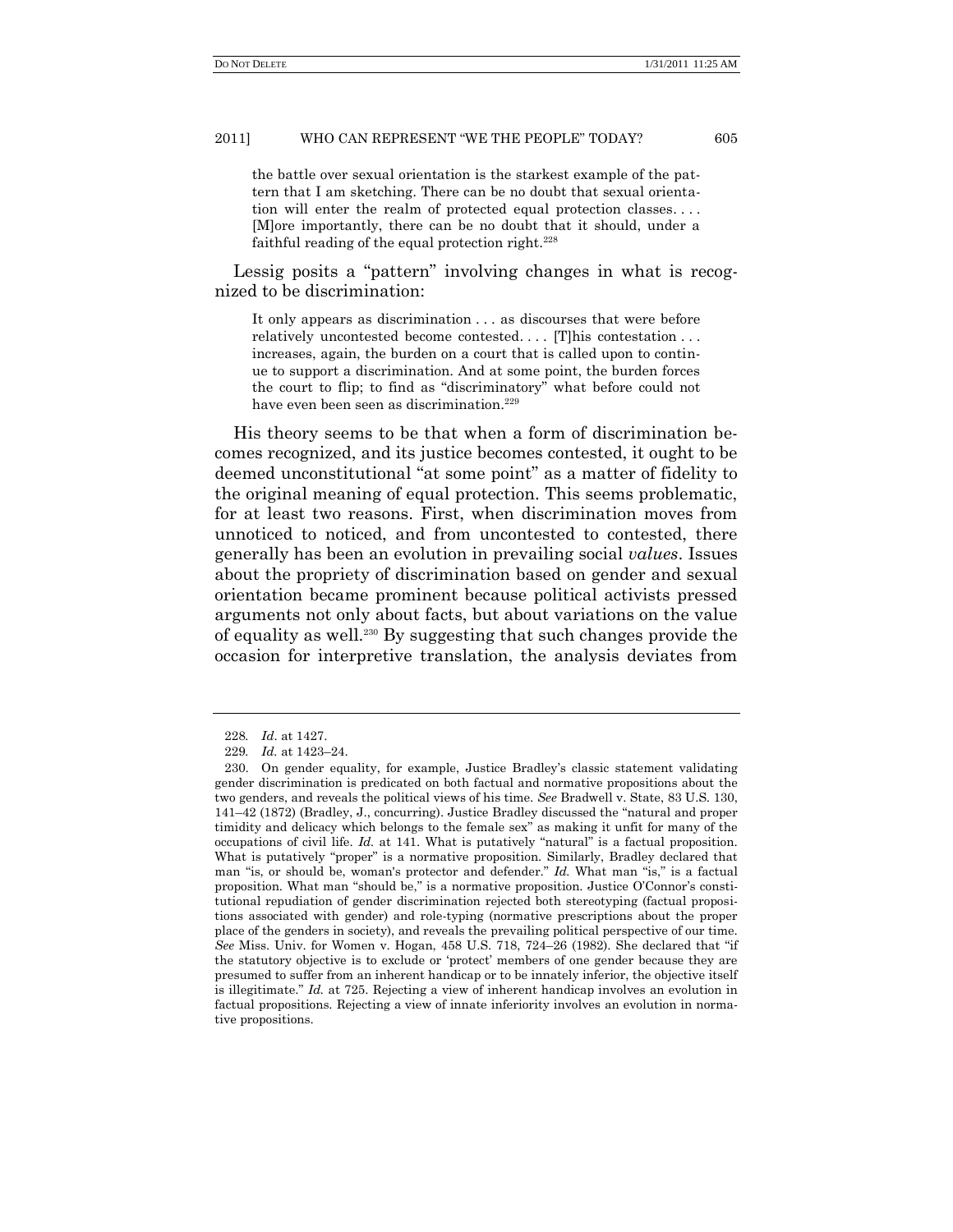Lessig's resistance to translation based on changed normative presuppositions.<sup>231</sup>

Second, when the Fourteenth Amendment was ratified, the racism underlying segregation *was* challenged, and challengers such as Frederick Douglass, Thaddeus Stevens, and Charles Sumner hardly were viewed as beyond the range of plausible debate, or "weird."<sup>232</sup> Indeed, the *contest* between starkly competing *values*— ―created equal‖ versus racism—did underlie the original checkerboard commitment to equality.<sup>233</sup> To suggest that fidelity supports invalidating a form of discrimination which moves from uncontested to contested ignores not only that racial segregation and criminalized miscegenation *were* contested in 1868, but also that despite this contestation, the People through Article V determined that states should remain free to pursue such policies.<sup>234</sup> Thus, far from the "humility" he otherwise urges, here, by suggesting that once discrimination becomes noticed and contested it should be deemed constitutionally prohibited, Lessig does attach significance to evolved normative presuppositions. Indeed, he attaches more significance to smaller changes in normative presuppositions than may be warranted.<sup>235</sup>

Similarly, *opponents* of the Equal Rights Amendment, toward frightening its potential supporters, argued that it would prohibit states from discriminating against same-sex couples with respect to marriage. *Proponents* argued that it had no such application.<sup>236</sup> This discrimination was recognized, and it was contested. But its

<sup>231</sup>*. See supra* text accompanying notes 195–96, 214.

<sup>232</sup>*. See* CONG. GLOBE, 39TH CONG., 1ST SESS. 3148 (1866) (noting that Thaddeus Stevens, while lamenting that his high hopes for quick and radical justice were not met by the Fourteenth Amendment, stated, "Do you inquire why, holding these views and possessing some will of my own, I accept so imperfect a proposition? I answer, because I live among men and not among angels . . . ."); Chang, *Conflict*, *supra* note 33, at 833 & n.268, 849 n.323 (noting Senator Charles Sumner's view that "[a]ny discrimination based on normative judgments about race violated the notion that race is irrelevant to human worth"); *id*. at 889 n.453 (referring to Thaddeus Stevens).

<sup>233</sup>*. See supra* text accompanying notes 134–36, 179, 215–20.

<sup>234</sup>*. But see* Lessig, *supra* note 220, at 441, 452 (noting that when presupposition moves from uncontested to contested, courts should "retreat from the arena of contest"). But true judicial "retreat" would imply that legislatures remain free to decide the area of contest as they see fit.

<sup>235</sup>*. See supra* text accompanying notes 195–96.

<sup>236.</sup> *Cf. Equal Rights Amendments Extension, supra* note 179, at 123 ("[I]n view of the legislative history the courts are not going to say that the ERA requires homosexual marriages. If you can be sure of one thing in the law, I would be sure of that.‖) (testimony of Thomas I. Emerson, Professor, Yale University School of Law).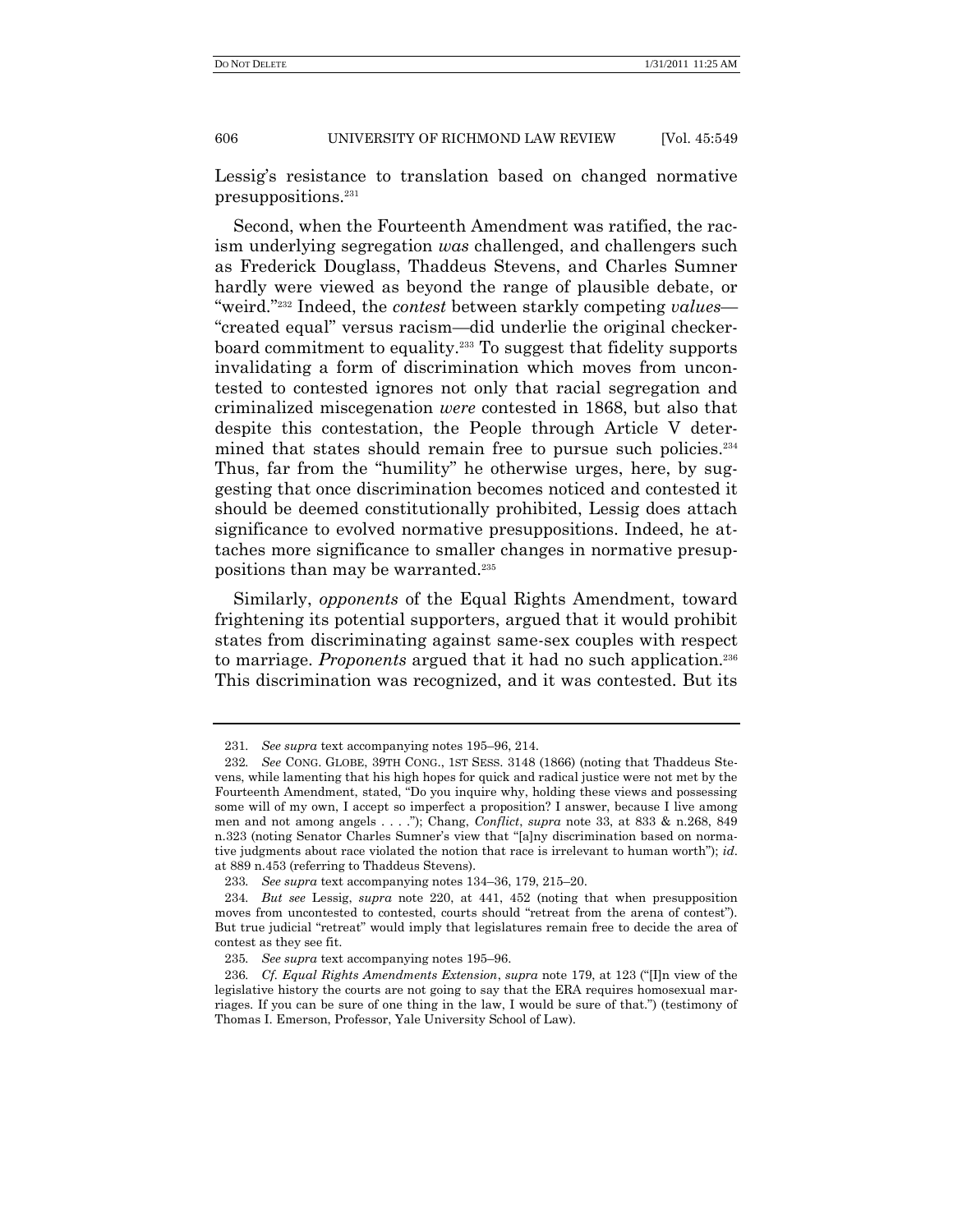propriety was predominantly accepted—in ways closely reminiscent of prevailing views on racial segregation and miscegenation statutes in 1868.<sup>237</sup> When discrimination is recognized and its propriety disputed, a majority of the national electorate still might not believe that the discrimination should be prohibited. Under these circumstances, the contestation theory is a problematic basis for judicial "translation" of equal protection's mandates.

Lessig's translations seem vulnerable to Klarman's methodological challenges: How does one know which changed presuppositions to account for, in what direction, and to what extent?<sup>238</sup> These weaknesses seem rooted in the *a priori* embrace of fidelity as an interpretive goal.<sup>239</sup> Without justifying fidelity as the interpretive goal, the interpreter not only is left without guidance on methods for translation, but also invites the "dead hand" normative challenge.

*Equal Protection for the Sovereign Living Electorate.* If the living electorate is the rightfully governing sovereign, the goal for Article III judicial review can be understood to be the same as the goal for Article V constitutional creation: to identify the choices the sovereign living People would make if they engaged in constitutional politics.<sup>240</sup> Fulfilling this interpretive mission is necessarily daunting, but can be facilitated by recognizing that constitutional meaning is essentially comprised of a substantive component and a strategic component. The substantive component involves an accommodation between starkly competing values. The strategic component involves a choice to secure a greater commitment to the constitutionally favored value(s) than Congress might be trusted to respect.<sup>241</sup>

Exploring fundamental continuities in American political culture suggests propositions that one can test against standards of plausibility. First, beginning with the most fundamental, past ra-

<sup>237</sup>*. See, e.g.*, Ginsburg, *supra* note 179. Proponents of the ERA, such as Ginsburg, with an eye toward facilitating ratification also argued that it could not prohibit public restrooms segregated by gender on a "separate but equal" basis. *Id*.

<sup>238</sup>*. See* Klarman, *supra* note 15, at 402, 406.

<sup>239</sup>*. See* Lessig, *supra* note 138, at 1382; *see also* William M. Treanor, *The Original Understanding of the Takings Clause and the Political Process*, 95 COLUM. L. REV. 782, 861 & n.372 (1995).

<sup>240</sup>*. See supra* Part III.

<sup>241</sup>*. See supra* Part V.A.1.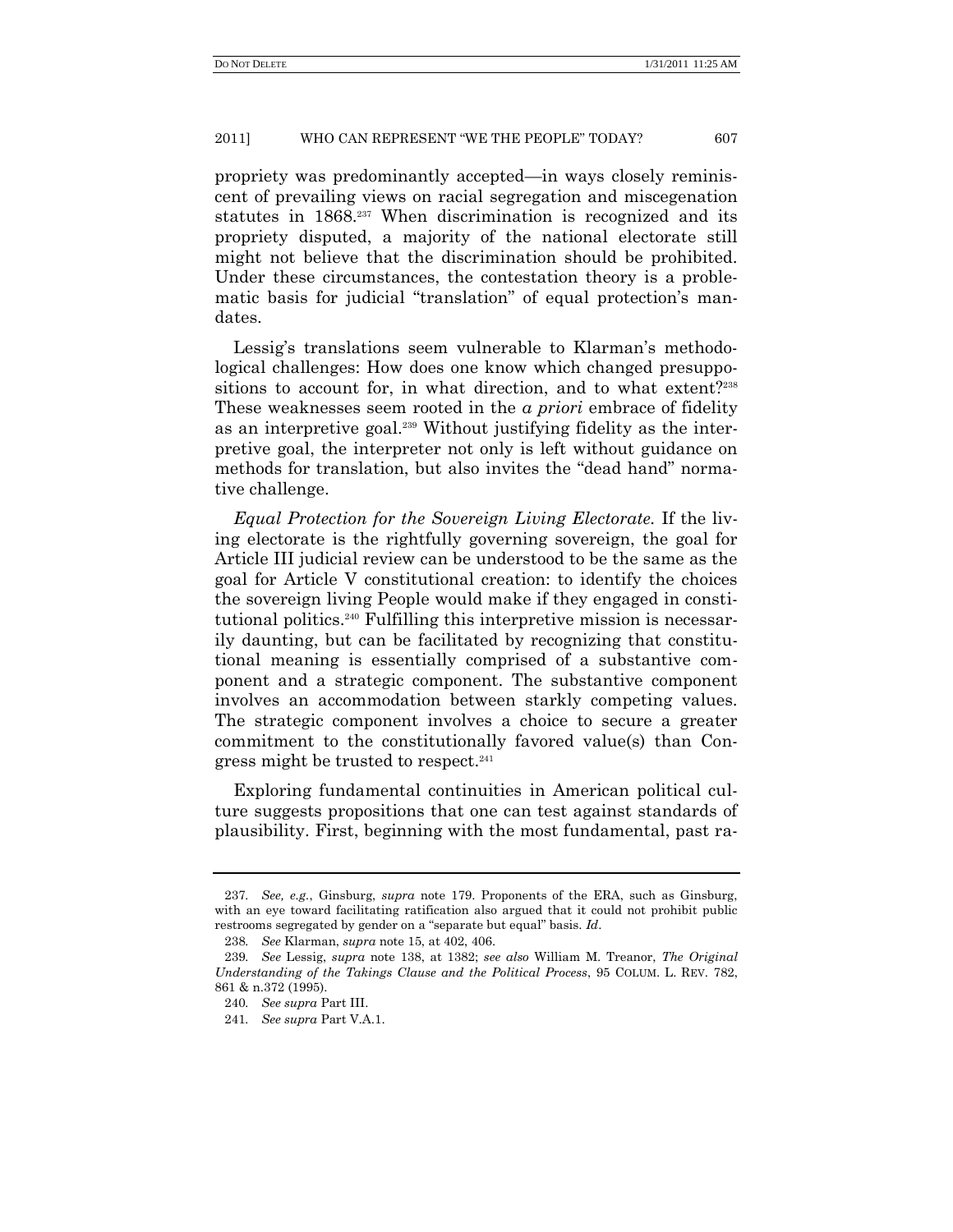tification generations believed in the People's sovereignty; so do the People today. Second, past ratification generations believed in constitutional dualism; so do the People today. Third, the ratifiers of the Equal Protection Clause accommodated the starkly competing substantive values of "created equal," and impulses insisting that some are born having less moral worth than others; strategically, they sought to secure a greater commitment to the "created equal" value than Congress might be trusted to respect. Fourth, substantively, the People today have a similar commitment to ―created equal‖ and to starkly competing impulses that deny such intrinsic human equality. Fifth, strategically, the People today, if engaged in constitutional politics, like those before us, would choose to secure a greater commitment to "created equal" than Congress might be trusted to respect.<sup>242</sup>

In 1868, racism competed starkly with the "created equal" ideal.<sup>243</sup> But the racism that limited the willingness of so many people in 1868 to prohibit racial segregation, or to prohibit miscegenation statutes, or otherwise to fulfill the Declaration, has since receded from commanding majorities to bedeviling a paranoid fringe.<sup>244</sup> This *evolution* in the *normative* presuppositions that *limited* the extent to which the People of 1868 were willing to embrace specific policies of racial equality should be accounted for in interpreting the choices the sovereign living People would make in constitutional politics.<sup>245</sup>

For the People today (and in 1964, if not 1954), if the particular substantive prohibitions of equal protection (that is, the original ―application intentions‖) were not enhanced—for example, by

<sup>242.</sup> Rogers M. Smith characterizes Gunnar Myrdal on the competing American norms of equality and racism. Smith, *supra* note 114, at 551. Myrdal explained that the moral equality of all humans "represented 'valuations preserved on the general plane,' which Americans knew to be *morally higher* than their discriminatory valuations. The latter were . . . known to be 'irrational' even by many who harbored them." *Id.*; *see also id.* at 556 (positing inconsistent but ongoing American endorsement of "liberal precepts" and "patriarchy").

<sup>243.</sup> Despite viewing American politics as rooted in the propositions that America lacked a feudal past, Hartz sees polar conflicts in public values as endemic to the American political character. HARTZ, *supra* note 111, at 63. "American political thought . . . is a veritable maze of polar contradictions . . . : pragmatism and absolutism . . . materialism and idealism, individualism and conformism." *Id*.

<sup>244</sup>*. See* Chang, *Conflict*, *supra* note 33, at 858–60. Through the last decades of the twentieth century, one could not imagine a single state that would persist in mandating racial segregation or criminalizing interracial marriage.

<sup>245.</sup> For a discussion of "application intentions," see *supra* text accompanying notes 164–85.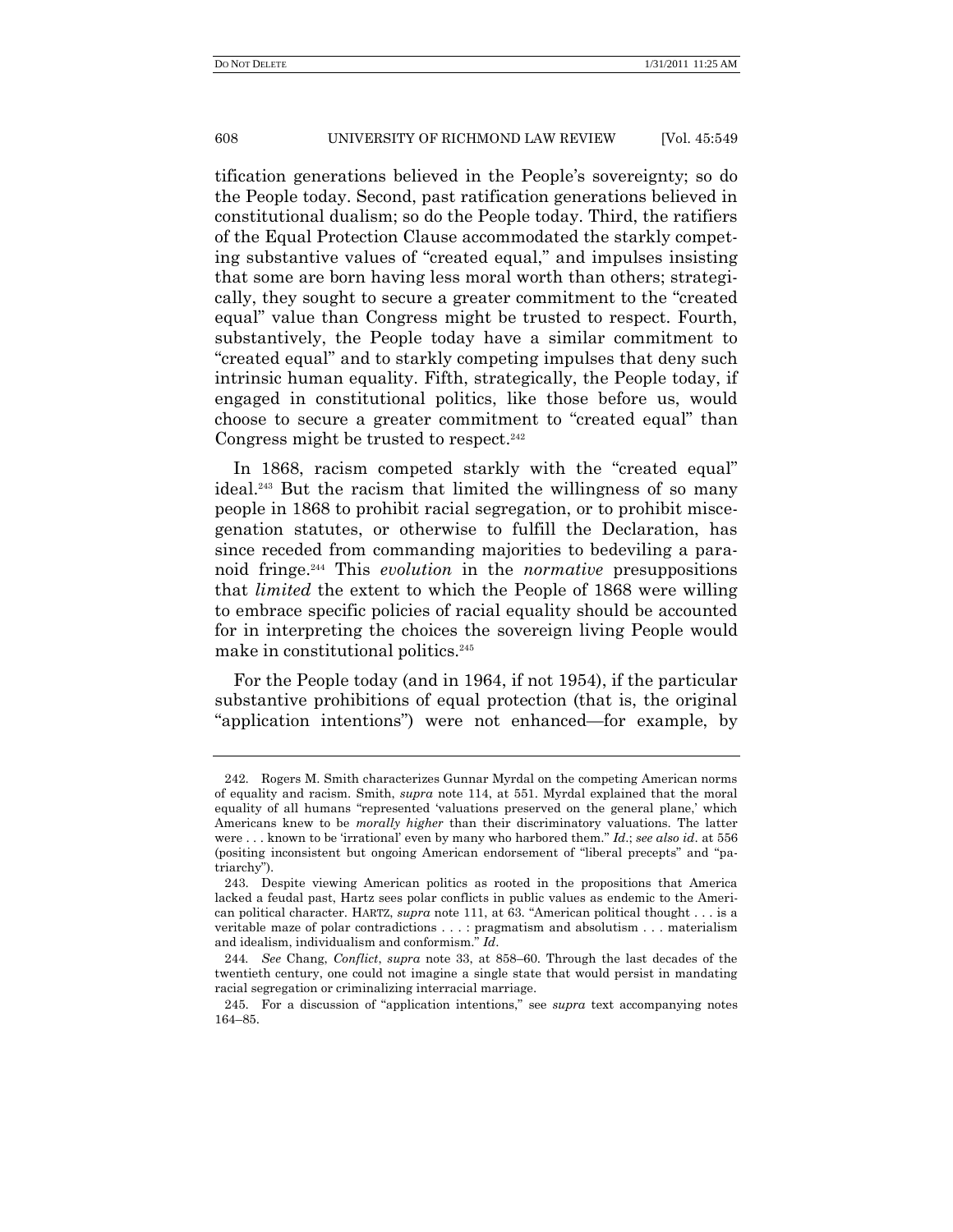prohibiting racial segregation or miscegenation statutes (and more)—equal protection no longer would serve its essential *strategic* function. Rather than securing a greater commitment to the ―created equal‖ value than Congress might be trusted to respect, rather than providing for a "more perfect" pursuit of "created equal," the Equal Protection Clause would be *politically irrelevant*—dead as the hand that created it. This would represent a discontinuity, a change in constitutional meaning. This less plausibly would serve the strategic constitutionalism of the sovereign living electorate than did decisions such as *Brown* and *Loving v. Virginia*<sup>246</sup>—decisions that pushed the "created equal" norm into originally unintended contexts.<sup>247</sup>

Today, the Court has interpreted the Equal Protection Clause as prohibiting laws rooted in sexist values or stereotypes.<sup>248</sup> Such decisions also are supportable by reference to the interpretive mission of identifying the choices the sovereign living People would make in constitutional politics, and the interpretive method of reconceptualized originalism here under consideration. In 2011, interpreting the Equal Protection Clause as prohibiting all laws adopted because of purposes rooted in racial prejudice would still leave it largely irrelevant to the values prevailing today in the enactment of law. Thus, because the values underlying the

<sup>246.</sup> 388 U.S. 1 (1966) (holding that Virginia's statutory scheme prohibiting interracial marriage for the purpose of preserving the "integrity" of the white race violated the Equal Protection Clause of the Fourteenth Amendment).

<sup>247.</sup> *See Smith, <i>supra* note 114, at 557 ("Karst does not explain why, given the contradictory elements of our ideology, only conformity with the egalitarian ones counts as consistency  $\dots$ ."). Reconceptualized originalism helps explain why the equality ideal ought to be viewed as constitutionally favored: it was the value to which the People sought to secure a greater commitment than Congress was trusted to respect. It also helps explain why, and how, interpretations ought to account for ongoing nonliberal impulses (of racism or sexism), such that *Plessy v. Ferguson*, 163 U.S. 537 (1896), and *Bradwell v. Illinois*, 83 U.S. 130 (1872), were "correctly" decided in their time ("correct" in the sense of discerning the policies the sovereign living electorate would make if engaged in constitutional politics), while *Loving*, 388 U.S. 1 (1966), and *Mississippi University for Women v. Hogan*, 458 U.S. 718 (1982), were "correctly" decided in our time (again, "correct" in the sense of interpreting—based on exploring the implications of fundamental continuities—the hypothetical, counterfactual constitutional commitments of the contemporary political culture). *See* Chang, *Conflict*, *supra* note 33, at 850–55; *cf.* Lessig, *supra* note 220, at 424 ("At the time *Plessy* was decided, science supported the racist status quo."); Michael J. Klarman, *Constitutional Fact/Constitutional Fiction: A Critique of Bruce Ackerman's Theory of Constitutional Moments*, 44 STAN. L. REV. 759, 786–87 (1992) (discussing Ackerman's argument that both *Plessy* and *Brown* were correctly decided).

<sup>248.</sup> *See Hogan*, 458 U.S. at 725 ("Ilf the statutory objective is to exclude or 'protect' members of one gender because they are presumed to suffer from an inherent handicap or to be innately inferior, the objective itself is illegitimate.‖).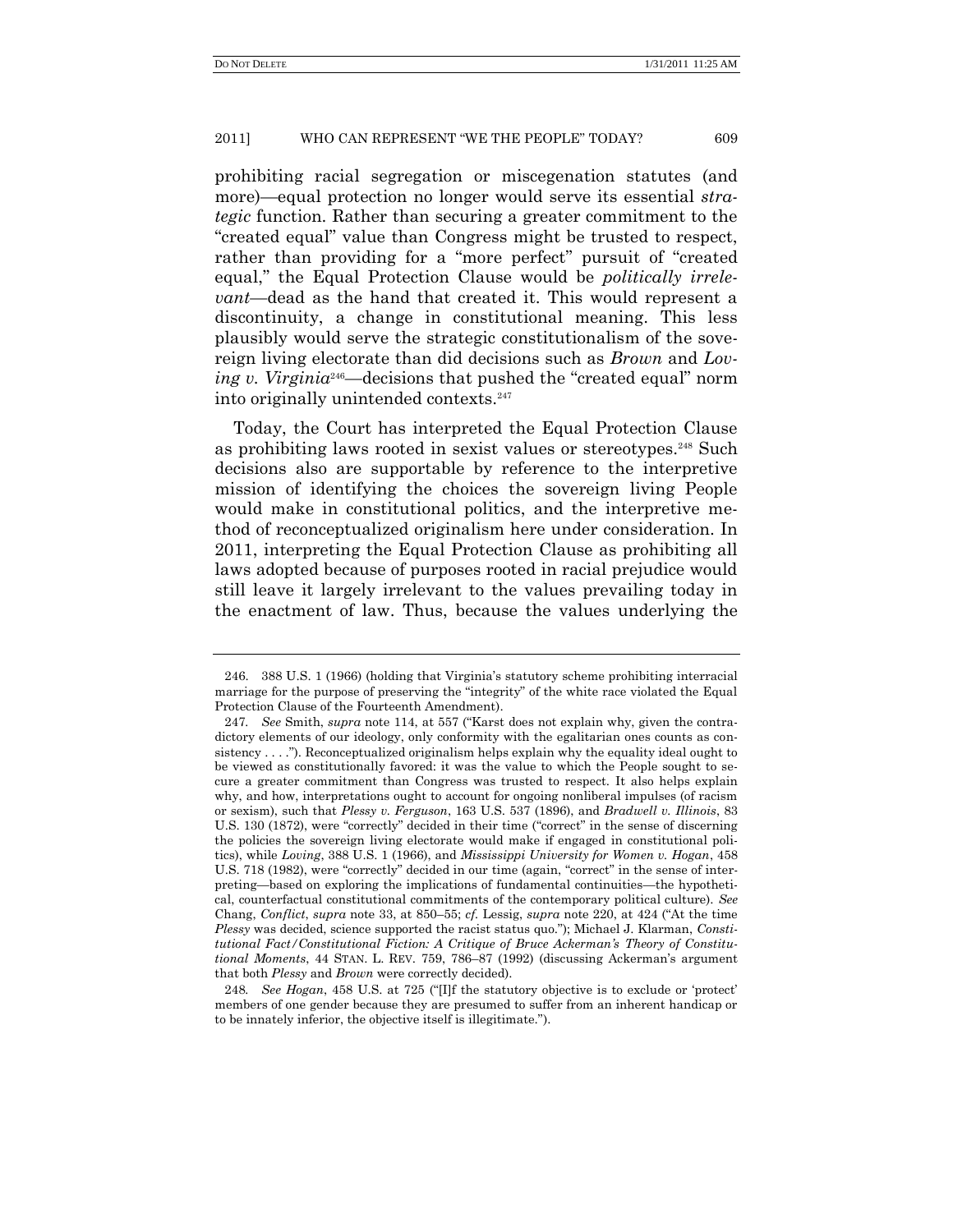limited commitment to "created equal" in 1868 have so subsided in politics today, toward serving the strategic constitutionalism of the sovereign living electorate—by ensuring that equal protection continues to secure a greater commitment to "created equal" than Congress might be trusted to respect—the clause is quite properly construed as prohibiting intrusions on "created equal" beyond those inflicted by racism.<sup>249</sup>

Sexist values, like racist values, contradict "created equal" by prescribing the roles that people should play in society because of intrinsic traits they bring to the world at birth. Like racism, sexism has been a longstanding source of political struggle.<sup>250</sup> Like racism, sexism has been increasingly rejected by conventional wisdom as a proper predicate for law. Like private racial discrimination, much private gender discrimination has been prohibited by Congress, and by law among the states. As the People of 1868 sought to secure a greater commitment to "created equal" against racism than Congress was trusted to respect, so one can infer, based on exploring fundamental continuities in American political culture, that the People today, if engaged in constitutional pol-

250*. See* Chang, *Conflict*, *supra* note 33, at 864, 866–67.

<sup>249</sup>*. See* Chang, *Conflict*, *supra* note 33, at 855–68; *cf.* Washington v. Davis, 426 U.S. 229, 242 (1976) (rejecting argument that equal protection prohibits facially neutral laws enacted for permissible purposes that unnecessarily impose discriminatory effects on blacks). While this analysis relies on evidence of prevailing public values other than the living electorate's actual constitutional choices, it at least addresses Ackerman's concerns about "predicting" the People's potential constitutional choices "on the basis of the 'soft' opinions expressed‖ during normal politics. ACKERMAN, *supra* note 56, at 263; *see supra* text accompanying notes 95–97. First, it identifies potentially relevant public values by reference to actual constitutional choices made by past generations of the People. Second, it does so in a structured context that conceptualizes constitutional choices—past actual and present potential—in terms of a substantive component comprised of starkly competing values and a strategic component seeking to secure a greater commitment to selected values (here, "created equal" normative equality) than the Article I legislative process is trusted to respect. Now, one surely might raise questions about the extent to which such relevant values must have evolved, and the strength of the evidence required to establish such evolution, to differentiate fleeting variations in public opinion from the sort of entrenchment of public values that likely would precede actual choices by the People to create constitutional mandates. Perhaps, for example, an interpreter might want to see three-fourths of the states adopting antidiscrimination statutes. Perhaps the interpreter would want to see such consensus for such a period of time that would suggest its stability. In any event, by framing the interpretive mission as identifying the choices the living People would make if they engaged in constitutional politics, by conceptualizing constitutional choices in terms of a clear normative structure, and by positing continuity in the relationships among the substantive and strategic components of constitutional meaning, one would be "predicting" or interpreting the constitutional choices the living electorate would make based on much more than merely "soft' opinions expressed" during normal politics. *See* Chang, *Conflict*, *supra* note 33, at 855–70.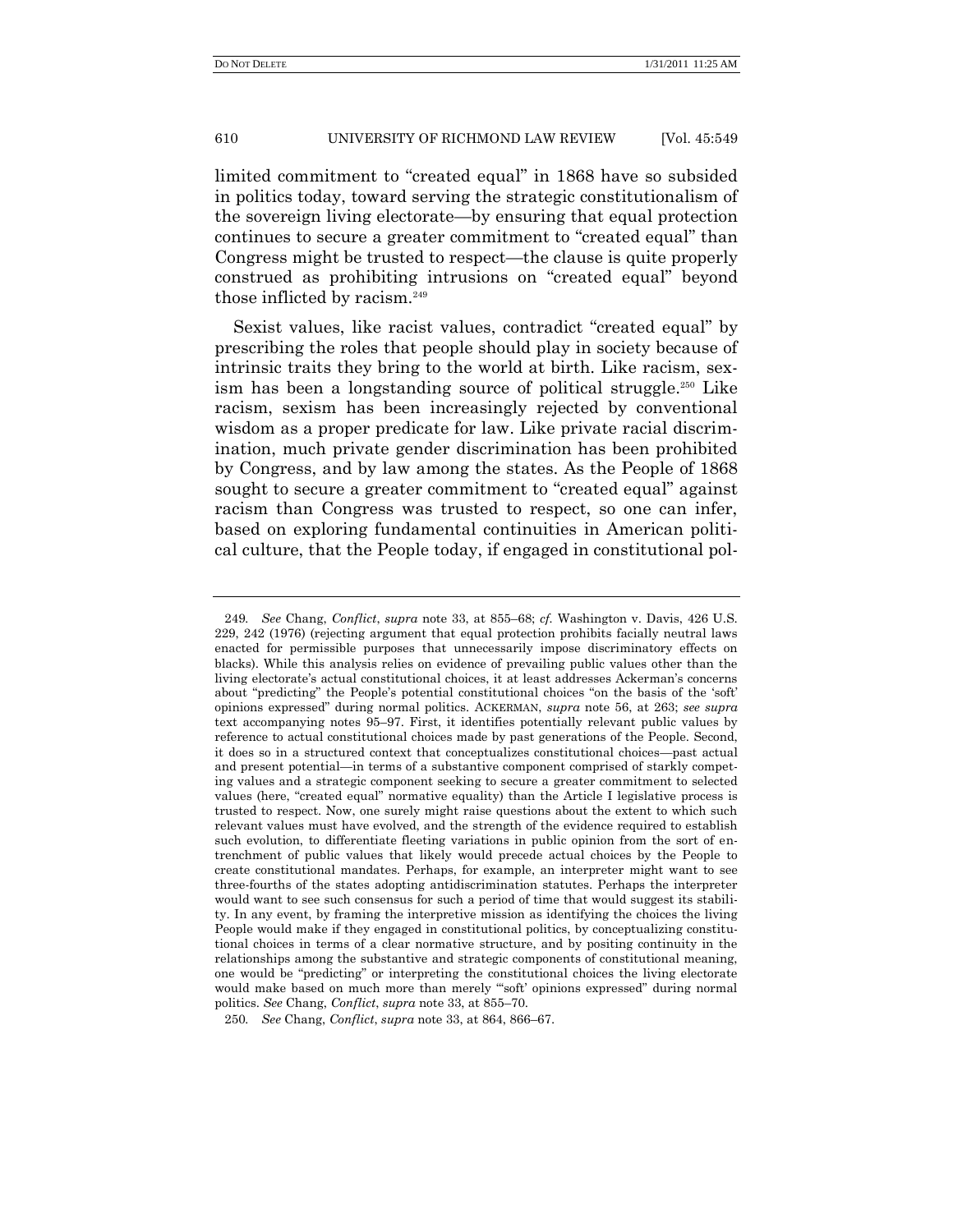itics, would choose to secure a greater commitment to "created" equal" against sexism than Congress might be trusted to respect.<sup>251</sup>

Toward fulfilling this interpretive mission for serving the sovereign living People, however, an interpretation of equal protection as prohibiting gender discrimination to the extent of requiring states to make marriage available to same-sex couples would be questionable. So far, only Vermont has provided for same-sex marriage by legislation.<sup>252</sup> Congress enacted the Defense of Marriage Act not so long ago.<sup>253</sup> While the homophobia that still competes starkly with "created equal" will likely further dissipate with time—as it has so substantially in the past three decades this resistance has roots deep *within* the movement for gender equality. As previously noted, in trying to placate an ambivalent electorate with a moderate "checkerboard" version of constitutionally mandated equality, *proponents* contended in ratification debates that the ERA would not require states to make marriage available to same-sex couples—just as proponents of the Fourteenth Amendment recognized that the Equal Protection Clause would not prohibit racial segregation or miscegenation laws.<sup>254</sup>

Indeed, continuities in our dualist culture suggest that the People today would seek a "more perfect" pursuit of "created" equal" to the same *imperfect* extent as did the People of 1868. As

<sup>251.</sup> This proposition is supported by the near-ratification of the Equal Rights Amendment—despite the proposal's failure to meet all Article V requirements. Thirty-five of the required thirty-eight states voted to ratify. Walter Dellinger, *The Legitimacy of Constitutional Change: Rethinking the Amendment Process*, 92 HARV. L. REV. 386, 393 (1983). Because the Court had begun to interpret the Equal Protection Clause to prohibit gender discrimination by 1973, fewer viewed the ERA as necessary to achieve constitutionally mandated gender equality, and more feared that the ERA would license the Court to push such equality to undesired extremes. *See supra* note 127; *see also* William Van Alstyne, *Interpreting this Constitution: The Unhelpful Contributing of Special Theories of Judicial Review*, 35 U. FLA. L. REV. 209, 212 (1983).

<sup>252.</sup> VT. STAT. ANN. tit. 15, § 8 (West, Westlaw through 2010 Adjourned Sess.). Massachusetts and Connecticut provide for same-sex marriage, but through judicial decision. *See* Kerringan v. Comm'r of Pub. Health, 957 A.2d 407, 412 (Conn. 2008); Goodridge v. Dep't of Pub. Health, 798 N.E.2d 941, 948 (Mass. 2003). California's judicially established provision for such marriage was overturned by a referendum submitted to the people. CAL. CONST. art. 1, § 7.5.

<sup>253.</sup> Defense of Marriage Act, Pub. L. No. 104-199, 110 Stat. 2419, 2419–20 (1996) (codified at 1 U.S.C. § 7; 28 U.S.C. § 1738C (2006)).

<sup>254</sup>*. See supra* notes 232–35 and accompanying text. Debate over the ERA helps to confirm fundamental continuities in American political culture. *See* Chang, *Conflict*, *supra* note 33, at 867 & n.379. For a discussion of discrimination based on sexual orientation as gender discrimination, see, for example, *id*. at 825–26.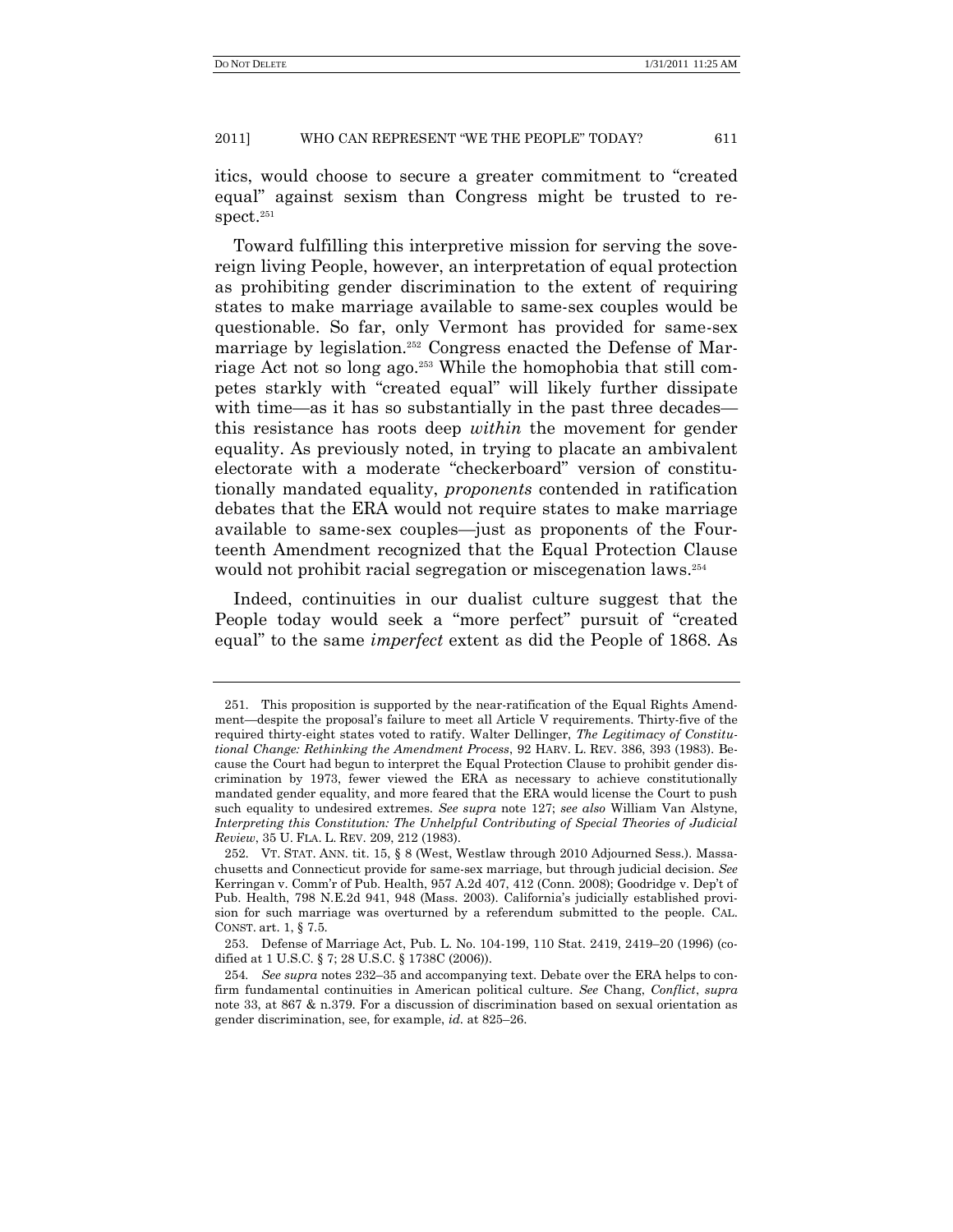has been true for each generation, the living People's commitment to their constitutionally secured values—including that of ―created equal‖—is limited by starkly competing values, and this competition cabins the contexts into which they would choose to extend their constitutional mandates.<sup>255</sup> Once authoritative political actors in many more states have provided for same-sex marriage, they will have established at least part of the necessary predicate to support a plausible determination that the sovereign living People, if they engaged in constitutional politics, would choose to prohibit such discrimination toward their own "more perfect" vindication of "created equal."

# 2. Substantive Due Process: "Liberty" Versus Social Order

According to some, the People of 1868, in ratifying the Fourteenth Amendment's Due Process Clause, intended to incorporate against the states the prohibitions originally established against the federal government by the first eight amendments.<sup>256</sup> Only some liberties were deemed worthy of special insulation against state intrusion. Such a "checkerboard" protection for liberty can be explained by the People's starkly competing values specifically, competing against "liberty," the concern for democratically defined social order.<sup>257</sup> They viewed the individual's

<sup>255</sup>*.* The rationale for these new interpretations has nothing to do with the putative irrelevance of original "application" intentions, and little to do with prevailing arguments about how the appropriate interpretive "level of generality" ought to be identified. *Cf. supra* notes 173–79 and accompanying text. Rather, the additional prohibitions—their extent and their limits—are justified by replicating in law and politics today the *strategic function* of original meaning in its original political context, based on exploring the implications of fundamental continuities in American political culture. The additional prohibitions are justified by the interpretive mission of identifying the choices the sovereign living People would make if they engaged in constitutional politics, and the proposition that the People today seek "a more perfect union"—a more perfect pursuit of their higher ideals—to much the same extent as did those who actually made constitutional choices. *See supra* text accompanying notes 202–03.

<sup>256.</sup> Adamson v. California, 332 U.S. 46, 74–75 (1947) (Black, J., dissenting) ("[T]hose responsible for [the Fourteenth Amendment's] submission to the people" thought that "thereafter no state could deprive its citizens of the . . . protections of the Bill of Rights."). *But see* Charles Fairman, *Does the Fourteenth Amendment Incorporate the Bill of Rights? The Original Understanding*, 2 STAN. L. REV. 5, 139 (1949) (arguing that the "record of history" is against Justice Black's position). Others view these choices as having been made through the Privileges and Immunities Clause. *See, e.g.*, CONG. GLOBE, 39TH CONG., 1ST SESS. 2765 (1866) (statement of Senator Howard that the Privileges and Immunities Clause in Article IV, section 2 incorporated the first eight amendments).

<sup>257.</sup> *See* Poe v. Ullman, 367 U.S. 497, 542 (1961) (Harlan, J., dissenting) (positing "the balance which our Nation  $\dots$  has struck" between "respect for the liberty of the individu-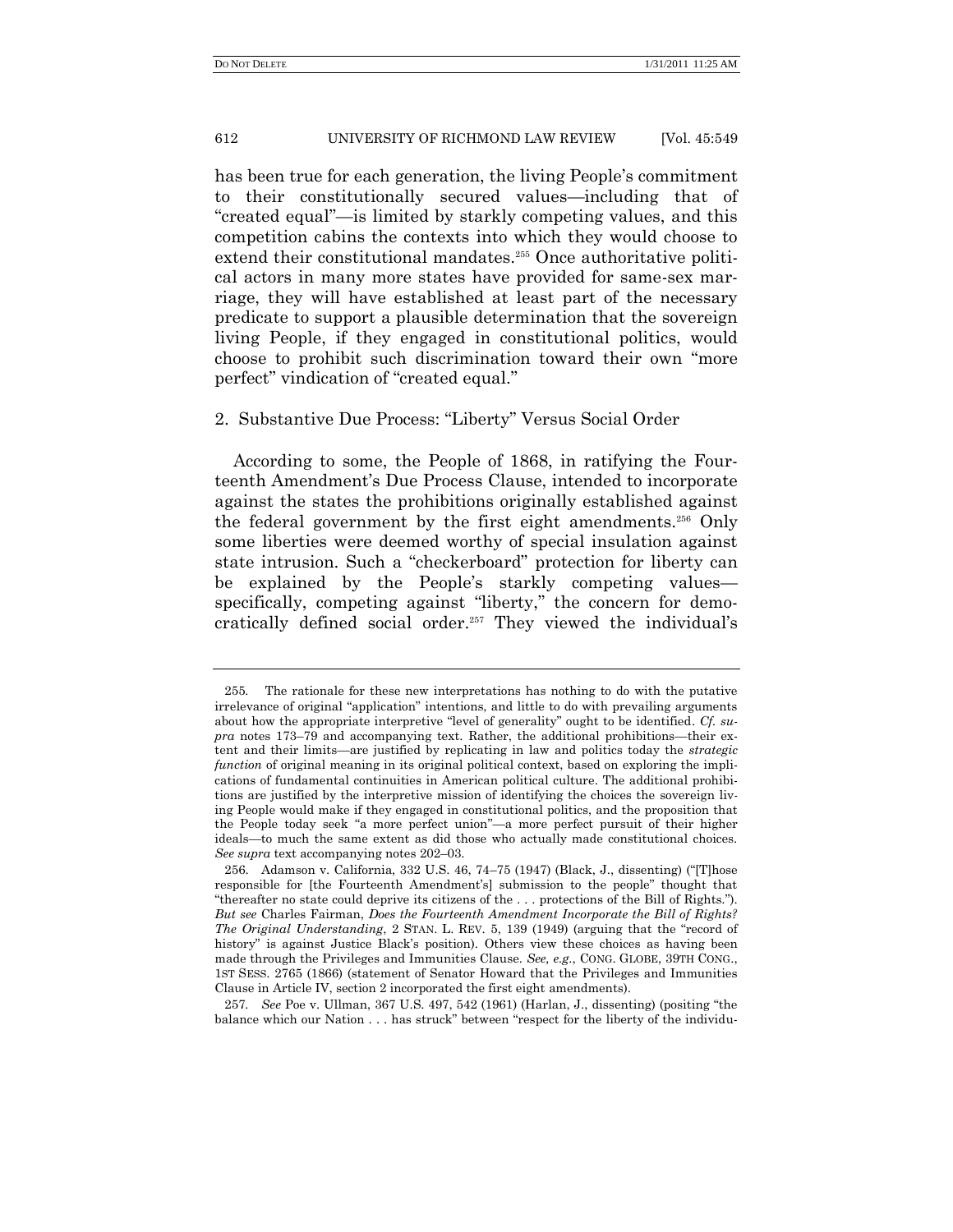pursuit of happiness as particularly important for some liberties —exercising religion, speaking opinions, or enjoying the home as sanctuary—and in those selected contexts, more important than the social order that could established by regulating freely.<sup>258</sup>

Beyond substance, there is the strategic component of constitutional meaning. The liberties specified by the first eight amendments were favored, yet viewed as vulnerable to "the arts of designing men, or the influence of particular conjunctures, sometimes disseminate[d] among the people themselves."<sup>259</sup> Thus, in these selected contexts, the People sought to secure a greater commitment to the individual's liberty to pursue happiness than Congress might be trusted to respect. $260$ 

What does this imply about the choices the sovereign living People would make if they engaged in constitutional politics in our time? Unlike the dissipation of racism underlying the original "checkerboard" commitment to "created equal," the various political impulses competing with the original protections of "liberty" seem as much a part of the American character today as they were in 1787 or 1868. People *still* have impulses to suppress ideas they find offensive; to impose their faith on others; to demean the faith of others;<sup>261</sup> to investigate the suspected crimes of others

al" and "the demands of organized society"). Although Harlan recognized the competing concerns for liberty and order in this political culture, he rejected the notion of an originally intended incorporation of the Bill of Rights as defining the meaning of "substantive" due process. *See id*. at 541–42.

<sup>258</sup>*. See* Chang, *Conflict*, *supra* note 33, at 837 n.284 (citing Plessy v. Ferguson, 163 U.S. 537, 544 (1896)).

<sup>259.</sup> THE FEDERALIST NO. 78, *supra* note 90, at 468 (Alexander Hamilton).

<sup>260.</sup> Again, in characterizing the strategic component of constitutional meaning in terms of anticipated congressional policymaking as the baseline, I recognize, of course, that provisions such as the Due Process Clause were intended to constrain state discretion. But state discretion could have been constrained simply by authorizing Congress to define national standards protecting individual liberty by statute. The decision to limit state discretion by constitutional mandate pursuant to Section 1 of the Fourteenth Amendment, rather than simply empowering Congress to do so, such as through Section 5 of the Fourteenth Amendment, implies the strategic objective of securing a greater commitment to individual liberty than Congress (and, of course, the states) were trusted to respect. *See supra* notes 150–53 and accompanying text.

<sup>261</sup>*. See generally* Michelle Boorstein, *The Response to Islam from the Write Wing; Bloggers and Pundits Helped Stir Opposition to Manhattan Mosque*, WASH. POST, Aug. 19, 2010, at C01 (discussing organization of a rally protesting the Islamic center near Ground Zero); Damien Cave, *Far From Ground Zero, Obscure Pastor is Ignored no Longer*, N.Y. TIMES, Aug. 26, 2010, at A14 (discussing Florida pastor's threats to burn Korans if Muslim center is built at Ground Zero); Fernando Santos, *From the Other Side of Ground Zero, Anti-Muslim Venom*, N.Y. TIMES, Sept. 6, 2010, at A15 (discussing internet preacher's desire to build a Christian center to oppose mosque near Ground Zero); Paul Vitello, *Islamic*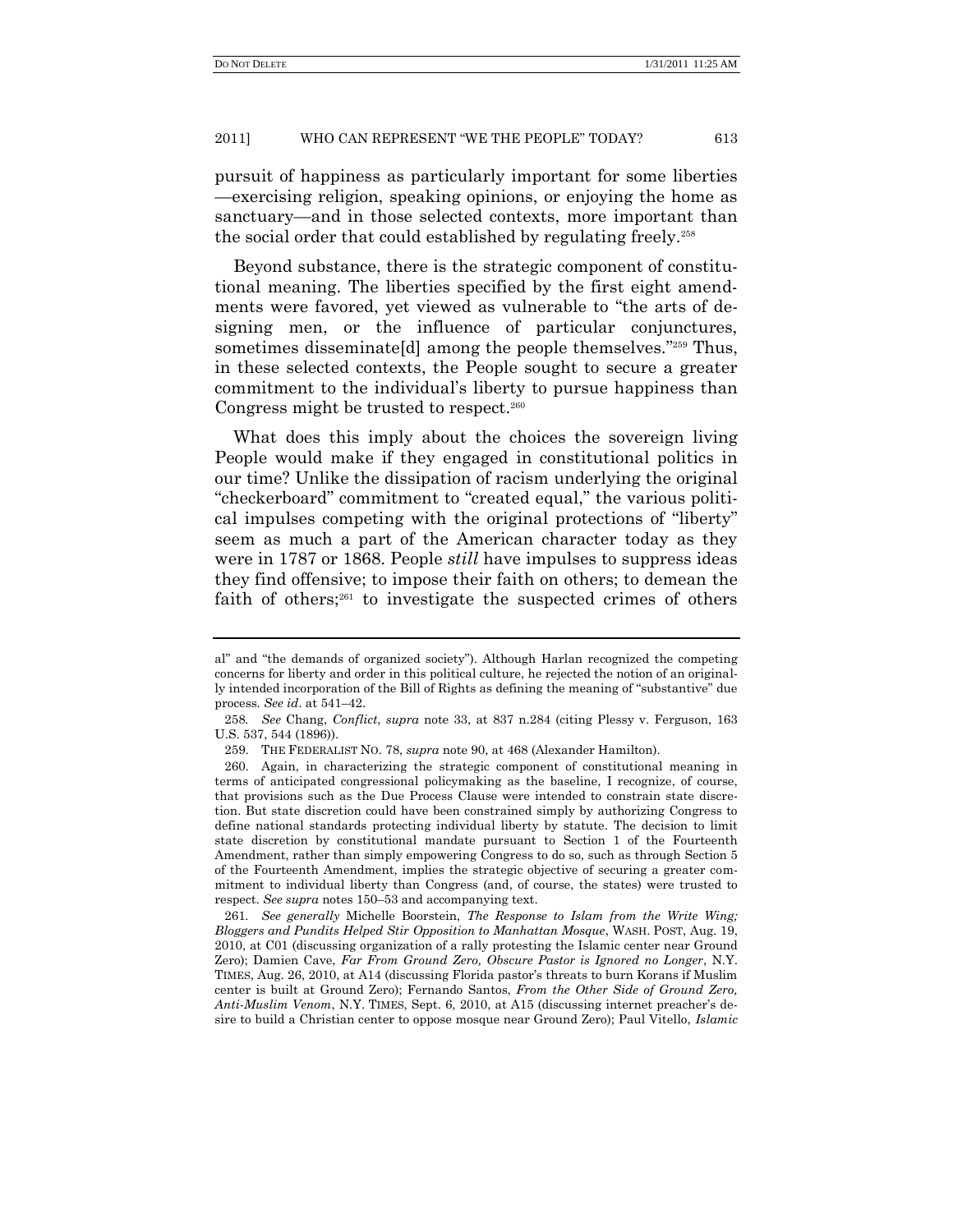with intrusive abandon; and to punish the commission of infamous crimes with swift vengeance—much the same as did the People of 1787 and 1868. Because the substantive values *competing* with the particular liberties selected for special security have remained largely *unchanged*, enforcing all—and only—the incorporated Bill of Rights against the states *still* would secure a greater commitment to "liberty" than Congress might be trusted to respect. Fourteenth Amendment "liberty" would serve much the same systemic strategic function today as it did in 1868.

Thus, toward identifying the choices the sovereign living People would make in constitutional politics through this reconceptualized originalism, *Roe v. Wade*'s principle bears a very different relationship to due process than *Brown*'s principle bears to equal protection. Identifying new substantive prohibitions (e.g., a prohibition of racial segregation) has been necessary to *maintain* the strategic component of constitutional meaning for equal protection—securing a greater commitment to equality than Congress might be trusted to respect. In contrast, identifying new protected liberties (e.g., the liberty to terminate a pregnancy) is not necessary to maintain that strategic function for due process. If exploring the implications of fundamental continuities in America's constitutional culture is a sensible interpretive point of departure, then decisions like *Brown*, *Loving*, and *University of Mississippi for Women v. Hogan* seem to have been necessary for Article III agents to serve the sovereign living People and their constitutional commitment to "created equal"; to serve the living People's constitutional commitment to "liberty," a decision like *Roe* was not.<sup>262</sup>

*Center Exposes Mixed Feelings Locally*, N.Y. TIMES, Aug. 20, 2010, at A1 (discussing intense local debate over building a Muslim community center close to Ground Zero).

<sup>262</sup>*. Compare* Roe v. Wade, 410 U.S. 113, 153 (1973) (holding that the Due Process Clause of the Fourteenth Amendment substantially limits state discretion to regulate abortion), *with* Brown v. Bd. of Educ., 347 U.S. 483, 495 (1953) (holding that the Equal Protection Clause prohibits racially segregated public schools), Loving v. Virginia, 388 U.S. 1, 11–12 (1967) (holding that Virginia's statutory scheme prohibiting interracial marriage for the purpose of preserving the "integrity" of the white race violated the Equal Protection Clause), *and* Miss. Univ. for Women v. Hogan, 458 U.S. 718, 724–26 (1982) (declaring a statutory objective based on viewing one gender as inferior to another to be constitutionally illegitimate).

To justify *Roe* as serving the sovereignty of the living People, one might argue that the People today, if engaged in constitutional politics, would choose not only to secure a greater commitment to liberty than Congress might be trusted to respect—but also to secure a *larger* "greater commitment" to liberty than the People of 1868 chose. This would posit not continuity of constitutional culture, but change. Perhaps an interpreter could establish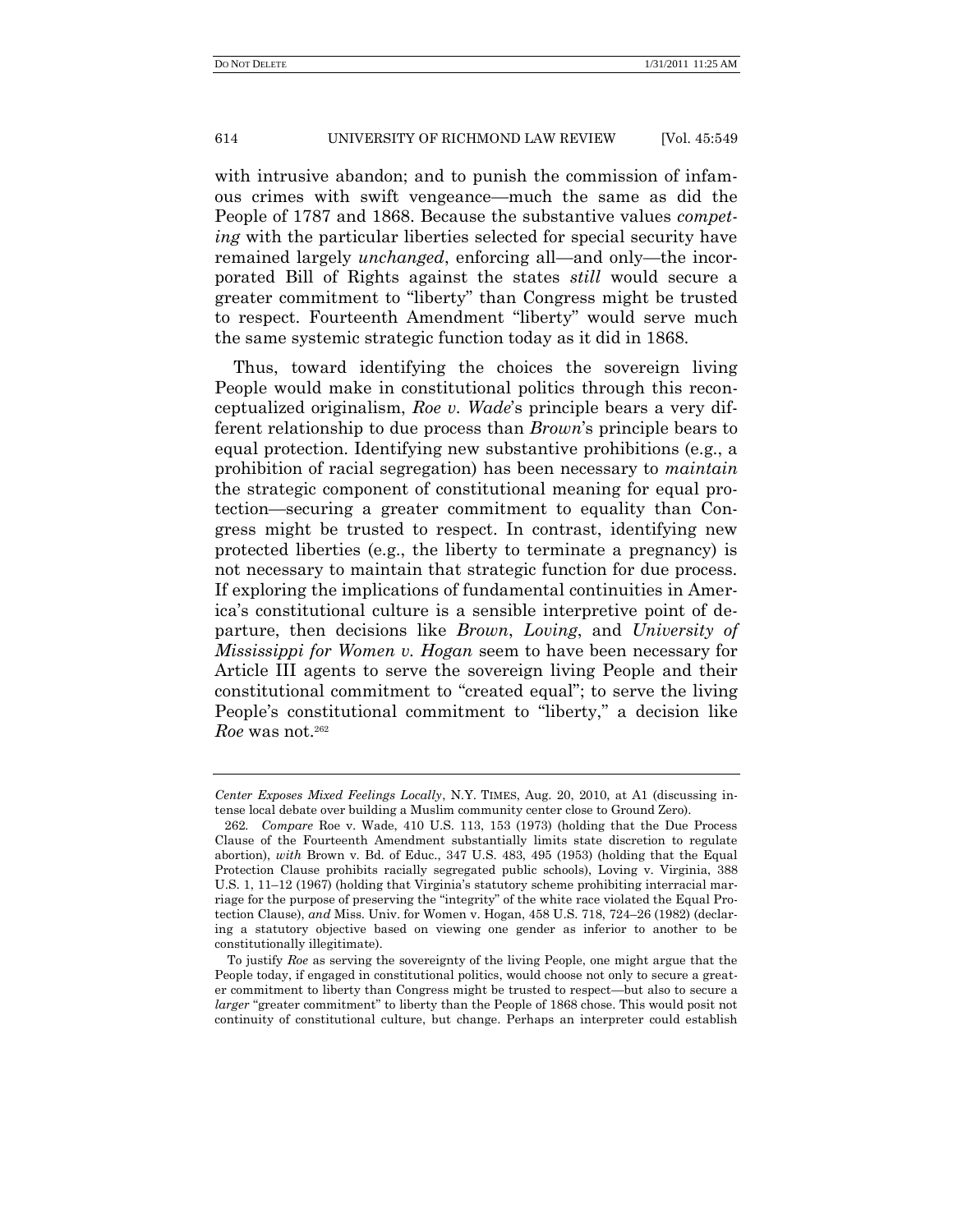# 3. Federalism and the Commerce Clause

Lawrence Lessig has characterized the original meaning of federalism as accommodating two objectives, *very* broadly characterized: "protecting states" versus "protecting federal interests."<sup>263</sup> ―Originally there was a balance between the federal and state powers—this is the 'original balance."<sup>264</sup> The balance struck was predicated, he says, on factual presuppositions which have since changed—in particular, "the relative integration of social and economic forces," resulting in an expansion of federal power.<sup>265</sup> With the integration of local activities in a national economy, "even if the test were limited just to commerce that traveled in interstate commerce, it is certain that the scope of Congress' [commerce] power would be far greater than the framers imagined."266

Lessig views the nationally restrictive doctrines developed in *United States v. E.C. Knight Co.*<sup>267</sup> and *Hammer v. Dagenhart*<sup>268</sup> (around the turn of the twentieth century), and the line of cases culminating with *Carter v. Carter Coal Co.*<sup>269</sup> (early in the New Deal), as "translations," decided "in the name of a founding vision of federal power," to maintain "the original balance" in the new context of economic integration. $270$  He views the nationally empo-

269. 298 U.S. 238 (1936).

such an enhanced status of liberty in our political culture and, if so, perhaps she could relate such change to the choices the living electorate would make if engaged in constitutional politics. Perhaps one could do so based on more than merely the "soft' opinions expressed during a period of normal political life.‖ ACKERMAN, *supra* note 56, at 263.

Positing change in the degree to which the People seek a "more perfect" pursuit of a constitutionally secured value must overcome reasons to suppose fundamental continuities through time. Demonstrating such a change seems particularly difficult in the abortion context, as the People of 1868 chose to secure not only a greater commitment to "liberty" than Congress might be trusted to respect, but also a greater commitment to the "life" of each "person" than Congress might be trusted to respect. This facet of the Fourteenth Amendment's original meaning further challenges a proposition that the sovereign living People would choose to protect "liberty" to a greater extent than did the People of 1868, and, in particular, that they would choose to protect—against electorally accountable policymaking—the liberty to terminate a pregnancy.

<sup>263.</sup> Lawrence Lessig, *Translating Federalism:* United States v. Lopez, 1995 SUP. CT. REV. 125, 135 (1995).

<sup>264</sup>*. Id.* at 145.

<sup>265</sup>*. Id*. at 137–38.

<sup>266</sup>*. Id.* at 141.

<sup>267.</sup> 156 U.S. 1 (1895).

<sup>268.</sup> 247 U.S. 251 (1918).

<sup>270.</sup> Lessig, *supra* note 263, at 150–52. Under *Knight* and *Carter*, Congress could regulate a subject other than interstate commerce—such as manufacturing—*only if* that regulated subject "directly" affects interstate commerce. *See Carter*, 298 U.S. at 290 (1936);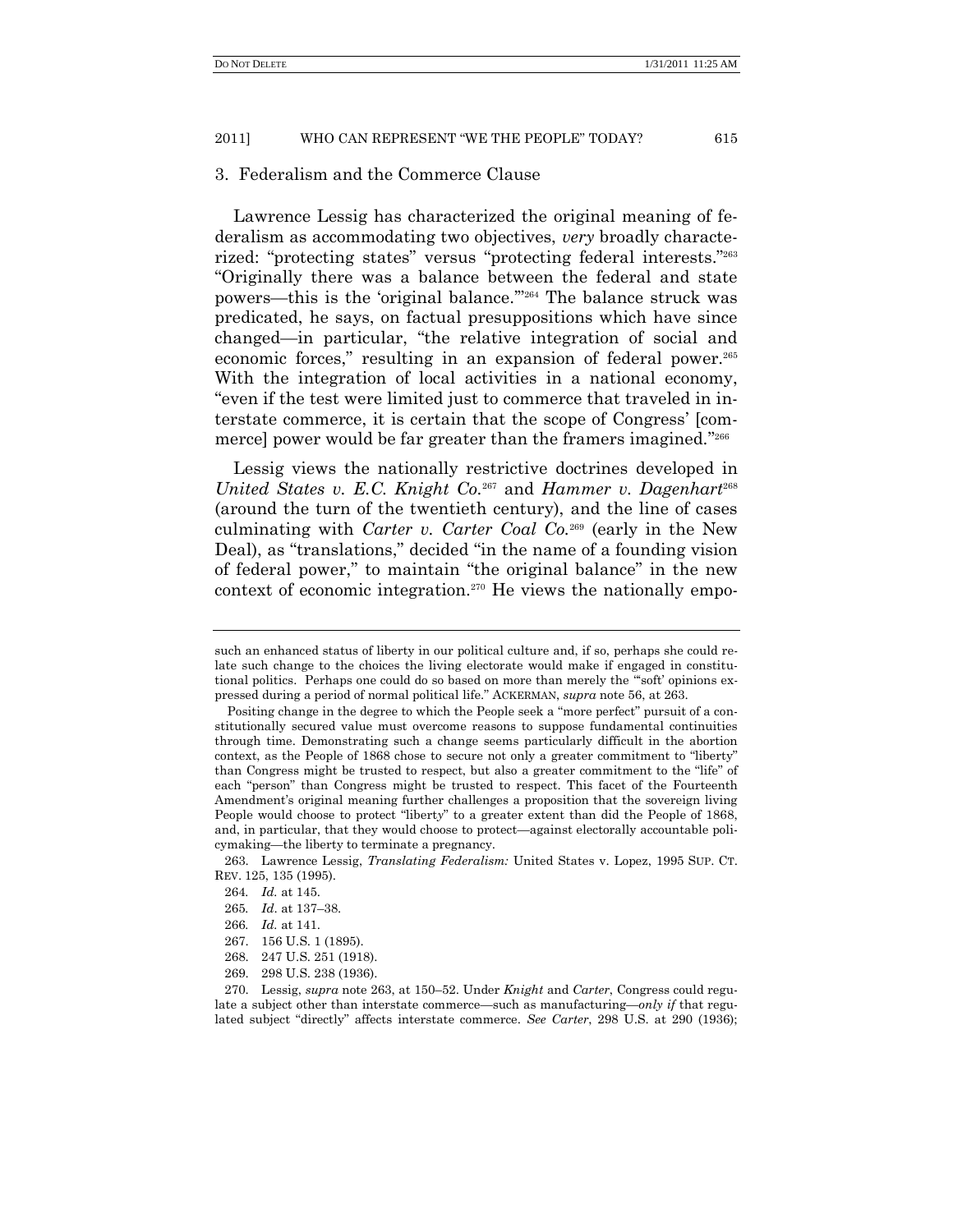wering doctrines developed in *NLRB v. Jones & Laughlin Steel Corp*. <sup>271</sup> and *United States v. Darby*272*—*in which the Court rejected *Carter*'s "translated" restrictions—not as corrective translation, but as a Bickelian variation on the political question doctrine.<sup>273</sup> In Lessig's view, judicial doctrine had come to "appear political," as "efforts at preserving a conservative status quo."<sup>274</sup> Finally, Lessig portrays *United States v. Lopez*<sup>275</sup> as *re*-translation toward original meaning, but doomed to fail because, in his view, its doctrines cannot be applied predictably.<sup>276</sup> Yet, for all of this, he does not explain *why* economic integration amounts to a changed presupposition—that is, a change (in factual premises on which the People originally predicated their chosen constitutional boundaries) which must be accounted for in interpretive translation—nor does he examine whether any of the putative translations successfully preserved original meaning.

Randy Barnett has addressed the original meaning of the commerce power with more particularity. Rather than pursuing a holistic and functional interpretation of the *power* specified by terms, however, he focuses on the original meaning of *terms*—of "commerce," of "among the several states," and of "to regulate."<sup>277</sup>

272. 312 U.S. 100, 124–26 (1941).

*Knight*, 156 U.S. at 12. *Knight* suggested that a monopoly in manufacturing (the regulated subject) directly affects interstate commerce where a restraint on such commerce was the "object" of the regulated "combination, or conspiracy." *Id.* at 16. *Carter* defined a "direct" effect as one caused without any "intervening agency or condition," and one irrespective of degree. 298 U.S. at 307–08. *Hammer* involved a challenge to a regulation prohibiting the interstate shipment of goods produced by children. 247 U.S. at 253. Although the statute formally regulated commerce among the several states, the Court focused on the purpose for which it was enacted—it "aims to standardize the ages at which children may be employed." *Id.* at 271–72. Lessig characterizes this—correctly, in my view—as "the pretext" analysis, suggested in *McCulloch*.‖ Lessig, *supra* note 263, at 151.

<sup>271.</sup> 301 U.S. 1, 34–36 (1937).

<sup>273.</sup> Lessig, *supra* note 263, at 153. "There was no radical shift in . . . integration in 1937 through 1941." *Id.* at 154. Thus, the doctrinal shift could not "be explained by anything internal to the idea of translation . . . . If anything changed, it was the ability of the Court to continue this effort of translation." *Id.*; *cf.* ALEXANDER M. BICKEL, THE LEAST DANGEROUS BRANCH 111-98 (Yale Univ. Press 2d ed. 1986) (1962) (positing "passive virtues" to preserve the Court's authority by not deciding controversial issues).

<sup>274.</sup> Lessig, *supra* note 263, at 177. Although "faithful translation of the framers' conception of federalism would have required that the Court continue to do something to assure that . . . the original balance was preserved . . . the Court is excused from effecting that translation" where doing so would "appear" political. *Id.* at 178.

<sup>275.</sup> 514 U.S. 549 (1995).

<sup>276</sup>*.* Lessig, *supra* note 263, at 214–15.

<sup>277.</sup> Randy E. Barnett, *The Original Meaning of the Commerce Clause*, 68 U. CHI. L. REV. 101, 101 (2001).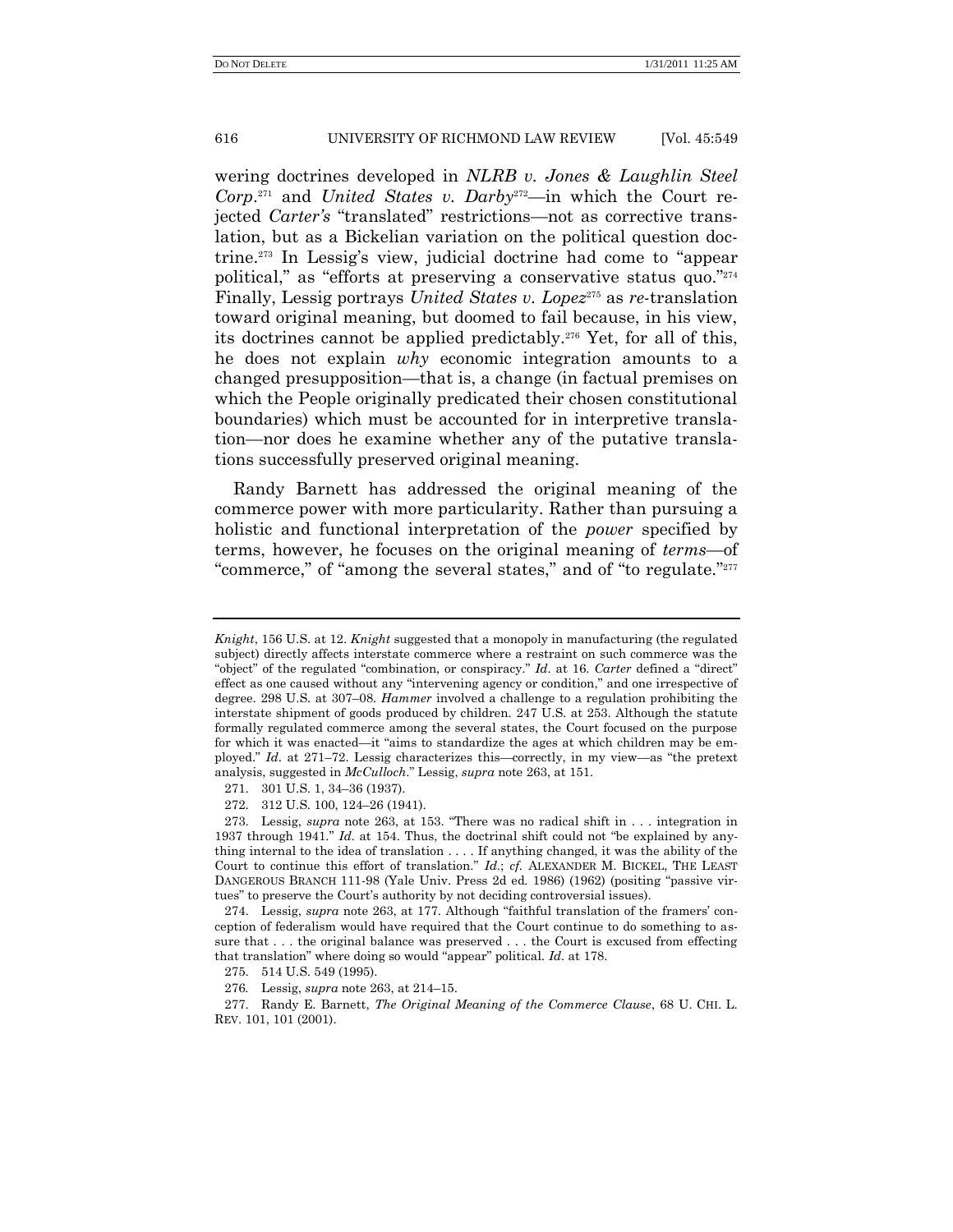In his view, "commerce" meant trade,<sup>278</sup> and included shipping,<sup>279</sup> but excluded agriculture, manufacture, and the much broader concept of "any gainful activity."<sup>280</sup> "Among the several states" meant between states, or from one state to another; it did not mean entirely within one state.<sup>281</sup> "To regulate" meant "to make regular," or to prescribe the manner in which something should be done, but did not include the power to prohibit.<sup>282</sup>

Barnett recognizes that defining Congress's Commerce Clause discretion requires considering the Necessary and Proper Clause.<sup>283</sup> Here, he again seeks the original meaning of particular words, rather than of the power—the concept—that the words together were intended to create.<sup>284</sup> In Barnett's view, "necessary" originally meant "*really* necessary" (i.e., to the execution of some specifically enumerated power).<sup>285</sup> Barnett interprets "proper" as originally meaning, essentially, *otherwise constitutionally permissible*—that is, "consistent with principles of separation of powers, principles of federalism, and individual rights."286

Barnett argues that the Court's Commerce Clause doctrine has strayed far from a plausible reading of original meaning, and that this doctrinal departure is irretrievable.<sup>287</sup> As Klarman noted, Barnett suggests that as "*compensat[ion]* . . . for the relative demise of federalism constraints on the national government[,] [c]ourts should expand individual rights protections by supplying a robust interpretation of the Bill of Rights, including the Ninth Amendment."288

<sup>278</sup>*. Id*. at 112, 125.

<sup>279</sup>*. Id*. at 122–23.

<sup>280</sup>*. Id*. at 129–32.

<sup>281</sup>*. Id*. at 132.

<sup>282</sup>*. Id*. at 139–42. Barnett believes that the power to regulate commerce with foreign nations did include the power to prohibit. *Id*. at 143–44.

<sup>283</sup>*. Id*. at 138.

<sup>284.</sup> He suggests that "the requirement of 'necessity' requires a showing, not merely an assertion, of means-end fit, while 'propriety' requires a showing that the exercise of power lies properly within the jurisdiction of Congress." *Id.* 

<sup>285.</sup> Randy E. Barnett, *Necessary and Proper*, 44 UCLA L. REV. 745, 763–64 (1997).

<sup>286.</sup> *Id.* at 773 (quoting Gary Lawson & Patricia B. Granger, *The "Proper" Scope of Federal Power: A Jurisdictional Interpretation of the Sweeping Clause*, 43 DUKE L.J. 267, 297 (1993)).

<sup>287.</sup> Randy E. Barnett, *Reconceiving the Ninth Amendment*, 74 CORNELL L. REV. 1, 25– 26 (1988).

<sup>288.</sup> Klarman, *supra* note 15, at 399 (emphasis added); *see also* Barnett, *supra* note 287 (calling for an invigorated interpretation of the Ninth Amendment).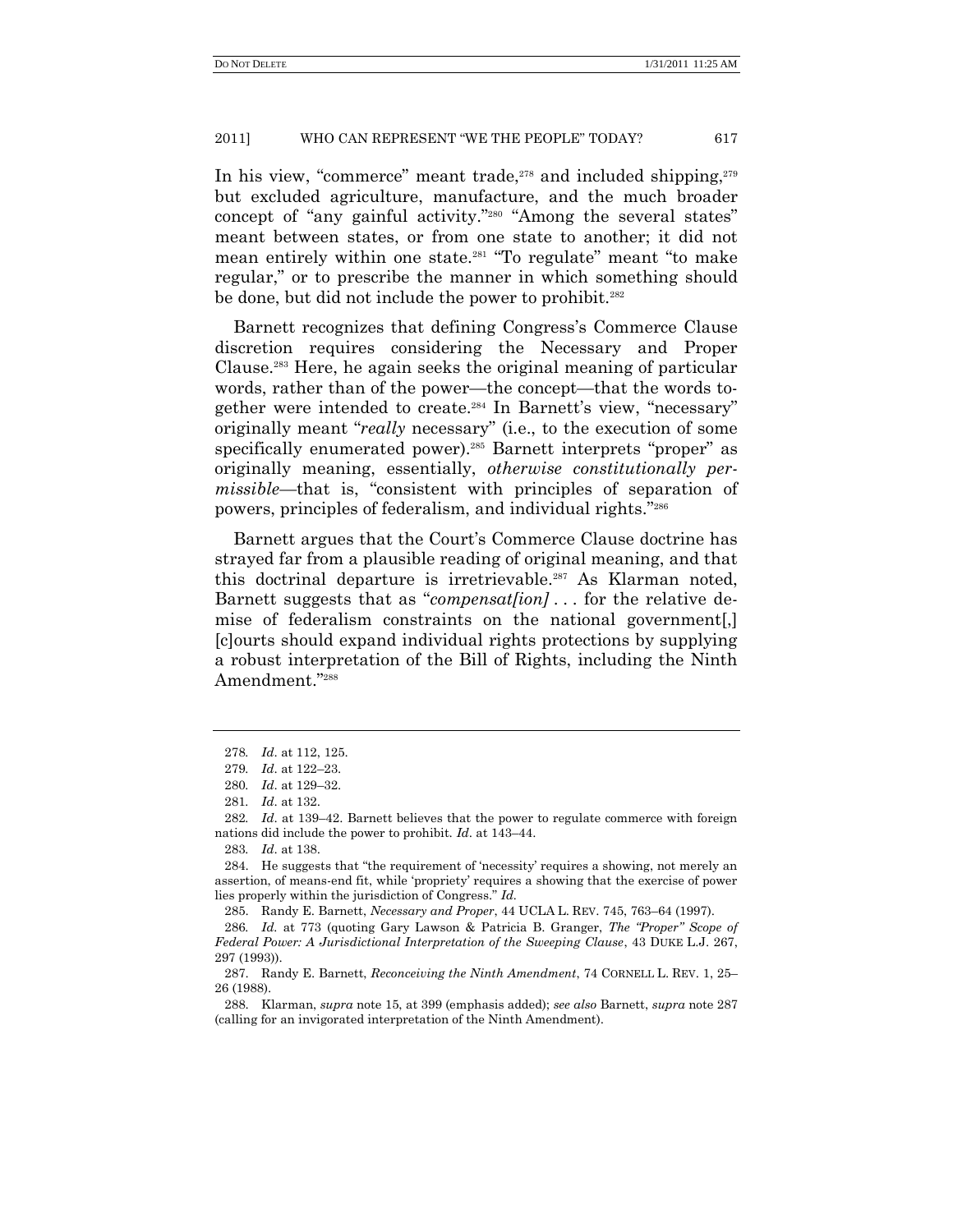Giving up on restoring a putatively correct interpretation of Article I and the Tenth Amendment, and instead seeking a rough compensation through a similarly unlikely invigoration of the Ninth Amendment seems, at best, "translation" in only the crudest way.<sup>289</sup> It seems more a route to an end that one might pursue on independent (instrumentally libertarian) grounds. Indeed, elsewhere, Barnett calls for a general "Presumption of Liberty," and justifies originalism not on grounds of popular sovereignty and the interpretation of law as politically created, but on the coincidental ground that originalism adequately serves "natural rights" derived from the philosopher's perspective.<sup>290</sup>

Klarman's methodological critique of constitutional "translation" has traction against both Lessig's and Barnett's approaches to interpreting the Commerce Clause.<sup>291</sup> It is less helpful to talk about a vague "original balance" (Lessig) than about the *particular* balance that was struck, and why. Similarly, it is less helpful to talk about the meaning of particular *words* (Barnett) than about the meaning of the particular *power* that was given, and why. Because a sense of the People's originally chosen values, policies, and rationales is missing, and because the rationale for translation is missing (Lessig—translation pursued on *a priori* grounds) or flawed (Barnett—translation justified as serving a contestable philosophy of libertarianism), neither Lessig's nor Barnett's "translations" effectively engage the questions of what changes to account for, and how, in translating original meaning.<sup>292</sup>

Reconceptualizing the interpretive mission for Article III as serving the choices the living electorate would make in constitutional politics can provide a rationale for the translation of original meaning rooted in the foundational norm of the living

<sup>289</sup>*. See infra* note 339.

<sup>290</sup>*. See* RANDY E. BARNETT, RESTORING THE LOST CONSTITUTION 259–69 (2004); *id*. at 109–17. For further consideration of Barnett's "translation," see *infra* note 339.

<sup>291.</sup> Challenging Barnett's "compensation," Klarman notes that national power increased "because of a widely perceived need for such power." Klarman, *supra* note 15, at 400. "The creation of new individual rights" would remove "with one hand what had just been granted with the other." *Id.* Thus, Klarman suggests, "[t]he translation question is whether the Framers, placed in our current circumstances, would continue to share Barnett's strong aversion to expansive national power. . . . There is absolutely no way to tell for sure.‖ *Id.* at 400–01.

<sup>292</sup>*. See supra* text accompanying notes 197–201 (discussing Klarman's methodological objections to constitutional "translation").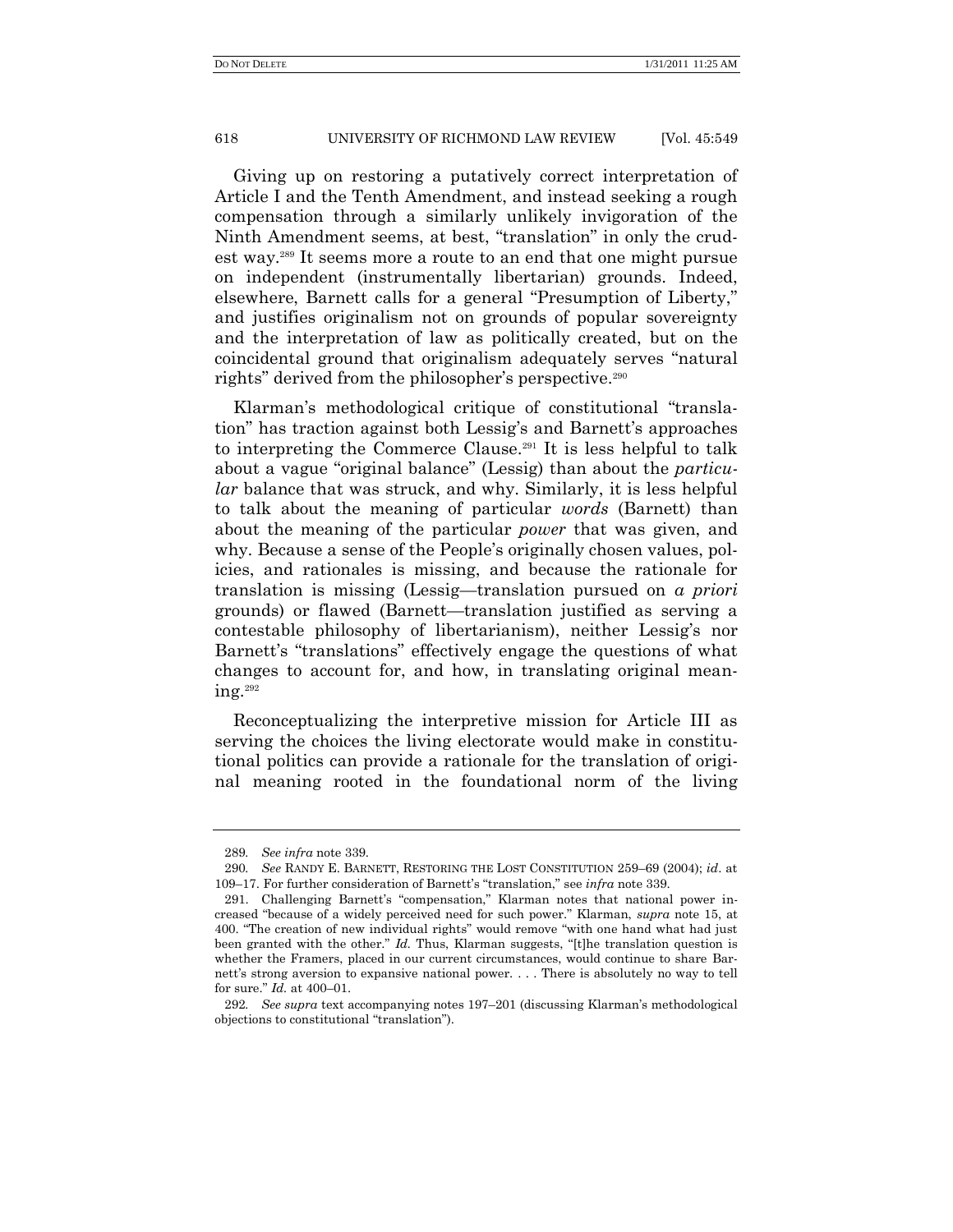People's sovereignty. Furthermore, by accounting for both the strategic component of constitutional meaning, and a more completely framed substantive component, while positing meaningful continuities in our constitutional culture, one might frame structures and boundaries for an interpretive method.<sup>293</sup> Strategic rationales for constitutional dualism contemplate a choice to secure a greater commitment to selected values than Congress might be trusted to respect. The substantive component accommodates starkly competing values—the constitutionally favored value versus the value(s) pressing insistently in ordinary politics, threatening the constitutionally favored ideal, and limiting the extent to which people choose to commit themselves to that ideal. Exploring the implications of fundamental continuities in our constitutional culture supports a presumption that the People today seek a "more perfect" pursuit of their constitutionally secured ideals to the same extent as did those who actually made constitutional choices. Within this structure, one might construct the original meaning of the Commerce Clause toward identifying a political content and normative soul that both Lessig's and Barnett's accounts might lack.

The initial dynamic of federalism concerns a sovereign's decision about whether to cede autonomy and to become a part of a larger sovereign. To join is to seek benefits that could not be achieved alone while sacrificing self-governance immune from outside interference. <sup>294</sup> One can elaborate on Lessig's (too broadly stated) competing goals—to empower the federal government where the prospect of coordinated action provided anticipated benefits that outweighed the loss of state autonomy, and to preserve state discretion where such national action did not.<sup>295</sup> In defining the scope of an enumerated national power, one should account not only for the People's reasons to *limit* that power, but the reasons to *grant* that power as well.<sup>296</sup> Toward inferring the original meaning of the Commerce Clause, one might begin by fo-

<sup>293</sup>*. See supra* text accompanying notes 146–57 (strategic); *supra* text accompanying notes 158–63 (substantive).

<sup>294.</sup> This political dynamic has played out in a variety of contexts—including the European Union, the North American Free Trade Agreement, and the United Nations.

<sup>295</sup>*. See supra* text accompanying notes 263–70.

<sup>296.</sup> This is unlike the decisions of the People of each state when empowering their state governments with general police powers, or the decisions of the People in imposing affirmative restrictions on governmental discretion (such as those of the First Amendment).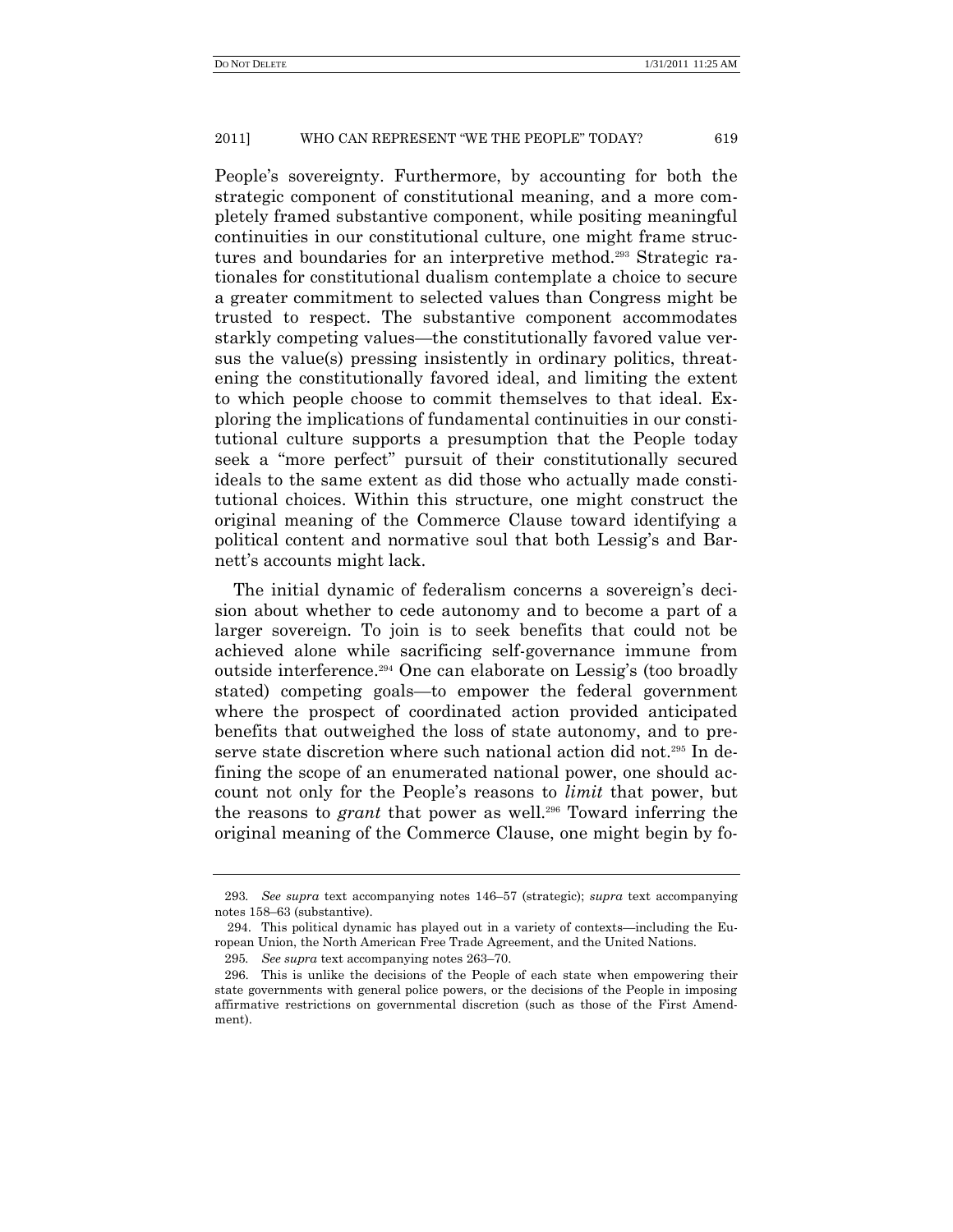cusing not so much on the various original definitions of words in the Commerce Clause, as does Barnett, $297$  but on why commerce was viewed by the People of 1787 as valuable.

*Why was commerce—an exchange or trade between parties (even as defined by Barnett)—valued in 1787?* People trade when each anticipates being better off after the bargain than before. Commerce enhances the welfare of participants and, in the aggregate, enhances the welfare of society. From this perspective, commerce is good, and more commerce is better.<sup>298</sup>

*Why was commerce between people in different states particularly valuable?* Goods or services in one state might not be available in another; or might be better; or might be cheaper. If a person can trade for products otherwise unavailable in his own state, or better or cheaper than in his own state, he is better off than if his trading options were restricted. Interstate commerce is a means toward the end of more commerce. Again, more commerce is better than less.<sup>299</sup>

*How would a national power to regulate commerce among the several states provide more commerce through interstate commerce?* First, national regulation could remove protectionist barriers that various states had imposed.<sup>300</sup> Second, national regulation might affirmatively promote interstate commerce.<sup>301</sup> Com-

<sup>297</sup>*. See* Barnett, *supra* note 277, at 111. For a discussion of the pitfalls in interpreting legal provisions by mechanically summing the putative definitions of words, rather than seeking the functional meaning of the governmental power (or prohibition) that the words together were intended to create, see *supra* note 185.

<sup>298</sup>*. See* THE FEDERALIST NO. 10, *supra* note 90, at 73 (James Madison) (positing the desire for property as an essential element of self-interest); THE FEDERALIST NO. 11, *supra* note 90, at 84 (Alexander Hamilton) (discussing wealth creation through commerce affirmatively promoted by government). *See generally* ALEXANDER HAMILTON, *Report on the Subject of Manufactures*, *in* THE WORKS OF ALEXANDER HAMILTON 157 (1810) (same); ADAM SMITH, THE WEALTH OF NATIONS (Harriman House 2007) (1776) (discussing wealth creation through commerce guided by the "invisible hand").

<sup>299.</sup> *See* THE FEDERALIST NO. 12, *supra* note 90, at 86 (Alexander Hamilton) ("The prosperity of commerce is . . . the most productive source of national wealth . . . . By multiplying the means of gratification, by promoting the introduction and circulation of the precious metals, those darling objects of human avarice and enterprise, it serves to vivify and invigorate all the channels of industry and to make them flow with greater activity and copiousness.‖).

<sup>300.</sup> *See* THE FEDERALIST No. 22, *supra* note 90, at 140 (Alexander Hamilton) ("The interfering and unneighborly regulations of some States . . . if not restrained by a national control, would be multiplied and extended till they became . . . injurious impediments to the intercourse between the different parts of the Confederacy.‖).

<sup>301</sup>*. See* HAMILTON, *Report on the Subject of Manufactures*, *supra* note 298, at 157 (challenging ―invisible hand‖ with proposition that industry will better develop with go-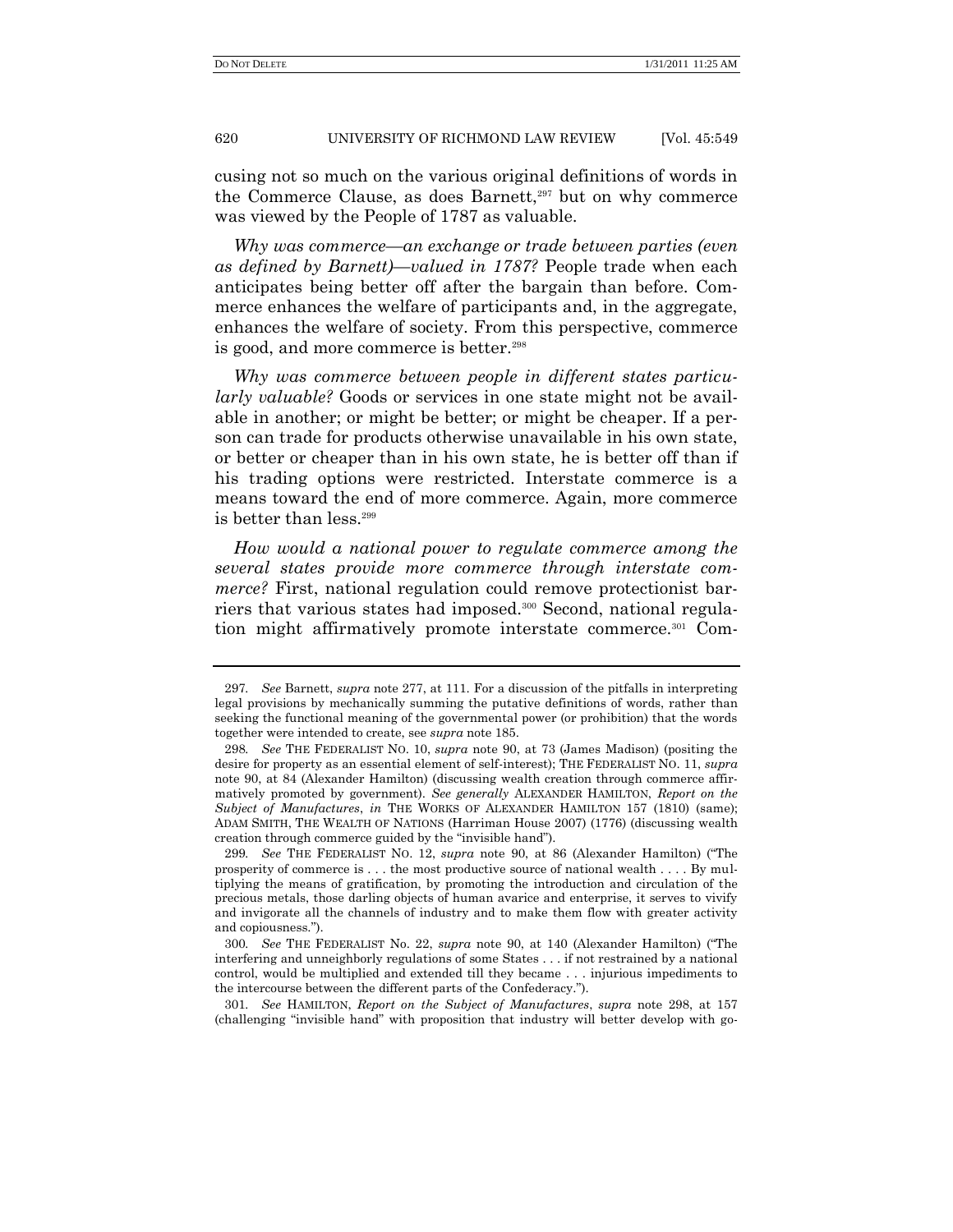peting with the desirability of more commerce through national superintendence is the value of state autonomy.<sup>302</sup> Whether seeking to achieve police objectives, or its own economic objectives, a state's preferred policy would be preempted if in conflict with federal law.<sup>303</sup> People would have understood that by empowering Congress toward affirmatively promoting interstate commerce, they would risk sacrificing more state discretion than by empowering Congress simply to eliminate protectionism. Either choice would have been plausible, to the extent that more trade over the longer term seems unambiguously valuable.

With this view of substance, one can return to the strategic component of original meaning. The commerce power was created with limits. Substantively, these limits were designed to serve the value of retained state discretion.<sup>304</sup> Strategically, these limits were defined as constitutional mandates to secure a greater commitment to state autonomy than Congress was trusted to respect. The "arts of designing men, or the influence of particular conjunctures,‖ could tempt Congress to aggrandize its reach; to regulate in ways or toward ends that did not promise the benefits that the People created the commerce power to achieve—thereby preempting state discretion without compensation.<sup>305</sup>

From this portrait of the People's intended original meaning of the commerce power, it remains to construct formal judicial doctrine for its enforcement. The proper terms of judicial doctrine defining a power depend not only on the scope of the national objectives the People sought to achieve—*how* economically ambitious they were, and *how* willing to risk retained state sovereignty but also on the way in which they intended to structure the powers given. Did they, for example, intend to define congressional

THE FEDERALIST NO. 11, *supra* note 90, at 85–86 (Alexander Hamilton).

vernmental support and regulation); *id.* at 237 (advocating federal inspection of manufactured products to ensure quality, to promote public trust, and thereby to promote commerce). Hamilton alluded to an economic potential "far into the regions of futurity" that national superintendence could create:

Europe . . . by force and by fraud [has] extended her dominion over them all. Africa, Asia, and America . . . . It belongs to us to vindicate the honor of the human race, and to teach that assuming brother moderation. . . . Let the thirteen States, bound together in a strict and indissoluble Union, . . . dictate the terms of the connection between the old and the new world!

<sup>302</sup>*. See* Lessig, *supra* note 263, at 135.

<sup>303.</sup> U.S. CONST. art. VI, § 1, cl. 2.

<sup>304</sup>*. See supra* text accompanying notes 263–66.

<sup>305</sup>*. See* THE FEDERALIST NO. 78, *supra* note 90, at 468 (Alexander Hamilton).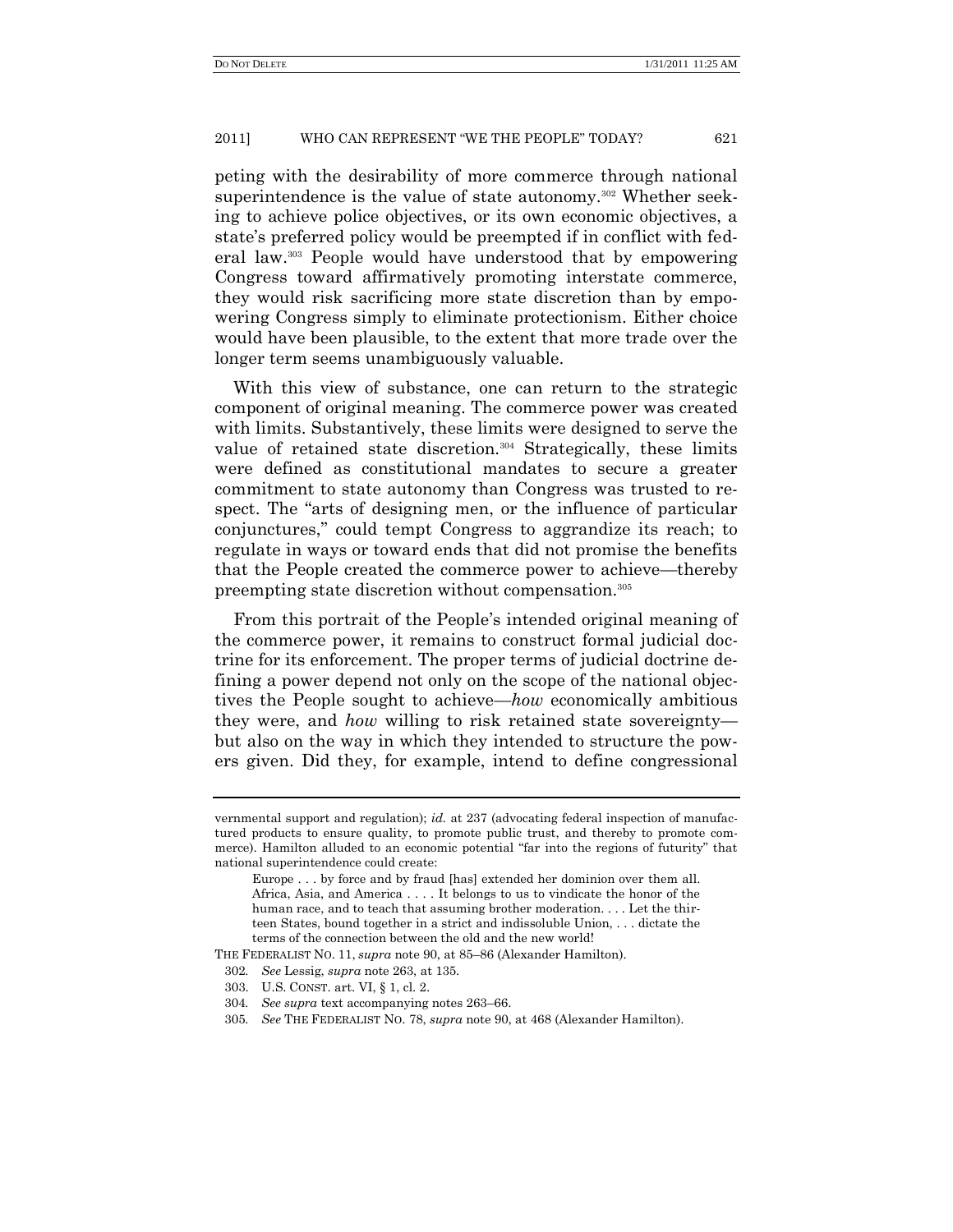powers in terms of limited authorized objects (that is, purposes) for regulating, or in terms of limited authorized subjects of regulation?<sup>306</sup>

In *McCulloch v. Maryland*, Marshall defined the structure of the enumerated powers (other than the Necessary and Proper Clause) in terms of limited purposes that the People intended to authorize Congress to pursue.<sup>307</sup> Related to his construction that "necessary" means "convenient," Marshall determined that Congress could choose *any* means of regulation (not affirmatively prohibited) so long as it pursued an end or "object"—that is, a *purpose*—authorized by the People through an enumerated power.<sup>308</sup> ―Let the end be legitimate, let it be within the scope of the constitution, and all means which are appropriate, which are plainly adapted to that end, which are not prohibited, but consist with the letter and spirit of the constitution, are constitutional."<sup>309</sup> Marshall followed a similar approach in *Gibbons v. Ogden*. <sup>310</sup> Referring to the Commerce Clause, Marshall asked, "What is this power?" His answer: "[T]he sovereignty of Congress, though *limited to specified objects, is plenary as to those objects.*"<sup>311</sup> Marshall did not, however, specify his view of the particular limited objects that the People of 1787 authorized Congress to pursue under the commerce power.<sup>312</sup>

Perhaps because original meaning was indeterminate even in 1824, Marshall, elsewhere in *Gibbons*, defined Commerce Clause discretion not in terms of authorized objects (i.e., purposes), but

<sup>306</sup>*. See* David Chang, *Structuring Constitutional Doctrine: Principles, Proof, and the Functions of Judicial Review*, 58 RUTGERS L. REV. 777, 886–902 (2006) [hereinafter Chang, *Structuring Constitutional Doctrine*].

<sup>307.</sup> 17 U.S. (4 Wheat.) 316, 405 (1819).

<sup>308</sup>*. Id*. at 421, 423.

<sup>309</sup>*. Id*. at 421.

<sup>310.</sup> 22 U.S. (9 Wheat.) 1 (1824).

<sup>311</sup>*. Id*. at 196–97 (emphasis added).

<sup>312.</sup> Consistent with the foregoing discussion, however, one might identify two plausible alternatives. First, Congress may choose any means of regulation (under the Necessary and Proper Clause) if its purpose (under the Commerce Clause) is to eliminate protectionist trade barriers. Second, Congress may choose any means of regulation if its purpose is to promote commerce among the several states. These views of the original meaning of the commerce power (supplemented with Necessary and Proper Clause discretion) posit that the People transferred to the Congress the authority to make political judgments, according to prevailing circumstances, about how best to achieve the constitutionally limited purposes of eliminating protectionist barriers, or of affirmatively promoting interstate commerce*. See infra* text accompanying notes 317–19.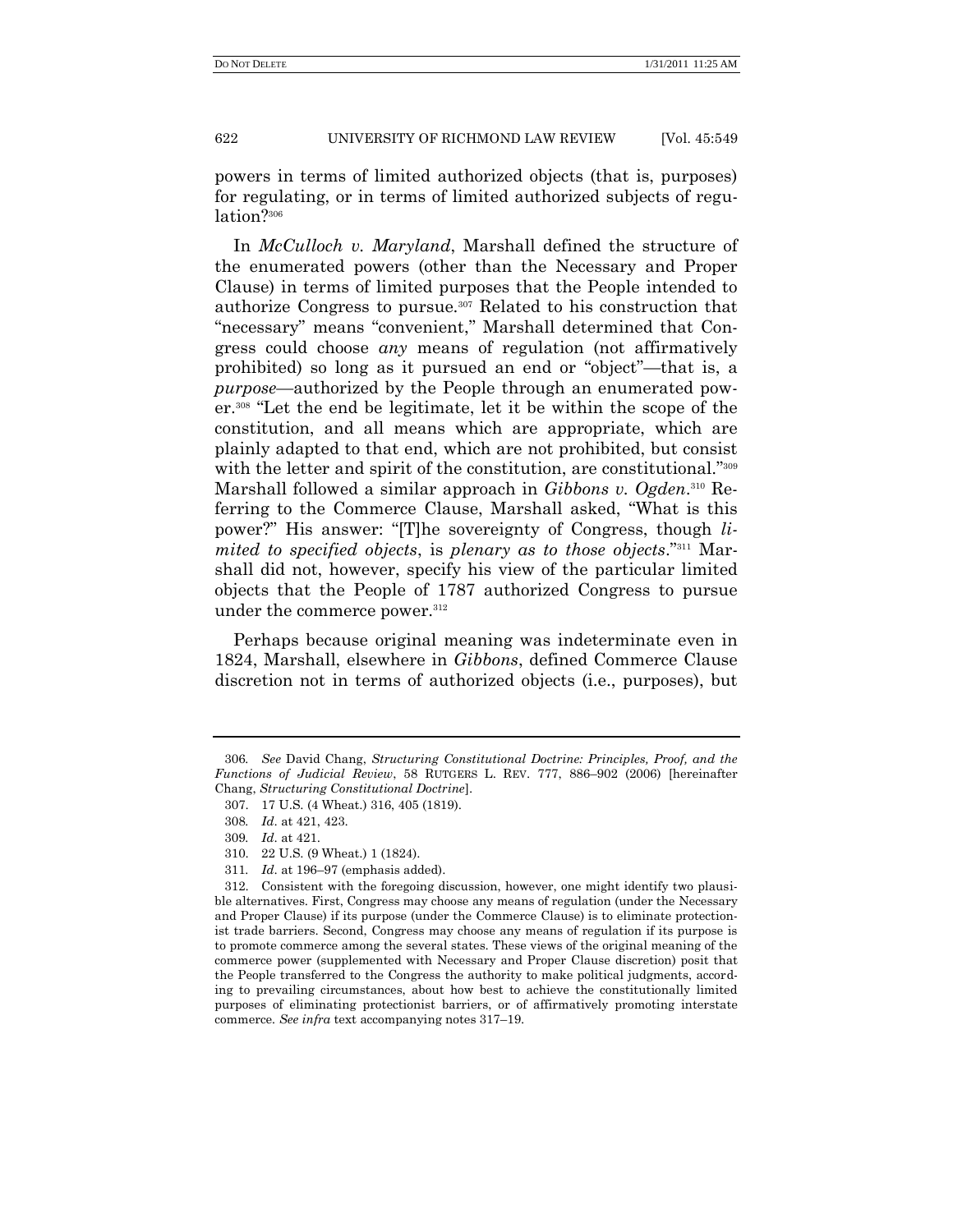subjects.<sup>313</sup> Marshall began his *Gibbons* analysis by considering whether ship navigation falls within the *subject* of commerce.<sup>314</sup> ―The *subject* to be regulated is commerce . . . . *If commerce does not include navigation, the government of the Union* has no direct power over that subject, and *can make no law prescribing* what shall constitute American vessels, or requiring that they shall be navigated by American seamen."<sup>315</sup> This analysis, defining "commerce" and "among the several states" as *subjects* of regulation, is inconsistent with that part of his opinion, discussed above, defining the power "to regulate."<sup>316</sup> If Congress may choose *any means* of regulation in pursuit of an authorized end—as Marshall had suggested in *McCulloch*, <sup>317</sup> and in the later part of *Gibbons*318—the assertion that Congress could make no law regulating vessels or seamen "[i]f commerce does not include navigation" would simply be wrong.<sup>319</sup>

Thus, in particularizing formal doctrine for defining the original meaning of Congress's power under the Commerce Clause, one must address two ambiguities: First, did the People of 1787 create the commerce power merely to eliminate protectionist trade barriers, or, more broadly, to promote interstate commerce affirmatively? Second, did the People intend to create such power defined in terms of limited authorized objects (that is, authorized purposes), or limited authorized subjects?<sup>320</sup>

320. Barnett conceptualizes Congress's commerce power in terms of authorized *subjects* of regulation. *See* Barnett, *supra* note 277, at 112. Indeed, by pursuing the original meaning of the terms "commerce" and "among the several states," Barnett's approach echoes

<sup>313</sup>*. Gibbons*, 22 U.S. (9 Wheat.) at 195.

<sup>314</sup>*. Id*. at 189–90.

<sup>315</sup>*. Id.* (emphasis added). Marshall pursued a similar subject-centered inquiry into whether the navigation of vessels within a state's waters is encompassed by "commerce *among the several states.*‖ *Id.* at 194–95 (emphasis added).

<sup>316</sup>*. Id.* at 196–97.

<sup>317</sup>*. See* McCulloch v. Maryland, 17 U.S. (4 Wheat.) 316, 421, 423 (1819).

<sup>318</sup>*. Gibbons*, 22 U.S. (9 Wheat.) at 196–97.

<sup>319</sup>*. Id.* at 190 (emphasis added). Although Marshall might be suggesting that Congress could have "*indirect*" power over navigation, perhaps derived from the Necessary and Proper Clause, he nevertheless asserts that if "commerce" does not include navigation, Congress could "make *no* law" regulating vessels or seamen—a proposition that necessarily must take account of Congress's Necessary and Proper Clause discretion. *Id.* (emphasis added). Thus, Marshall's characterization of Congress's discretion under the Commerce Clause in this portion of *Gibbons* is at odds with that developed in *McCulloch* and in the later, purpose-focused portion of *Gibbons*. *See* Chang, *Structuring Constitutional Doctrine*, *supra* note 306, at 886–902 (comparing Marshall's view in *McCulloch* to the two approaches he pursued in *Gibbons*).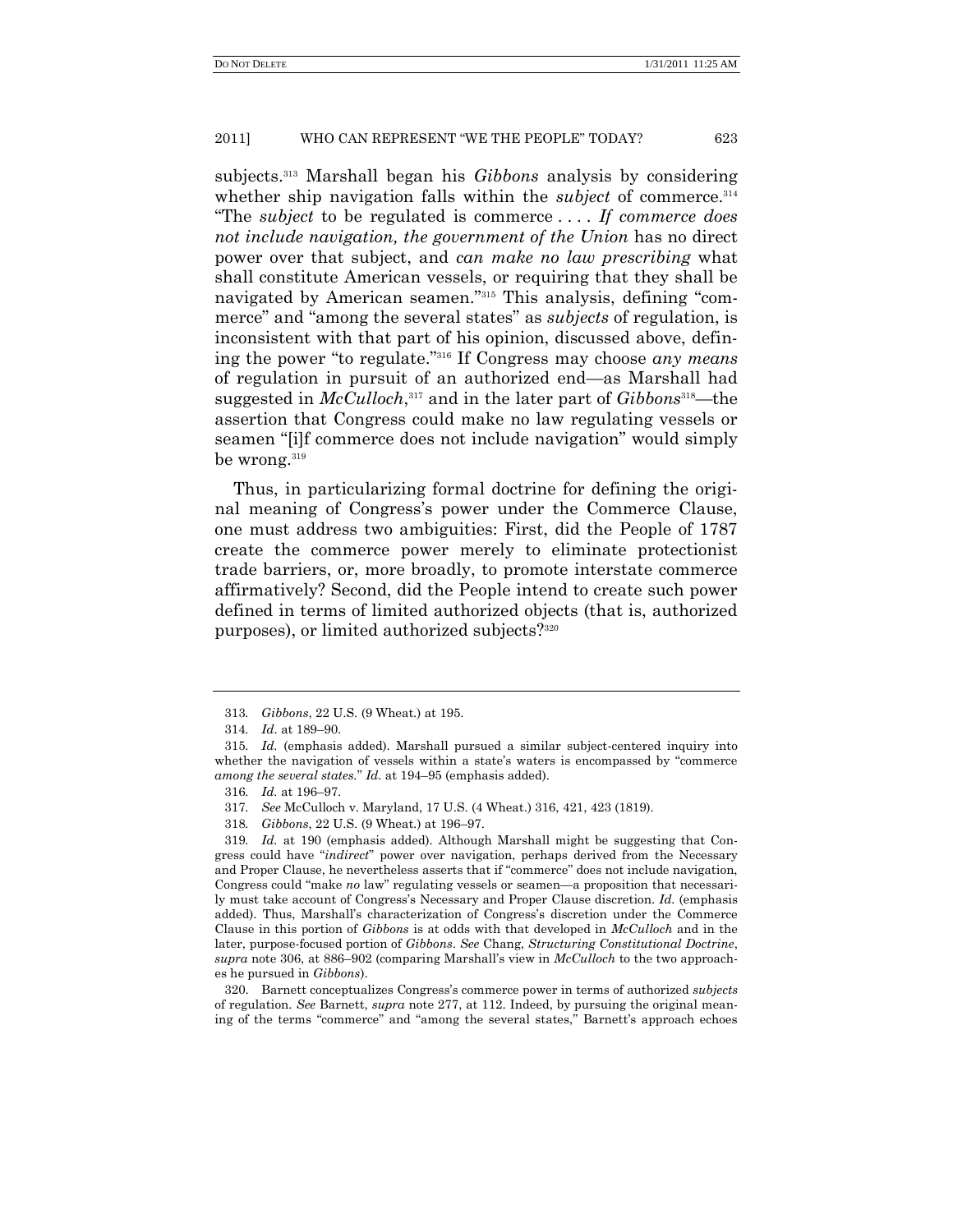It might be very difficult for an interpreter to ascertain whether there was a meeting of the minds on the plausible alternatives of seeking the broader (more ambitious) economic objectives, or merely the narrower. Furthermore, the People might not have thought much about whether Congress's power should be defined doctrinally in terms of objects or subjects. These indeterminacies must somehow be confronted, whether pursuing conventional originalism, or the "translations" of Lessig and Barnett, or an interpretive approach designed to serve the strategic constitutionalism of the sovereign People today through a reconceptualized originalism.

With some analytical license, one can understand *Knight* and *Carter* as authorizing the regulation of any subject, if Congress pursues a purpose of eliminating protectionist trade barriers.<sup>321</sup> One can understand *Jones & Laughlin* as authorizing the regulation of any subject, if Congress pursues a purpose of promoting interstate commerce.<sup>322</sup> One can understand *Darby* as abandoning

the portions of Marshall's *Gibbons* opinion that were inconsistent with *McCulloch*. *See supra* note 297 and accompanying text.

<sup>321.</sup> In determining whether the regulated intrastate activity had the required "direct" effect on interstate commerce, the Court suggested that the "object" (or purpose) of those engaged in the regulated activity "to restrain" interstate commerce is determinative. See United States v. E.C. Knight Co., 156 U.S. 1, 12 (1895). A purpose to restrain interstate commerce is the essence of protectionism. Thus, Congress may regulate intrastate activity if its purpose is to prohibit protectionist barriers to interstate commerce. Decades later, the Court defined a "direct" causal connection between a regulated activity and its effect on interstate commerce as one caused "proximately. . . . It connotes the absence of an efficient intervening agency or condition.‖ Carter v. Carter Coal Col., 298 U.S. 238, 307–08 (1936). Exactly what this means is a bit opaque, but one might reasonably suppose that by such definition of "direct," Justice Sutherland meant, at a minimum, a chain of causation between the regulated activity and an effect on interstate commerce that does not involve some intervening human actor exercising will. It is difficult to conceive of a regulated activity that would affect interstate commerce without an intervening human actor in the chain of causation, except if the regulated activity involved discrimination against interstate commerce. A public tariff on out-of-state commerce, or a private rate structure charging more to ship goods across rather within state lines, would affect the volume of interstate commerce simply by discouraging buyers from purchasing out of state, or shippers to ship out of state. These altered choices are themselves the effect on interstate commerce about which Congress might be concerned, and they are "directly" caused—that is, without intervening human choice—by the regulated activity (the discriminatory treatment of interstate commerce). Thus, both the *Knight* and *Carter* definitions of "direct" at least connect with a congressional power to target protectionism and, perhaps, other affirmative impediments to interstate commerce.

<sup>322.</sup> Justice Hughes defined Congress's power in terms he labeled as "the fundamental" principle"—"that the power to regulate commerce is the power to enact 'all appropriate legislation' for 'its protection or advancement." NLRB v. Jones & Laughlin Steel Corp., 301 U.S. 1, 36–37 (1937) (quoting The Daniel Ball, 77 U.S. (10 Wall.) 557, 564 (1870)); *see* Chang, *Structuring Constitutional Doctrine*, *supra* note 306, at 904–06.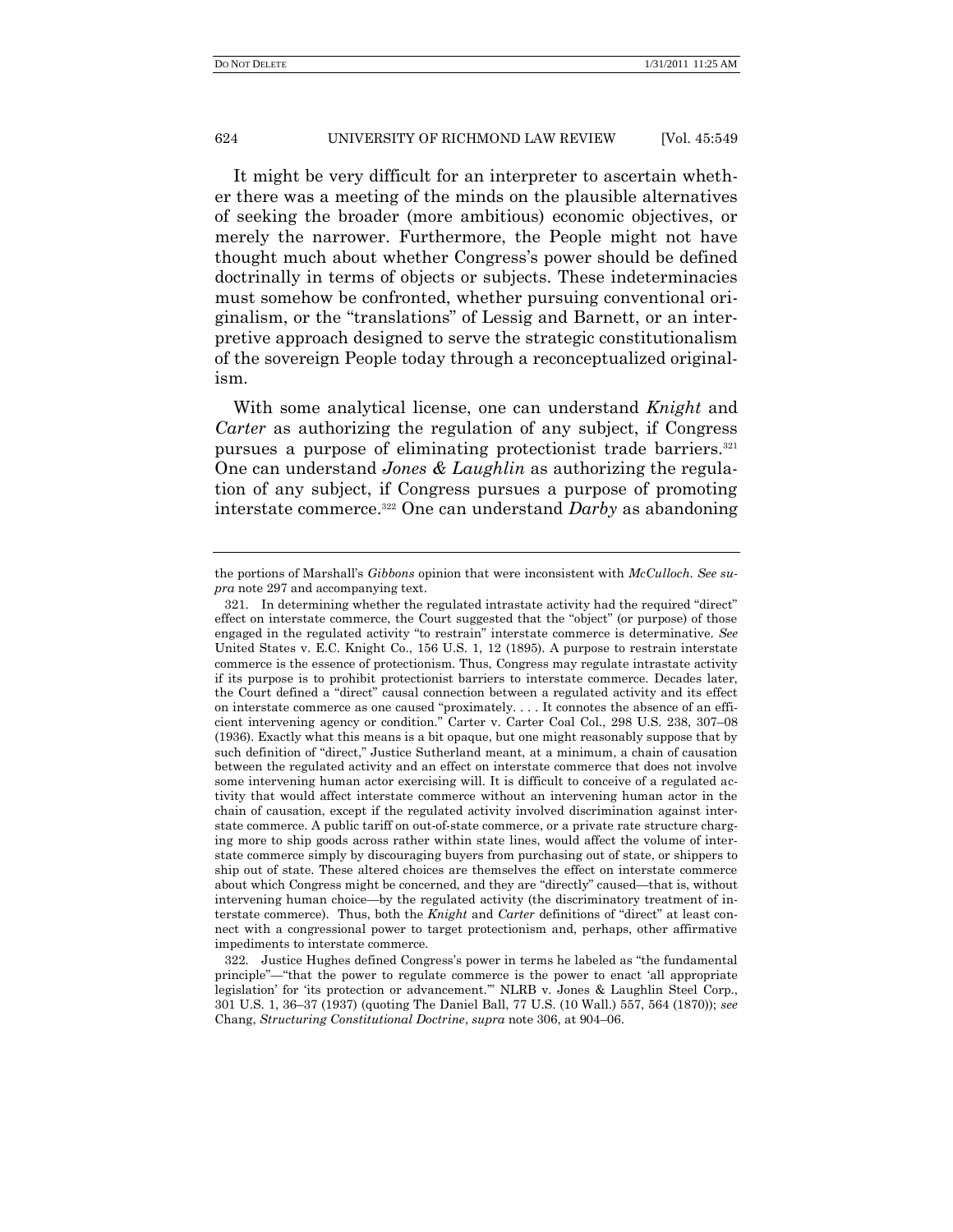the concept of constitutionally limited purposes, and framing doctrine in terms of authorized subjects: Congress may pursue any purpose, so long as the *subject* regulated is, or substantially affects, interstate commerce.<sup>323</sup> Which doctrine most plausibly identifies the choices that the People of 1937—or, far more importantly, the People of 2011—would make if engaged in constitutional politics?

*Choosing Between* Knight-Carter *and* Jones & Laughlin. Lessig suggests that given "the relative integration of social and economic forces" during the nineteenth and early twentieth centuries, continued enforcement of the commerce power according to its original meaning would have authorized Congress to do far more "than the framers imagined." $324}$  On this basis of this changed factual presupposition, he posits the need for interpretive translation to maintain the "original balance."<sup>325</sup>

But the economic integration on which Lessig focuses was not accompanied by an explosion of state and local *protectionist* policies.<sup>326</sup> Thus, if original meaning authorized Congress to regulate only for the purpose of eliminating protectionist barriers—the *Knight-Carter* definition of congressional power—such economic integration would not have increased the occasion for *constitutionally permissible* national regulation; it would not have authorized Congress to do far more "than the framers imagined." In relation to such a view of original meaning, therefore, economic integration would not have constituted a changed factual presupposition warranting interpretive translation to restore Lessig's "original balance."

Because of economic integration, however, many aspects of local production, in the aggregate, *affected* interstate commerce to an unprecedented extent.<sup>327</sup> Thus, if original meaning authorized

<sup>323.</sup> Justice Stone indicated that when Congress regulates interstate commerce, "motive and purpose" are irrelevant. United States v. Darby, 312 U.S. 100, 115 (1941). Furthermore, Congress may regulate a subject, other than interstate commerce, that has a substantial effect on interstate commerce, regardless of whether that effect is economic or morally evaluated. *Id.* at 122; *see* Chang, *Structuring Constitutional Doctrine*, *supra* note 306, at 910–13.

<sup>324.</sup> Lessig, *supra* note 263, at 137, 141 (alteration in original); *see supra* text accompanying notes 267–76.

<sup>325.</sup> Lessig, *supra* note 263, at 134; *see supra* text accompanying notes 263–66.

<sup>326</sup>*. See* Lessig, *supra* note 263, at 138–39.

<sup>327</sup>*. See* Robert L. Stern, *The Commerce Clause and the National Economy*, *1933–1946*, 59 HARV. L. REV. 647, 660–61 (1946).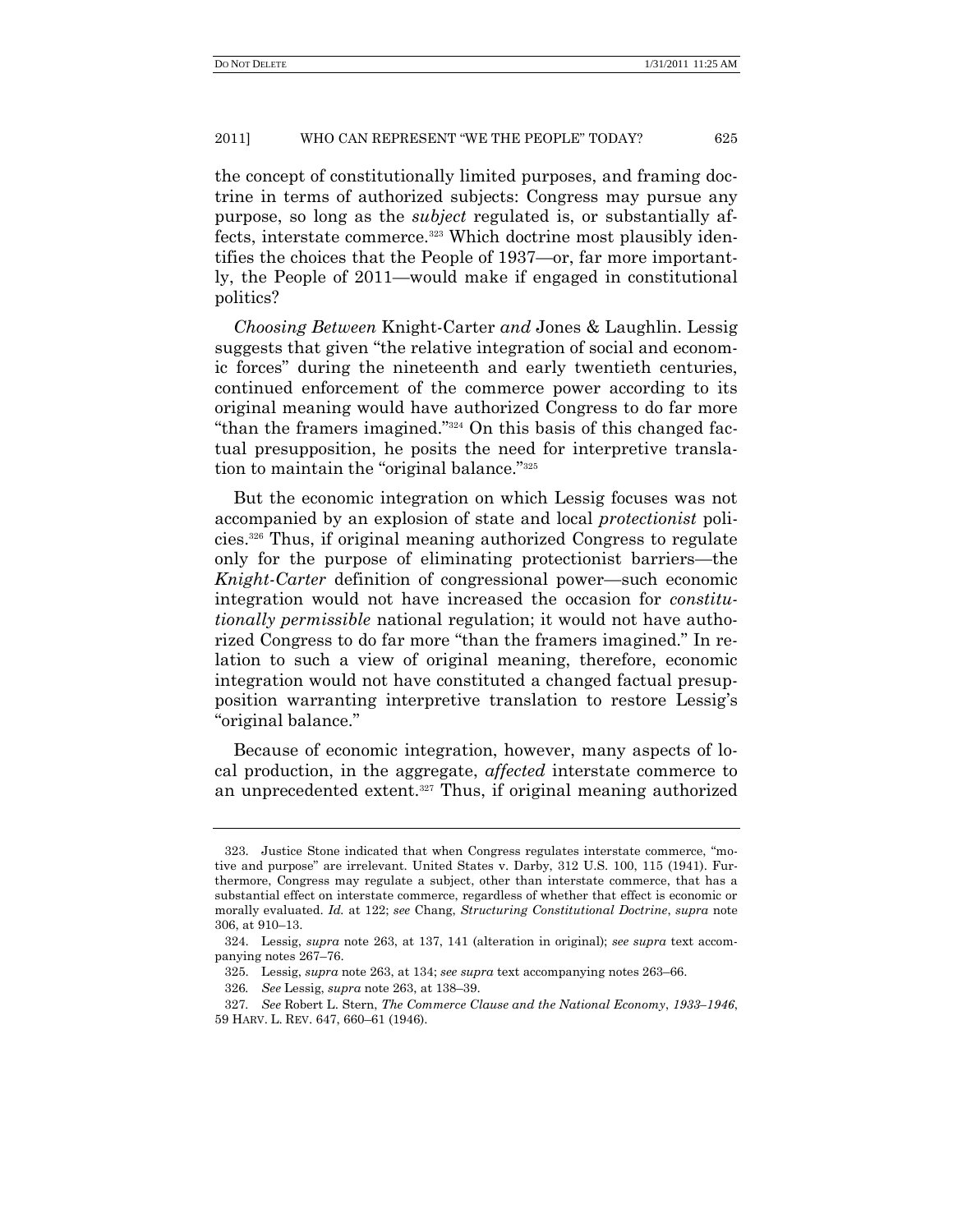Congress to regulate for broader purposes of promoting interstate commerce—the *Jones & Laughlin* definition of congressional power—economic integration opened up so much for Congress to target within the boundaries of its granted power. In relation to *this* posited original meaning, economic integration—as Lessig suggests—could constitute a changed factual presupposition relevant for interpretive translation.<sup>328</sup> But, as discussed above, it remains unclear whether *Knight-Carter* or *Jones & Laughlin* enforced a correct definition of original meaning. Can one know which factual changes to account for in translating original meaning if one does not know the original meaning subject to translation?

Consider the implications of potentially changed *normative* presuppositions. Lessig suggests that accounting for such changes is illegitimate for interpretive translation.<sup>329</sup> I have questioned that proposition. In support of my view, I have presented as an example the original meaning of equal protection, and the dissipation of racism as a normative force shaping law.<sup>330</sup> In relation to the commerce power, one might plausibly identify a very different kind of relevant normative evolution.

The normative evolution relevant to equal protection was *reduced* commitment to the *values that competed with* the constitutionally secured value—racism diminished in relation to the ―created equal‖ value. Plausible normative evolution relevant to the commerce power might entail *increased* commitment to the *values that competed with* the constitutionally secured value trade and wealth creation more valued in relation to (the constitutionally secured value of) state autonomy. Unlike Hamilton and the People of 1787, whose visionary glance saw only the vaguest sense of America "in futurity," the People today know the national economic potential, hold the national government accountable for economic boom and bust alike, and understand the potential economic benefits of national regulation.<sup>331</sup> Because of this, and

<sup>328.</sup> It seems unlikely, for example, that the People of 1787 expected that Congress would be concerned with terms of employment; it seems unlikely they expected that authorizing Congress to choose its preferred means toward the end of promoting interstate commerce would open the door to federal policies, like health insurance reform, that could preempt so much corresponding state discretion.

<sup>329</sup>*. See* Lessig, *supra* note 186, at 1252–53.

<sup>330</sup>*. See supra* text accompanying notes 243–47.

<sup>331</sup>*. See supra* note 301 and accompanying text. In a relatively recent consideration of Congress's discretion under the Commerce Clause, Justices Kennedy and O'Connor ex-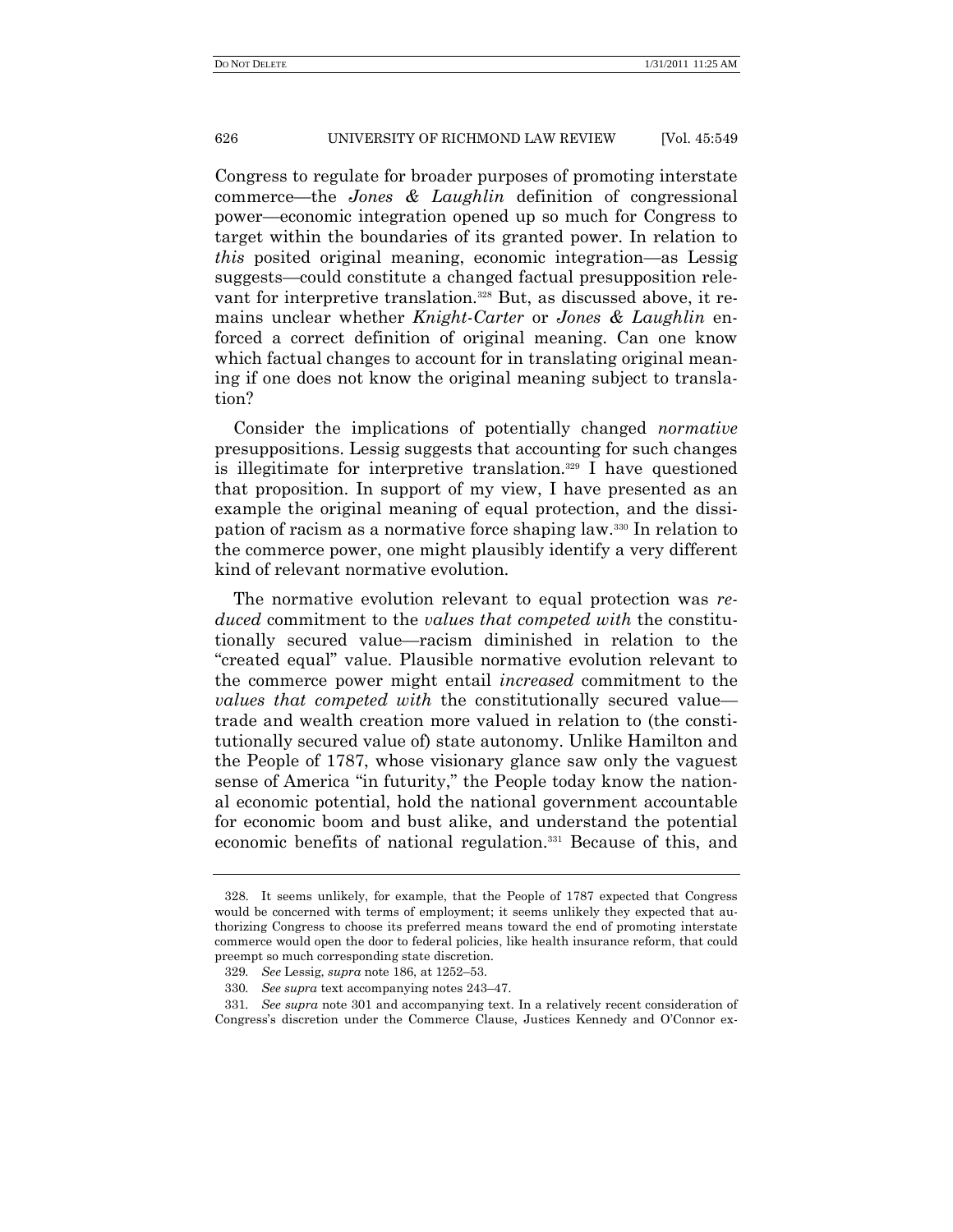because the People today probably are not less materialistic than were those of 1787, one might reasonably suppose that the living electorate, if engaged in constitutional politics, could more highly value national regulation affirmatively to promote interstate commerce than did the ratification generation in 1787.

The reason for considering these normative presuppositions, and plausible changes, is not to pinpoint what the People of 1787 originally intended. Rather, it is to interpret the choices the sovereign *living* electorate would make if it engaged in constitutional politics, based on inferences rooted in the original meaning of the aging Constitution. If one views *Knight-Carter* and *Jones & Laughlin* as equally plausible interpretations of the commerce power in 1787, positing that the People today might be somewhat less concerned about retained local discretion (in relation to the benefits of economic development) and more sanguine about national regulation (as a source of economic development), provides a tie-breaker for otherwise indeterminate original meaning. *Jones & Laughlin* emerges as the more plausibly correct application of reconceptualized constitutional meaning today. In other words, still positing fundamental continuities in America's political culture, *Jones & Laughlin* emerges as more plausibly correct in identifying the choices *the sovereign People today* would make for defining national legislative power if engaged in constitutional politics.

*Choosing* Darby—*Necessary Interpretive Predicates. Darby* can be understood as authorizing Congress to pursue the full range of moral and police power purposes, so long as the subject regulated is, or substantially affects, interstate commerce.<sup>332</sup> This does not seem a plausible interpretation of the People's values in 1787. When the national government regulates for a purpose of promoting interstate commerce, any loss of state discretion would be compensated by the anticipated creation of wealth. Empowering the national government to pursue police objectives at best enables people to trade occasions of imposing their morality (when in the majority) on other states, and having the moral

plored the implications of modern conditions and values, and declared: "Congress can regulate in the commercial sphere on the assumption that we have a single national market and a unified purpose to build a stable national economy." United States v. Lopez, 514 U.S. 549, 574 (1995) (Kennedy, J., concurring).

<sup>332</sup>*. See supra* note 323 and accompanying text.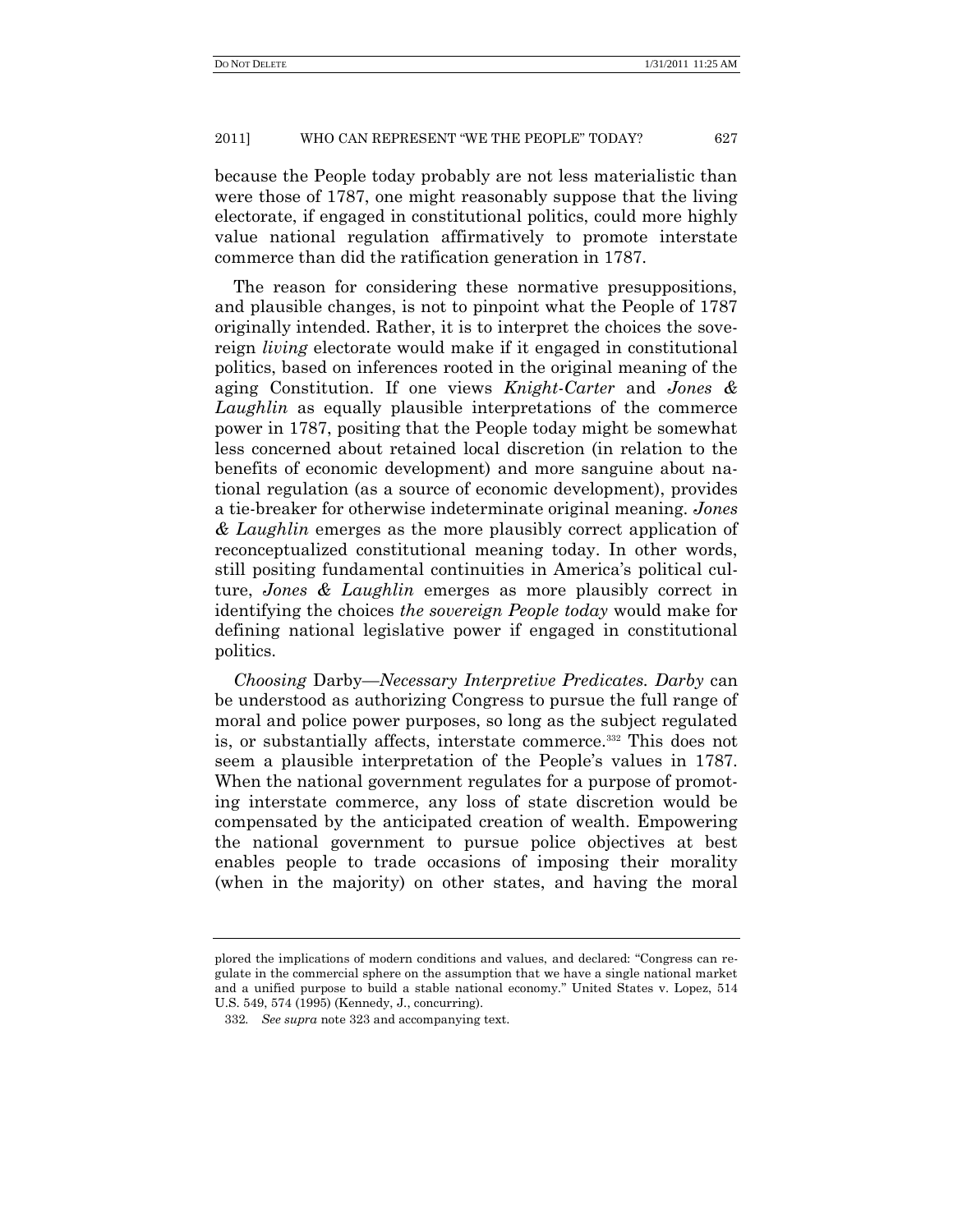standards of others imposed on them (when in the minority).<sup>333</sup> Trading occasions for being a moral governor versus being morally governed is, at best, ambiguously desirable.

But suppose there has been substantial evolution in the *normative* presuppositions on which the "original balance" was struck.<sup>334</sup> Suppose that the national electorate today has an increased inclination for congressional legislation to achieve not merely economic growth, but moral or other police objectives *beyond* those that the People of 1787 viewed as justifying the preemption of state discretion. Furthermore, suppose the People today have less concern for their own retained state discretion than did those of 1787. Suppose they value the opportunity to be a morality exporter more than they are concerned about being morally imposed upon.<sup>335</sup>

If such suppositions were established, one might view *Darby*'s doctrine as successfully identifying the choices the sovereign living electorate would make in constitutional politics. But establishing this evolution is more difficult than establishing that the racism once underlying Jim Crow has receded, and that the ―created equal‖ values underlying equal protection have the continued (if not enhanced) commitment of the American people. Although Congress does seem far more inclined today to pursue police objectives than in 1787, this does not necessarily indicate a fundamental shift in the *relative* desires to pursue moral objectives through national *versus* state law. State governments regulate a much broader array of matters today than in 1787—a point that Barnett recognizes, and bemoans.<sup>336</sup> Thus, the greater inclination today (than in 1787) of the People to pursue broad police regulations through Congress could well reflect a greater comfort with regulation in general, rather than a shift from the state toward a national political identity.

<sup>333</sup>*. See supra* notes 300–05 and accompanying text.

<sup>334.</sup> For implications of evolved national values in a *decreased* inclination to intrude on state autonomy—the federalism analog to diminished racism for equal protection—see *infra* note 338.

<sup>335.</sup> The Reconstruction amendments imposed new national mandates limiting state discretion across a broad range of policies. Furthermore, one might posit that through two centuries of the nation's existence, the People have developed a national identity they could not have had in 1787, which perhaps has reduced fears about the unknown consequences of sacrificing state sovereignty by empowering the national government.

<sup>336</sup>*. See supra* text at notes 288–90; *infra* note 339.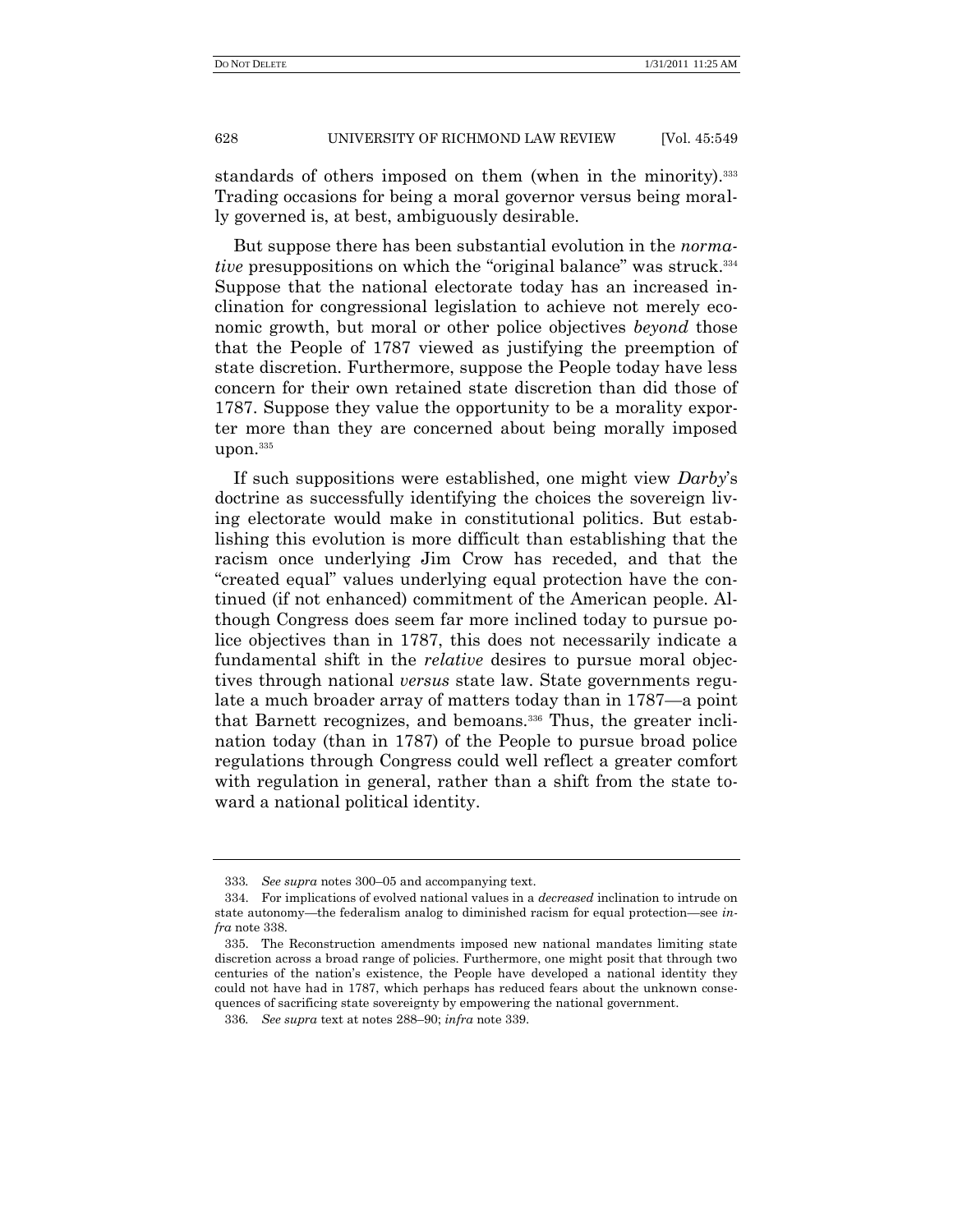Furthermore, the political gamesmanship underlying the original dynamic of federalism remains in play today. What a citizen could gain through imposing his moral concerns on other states *still* is not unambiguously more significant than what he could lose if Congress were to impose an unwanted moral policy on his own state. If a person, as part of a state majority (as is required for such state's vote to ratify a constitutional amendment under Article V)—whether on abortion, gay marriage, or health care (as a matter of morality, rather than economic productivity)—is confident of having his preferred policy within his own state, would he risk having that preference preempted by a contrary national standard for the opportunity to have his own sense of justice imposed on other states? The answer (most probably) was *no* in 1787. It is hardly evident that the answer is different today.<sup>337</sup>

For translation based on a reconceptualized originalism in service of the sovereign living electorate—the interpretive method in service of the interpretive mission urged here—one must overcome a presumption of fundamental continuities in America's political culture to deny that the People today, like those of 1787, would empower the national government to legislate only if doing so promised unambiguous benefits that could not be achieved by the states independently, and that make worthwhile the loss of state autonomy. While the idea that we all are *American* has appeal, ongoing lip service to federalism, to preserving state discretion, and to limiting the national apparatus raises substantial doubts about the fully nationalized polity that *Darby*'s move to a national police power would imply.<sup>338</sup> Changes in values relevant

<sup>337.</sup> This analysis presupposes that the People today would choose a process for constitutional amendment or creation that, like Article V, politically organizes the electorate by states, and that the People today continue to value governmental autonomy within their respective states, as did the People of 1787. The calculus of self-interest and political gamesmanship would be very different, however, if the People today choose an amendment process that abandoned the significance of state identity. For pursuing the mission of identifying the choices the sovereign living electorate would make in constitutional politics, through interpreting aging constitutional provisions based on exploring the implications of fundamental continuities in our political culture, the more supportable frame of reference is that developed in the text, above—that the People today, like those of 1787, continue to value federalism, continue to value state autonomy, and remain concerned about national intrusions on state autonomy that cannot be justified as providing benefits (within their respective states) unattainable without a uniform national policy.

<sup>338.</sup> For equal protection, a critically changed normative presupposition was the substantial mitigation of the political impulse (racism) that starkly competed with the constitutionally secured value ("created equal"). For defining national legislative power, the analogous evolution would be a substantial diminution in the political impulse (to impose national standards on states) that starkly competed with the constitutionally secured val-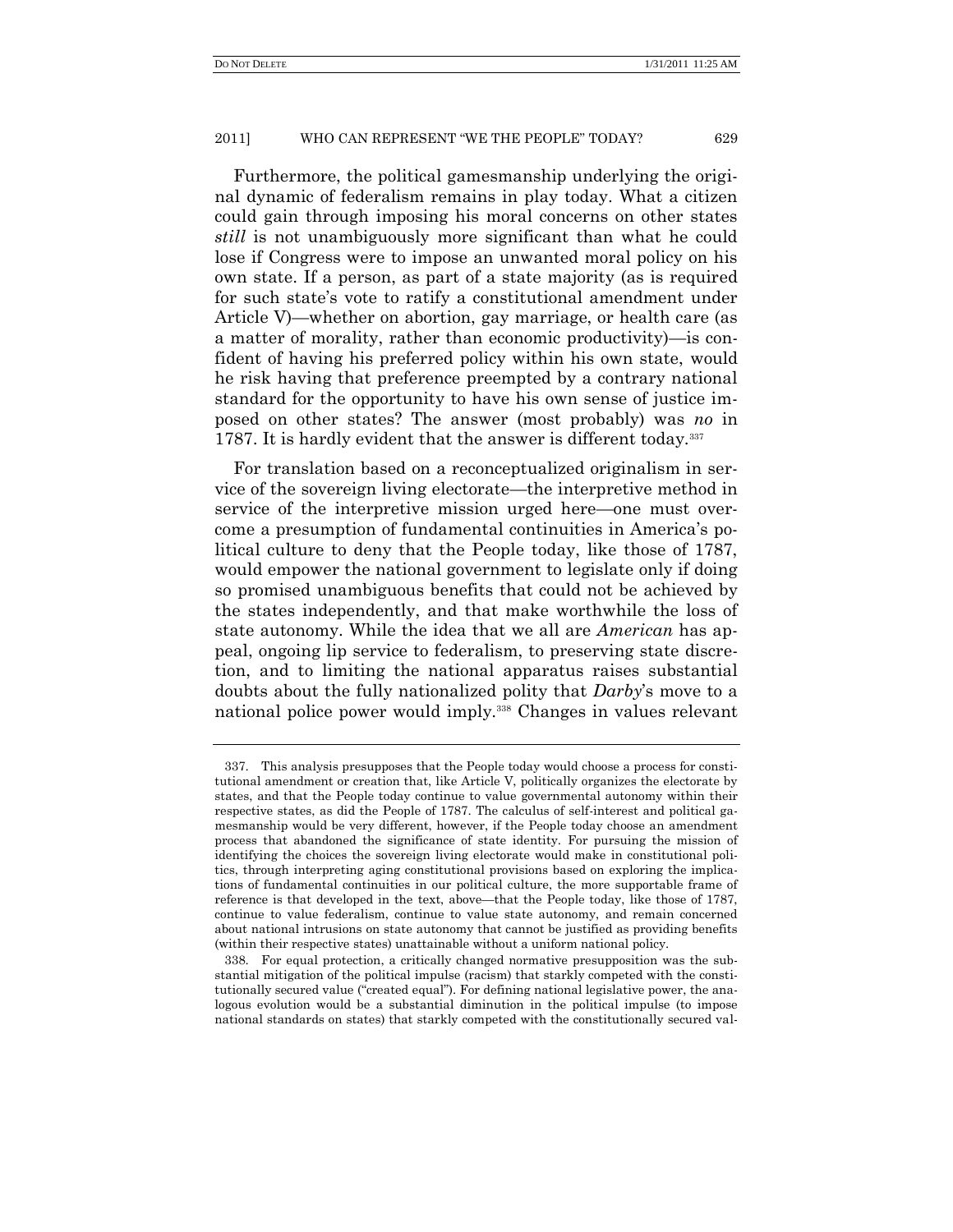to original meaning should be considered in identifying the choices the sovereign living electorate would make in constitutional politics. But one strains to find evidence of changes in relevant normative presuppositions sufficient to support the tidal changes implied by *Darby*. 339

## 4. Speech: Political Advocacy by Corporations

In *Citizens United v. FEC*, the Supreme Court invalidated provisions of the Bipartisan Campaign Reform Act of 2002 ("BCRA"), which prohibited nonmedia corporations from using general treasury funds to pay for political advertisements about political candidates.<sup>340</sup> Among the justifications asserted, the government claimed the BCRA reduced the distortion of political debate that could result from the participation of "immense aggregations of wealth  $\dots$  accumulated with the help of the corporate form."<sup>341</sup>

*The Court's Analysis.* Justice Kennedy roots his opinion for the majority in the classic notion that speech is constitutionally protected because it "is an essential mechanism of democracy—it is

ue (retained state autonomy). The interpretive move in the context of national legislative power analogous to that with respect to equal protection would be to extend the constitutionally secured value (state autonomy) to contexts from which it had originally been excluded—that is, to expand the intrusions of the Tenth Amendment into Congress's enumerated powers as originally defined. Of course, positing evolved values of this sort—a *reduced* inclination to establish national standards through legislation—is entirely implausible.

<sup>339.</sup> This does not mean that the Fair Labor Standards Act was unconstitutional; the Act readily could have been upheld under *Jones* as having been enacted for purposes of promoting interstate commerce. *See* Chang, *Structuring Constitutional Doctrine*, *supra* note 306, at 910–17. Least plausible is Barnett's position that the Ninth Amendment should be invigorated as a source of new individual rights as "compensation" for "erroneous‖ *but entrenched* judicial interpretations of Article I powers. *See* Barnett, *supra* note 285, at 28–29. Current doctrine denying Ninth Amendment rights is entrenched as well. The first priority should identify which—if any—entrenched doctrine is wrong. Perhaps more significant, Barnett suggests invigorating the Ninth Amendment to limit both Congress *and the states*. *See supra* notes 288–90 and accompanying text. Such an invigorated Ninth Amendment would establish national standards that *further* intrude on state discretion. As a means to enforce constitutional federalism—as a means to compensate for "the exponential growth in national government power during the twentieth century"— Barnett's call for an invigorated Ninth Amendment seems perverse. Klarman, *supra* note 15, at 398–99; *see* Barnett, *supra* note 287, at 25–26.

<sup>340.</sup> 558 U.S. \_\_\_, \_\_\_, 130 S. Ct. 876, 913, 917 (2010) (invalidating Bipartisan Campaign Reform Act of 2002, Pub. L. No. 107-155, § 203, 116 Stat. 81, 91–92 (codified at 2 U.S.C. § 441b(b)(2) (2006))).

<sup>341</sup>*. Citizens United*, 558 U.S. at \_\_\_, 130 S. Ct. at 903 (quoting Austin v. Mich. Chamber of Commerce, 494 U.S. 652, 660 (1990), *overruled by Citizens United*, 558 U.S. \_\_\_, 130 S. Ct. 876).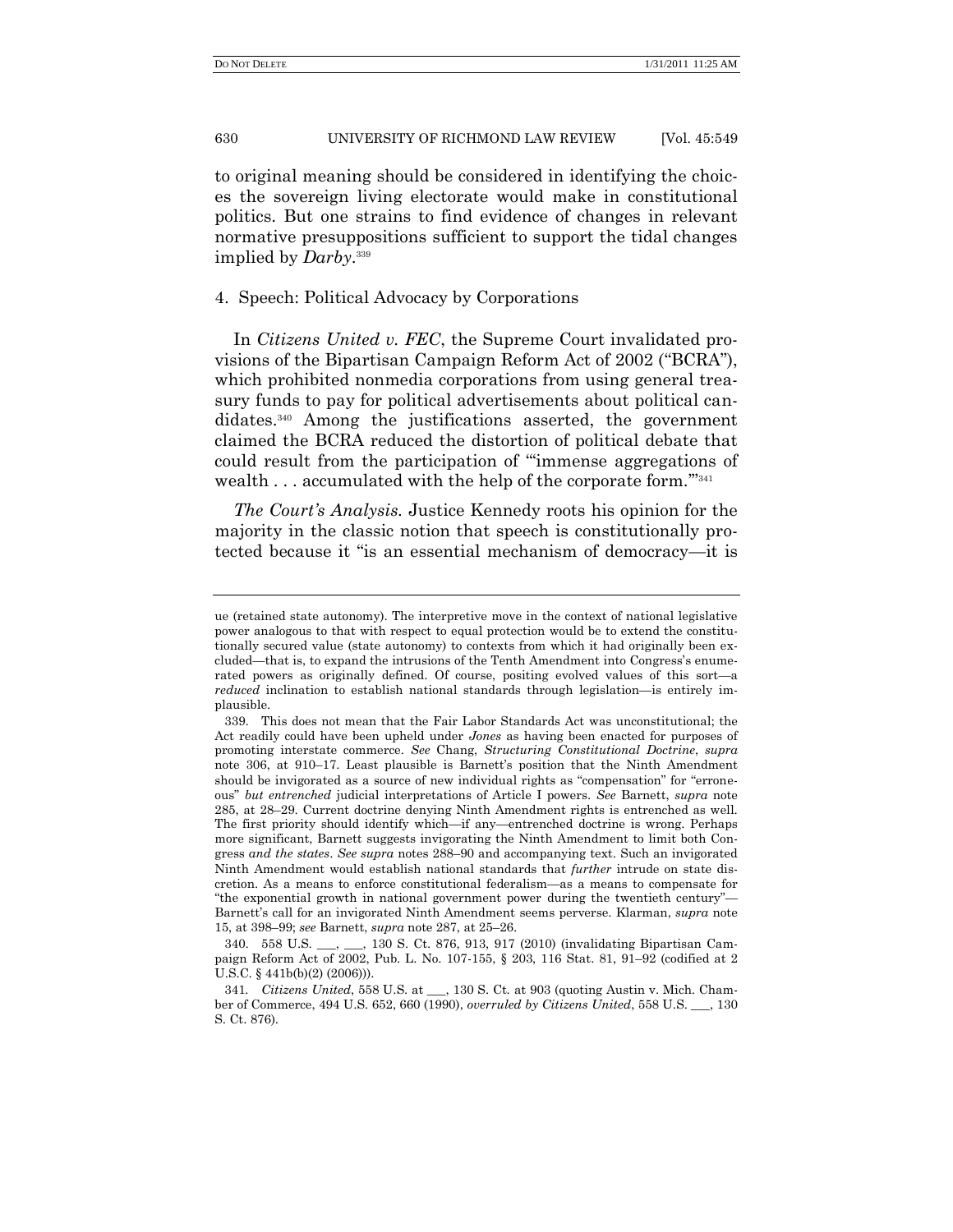the means to hold officials accountable to the people."<sup>342</sup> In an important concession, Kennedy does not posit an original view about the speech rights of profit-seeking corporations. Instead, after acknowledging that "[t]he Framers may not have anticipated modern business and media corporations," he asserts: "Yet television networks and . . . media corporations *have become* the most important means of mass communication in modern times. The First Amendment was certainly not understood to condone the suppression of political speech in society's most salient media."<sup>343</sup> Then, based on the doctrinal proposition that government may not discriminate among speakers, Kennedy suggests that all corporations have an equivalent constitutional status and equivalent immunities from regulation. "There is no precedent supporting laws that attempt to distinguish between corporations which are deemed to be exempt as media corporations and those which are not."<sup>344</sup> Thus, Kennedy suggests, the government has no more latitude to suppress the political advocacy of Exxon than it has for regulating CBS.<sup>345</sup>

Under well-established doctrine, if a regulation of speech is adopted for content-motivated purposes, it is an unconstitutional abridgement of the freedom of speech.<sup>346</sup> But in concluding that the BCRA is unconstitutional, Kennedy does not rely solely on a finding that it was enacted for such a prohibited contentmotivated purpose.<sup>347</sup> Rather, he identifies a new constitutional

345*. See id.* at \_\_\_, 130 S. Ct. at 905. Kennedy posits that all political speech is equally valuable; that more political speech is better than less; and that a purpose of preventing distortion would reduce the quantity of political speech. *See id*. at \_\_\_, 130 S. Ct. at 904. But this begs the question: What is political speech? Defining political speech—i.e., valuable speech—depends on why speech is valued. *See infra* note 366.

346*. See*, *e.g.*, Texas v. Johnson, 491 U.S. 397, 414, 416 (1989) (explaining that speech may not be prohibited "simply because society finds the idea itself offensive," or because the Government "disagrees with its message").

347. Prohibited content motivation comes in two varieties. First, a statute might be rooted in an electoral majority's desire to suppress offensive viewpoints. *See id.* at 414 (explaining that speech may not be prohibited "simply because society finds the idea itself

<sup>342</sup>*. Id*. at \_\_\_, 130 S. Ct. at 882. For a classic statement of the democratic selfgovernance rationale for protecting speech, see ALEXANDER MEIKLEJOHN, FREE SPEECH AND ITS RELATION TO SELF-GOVERNMENT 26–27 (The Lawbook Exchange, Ltd. 2002) (1948).

<sup>343</sup>*. Id*. at \_\_\_, 130 S. Ct. at 906 (emphasis added).

<sup>344</sup>*. Id*. at \_\_\_, 130 S. Ct. at 905. Indeed, in a proposition not about original meaning, but implicating translated meaning today, Kennedy acknowledges the potential interpretive significance of changes in factual presuppositions—here, the fact that "television networks and media corporations *have become* the most important means of mass communication in modern times.‖ *Id*. at \_\_\_, 130 S. Ct. at 906 (emphasis added).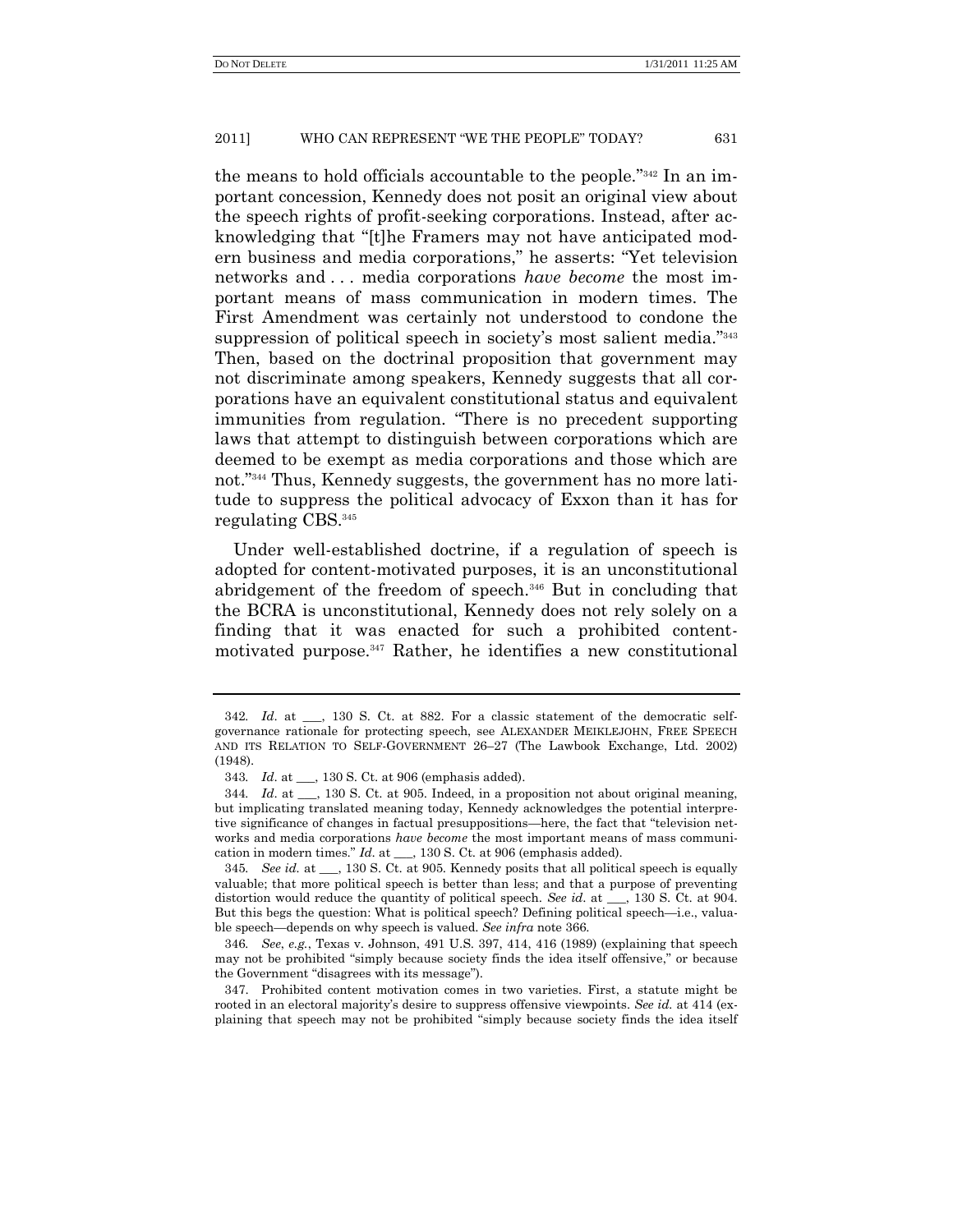prohibition: a governmental purpose of preventing the "distortion‖ of political discourse by powerful speakers who otherwise have an "unfair advantage in the political marketplace" is constitutionally impermissible.<sup>348</sup> In establishing this new category of prohibited purpose, the Kennedy opinion rests entirely on the proposition that nonmedia, capital-seeking corporations possess First Amendment rights to participate in America's political discourse that may not be constrained by Congress.<sup>349</sup>

*An Analysis for the Sovereign Living Electorate.* This article has suggested that the living electorate is sovereign, in both its

offensive‖); *cf*. BOLLINGER, *supra* note 179, at 8–9 (discussing contemporary interpretations of the freedom of speech, particularly with regard to "extremist" speech). Second, a statute might be rooted in the desire of a majority of legislators to shield themselves from electoral accountability and retribution. *See* Klarman, *Majoritarian Judicial Review*, *supra* note 155, at 497–98. *See generally* JOHN HART ELY, DEMOCRACY AND DISTRUST (1980) (discussing judicial review as a means toward "representation reinforcement"). It seems implausible that the BCRA was enacted because of the first type of prohibited purpose. By their nature, successful capital-seeking corporations cater to what many people value; an effort to reduce their political influence hardly suggests the intolerance implicated when Communists, Nazis, or gay student organizations were suppressed. It is plausible, however, to suppose that the BCRA might have been enacted, in part, because of the second established category of prohibited purpose—to protect incumbents from electoral scrutiny and retribution. *See infra* note 367.

<sup>348</sup>*. Citizens United*, 558 U.S. at \_\_\_, 130 S. Ct. at 804 (quoting Austin v. Mich. Chamber of Commerce, 494 U.S. 652, 659 (1990), *overruled by Citizens United*, 558 U.S. \_\_\_, 130 S. Ct. 876). Kennedy's opinion developed two additional, and less significant, points: First, a governmental purpose of preventing corruption or the appearance of corruption, while constitutionally permissible, did not validate this intrusion on protected speech. *Id*. at \_\_\_, 130 S. Ct. at 908–10. Second, a governmental purpose of protecting dissenting shareholders, while constitutionally permissible, did not validate this intrusion on protected speech. *Id*. at \_\_\_, 130 S. Ct. at 911.

<sup>349.</sup> In dissent, from a different reading of the original view, Justice Stevens canvassed positions taken through time by Congress and the Court about the rights of corporations to engage in political speech. *Id*. at \_\_\_, 130 S. Ct. at 948–61 (Stevens, J., concurring in part and dissenting in part). Originally, corporations were distrusted, and not viewed as endowed with the unalienable rights of persons. *Id.* at \_\_, 130 S. Ct. at 949–50. For a century, Congress had regulated "corporate participation in candidate elections to [p]reserv[e] the integrity of the electoral process, preven[t] corruption, . . . sustai[n] the active, alert responsibility of the individual citizen, protect the expressive interests of shareholders, and [p]reserv[e] the individual citizen's confidence in government." *Id.* at \_\_, 130 S. Ct. at 960 (alterations in original) (internal quotation marks omitted) (quoting McConnell v. FEC, 540 U.S. 93, 206-07 n.88 (2003), *overruled in part by Citizens United*, 558 U.S. 130 S. Ct. 876). And through time, the Court had upheld regulations of political speech by corporations that were "aimed at the corrosive and distorting effects of immense aggregations of wealth . . . accumulated with the help of the corporate form and that have little or no correlation to the public's support for the corporation's political ideas." *Id.* at \_\_, 130 S. Ct. at 957 (internal quotation marks omitted) (quoting *McConnell*, 540 U.S. at 205, *overruled in part by Citizens United*, 558 U.S. \_\_\_, 130 S. Ct. 876). In the end, Stevens portrayed three different perspectives, each putatively arriving at the same point, but taking different and apparently unconnected paths. *See id*. at \_\_\_, 130 S. Ct. at 938–79.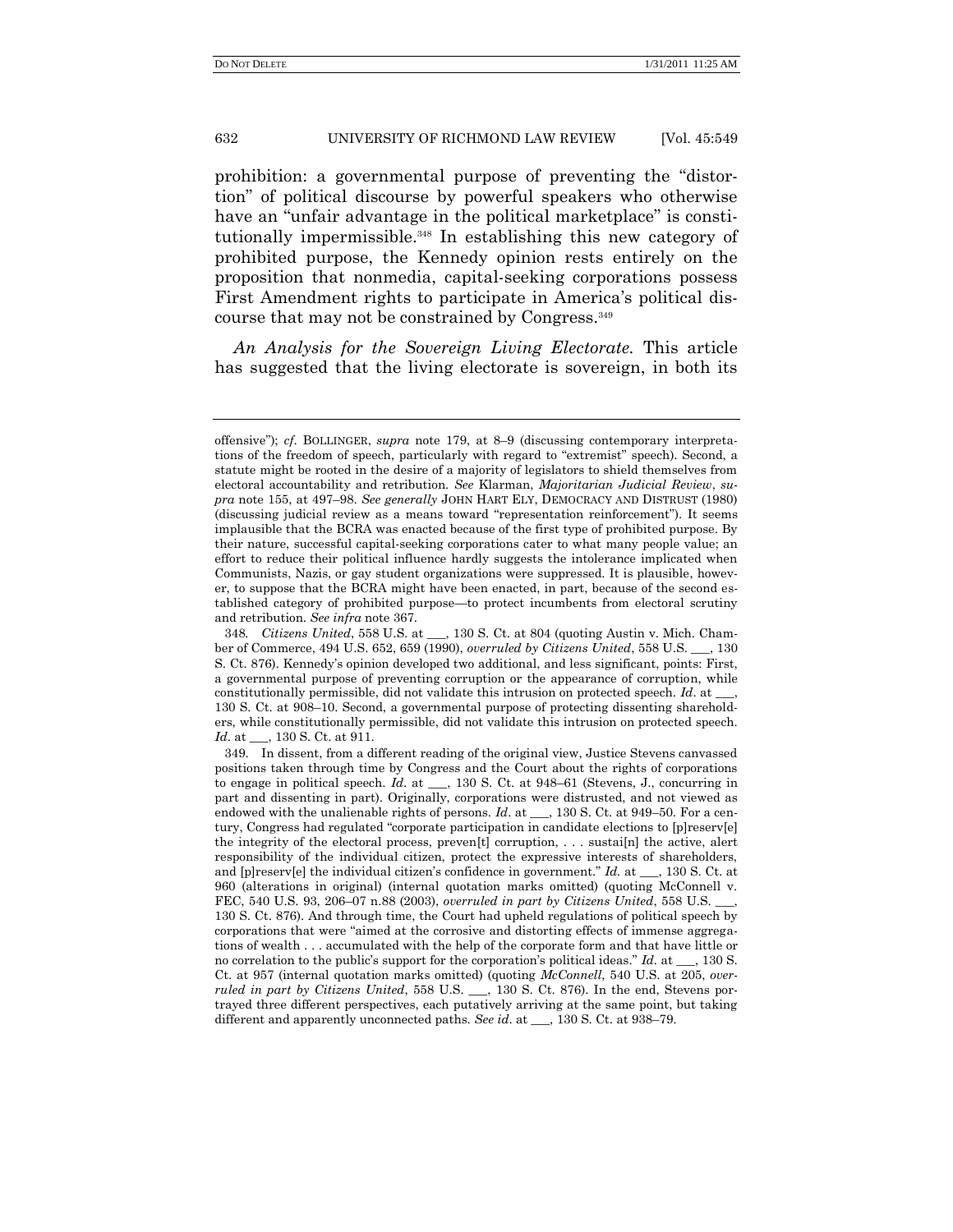actual legislative expression and its potential constitutional expression; that the interpretive mission for Article III agents should be conceptualized as is the political mission for Article V (and other constitutional) agents—to identify the choices the sovereign living People would make in constitutional politics. Measured against this interpretive mission, and the suggested interpretive method, the Kennedy opinion probably was a bad miss.

Kennedy notes that the First Amendment was originally "[p]remised on [a] mistrust of governmental power."<sup>350</sup> He suggests that laws burdening political speech might be subject not merely to "strict scrutiny" but, rather, that such "speech simply cannot be  $\dots$  restricted as a categorical matter."<sup>351</sup> Thus, echoing Justice Black, "no law" means *no law*—at least for political speech—and the reason is prophylactic.<sup>352</sup> A Congress that cannot take the first step toward abridging political speech cannot take the worst step.

To elaborate a characterization of original meaning, one might posit that Congress was likely distrusted for two reasons. First, Congress might accurately represent a national majority's desire to suppress offensive ideas; second, a majority of legislators might seek to insulate themselves from electoral retribution when the political winds inevitably shift.<sup>353</sup> To have created constitutional mandates addressing the first source of distrust sounds in precommitment or political self-constraint—where the People anticipate their own censorial intolerance as a majority faction, and determine that securing a commitment to free political discourse would better serve the permanent and aggregate interests of the community.<sup>354</sup> Targeting the second source of distrust seeks to ensure legislative accountability—where the People anticipate excesses not from their own values, but from the self-interest of their Article I agents acting as a minority faction. <sup>355</sup> These propositions all are consistent with prevailing doctrine.<sup>356</sup>

<sup>350</sup>*. Id*. at \_\_\_, 130 S. Ct. at 898 (majority opinion).

<sup>351</sup>*. Id*. at \_\_\_, 130 S. Ct. at 898.

<sup>352</sup>*. See* Smith v. California, 361 U.S. 147, 157 (1959) (Black, J., concurring).

<sup>353</sup>*. See supra* notes 155, 347.

<sup>354</sup>*. See* Klarman, *supra* note 155, at 507–08.

<sup>355</sup>*. See id*. at 507–08; *see also supra* note 347.

<sup>356</sup>*. See, e.g.*, Texas v. Johnson, 491 U.S. 397, 414, 416 (1989) (noting the established principles that speech may not be prohibited "simply because society finds the idea itself offensive," or because the government "disagrees with its message").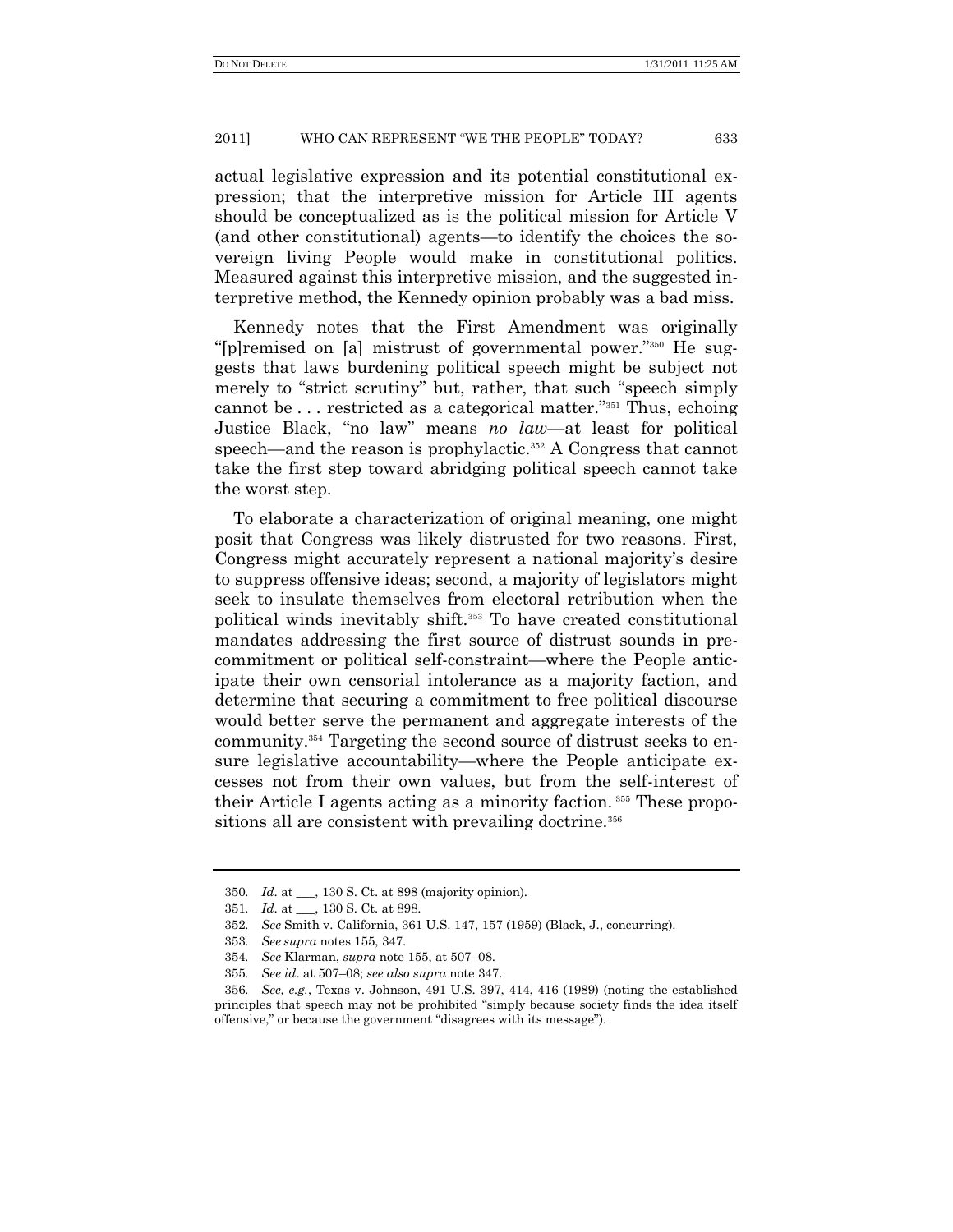Toward specifying relevant starkly competing values underlying the substantive component of constitutional meaning, one must define the norms explaining why the People would deem speech worthy of protection—that is, the particular substantive values to which the People sought a greater commitment than Congress was trusted to respect. Kennedy's version of the story that the People viewed speech as necessary for democratic selfgovernment—is an inadequate sketch. This is an instrumental rationale for valuing speech. As such, it can be enhanced by considering why democratic self-government—the end toward which speech is instrumental—is valued, and how speech serves that end.

Today so much an article of faith, at its origin democratic selfgovernance established a new sovereign to replace the monarch who claimed divine ordinance—the People, comprised of equals, who are both the rulers and the ruled.<sup>357</sup> Democratic selfgovernment was (and surely is) valued because it provides for the resolution of social conflict in a way that is viewed as just—just, in large part, because it accords roughly equal status to the views of each citizen.<sup>358</sup> From the perspective of our dualist tradition, such conflict might be resolved in democratically better or worse ways, measured by whether they involve a republican pursuit of the "permanent and aggregate interests of the community," or a factional and pluralist pursuit of short-sighted and selfish concerns.<sup>359</sup>

Speech is necessary to enable citizens to persuade their fellows to adopt their view of things, and to enable each voter to account for the views of her fellows toward deciding whether and how to compromise. From this perspective, speech is most valuable when it truthfully expresses the views of the political community's members.<sup>360</sup> A (majority faction's) regulation of speech that prohi-

<sup>357.</sup> MEIKLEJOHN, *supra* note 342, at 11; GORDON S. WOOD, THE CREATION OF THE AMERICAN REPUBLIC 602–03 (1998).

<sup>358</sup>*. See* MEIKLEJOHN, *supra* note 342, at 25–26.

<sup>359.</sup> THE FEDERALIST NO. 10, *supra* note 90, at 72 (James Madison).

<sup>360</sup>*. See* David Chang, *Selling the Market-Driven Message: Commercial Television, Consumer Sovereignty, and the First Amendment*, 85 MINN. L. REV. 451, 543–44 (2000) [hereinafter Chang, *Selling the Market-Driven Message*]. Meiklejohn believed that the democratic rationale for protecting speech implies that all viewpoints should have the opportunity to be communicated, rather than that all speakers should have the opportunity to speak. *See* MEIKLEJOHN, *supra* note 342, at 45–46. Thus, at a town meeting, a speaker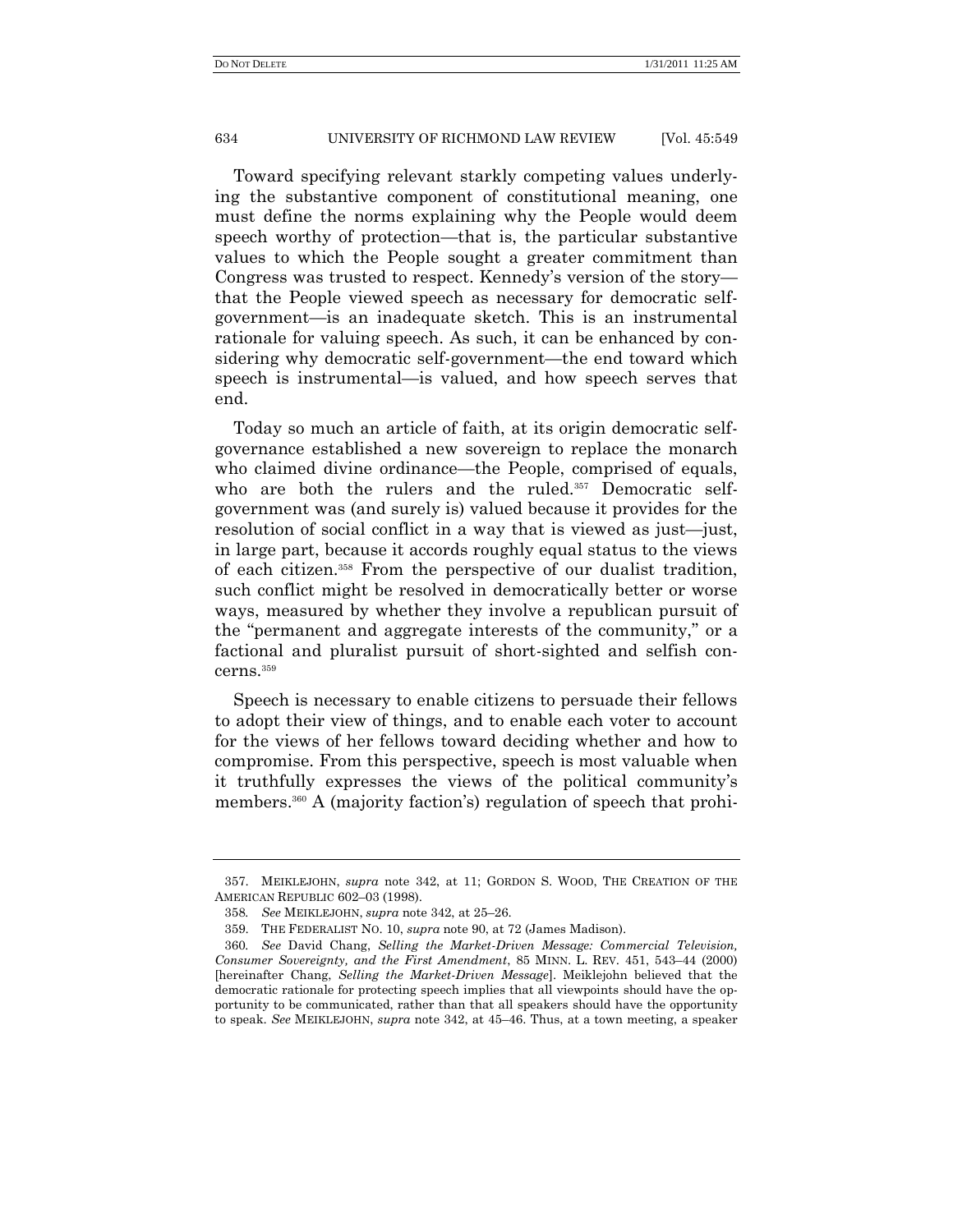bits members from expressing offensive minority positions undermines the political function of revealing views that the majority might need to accommodate. A (minority faction's) regulation of speech that insulates representatives from electoral scrutiny defeats democratic self-governance at its root.

For Justice Kennedy, the original distrust of government power underlies his determination that nonmedia, capital-seeking corporations are constitutionally indistinguishable from media corporations and, therefore, that a purpose of preventing the "distortion" of political discourse by powerful corporate speakers who otherwise have "an unfair advantage in the political marketplace" is constitutionally impermissible.<sup>361</sup> But even if a distrust of governmental power was the original view underlying a prophylactic restriction on regulatory power, changes in relevant factual presuppositions could support an inference that the People today, if engaged in constitutional politics, might well choose quite different boundaries on Congress's powers.

In 1791, government was the most significant concentration of power, and government officials, through their potential abuse of the power to control political debate, were the greatest threat to popular self-governance. Today, however, there are other significant concentrations of communicative power—domestic corporations, foreign corporations, and even foreign governments—that also can threaten our popular self-governance.<sup>362</sup> Through "the arts of designing men," corporate managers can use that concentrated power in pursuit of corporate interests in ways that could undermine public debate by preventing citizens from effectively identifying and accounting for each other's views.

Indeed, one could interpret the BCRA as having been enacted because of just such concerns. Given this reading of the BCRA,

next in line might properly be skipped in favor of someone else, if the former's position had previously been fully vetted.

<sup>361.</sup> Citizens United v. FEC, 558 U.S. \_\_\_, 130 S. Ct. 876, 904 (2010) (internal quotation marks omitted) (quoting Austin v. Mich. Chamber of Commerce, 494 U.S. 652, 659 (1990), *overruled by Citizens United*, 558 U.S. \_\_\_, 130 S. Ct. 876).

<sup>362.</sup> Kennedy reserved the issue "whether the Government has a compelling interest in preventing foreign individuals or associations from influencing our Nation's political process.‖ *Id*. at \_\_\_, 130 S. Ct. at 911. Where political speech is defined by content, rather than speaker traits, and where the benchmark is the quantity of political speech to which the listener has access, Kennedy's rationale for finding no constitutional space between Exxon and CBS leaves precious little space for distinguishing the right of foreign corporate speakers to participate in American political debate. *Id*. at \_\_\_, 130 S. Ct. at 905–11.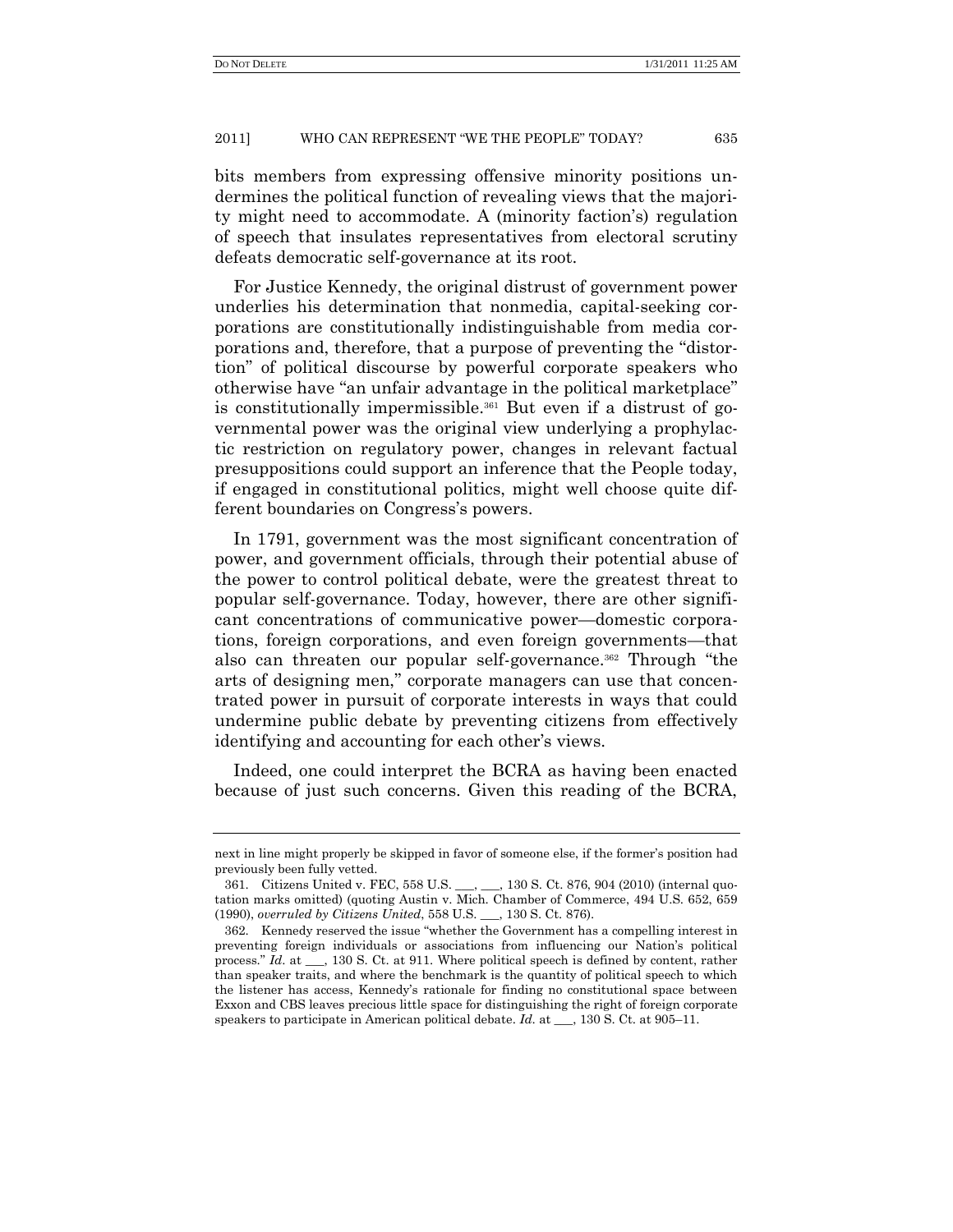the interpretive issue should be framed as whether the living People would exercise their sovereign right of self-governance *in its constitutional expression* to prohibit their *legislative agents* from endeavoring to preserve public discourse for individuals and for domestic organizations that are animated primarily for purposes of engaging in political debate.<sup>363</sup> Would the sovereign living People, if engaged in constitutional politics, prohibit their Article I agents from regulating efforts by nonmedia, profit-seeking corporations (like Exxon or British Petroleum) to buy political commercials advocating the election or defeat of candidates to federal office?

To be sure, a profit-seeking corporation is comprised of stockholders and management, all of whom might be citizens. But a person might hold stock in Exxon based on short-term financial interests, yet favor candidates who advocate "cap and trade" as a matter of public policy. From the perspective of Ackerman's private citizen, the private stockholder decides how her money is invested; as a citizen voter, she decides how her values are publicly deployed.<sup>364</sup> The accumulation of wealth by profit-seeking corporations serves one set of social interests. When such wealth is deployed in the realm of political discourse, its effects could well be viewed by the People as an undesirable distortion. If there is any cure for unbridled private power other than the exercise of government power—or self-help through violence—it is difficult to imagine.

Thus, to the extent that the original bar against government intrusion on political discourse in the public square was predicated on suspicion of unbridled power, the relevant distribution of public versus private power has changed. These changed factual presuppositions provide a basis for inferring that the sovereign living electorate could well view concentrations of private economic power as relevant to their calculus about how to structure

<sup>363.</sup> This does not suggest that the First Amendment should be construed as licensing Congress to regulate speech by capital-seeking corporations, or even foreign governments, for traditionally prohibited censorial or incumbent-protecting purposes. Based on the implications of fundamental continuities in America's constitutional culture, absent *relevant* changes in normative or factual presuppositions underlying original meaning, one would suppose that if the sovereign electorate of 1791 made these constitutional choices, so the sovereign living electorate, if engaged in constitutional politics today, would similarly choose to prohibit their Congress from regulating speech for the two well-established factional categories of purpose. *See supra* text accompanying notes 202–03; *infra* note 360.

<sup>364</sup>*. See* ACKERMAN, *supra* note 56, at 297–98.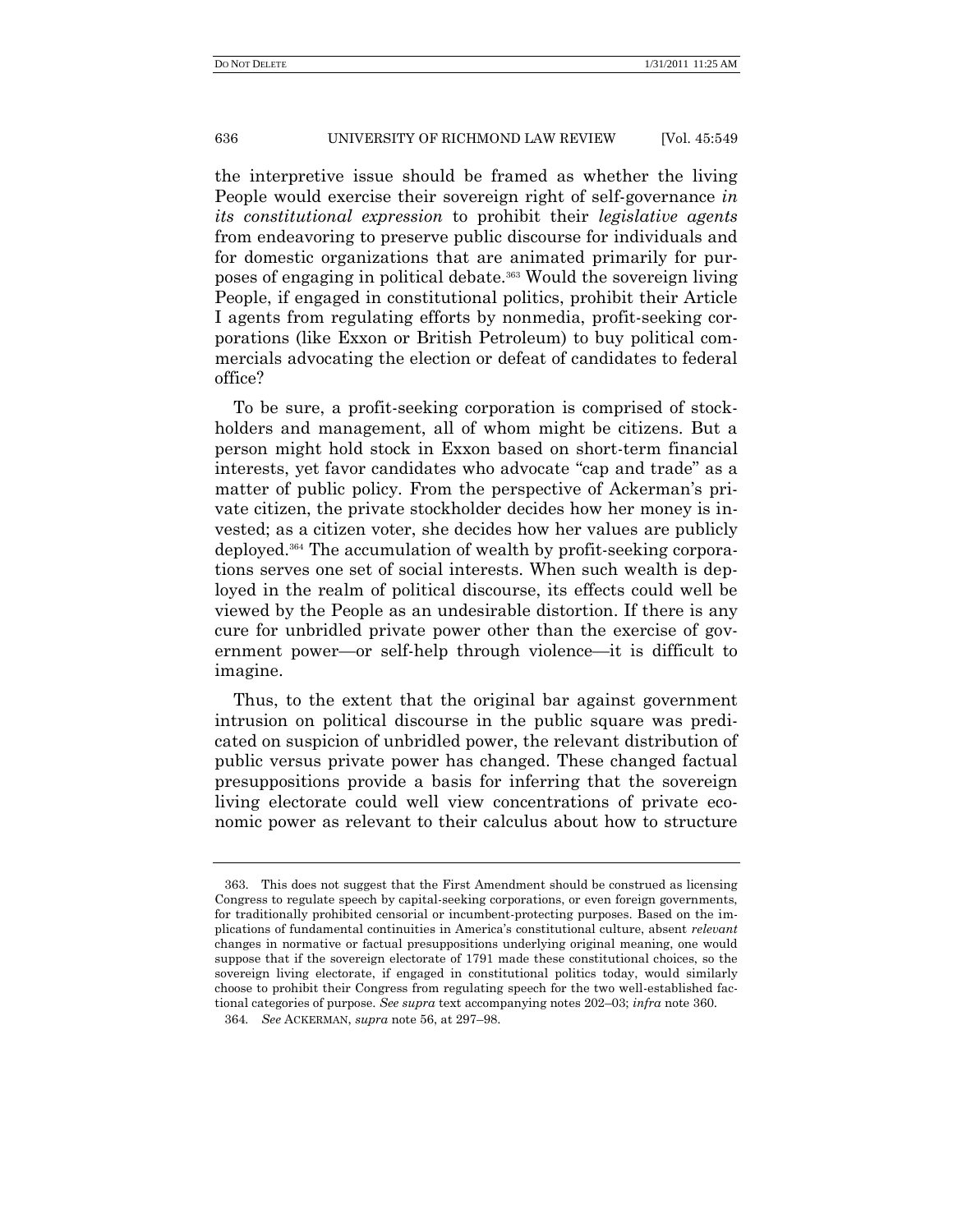the freedom of speech. It seems entirely plausible that the living People, if engaged in constitutional politics, would authorize their Article I representatives to legislate for purposes of preventing concentrations of private economic power from distorting political discourse.<sup>365</sup> In balancing risks, toward serving the living People's sovereignty, both as potentially expressed in constitutional form and as actually expressed in legislative form, the living People's Article III agents should lift the prophylactic bar against Article I choices to distinguish among the speech rights of different categories of corporation. 366

The decision in *Citizens United* denied the sovereign living electorate, in its legislative expression, not merely the BCRA, but also perhaps any other more precisely fashioned congressional effort to protect the People's political discourse from participation by actors that have no electoral status, no claim of membership among the People, and that have aggregated wealth and power for societal ends other than political participation.<sup>367</sup> As a result, the Court's decision could well prevent the true constituent mem-

\* \* \*

<sup>365.</sup> Indeed, even if an interpreter were to determine that capital-seeking corporations do not possess a right to participate in the nation's political discourse, it does not necessarily follow that the government has unfettered discretion to regulate their speech. A regulation with permissible effects on the communication interests of corporations might nevertheless be deemed invalid if enacted for purposes prohibited by the original concerns about (majority faction) censorship and (minority faction) incumbency protection. *See* Chang, *Selling the Market-Driven Message*, *supra* note 360, at 569–75 (arguing that contentmotivated regulation of unprotected speech—such as "fighting words"—has been, and should be, deemed prohibited, but that government has a free hand to regulate unprotected speech for permissible purposes). As Justice Scalia has stated: "[T]hese areas of speech can, consistently with the First Amendment, be regulated because of their constitutionally proscribable content (obscenity, defamation, etc.). . . . [T]hey may [not] be made the vehicles for content discrimination unrelated to their distinctively proscribable content. Thus, the government may proscribe libel; but it may not make the further content discrimination of proscribing only libel critical of the government." R.A.V. v. City of St. Paul, 505 U.S. 377, 383–84 (1992) (emphasis omitted).

<sup>366.</sup> I have elsewhere questioned the extent to which profit-seeking media corporations should be viewed as engaging in constitutionally protected speech. *See* Chang, *Selling the Market-Driven Message*, *supra* note 360, at 460–61.

<sup>367.</sup> Based on the details of the BCRA, however, the Court could have determined that this particular statute was enacted to protect incumbents from electoral scrutiny and retribution. If so, there would be a basis for *its* invalidation, under established and uncontroversial doctrine. Indeed, the BCRA prohibited political speech by corporations other than those wealthy capital-seekers that present significant dangers of distortion. Justice Kennedy recognized that "restrictions based on the identity of the speaker are all too often simply a means to control content." *Citizens United*, 558 U.S. at <u>\_\_</u>, \_\_, 130 S. Ct. 876, 899.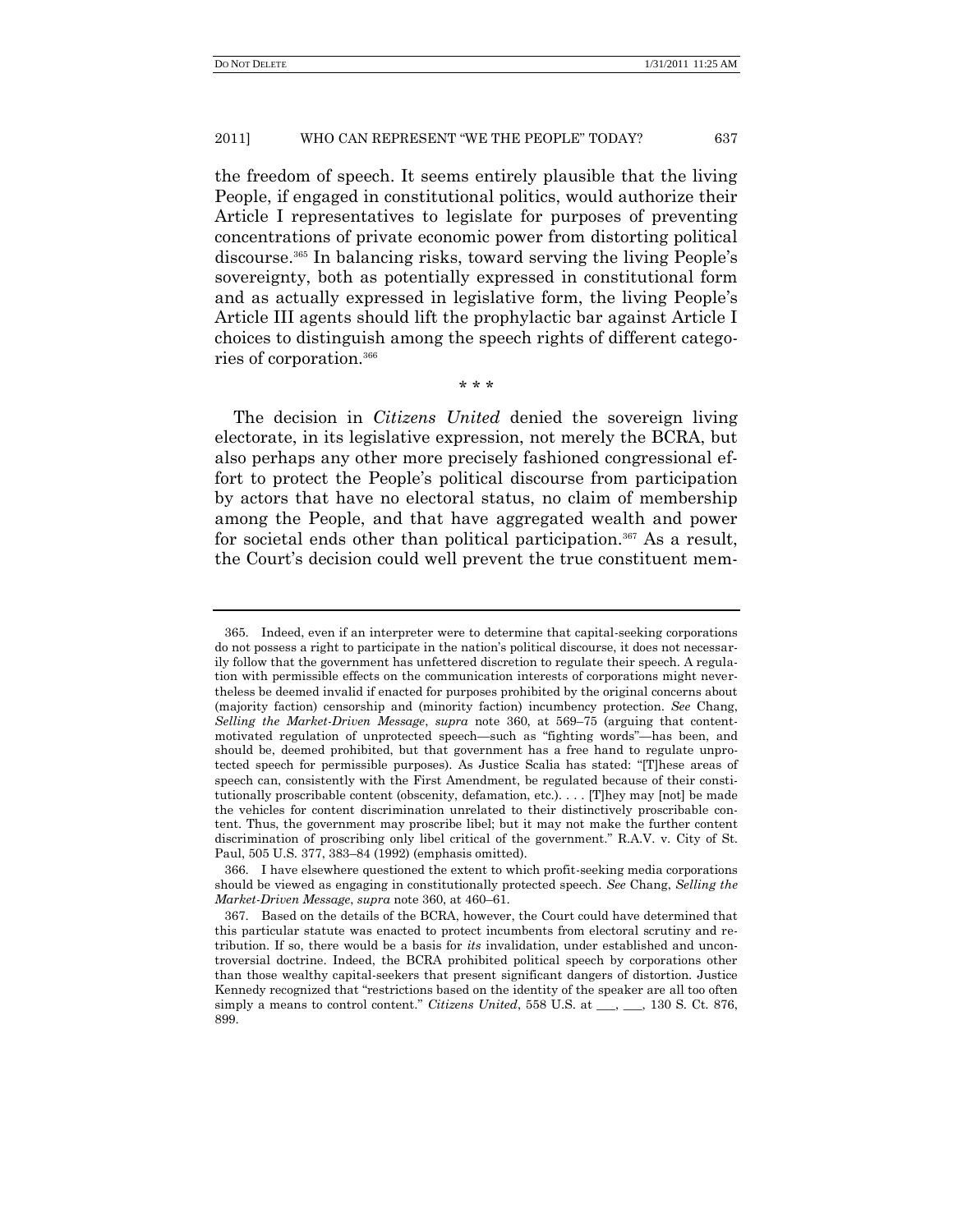bers of the sovereign People from communicating effectively with each other ever again—at *both* levels of their dualist politics. How much more injury to "We the People of the United States" could an exercise of Article III power do? How much less likely might such an injury be if the Court explicitly were to pursue the interpretive mission of identifying the choices the sovereign living People would make in constitutional politics?

# VI. THE RULE OF LAW: OBJECTIONS AND RESPONSES

The foregoing case studies explored whether, and how, by reference to the aging Constitution, Article III agents might pursue this posited interpretive mission toward serving the living People's right of sovereign self-governance in its constitutional expression. They considered an interpretive method which begins with the structural notion that constitutional meaning is, at its essence, comprised of strategic and substantive components. The strategic component—to secure a greater commitment to selected values than Congress might be trusted to respect—explains why a substantive policy is created as a constitutional mandate, rather than through simply authorizing the national legislature to create that policy by statute. The substantive component is comprised of starkly competing values—the value to which the People seek to secure such greater commitment, versus the values that limit the extent to which the People are willing to push that secured value. A decision to accommodate these starkly competing values in a chosen constitutional policy reveals the aspiration for a "more perfect," despite still imperfect, realization of the constitutionally favored norm—whether "created equal," "liberty," retained state sovereignty, or uncensored political debate.

These reconceptualizations of constitutional meaning and the judicial role provide a structural frame of reference for defining a constitutional provision's original meaning, and identifying the normative and factual presuppositions on which that original meaning was predicated. By accounting for this complete original meaning, and exploring fundamental continuities in American political culture, the interpreter who seeks to serve the sovereign living People in their constitutional capacity has a basis for identifying which changes in prevailing public values or circumstances are relevant for interpretive "translation," and for determining how those changes ought to be accounted for in defining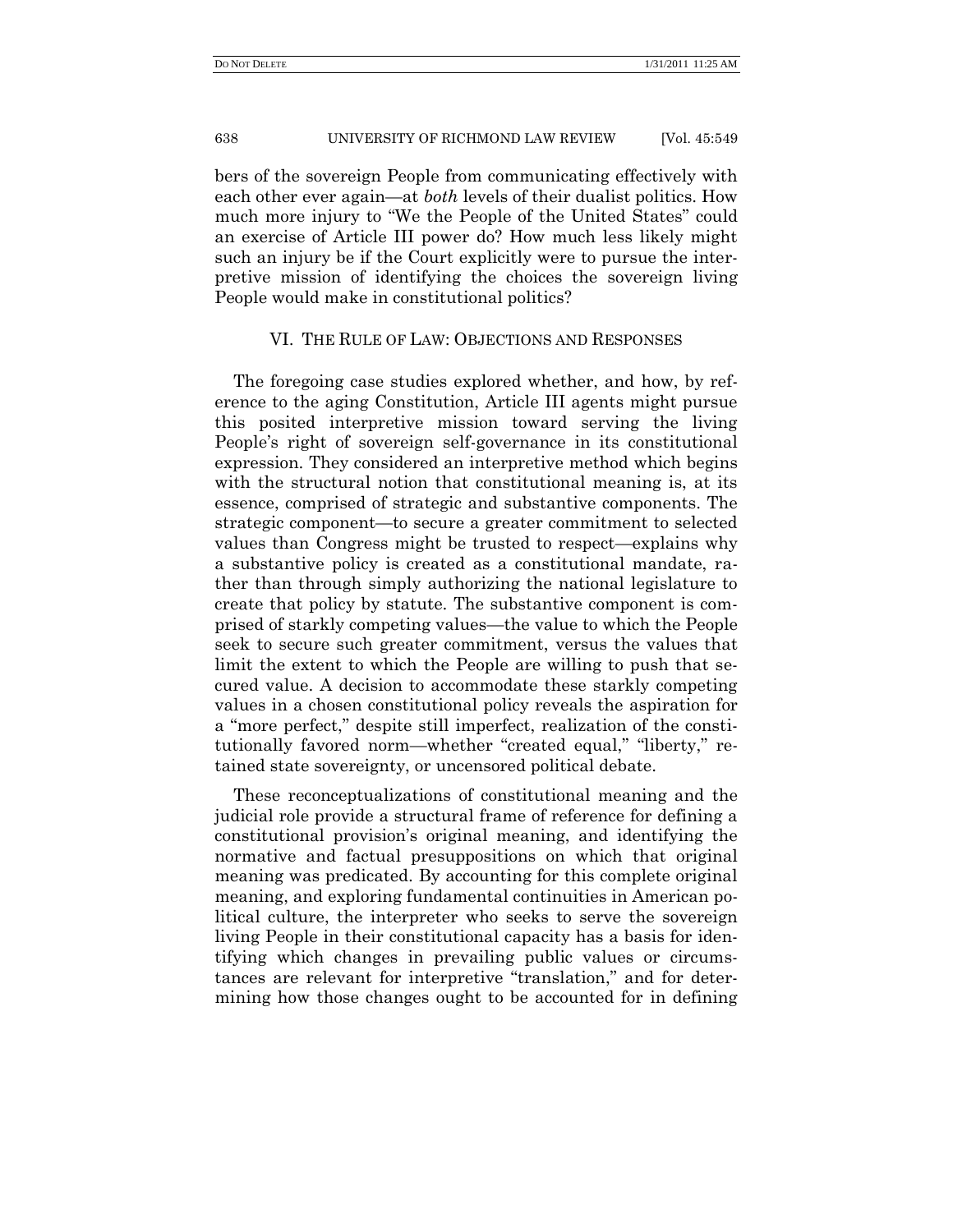the coverage of a constitutional mandate. As the foregoing case studies suggest, depending on the issue, the interpretive mission and method here developed might result in more restrictions on legislative discretion than recognized by conventional originalism (equal protection), or an unchanged scope of prohibition ("liberty" and substantive due process), or perhaps fewer such restrictions (the freedom of speech).

For Bork and Scalia, however, conventional originalism is justified because it best serves the rule of law by preventing "legislating policy from the bench."<sup>368</sup> For Klarman, judicial interpretation of the aging Constitution is equivalent to "rule of men" arbitrariness, because neither original meaning, nor its "translation," can yield determinate answers.<sup>369</sup> By such standards, reconceptualizing judicial review as a search for the choices the sovereign living People would make in constitutional politics cannot be satisfying. But all versions of interpretation require fallible humans to exercise judgment. Proponents of conventional originalism promise more determinacy than they deliver. Antifidelity requires constitutional action by the living People, and provides no approach for interpretation in the ongoing context of the sovereign's constitutional inertia.<sup>370</sup> Most significantly, determinate answers to misdirected questions are pointless.<sup>371</sup>

Indeed, the "rule of law" is not an *a priori* benchmark against which governmental practices must be measured. Rather, as suggested above, in a system predicated on the sovereignty of the People, the "rule of law" encompasses a range of concepts and norms that are significant only to the extent that one can posit their embrace by the sovereign People.<sup>372</sup> It is *that sovereign*—the

<sup>368.</sup> BORK, *supra* note 9, at 16, 159–60; Scalia, *supra* note 10, at 854.

<sup>369.</sup> Klarman, *supra* note 15, at 381–82, 395, 411.

<sup>370</sup>*. See id*. at 382–83.

<sup>371</sup>*. See supra* text accompanying notes 24–60. Eskridge suggests that rule of law values can be served even if one views law as not comprised of "preexisting and objectively determinable rules.‖ ESKRIDGE, *supra* note 206, at 175. Rather, such values also are served when law is viewed "as a professional or social practice that respects commonly held conventions, traditions, and priorities." *Id.*; *cf.* MARMOR, *supra* note 17, at 95 (Positivism "involves the assumption that judges can . . . identify the law and apply it without reference to considerations about what the law ought to be in the circumstances.") (emphasis omitted).

<sup>372.</sup> Eskridge's tentative framework for "dynamic" statutory interpretation contemplates "not only what the statute means abstractly, or even on the basis of legislative history, but also what it ought to mean in terms of the needs and goals of our present day society.‖ ESKRIDGE, *supra* note 206, at 50 (internal quotation marks omitted) (quoting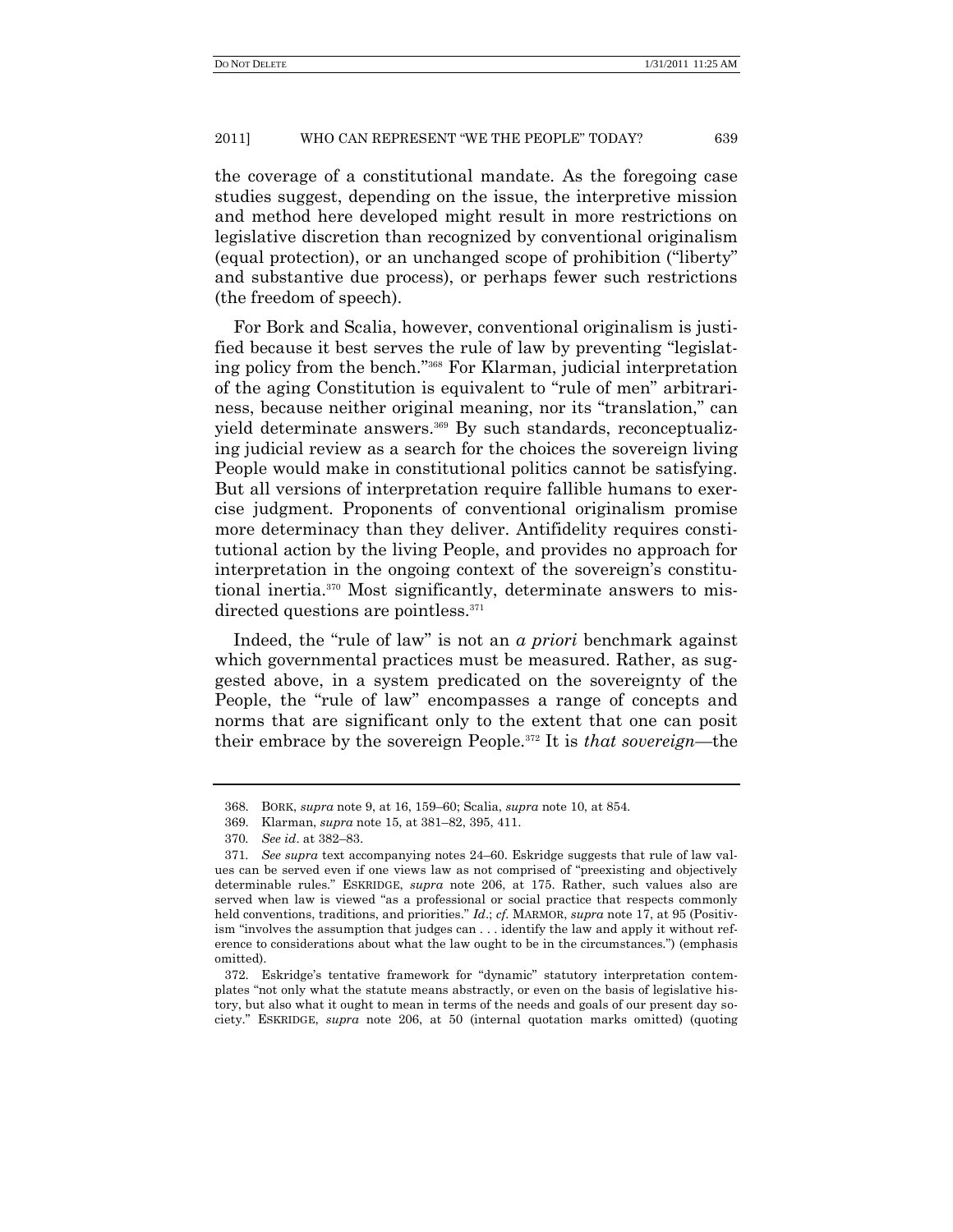*living* electorate, in both its legislative and constitutional representations—*for whose benefit judicial discretion is limited*. Thus, going beyond formalism, those pressing the "rule of law" can maintain their insistence only by positing and supporting (to the degree possible) their own implied counterfactual proposition that the sovereign living People, if they thought about it, would reject certain interpretive practices, and embrace others, based on the extent to which such practices constrain judicial decisionmakers.<sup>373</sup>

Is my posited interpretive goal—identifying the choices the sovereign living People would make in constitutional politics somehow *conceptually* objectionable on rule of law grounds? Andrei Marmor considered, and rejected, an analogous interpretive goal of serving the present electorate through statutory interpretation. ―It is this principle of majority rule that often motivates intentionalism. But this line of thought is [not] promising . . . particularly when the law is relatively old."<sup>374</sup> When a discontinuity between past and present preferences might exist, Marmor says:

Relying on the principle of majority rule would force one to choose the *contemporary* constellation of the legislators' intentions as the one which should be followed. . . . But this . . . extends to intentions which have not been expressed in any institutionalized way.... *[C]onsiderations belonging to the concept of law render this option unacceptable.*<sup>375</sup>

Elaborating, he states, "The legislators' thoughts about how their subjects ought to behave are legally irrelevant, unless they have

Arthur Phelps, *Factors Influencing Judges in Interpreting Statutes*, 3 VAND. L. REV. 456, 469 (1950)). But Eskridge does not specify an authoritative perspective with respect to which the interpreter ideally would determine what current needs are, and what the law ought to be in response. Instead, in presenting his "hermeneutic model" of statutory interpretation, he seems to suggest that interpretation largely will work itself out as it should in the end. *Id*. at 58–65.

<sup>373.</sup> At some point, the Formalist must make the value judgment as to why, and from whose perspective, the rule of law is to be deemed important. If the Formalist chooses the past constitutional electorate, her position merges with the Faithful Dualist's, and would be vulnerable to similar objections. If the Formalist chooses the present electorate as actually represented by legislation, her position merges with the skeptical monist's (Klarman), and would verge on collapsing—unless she could somehow link governance under the existing Constitution as consistent with, and in service of, the sovereignty of the people as legislatively represented.

<sup>374.</sup> MARMOR, *supra* note 17, at 133.

<sup>375</sup>*. Id.* at 133 (emphasis added); *cf.* CALABRESI, *supra* note 99, at 6–7 (1982) (advocating a function for common law courts of "updating" aging statutes that no longer fit the legal landscape).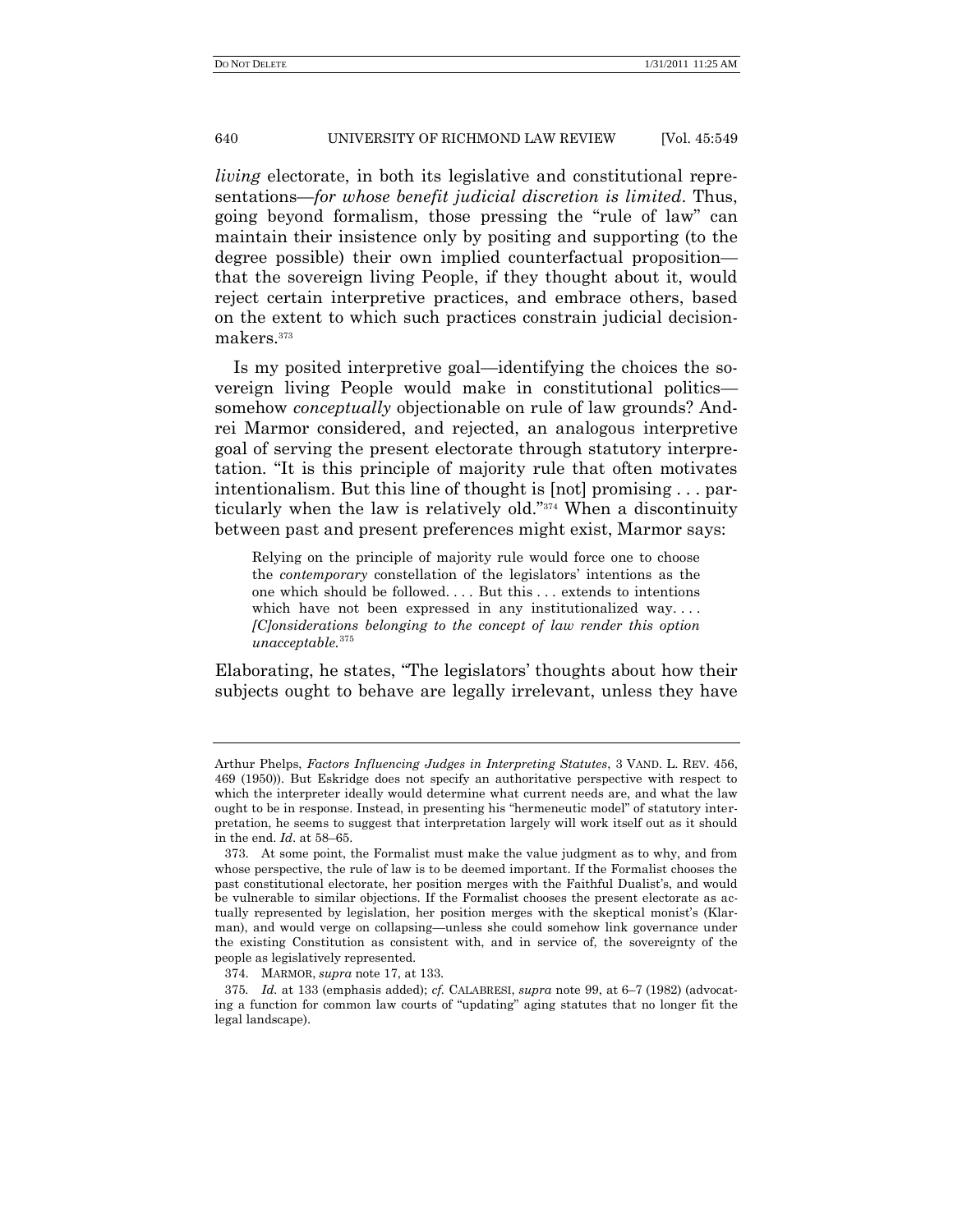been expressed, that is, communicated, in one of the established ways *recognized by the legal practice.*"<sup>376</sup>

Yet, what constitutes conventionally recognized legal practice can change. One should note, most significantly, that common law principles, when first expressed, are expressed by judges purporting to interpret the values, priorities, and perceptions of their relevant community.<sup>377</sup> Such common lawmaking has never been understood to violate "the concept of law." By analogy, one might similarly understand the proper relationship between judges exercising Article III power and the sovereign living electorate in its potential constitutional capacity. As common law judges have always been viewed as agents for their relevant political community, so Article III judges, when exercising the power of judicial review, can—and should—be viewed as agents for *their* relevant political community: the version of the sovereign living People that *would* emerge *if* engaged in the politics of constitutional creation.

The most critical concepts underlying the "rule of law" are an identified authority external to the judicial agent, and an accepted methodology for the judicial agent to identify that authority's will.<sup>378</sup> For the vision presented here, the living electorate is

<sup>376.</sup> MARMOR, *supra* note 17, at 133–34 (emphasis added).

<sup>377</sup>*. See* HOLMES, *supra* note 100, at 123–24 (A common law judge should decide questions of law by representing "the common sense of the community."); *supra* note 100 and accompanying text.

<sup>378.</sup> Ironically, Marmor suggests a Dworkinian interpretive ideal for *constitutional* interpretation: ―[T]he courts should strive to interpret the constitution according to their best possible understanding of the moral/political issues involved, striving to reach the best possible moral decision under the current circumstances.‖ MARMOR, *supra* note 17, at 159. He rests on two propositions: first, that a court's constitutional interpretations are ―*authoritative*‖—that is, ―[t]he court's interpretation of the law actually *determines what the law is,*" *id.* at 165; and, second, that "in the realm of constitutional interpretation, there is hardly any alternative to sound moral deliberation," *id.* at 168. On this second point, I have tried to develop an alternative to both dead-handed conventional originalism, and a judicial moralizing that abandons the basic rule of law concern that officials must view themselves as agents for an identified external authority. On the first point, "[t]he court's interpretation of the law actually *determines what the law is*" for statutes as well subject to correction through subsequent legislative enactments. *Id*. at 165. Yet, in Marmor's view, a court's *determination* of statutory meaning—by positing a legislative intent that has not been expressed through recognized channels—would be inconsistent with ―the concept of law.‖ *See id*. at 136–39. Furthermore, constitutional interpretation through judicial moralizing was not accepted as authoritative in 1803 (*Marbury*), or in 1857 (*Dred Scott*); rather, Justices Marshall (in 1803) and Taney (in 1857) both purported to identify the will of the People of 1787. Indeed, Marmor's advocacy of a very different approach to constitutional interpretation confirms that "established ways *recognized by the legal practice*" for expressing lawmaking intentions could change. *Id.* at 134 (emphasis added). Thus,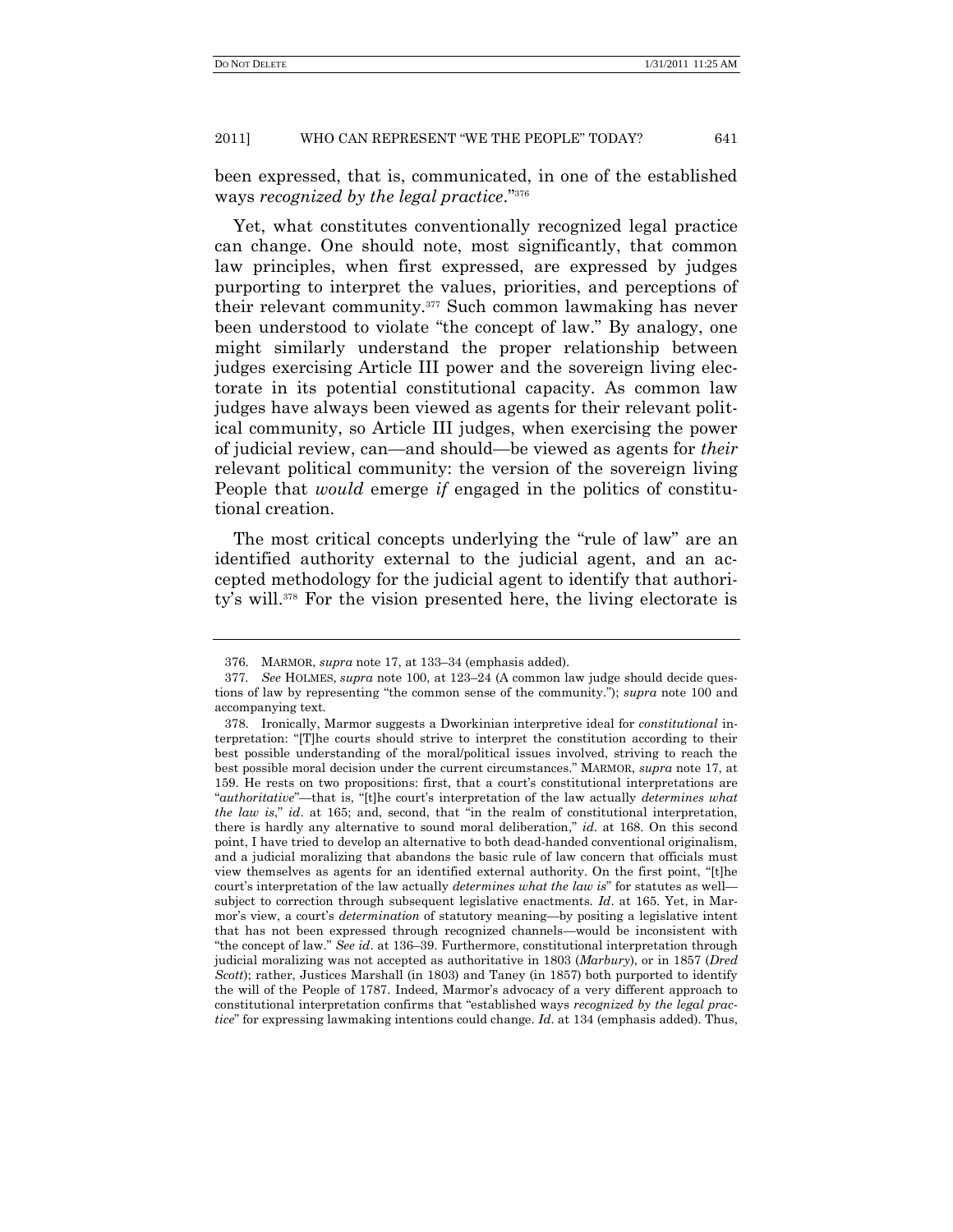the rightfully governing sovereign—not only if it actually creates constitutional provisions under Article V (or otherwise), but also when its Article I agents enact law, *and* when its Article III agents exercise the power of judicial review.

The sovereignty of the living People implies that the living electorate's legislative preferences are superior to a past electorate's constitutional choices. This is not to say that past constitutional choices are irrelevant; nor—emphatically—is it to imply the monist charge that judicially identified restrictions on legislative discretion are necessarily illegitimate. Indeed, in our political culture, the sovereignty of the living People also can imply that the living electorate's potential constitutional will—their potential exercise of sovereign self-governance in its constitutional form—is superior to the actual exercise of such sovereignty in its legislative form.<sup>379</sup> Thus, toward justifying governance by reference to past constitutional choices, toward justifying judicially imposed restrictions on present legislative choices—while fully respecting the sovereignty of the living electorate—one indeed can frame an ideal interpretive mission for Article III judicial review: to identify the choices the sovereign living People would make toward achieving their own strategic objectives of constitutionalism.<sup>380</sup>

A substantial portion of this article has been concerned with developing methods for fulfilling that interpretive mission. Perhaps those efforts missed, more than hit the mark. Perhaps others could better explore the implications of meaningful continuities in our constitutional culture, or better characterize the original point of departure from which to identify the choices the sovereign living People would make in constitutional politics. Perhaps one might consider whether congressional supremacy could serve the sovereignty of the living People better than the

a court's search for the counterfactual intentions of a hypothetically constructed authoritative constitutional electorate does not, on this ground, violate "the concept of law." Beyond this, to ask the Aristotelian question—what the enacting legislator would have decided, had it confronted a current issue—also could be viewed as seeking unexpressed legislative thoughts about how their subjects should behave. *Id*. at 129–30. But as this is a rather standard concept of statutory interpretation, it would satisfy Marmor's "concept of law" test for the expression of the legislators' intent "in one of the established ways recognized by the legal practice.‖ *Id*. at 134.

<sup>379</sup>*. See supra* Part II.

<sup>380</sup>*. See supra* Part III.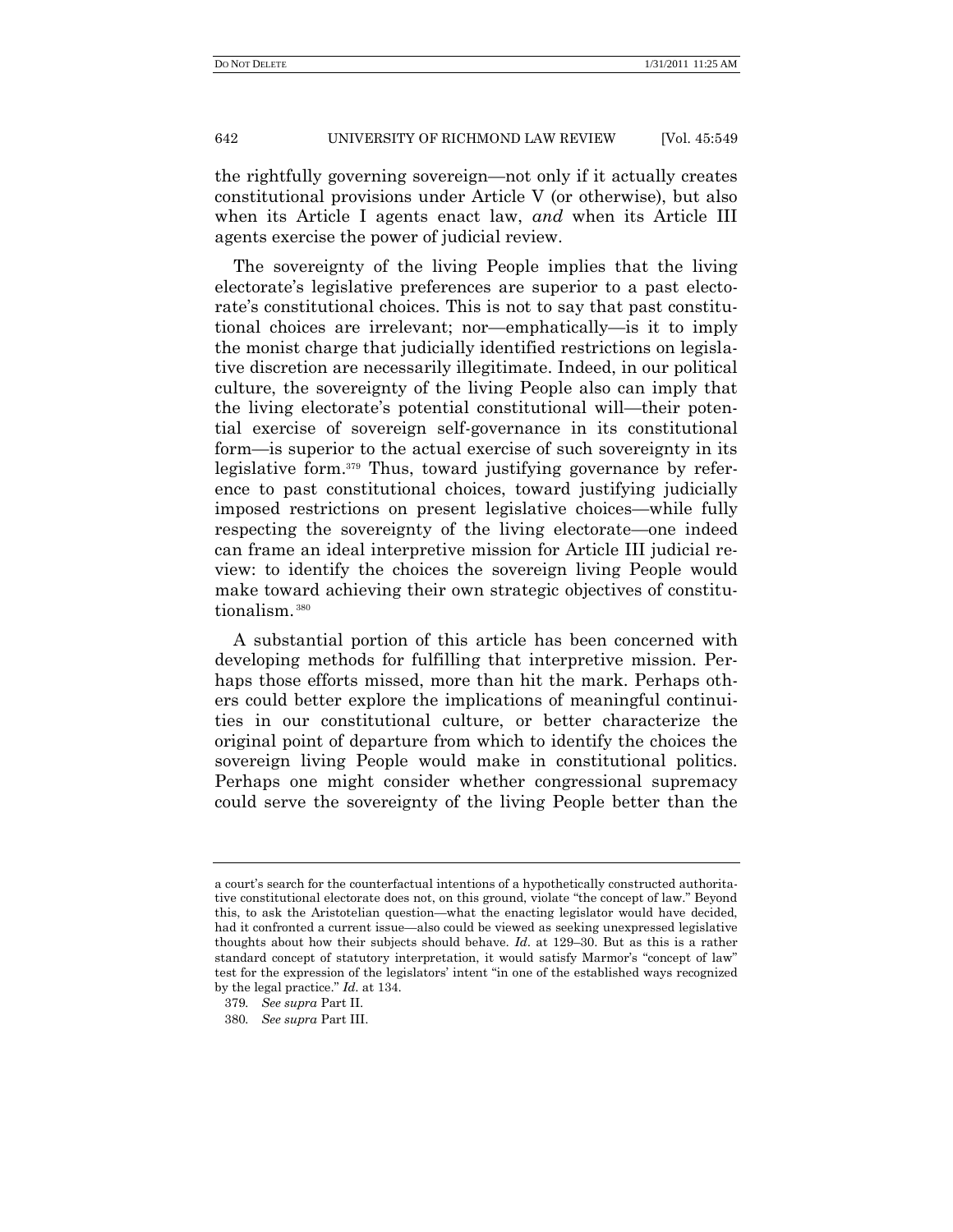presently accepted practices of judicial supremacy.<sup>381</sup> But these are all matters of interpretive method, and no method can be evaluated effectively without first defining the interpretive mission.

# VII. CONCLUSION: THE LIMITS, AND THE POTENTIAL, OF INTERPRETATION

A constitutional law representing the choices the sovereign living electorate actually has made is ideal for anyone who bemoans the dead hand, or who recognizes the living People's sovereignty. Short of this, a constitutional law that represents the choices the sovereign living People *would* make *if* they engaged in constitutional politics—and that is understood as such by the People—can stake a claim as a second best approximation of the ideal. Given an aging Constitution, an interpretive goal for Article III that replicates the political goal for Article V (or other amendment processes) reveals judicial review as a means—an inferior means, yet, still, *a* means—toward the sovereign living People's constitutional actualization. Given an aging Constitution, this interpretive goal would seem to express the best to which judicial review could aspire.

How a court reasons about the interpretive task can frame the way in which the living People view their relationship with the law—both as the subjects on whom law acts, and as the sovereign in whose name law is made. To ask simply what the dead-handed ratifiers decided does not serve the sovereign living People. To pose the Aristotelian variation, and ask what these ratifiers would decide if—by magic or resurrection—they faced some question of constitutional law today, also does not serve the sovereign living electorate.<sup>382</sup> But to ask what the sovereign living People would decide—if they engaged in constitutional politics—frames an ideal interpretive goal that eliminates the problematic dead hand, at least conceptually. It is an ideal interpretive goal that, although counterfactual speculation, at least contemplates a real world possibility.

<sup>381.</sup> By congressional supremacy, I mean a regime in which Congress and the President, by statutes enacted through Article I, could supersede Article III interpretations of inherited constitutional text. *See generally* Chang, *Critique*, *supra* note 8, at 285.

<sup>382</sup>*. See supra* text accompanying notes 201–03.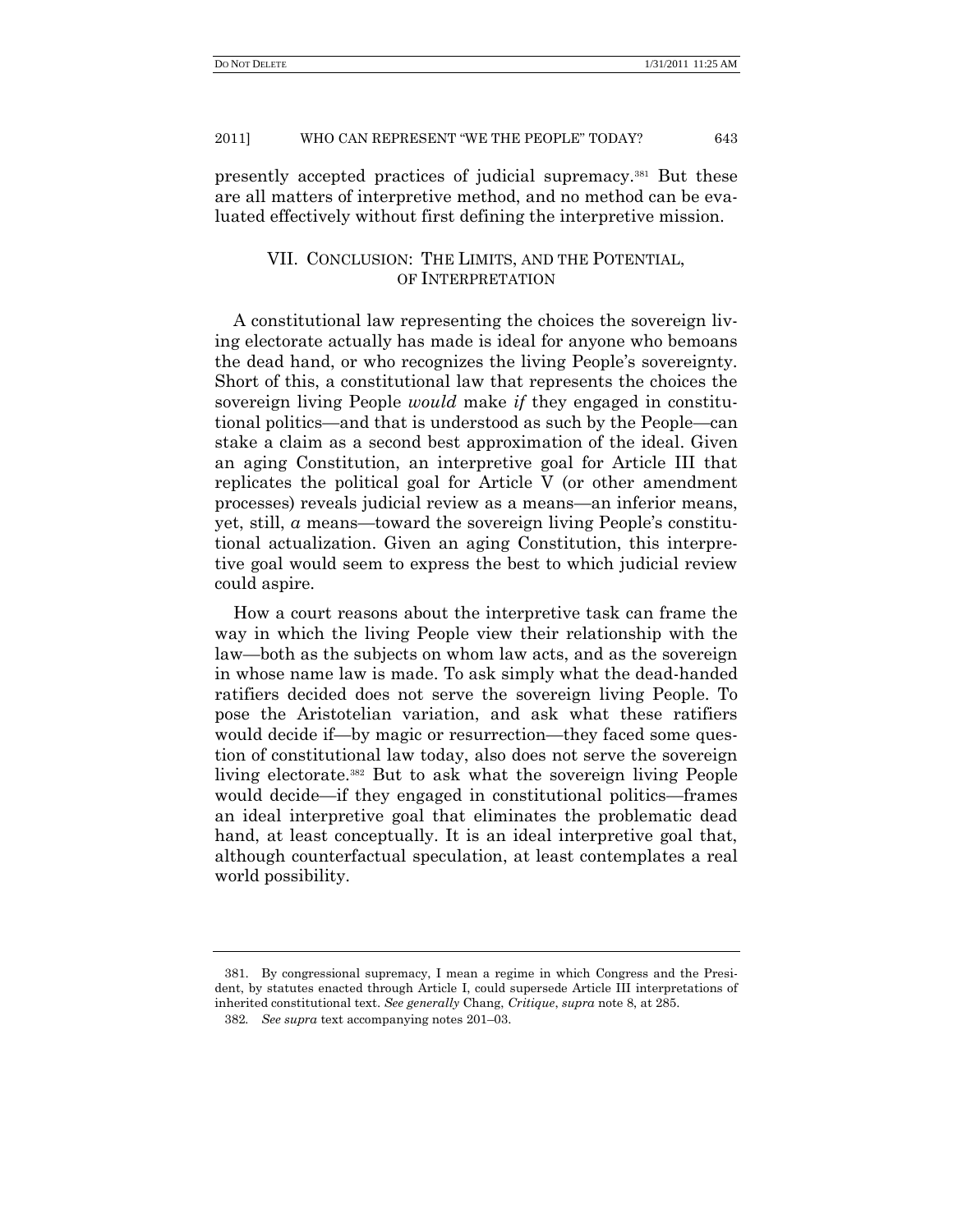Consider how differently the Court's opinions could be read were Justices to explain their decisions in relation to this interpretive ideal. Judicial opinions could give expression to the concept of the living electorate's sovereignty. The Court's words could crystallize what otherwise is only latent and vague—both the strategic function of constitutionalism, which seeks to secure a greater commitment to selected values than Congress might be trusted to respect; as well as the substantive component of constitutional meaning, comprised of starkly competing values. They could portray original meaning not as some ancient and final governing truth to be unquestioningly obeyed, but as a window revealing insights about our contemporary political culture. Their conclusions could be tested against an evocative benchmark—the interpretive mission of identifying the choices the sovereign living People would make in constitutional politics. Political response to judicial interpretations with which people disagree could be encouraged, and fully legitimized, as the People could view themselves as better situated to declare their actual constitutional desires than are judges who seek to infer their constitutional will by reference to choices made generations ago.<sup>383</sup> Indeed, as suggested in this article's Introduction, there is only so much that pursuing the Article V mission through Article III interpretation could possibly achieve, especially when exploring the implications of fundamental continuities in our political culture. Constitutional departures remain in the People's hands, to be achieved politically.

Despite its limits, interpretation inevitably addresses a significant governmental function. Article III interpretation could remain part of what makes our popular self-governance dysfunctional, as in *Citizens United*, or it might become a well-conceived part of evolving redress and reform in service of the sovereign living People.<sup>384</sup> Indeed, this proposed reconceptualization of interpretive mission and method for the People's Article III agents addresses the dead hand, while recognizing that the sovereign living electorate still embraces constitutional dualism. It confronts the fact that because a dualist living People have not created their own Constitution, they must rely on judges to interpret the implications of political change in a context of fundamental continui-

<sup>383</sup>*. See* KRAMER, *supra* note 8, at 207–21 (arguing that early generations of the American people understood and asserted their authority to define the Constitution's meaning through political action).

<sup>384</sup>*. See supra* Part V.